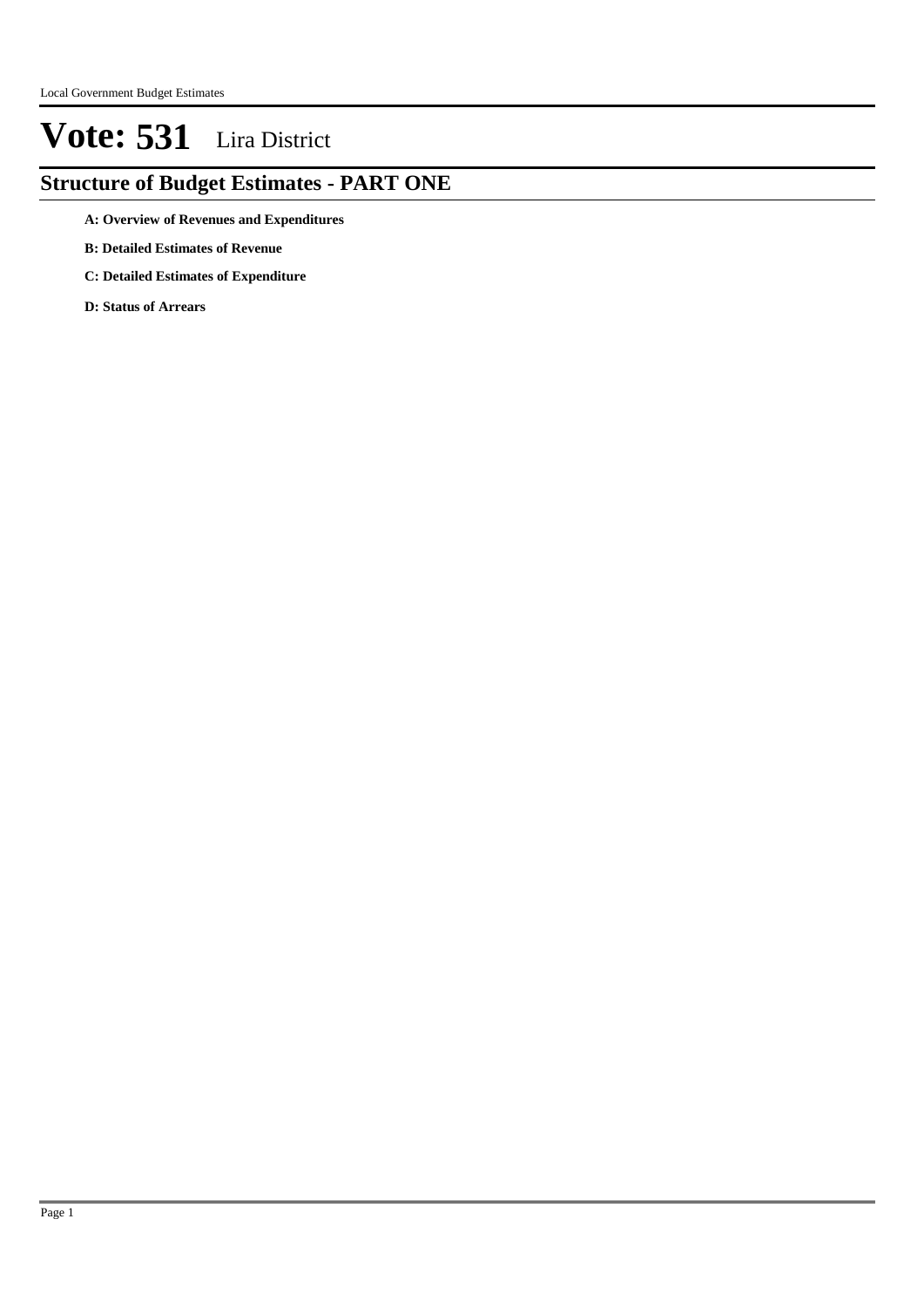### **A: Overview of Revenues and Expenditures**

#### **Revenue Performance and Plans**

|                                        | 2015/16                                          | 2016/17      |                        |
|----------------------------------------|--------------------------------------------------|--------------|------------------------|
|                                        | <b>Receipts by End</b><br><b>Approved Budget</b> |              | <b>Approved Budget</b> |
| UShs $000's$                           |                                                  | <b>March</b> |                        |
| 1. Locally Raised Revenues             | 272,418                                          | 239,116      | 274,753                |
| 2a. Discretionary Government Transfers | 2,393,915                                        | 1,823,003    | 2,962,620              |
| 2b. Conditional Government Transfers   | 24,508,614                                       | 18, 137, 733 | 24,190,685             |
| 2c. Other Government Transfers         | 1,359,344                                        | 825,880      | 620,508                |
| 4. Donor Funding                       | 585,992                                          | 809,584      | 864,472                |
| <b>Total Revenues</b>                  | 29,120,284                                       | 21,835,317   | 28,913,038             |

#### **Expenditure Performance and Plans**

|                            | 2015/16                |                                                        | 2016/17                |  |
|----------------------------|------------------------|--------------------------------------------------------|------------------------|--|
| <b>UShs 000's</b>          | <b>Approved Budget</b> | <b>Actual</b><br><b>Expenditure by</b><br>end of March | <b>Approved Budget</b> |  |
| 1a Administration          | 1,189,834              | 754,291                                                | 4,539,367              |  |
| 2 Finance                  | 199,045                | 124,949                                                | 256,154                |  |
| 3 Statutory Bodies         | 4,356,255              | 2,372,494                                              | 636,027                |  |
| 4 Production and Marketing | 803,899                | 515,430                                                | 1,130,919              |  |
| 5 Health                   | 3,219,775              | 2,139,472                                              | 2,904,152              |  |
| 6 Education                | 15,615,277             | 10,447,736                                             | 16,164,698             |  |
| 7a Roads and Engineering   | 1,395,683              | 927,087                                                | 1,183,664              |  |
| 7b Water                   | 1,145,279              | 741,862                                                | 891,537                |  |
| 8 Natural Resources        | 234,642                | 133,491                                                | 240,848                |  |
| 9 Community Based Services | 682,938                | 151,468                                                | 609,638                |  |
| 10 Planning                | 209,912                | 139,610                                                | 271,663                |  |
| 11 Internal Audit          | 67,745                 | 34,461                                                 | 84,371                 |  |
| <b>Grand Total</b>         | 29,120,283             | 18,482,352                                             | 28,913,038             |  |
| Wage Rec't:                | 14,731,085             | 10,208,443                                             | 15,307,955             |  |
| Non Wage Rec't:            | 9,517,465              | 5,581,251                                              | 10,022,267             |  |
| Domestic Dev't             | 4,285,741              | 2,323,086                                              | 2,718,345              |  |
| Donor Dev't                | 585,992                | 369,572                                                | 864,472                |  |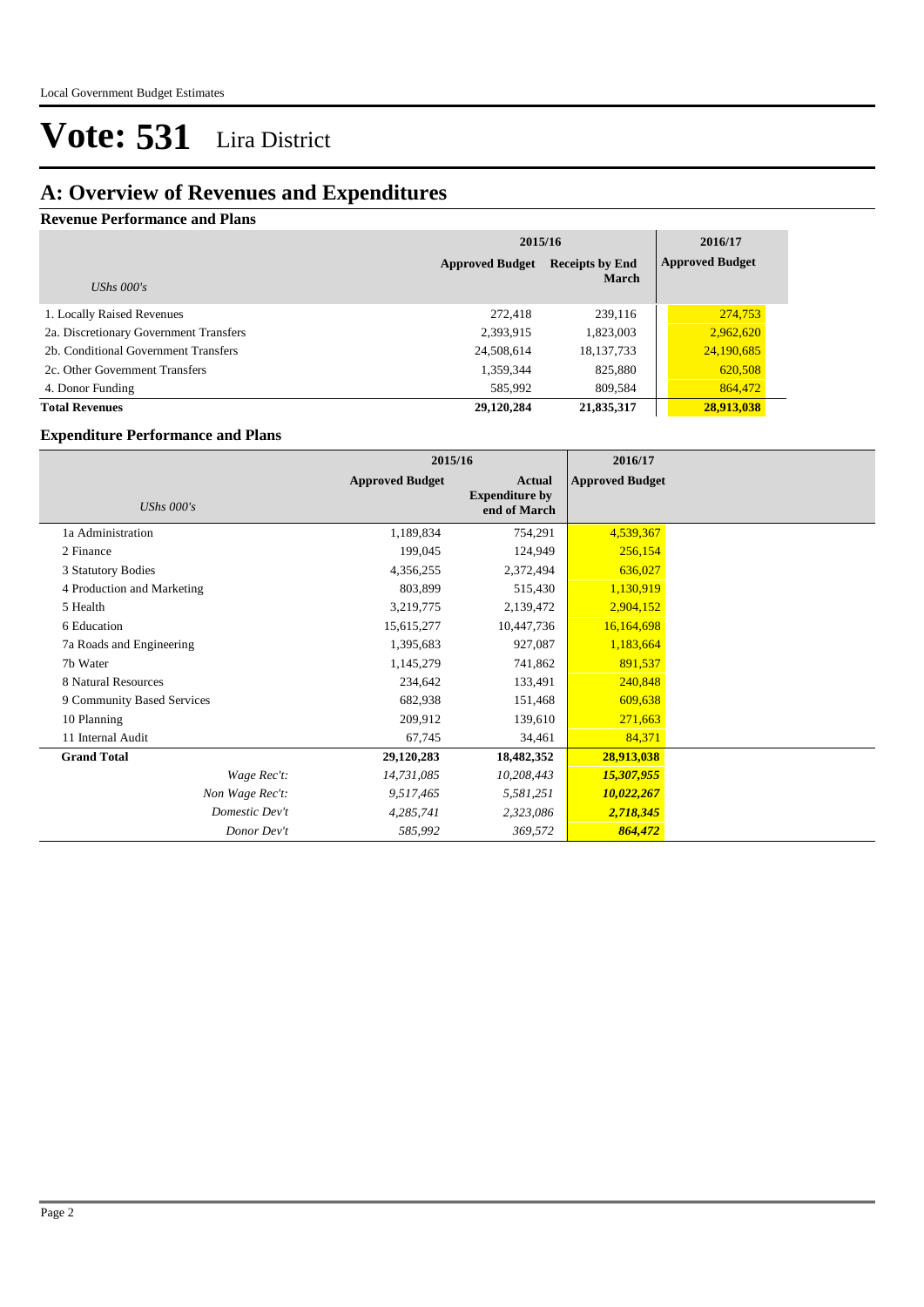### **B: Detailed Estimates of Revenue**

|                                                       | 2015/16                | 2016/17                            |                        |
|-------------------------------------------------------|------------------------|------------------------------------|------------------------|
| UShs $000's$                                          | <b>Approved Budget</b> | <b>Receipts by End</b><br>of March | <b>Approved Budget</b> |
| <b>1. Locally Raised Revenues</b>                     | 272,418                | 239,116                            | 274,753                |
| <b>Locally Raised Revenues</b>                        | 272,418                | 239,116                            | 274,753                |
| 2a. Discretionary Government Transfers                | 2,393,915              | 1,823,003                          | 2,962,620              |
| District Unconditional Grant (Wage)                   | 1,371,301              | 968,726                            | 1,353,092              |
| District Unconditional Grant (Non-Wage)               | 401,760                | 258,365                            | 581,437                |
| District Discretionary Development Equalization Grant | 620,853                | 595,912                            | 1,028,091              |
| 2b. Conditional Government Transfers                  | 24,508,614             | 18, 137, 733                       | 24,190,685             |
| <b>Transitional Development Grant</b>                 | 189,839                | 85,554                             | 169,694                |
| Support Services Conditional Grant (Non-Wage)         | 461.783                | 275,724                            | 390,000                |
| Sector Conditional Grant (Wage)                       | 13,092,388             | 9,415,935                          | 13,954,862             |
| Sector Conditional Grant (Non-Wage)                   | 4,413,350              | 3,006,332                          | 4,594,467              |
| Pension for Local Governments                         | 3,608,904              | 2,679,476                          | 2,561,214              |
| <b>Gratuity for Local Governments</b>                 |                        | $\Omega$                           | 630,609                |
| General Public Service Pension Arrears (Budgeting)    |                        | $\Omega$                           | 648,205                |
| Development Grant                                     | 2,742,351              | 2,674,713                          | 1,241,634              |
| 2c. Other Government Transfers                        | 1,359,344              | 825,880                            | 620,508                |
| Other Transfers from Central Government               | 1,359,344              | 825,880                            | 620,508                |
| 4. Donor Funding                                      | 585,992                | 809,584                            | 864,472                |
| Donor Funding                                         | 585,992                | 809,584                            | 864,472                |
| <b>Total Revenues</b>                                 | 29,120,284             | 21,835,317                         | 28,913,038             |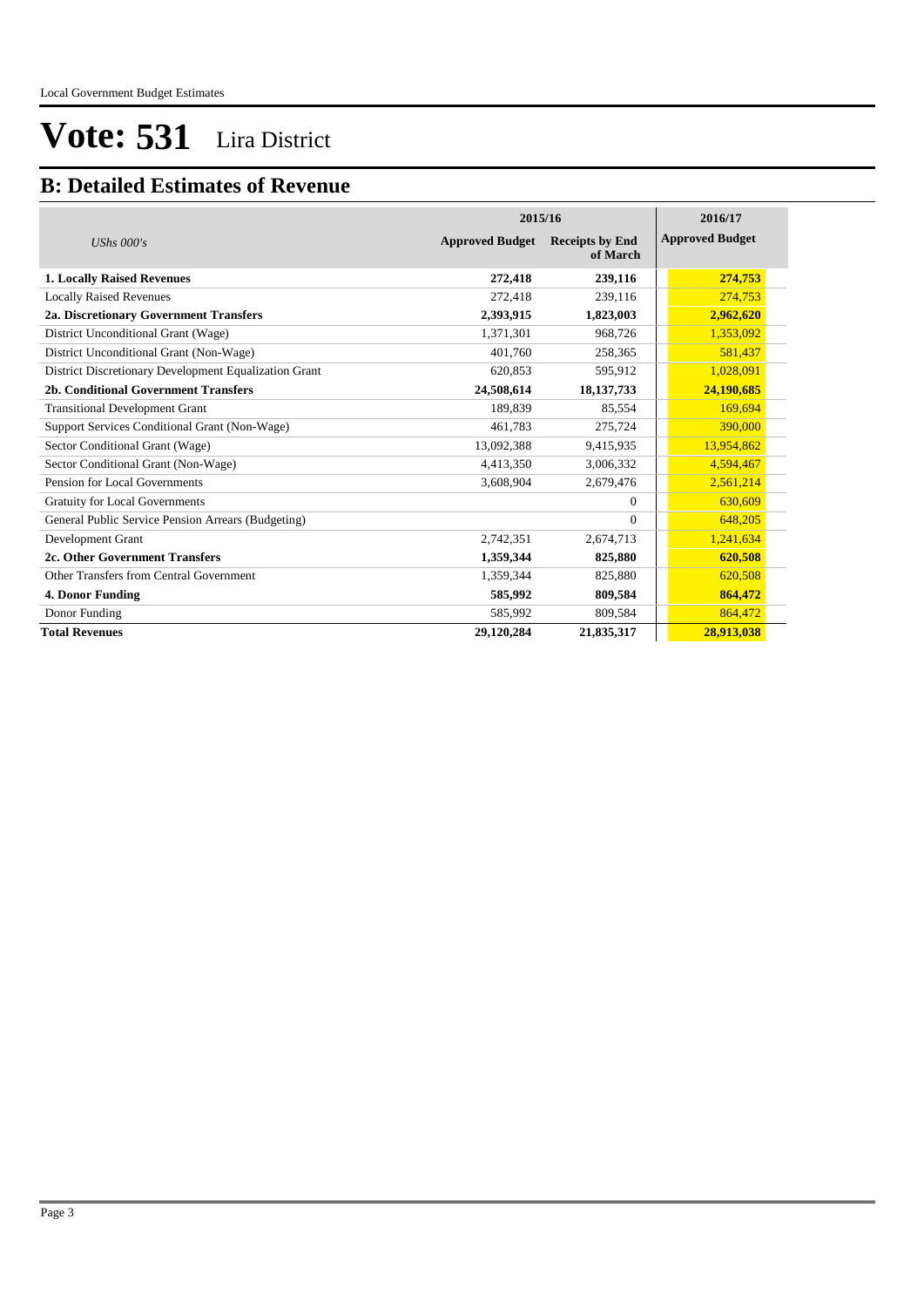### **C: Detailed Estimates of Expenditure**

#### *Workplan 1a: Administration*

#### **(i) Overview of Workplan Revenue and Expenditures**

| <b>UShs Thousand</b>                                 | 2015/16                          |                                | 2016/17                   |
|------------------------------------------------------|----------------------------------|--------------------------------|---------------------------|
|                                                      | <b>Approved</b><br><b>Budget</b> | <b>Outturn by</b><br>end March | Approved<br><b>Budget</b> |
| A: Breakdown of Workplan Revenues:                   |                                  |                                |                           |
| <b>Recurrent Revenues</b>                            | 807.408                          | 488.360                        | 4,358,813                 |
| District Unconditional Grant (Non-Wage)              | 119,344                          | 89,902                         | 76,497                    |
| District Unconditional Grant (Wage)                  | 327,592                          | 212,728                        | 354,113                   |
| General Public Service Pension Arrears (Budgeting)   |                                  | $\Omega$                       | 648,205                   |
| <b>Gratuity for Local Governments</b>                |                                  | $\overline{0}$                 | 630,609                   |
| <b>Locally Raised Revenues</b>                       | 85,053                           | 92,385                         | 88,176                    |
| Other Transfers from Central Government              | 150,960                          | $\theta$                       |                           |
| Pension for Local Governments                        |                                  | $\Omega$                       | 2,561,214                 |
| Support Services Conditional Grant (Non-Wage)        | 124,458                          | 93,345                         |                           |
| <b>Development Revenues</b>                          | 382,426                          | 375,756                        | 180,554                   |
| District Discretionary Development Equalization Gran | 382,426                          | 375,756                        | 180,554                   |
| <b>Total Revenues</b>                                | 1,189,834                        | 864,115                        | 4,539,367                 |
| <b>B: Breakdown of Workplan Expenditures:</b>        |                                  |                                |                           |
| Recurrent Expenditure                                | 807,408                          | 488,360                        | 4,358,813                 |
| Wage                                                 | 327,592                          | 212,728                        | 354,113                   |
| Non Wage                                             | 479.816                          | 275,631                        | 4,004,700                 |
| Development Expenditure                              | 382,426                          | 265,931                        | 180,554                   |
| Domestic Development                                 | 382,426                          | 265931.161                     | 180,554                   |
| Donor Development                                    |                                  | $\overline{0}$                 | $\Omega$                  |
| <b>Total Expenditure</b>                             | 1,189,834                        | 754,291                        | 4,539,367                 |

#### **(ii) Details of Workplan Revenues and Expenditures**

#### *Expenditure Details for Workplan 1a: Administration*

#### **LG Function 1381 District and Urban Administration**

| Thousand Uganda Shillings                                 | 2015/16 Approved Budget | 2016/17 Approved Estimates |         |                |                  |              |
|-----------------------------------------------------------|-------------------------|----------------------------|---------|----------------|------------------|--------------|
| <b>Higher LG Services</b>                                 | <b>Total</b>            | <b>Wage</b>                | N' Wage | <b>GoU Dev</b> | <b>Donor Dev</b> | <b>Total</b> |
| Output:138101 Operation of the Administration Department  |                         |                            |         |                |                  |              |
| 211102 Contract Staff Salaries (Incl. Casuals, Temporary) | 12,200                  |                            |         |                |                  | $\bf{0}$     |
| 211103 Allowances                                         | 2,879                   |                            | 2,879   |                |                  | 2,879        |
| 213001 Medical expenses (To employees)                    | 8,000                   |                            | 5,000   |                |                  | 5,000        |
| 213002 Incapacity, death benefits and funeral expenses    | 10,000                  |                            | 5,000   |                |                  | 5,000        |
| 213004 Gratuity Expenses                                  | 16,000                  |                            |         |                |                  | $\bf{0}$     |
| 221001 Advertising and Public Relations                   | 15,000                  |                            | 4,000   |                |                  | 4,000        |
| 221002 Workshops and Seminars                             | 4,529                   |                            | 2,229   |                |                  | 2,229        |
| 221008 Computer supplies and Information Technology (IT)  | 2,000                   |                            | 2,000   |                |                  | 2,000        |
| 221009 Welfare and Entertainment                          | 10,011                  |                            | 4,500   |                |                  | 4,500        |
| 221011 Printing, Stationery, Photocopying and Binding     | 7,000                   |                            | 2,000   |                |                  | 2,000        |
| 221012 Small Office Equipment                             | 897                     |                            | 897     |                |                  | 897          |
| 221016 IFMS Recurrent costs                               | 47,143                  |                            |         |                |                  | $\bf{0}$     |
| 221017 Subscriptions                                      | 10,134                  |                            | 3,500   |                |                  | 3,500        |
| 222001 Telecommunications                                 | 1,000                   |                            | 800     |                |                  | 800          |
| 222002 Postage and Courier                                | 300                     |                            |         |                |                  | $\bf{0}$     |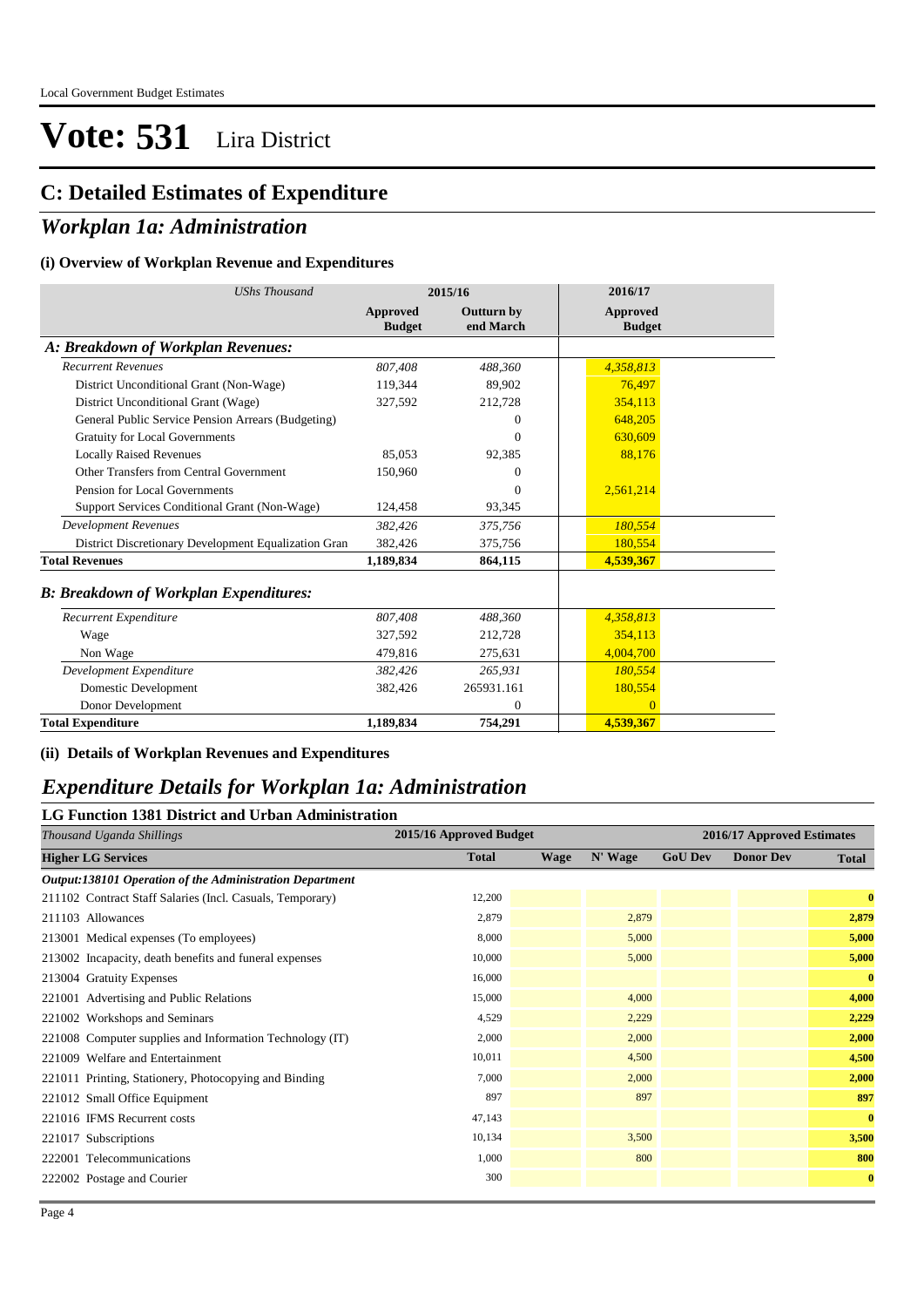### *Workplan 1a: Administration*

| Thousand Uganda Shillings                                        | 2015/16 Approved Budget |             |                  | 2016/17 Approved Estimates |                  |                       |
|------------------------------------------------------------------|-------------------------|-------------|------------------|----------------------------|------------------|-----------------------|
| <b>Higher LG Services</b>                                        | <b>Total</b>            | <b>Wage</b> | N' Wage          | <b>GoU Dev</b>             | <b>Donor Dev</b> | <b>Total</b>          |
| 223005 Electricity                                               | 7,000                   |             | 5,000            |                            |                  | 5,000                 |
| 223006 Water                                                     | 5,000                   |             | 4,000            |                            |                  | 4,000                 |
| 224004 Cleaning and Sanitation                                   | $\boldsymbol{0}$        |             | 604              |                            |                  | 604                   |
| 227001 Travel inland                                             | 41,736                  |             | 22,000           |                            |                  | 22,000                |
| 227004 Fuel, Lubricants and Oils                                 | 18,000                  |             |                  |                            |                  | $\bf{0}$              |
| 228002 Maintenance - Vehicles                                    | 9,000                   |             | 8,684            |                            |                  | 8,684                 |
| 228003 Maintenance - Machinery, Equipment & Furniture            | 2,684                   |             |                  |                            |                  | $\bf{0}$              |
| Total Cost of Output 138101:                                     | 230,514                 |             | 73,093           |                            |                  | 73,093                |
| Output:138102 Human Resource Management Services                 |                         |             |                  |                            |                  |                       |
| 211101 General Staff Salaries                                    | 327,592                 | 354,113     |                  |                            |                  | 354,113               |
| 212105 Pension for Local Governments                             | $\mathbf{0}$            |             | 3,209,419        |                            |                  | 3,209,419             |
| 212107 Gratuity for Local Governments                            | $\mathbf{0}$            |             | 630,609          |                            |                  | 630,609               |
| 221002 Workshops and Seminars                                    | 2,587                   |             |                  |                            |                  | $\bf{0}$              |
| 221008 Computer supplies and Information Technology (IT)         | 6,700                   |             |                  |                            |                  | $\bf{0}$              |
| 221011 Printing, Stationery, Photocopying and Binding            | 7,500                   |             |                  |                            |                  | $\bf{0}$              |
| 221012 Small Office Equipment                                    | 500                     |             |                  |                            |                  | $\bf{0}$              |
| 221020 IPPS Recurrent Costs                                      | 25,000                  |             |                  |                            |                  | $\bf{0}$              |
| 227001 Travel inland                                             | 8,674                   |             |                  |                            |                  | $\bf{0}$              |
| Total Cost of Output 138102:                                     | 378,553                 | 354,113     | 3,840,028        |                            |                  | 4,194,141             |
| Output:138103 Capacity Building for HLG                          |                         |             |                  |                            |                  |                       |
| 221002 Workshops and Seminars                                    | 10,859                  |             |                  | 4,584                      |                  | 4,584                 |
| 221003 Staff Training                                            | 7,280                   |             |                  | 20,112                     |                  | 20,112                |
| 221009 Welfare and Entertainment                                 | 600                     |             |                  | 5,400                      |                  | 5,400                 |
| 227001 Travel inland                                             | 11,000                  |             |                  | 10,000                     |                  | 10,000                |
| Total Cost of Output 138103:                                     | 29,740                  |             |                  | 40,096                     |                  | 40,096                |
| Output:138104 Supervision of Sub County programme implementation |                         |             |                  |                            |                  |                       |
| 221002 Workshops and Seminars                                    | 9,908                   |             | $\boldsymbol{0}$ |                            |                  | $\bf{0}$              |
| 221007 Books, Periodicals & Newspapers                           | 284                     |             |                  |                            |                  | $\bf{0}$              |
| 221008 Computer supplies and Information Technology (IT)         | 2,700                   |             |                  |                            |                  | $\bf{0}$              |
| 221009 Welfare and Entertainment                                 | 2,144                   |             |                  |                            |                  | $\bf{0}$              |
| 221011 Printing, Stationery, Photocopying and Binding            | 17,494                  |             |                  |                            |                  | $\bf{0}$              |
| 221014 Bank Charges and other Bank related costs                 | 800                     |             |                  |                            |                  | $\bf{0}$              |
| 222001 Telecommunications                                        | 1,800                   |             |                  |                            |                  | $\bf{0}$              |
| 227001 Travel inland                                             | 99,030                  |             | 21,139           | 15,113                     |                  | 36,252                |
| 228002 Maintenance - Vehicles                                    | 18,800                  |             |                  |                            |                  | $\bf{0}$              |
| Total Cost of Output 138104:                                     | 152,960                 |             | 21,139           | 15,113                     |                  | 36,252                |
| Output:138106 Office Support services                            |                         |             |                  |                            |                  |                       |
| 211102 Contract Staff Salaries (Incl. Casuals, Temporary)        | $\boldsymbol{0}$        |             | 37,440           |                            |                  | 37,440                |
| Total Cost of Output 138106:                                     | 0                       |             | 37,440           |                            |                  | 37,440                |
| Output:138108p PRDP-Monitoring                                   |                         |             |                  |                            |                  |                       |
| 227001 Travel inland                                             | 38,386                  |             |                  |                            |                  | $\bf{0}$              |
| Total Cost of Output 138108p:                                    | 38,386                  |             |                  |                            |                  | $\boldsymbol{\theta}$ |
| Output:138109 Payroll and Human Resource Management Systems      | 0                       |             | 5,000            |                            |                  | 5,000                 |
| 221008 Computer supplies and Information Technology (IT)         | $\boldsymbol{0}$        |             | 1,840            |                            |                  |                       |
| 221009 Welfare and Entertainment                                 |                         |             |                  |                            |                  | 1,840<br>5,966        |
| 221011 Printing, Stationery, Photocopying and Binding            | $\boldsymbol{0}$        |             | 5,966            |                            |                  | 1,500                 |
| 221012 Small Office Equipment                                    | $\boldsymbol{0}$        |             | 1,500            |                            |                  |                       |
| 222001 Telecommunications                                        | $\boldsymbol{0}$        |             | 1,600            |                            |                  | 1,600                 |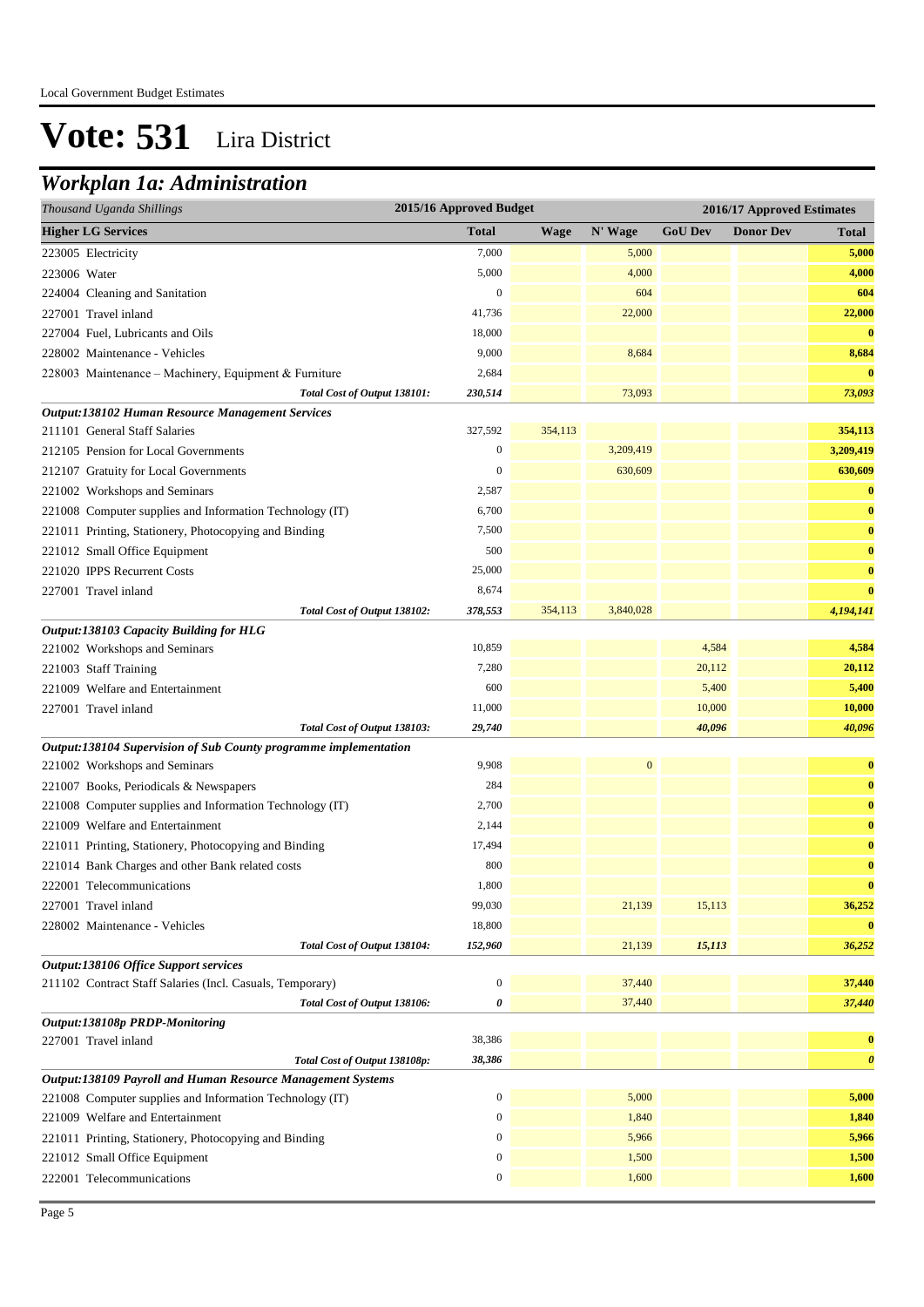### *Workplan 1a: Administration*

| Thousand Uganda Shillings                             |                                                                                            |                                                                                                                                              | 2015/16 Approved Budget |                              |              |                                          | 2016/17 Approved Estimates |                       |
|-------------------------------------------------------|--------------------------------------------------------------------------------------------|----------------------------------------------------------------------------------------------------------------------------------------------|-------------------------|------------------------------|--------------|------------------------------------------|----------------------------|-----------------------|
| <b>Higher LG Services</b>                             |                                                                                            |                                                                                                                                              | <b>Total</b>            | <b>Wage</b>                  | N' Wage      | <b>GoU Dev</b>                           | <b>Donor Dev</b>           | <b>Total</b>          |
|                                                       | 222003 Information and communications technology (ICT)                                     |                                                                                                                                              | $\mathbf{0}$            |                              | 4,000        |                                          |                            | 4,000                 |
| 227001 Travel inland                                  |                                                                                            |                                                                                                                                              | $\mathbf{0}$            |                              | 5,094        |                                          |                            | 5,094                 |
|                                                       |                                                                                            | Total Cost of Output 138109:                                                                                                                 | 0                       |                              | 25,000       |                                          |                            | 25,000                |
| <b>Output:138111 Records Management Services</b>      |                                                                                            |                                                                                                                                              |                         |                              |              |                                          |                            |                       |
| 221011 Printing, Stationery, Photocopying and Binding |                                                                                            |                                                                                                                                              | 3,350                   |                              | 2,000        |                                          |                            | 2,000                 |
|                                                       |                                                                                            |                                                                                                                                              | 5,800                   |                              | 1,500        |                                          |                            |                       |
| 227001 Travel inland                                  |                                                                                            |                                                                                                                                              |                         |                              |              |                                          |                            | 1,500                 |
|                                                       |                                                                                            | Total Cost of Output 138111:                                                                                                                 | 9,150                   |                              | 3,500        |                                          |                            | 3,500                 |
| Output:138112 Information collection and management   |                                                                                            |                                                                                                                                              |                         |                              |              |                                          |                            |                       |
|                                                       | 222003 Information and communications technology (ICT)                                     |                                                                                                                                              | 2,399                   |                              | 1,000        |                                          |                            | 1,000                 |
| 227001 Travel inland                                  |                                                                                            |                                                                                                                                              | 660                     |                              | 3,500        |                                          |                            | 3,500                 |
|                                                       |                                                                                            | Total Cost of Output 138112:                                                                                                                 | 3,059                   |                              | 4,500        |                                          |                            | 4,500                 |
|                                                       | <b>Total Cost of Higher LG Services</b>                                                    |                                                                                                                                              | 842,361                 | 354,113                      | 4,004,700    | 55,208                                   |                            | 4,414,021             |
| <b>Capital Purchases</b>                              |                                                                                            |                                                                                                                                              | <b>Total</b>            | <b>Wage</b>                  | N' Wage      | <b>GoU</b> Dev                           | <b>Donor Dev</b>           | <b>Total</b>          |
| Output:138172 Administrative Capital                  |                                                                                            |                                                                                                                                              |                         |                              |              |                                          |                            |                       |
|                                                       | 281504 Monitoring, Supervision & Appraisal of capital works                                |                                                                                                                                              | $\boldsymbol{0}$        | $\mathbf{0}$                 | $\mathbf{0}$ | 5,587                                    | $\boldsymbol{0}$           | 5,587                 |
| <b>Total LCIII: Central Division</b>                  |                                                                                            |                                                                                                                                              |                         | LCIV: Lira Municipal Council |              |                                          |                            | 5,587                 |
| LCII: Senior Quarters                                 | LCI: District Chambers                                                                     | Monitoring and Supervision of Flash toilet and oth Source: District Discretionary Developme                                                  |                         |                              |              |                                          |                            | 5,587                 |
| 312101 Non-Residential Buildings                      |                                                                                            |                                                                                                                                              | $\overline{0}$          | $\mathbf{0}$                 | $\mathbf{0}$ | 25,000                                   | $\boldsymbol{0}$           | 25,000                |
| <b>Total LCIII: Central Division</b>                  |                                                                                            |                                                                                                                                              |                         | LCIV: Lira Municipal Council |              |                                          |                            | 25,000                |
| LCII: Senior Quarters                                 | LCI: District Chambers Head quarte Rehabilitation of the District council hall (External D |                                                                                                                                              |                         |                              |              | Source: District Discretionary Developme |                            | 5,000                 |
| LCII: Senior Quarters                                 | LCI: District Chambers Head quarte Fumigation of District Chambers (Bats, termites, etc)   |                                                                                                                                              |                         |                              |              | Source: District Discretionary Developme |                            | 3,000                 |
| LCII: Senior Quarters                                 | LCI: District Chambers Head quarte                                                         | <b>Construction of Canopy District Council Hall (Exter</b>                                                                                   |                         |                              |              | Source: District Discretionary Developme |                            | 2,000                 |
| LCII: Senior Quarters                                 | LCI: District Chambers Head quarte                                                         | <b>Construction of 2 stance flash toilet Behind the Distri</b> Source: District Discretionary Developme                                      |                         |                              |              |                                          |                            | 15,000                |
| 312104 Other Structures                               |                                                                                            |                                                                                                                                              | 32,856                  |                              | $\mathbf{0}$ | 16,000                                   | $\boldsymbol{0}$           | 16,000                |
| <b>Total LCIII: Central Division</b>                  |                                                                                            |                                                                                                                                              |                         | LCIV: Lira Municipal Council |              |                                          |                            | 16,000                |
| LCII: Senior Quarters                                 | LCI: District Chambers                                                                     | <b>Procurement and installation of Solar battery and oth</b> Source: District Discretionary Developme                                        |                         |                              |              |                                          |                            | 15,000                |
| LCII: Senior Quarters                                 | LCI: District Chambers                                                                     | Fitting 3 security light metalic pipes and wire at the D Source: District Discretionary Developme                                            |                         |                              |              |                                          |                            | 1,000                 |
| 312201 Transport Equipment                            |                                                                                            |                                                                                                                                              | 0                       |                              | $\mathbf{0}$ | 46,000                                   | $\boldsymbol{0}$           | 46,000                |
| <b>Total LCIII: Central Division</b>                  |                                                                                            |                                                                                                                                              |                         | LCIV: Lira Municipal Council |              |                                          |                            | 46,000                |
| LCII: Senior Quarters                                 | LCI: CAO's Office                                                                          | Major Repair of Vehicle Reg. LG 0135 26 (Office PA                                                                                           |                         |                              |              | Source: District Discretionary Developme |                            | 5,000                 |
| LCII: Senior Quarters                                 | LCI: District Chairman's Office                                                            | Procurement of Bull Guard for Veh. Reg. No LG 002                                                                                            |                         |                              |              | Source: District Discretionary Developme |                            | 5,000                 |
| LCII: Senior Quarters                                 | LCI: CAO's Office                                                                          | Procurement of 4 tyres for Veh. Reg. No LG 0027 66 (                                                                                         |                         |                              |              | Source: District Discretionary Developme |                            | 4,500                 |
| LCII: Senior Quarters                                 | LCI: District Chairman's Office                                                            | Procurement of 4 tyres for Veh. Reg. No LG 0024 66 (                                                                                         |                         |                              |              | Source: District Discretionary Developme |                            | 4,500<br>7,000        |
| LCII: Senior Quarters                                 | LCI: Health Department                                                                     | Major Repair of Vehicle Reg. UG 2231 M (Amach A                                                                                              |                         |                              |              | Source: District Discretionary Developme |                            | 10,000                |
| LCII: Senior Quarters<br>LCII: Senior Quarters        | LCI: Community Based Services dep<br>LCI: Water Department                                 | Major Repair of Vehicle Reg. LG 0136 26 (CBSD)<br>Major Repair of Vehicle Reg. LG 0017 26(Water Dep Source: District Discretionary Developme |                         |                              |              | Source: District Discretionary Developme |                            | 10,000                |
| 312203 Furniture & Fixtures                           |                                                                                            |                                                                                                                                              |                         |                              | $\mathbf{0}$ | 7,000                                    | $\boldsymbol{0}$           | 7,000                 |
| <b>Total LCIII: Central Division</b>                  |                                                                                            |                                                                                                                                              |                         | LCIV: Lira Municipal Council |              |                                          |                            | 7,000                 |
| LCII: Senior Quarters                                 | LCI: District Council Hall                                                                 | <b>Replacement of Council seat cover (Macintosh)</b>                                                                                         |                         |                              |              | Source: District Discretionary Developme |                            | 7,000                 |
| 312213 ICT Equipment                                  |                                                                                            |                                                                                                                                              | $\Omega$                | $\Omega$                     | $\mathbf{0}$ | 25,758                                   | $\boldsymbol{0}$           | 25,758                |
| <b>Total LCIII: Central Division</b>                  |                                                                                            |                                                                                                                                              |                         | LCIV: Lira Municipal Council |              |                                          |                            | 25,758                |
| LCII: Senior Quarters                                 | LCI: District Chamber, Planning Un                                                         | Wireless internet installation in the District Chamber,                                                                                      |                         |                              |              | Source: District Discretionary Developme |                            | 13,000                |
| LCII: Senior Quarters                                 | LCI: CAO's Office                                                                          | Procurement of 1 Desktop Computer for CAO's Offic Source: District Discretionary Developme                                                   |                         |                              |              |                                          |                            | 2,758                 |
| LCII: Senior Quarters                                 | LCI: CAO's Office                                                                          | <b>Procurement of 1 Heavy Duty printer</b> for CAO's O Source: District Discretionary Developme                                              |                         |                              |              |                                          |                            | 10,000                |
|                                                       |                                                                                            | Total Cost of Output 138172:                                                                                                                 | 32,856                  | $\mathbf{0}$                 | $\mathbf{0}$ | 125,345                                  | $\boldsymbol{\theta}$      | 125,345               |
| Output:138172p PRDP-Buildings & Other Structures      |                                                                                            |                                                                                                                                              |                         |                              |              |                                          |                            |                       |
|                                                       | 281504 Monitoring, Supervision & Appraisal of capital works                                |                                                                                                                                              | 6,117                   |                              |              |                                          |                            | $\bf{0}$              |
|                                                       |                                                                                            | Total Cost of Output 138172p:                                                                                                                | 6,117                   |                              |              |                                          |                            | $\boldsymbol{\theta}$ |
|                                                       | <b>Total Cost of Capital Purchases</b>                                                     |                                                                                                                                              | 38,973                  | $\mathbf{0}$                 | $\mathbf{0}$ | 125,345                                  | $\bf{0}$                   | 125,345               |
|                                                       | <b>Total Cost of function District and Urban Administration</b>                            |                                                                                                                                              | 881,334                 | 354,113                      | 4,004,700    | 180,554                                  | $\bf{0}$                   | 4,539,367             |
| <b>Total Cost of Administration</b>                   |                                                                                            |                                                                                                                                              | 881,334                 | 354,113                      | 4,004,700    | 180,554                                  | $\pmb{0}$                  | 4,539,367             |
|                                                       |                                                                                            |                                                                                                                                              |                         |                              |              |                                          |                            |                       |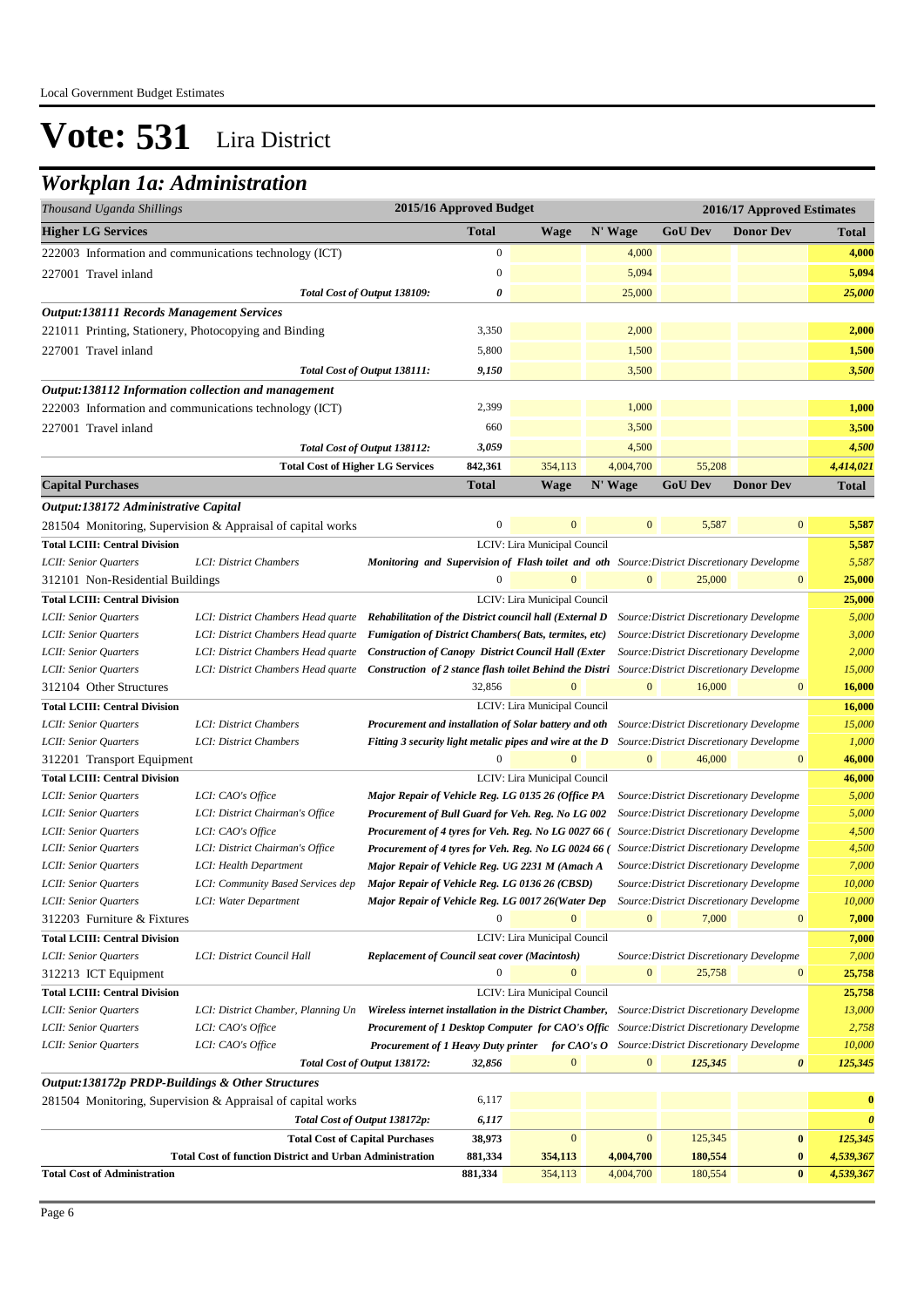### *Workplan 2: Finance*

#### **(i) Overview of Workplan Revenue and Expenditures**

| <b>UShs Thousand</b>                                 | 2015/16                   |                                | 2016/17                   |
|------------------------------------------------------|---------------------------|--------------------------------|---------------------------|
|                                                      | Approved<br><b>Budget</b> | <b>Outturn by</b><br>end March | Approved<br><b>Budget</b> |
| A: Breakdown of Workplan Revenues:                   |                           |                                |                           |
| <b>Recurrent Revenues</b>                            | 193,143                   | 136,106                        | 225,311                   |
| District Unconditional Grant (Non-Wage)              | 39,261                    | 26,417                         | 90,208                    |
| District Unconditional Grant (Wage)                  | 133,676                   | 95,724                         | 114,897                   |
| <b>Locally Raised Revenues</b>                       | 20,206                    | 13,965                         | 20,206                    |
| <b>Development Revenues</b>                          | 5,902                     | 6,558                          | 30,843                    |
| District Discretionary Development Equalization Gran | 5,902                     | 6,558                          | 30,843                    |
| <b>Total Revenues</b>                                | 199,045                   | 142,664                        | 256,154                   |
| <b>B: Breakdown of Workplan Expenditures:</b>        |                           |                                |                           |
| Recurrent Expenditure                                | 193,143                   | 123,449                        | 225,311                   |
| Wage                                                 | 133,676                   | 95,724                         | 114,897                   |
| Non Wage                                             | 59,467                    | 27,725                         | 110,414                   |
| Development Expenditure                              | 5,902                     | 1,500                          | 30,843                    |
| Domestic Development                                 | 5,902                     | 1500                           | 30,843                    |
| Donor Development                                    |                           | $\Omega$                       | $\Omega$                  |
| <b>Total Expenditure</b>                             | 199,045                   | 124,949                        | 256,154                   |

#### **(ii) Details of Workplan Revenues and Expenditures**

### *Expenditure Details for Workplan 2: Finance*

| Thousand Uganda Shillings                                       | 2015/16 Approved Budget |         |         | 2016/17 Approved Estimates |                  |          |
|-----------------------------------------------------------------|-------------------------|---------|---------|----------------------------|------------------|----------|
| <b>Higher LG Services</b>                                       | <b>Total</b>            | Wage    | N' Wage | <b>GoU Dev</b>             | <b>Donor Dev</b> | Total    |
| <b>Output:148101 LG Financial Management services</b>           |                         |         |         |                            |                  |          |
| 211101 General Staff Salaries                                   | 133,676                 | 114,897 |         |                            |                  | 114,897  |
| 211103 Allowances                                               | $\overline{0}$          |         | 990     |                            |                  | 990      |
| 221008 Computer supplies and Information Technology (IT)        | $\overline{0}$          |         | 1,000   |                            |                  | 1,000    |
| 221011 Printing, Stationery, Photocopying and Binding           | 0                       |         | 1,500   | 2,000                      |                  | 3,500    |
| 221012 Small Office Equipment                                   | $\overline{0}$          |         | 1,000   |                            |                  | 1,000    |
| 221017 Subscriptions                                            | $\boldsymbol{0}$        |         | 2,500   |                            |                  | 2,500    |
| 224004 Cleaning and Sanitation                                  | $\overline{0}$          |         | 2,900   |                            |                  | 2,900    |
| 227001 Travel inland                                            | $\overline{0}$          |         | 1,910   | 1,343                      |                  | 3,253    |
| Total Cost of Output 148101:                                    | 133,676                 | 114,897 | 11,800  | 3,343                      |                  | 130,040  |
| <b>Output:148102 Revenue Management and Collection Services</b> |                         |         |         |                            |                  |          |
| 221007 Books, Periodicals & Newspapers                          | 10,000                  |         | 10,000  |                            |                  | 10,000   |
| 221008 Computer supplies and Information Technology (IT)        | 2,500                   |         |         |                            |                  | $\bf{0}$ |
| 221011 Printing, Stationery, Photocopying and Binding           | $\mathbf{0}$            |         | 702     |                            |                  | 702      |
| 227001 Travel inland                                            | 1,202                   |         | 1,202   |                            |                  | 1,202    |
| Total Cost of Output 148102:                                    | 13,702                  |         | 11,904  |                            |                  | 11,904   |
| <b>Output:148103 Budgeting and Planning Services</b>            |                         |         |         |                            |                  |          |
| 221009 Welfare and Entertainment                                | $\mathbf{0}$            |         | 2,000   |                            |                  | 2,000    |
| Total Cost of Output 148103:                                    | 0                       |         | 2,000   |                            |                  | 2,000    |
| <b>Output:148105 LG Accounting Services</b>                     |                         |         |         |                            |                  |          |
| 211103 Allowances                                               | 3,089                   |         |         |                            |                  | $\bf{0}$ |
| 221002 Workshops and Seminars                                   | $\mathbf{0}$            |         | 2,500   |                            |                  | 2,500    |
| 221008 Computer supplies and Information Technology (IT)        | $\overline{0}$          |         | 3,500   |                            |                  | 3,500    |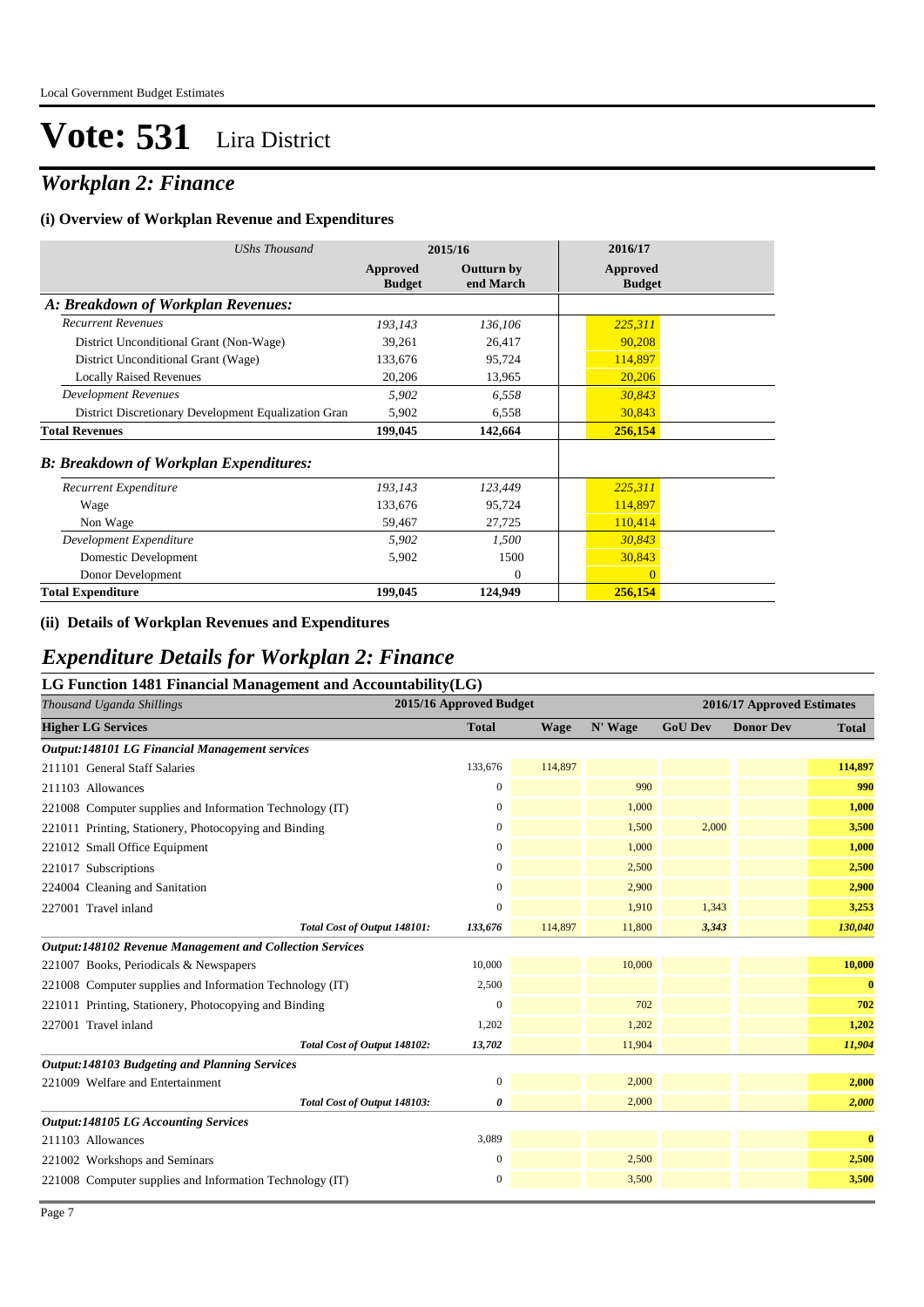## *Workplan 2: Finance*

| Thousand Uganda Shillings                             |                                                                                |                                                                                                | 2015/16 Approved Budget |                              |              |                                            | 2016/17 Approved Estimates |              |
|-------------------------------------------------------|--------------------------------------------------------------------------------|------------------------------------------------------------------------------------------------|-------------------------|------------------------------|--------------|--------------------------------------------|----------------------------|--------------|
| <b>Higher LG Services</b>                             |                                                                                |                                                                                                | <b>Total</b>            | <b>Wage</b>                  | N' Wage      | <b>GoU Dev</b>                             | <b>Donor Dev</b>           | <b>Total</b> |
| 221009 Welfare and Entertainment                      |                                                                                |                                                                                                | $\mathbf{0}$            |                              | 1,200        |                                            |                            | 1,200        |
| 221011 Printing, Stationery, Photocopying and Binding |                                                                                |                                                                                                | 3,712                   |                              | 3,712        |                                            |                            | 3,712        |
| 221012 Small Office Equipment                         |                                                                                |                                                                                                | $\mathbf{0}$            |                              | 500          |                                            |                            | 500          |
| 221017 Subscriptions                                  |                                                                                |                                                                                                | 1,500                   |                              | 1,500        |                                            |                            | 1,500        |
| 227001 Travel inland                                  |                                                                                |                                                                                                | 35,156                  |                              | 24,655       |                                            |                            | 24,655       |
| 227004 Fuel, Lubricants and Oils                      |                                                                                |                                                                                                | 6.609                   |                              |              |                                            |                            | $\bf{0}$     |
| 228002 Maintenance - Vehicles                         |                                                                                |                                                                                                | 1,602                   |                              |              |                                            |                            | $\bf{0}$     |
|                                                       |                                                                                | Total Cost of Output 148105:                                                                   | 51,667                  |                              | 37,567       |                                            |                            | 37,567       |
|                                                       | Output:148106 Integrated Financial Management System                           |                                                                                                |                         |                              |              |                                            |                            |              |
| 221016 IFMS Recurrent costs                           |                                                                                |                                                                                                | $\mathbf{0}$            |                              | 47,143       |                                            |                            | 47,143       |
|                                                       |                                                                                | Total Cost of Output 148106:                                                                   | 0                       |                              | 47,143       |                                            |                            | 47,143       |
|                                                       | <b>Total Cost of Higher LG Services</b>                                        |                                                                                                | 199,045                 | 114,897                      | 110,414      | 3.343                                      |                            | 228,654      |
| <b>Capital Purchases</b>                              |                                                                                |                                                                                                | <b>Total</b>            | <b>Wage</b>                  | N' Wage      | <b>GoU Dev</b>                             | <b>Donor Dev</b>           | <b>Total</b> |
| Output:148172 Administrative Capital                  |                                                                                |                                                                                                |                         |                              |              |                                            |                            |              |
| 312201 Transport Equipment                            |                                                                                |                                                                                                | $\mathbf{0}$            | $\overline{0}$               | $\mathbf{0}$ | 18,000                                     | $\mathbf{0}$               | 18,000       |
| <b>Total LCIII: Central Division</b>                  |                                                                                |                                                                                                |                         | LCIV: Lira Municipal Council |              |                                            |                            | 18,000       |
| LCII: Senior Quarters                                 | LCI: Finance Department                                                        | Procurement of 1 motor cycle for Finance department Source: District Discretionary Equalisatio |                         |                              |              |                                            |                            | 18,000       |
| 312203 Furniture & Fixtures                           |                                                                                |                                                                                                | $\mathbf{0}$            | $\mathbf{0}$                 | $\mathbf{0}$ | 7,000                                      | $\mathbf{0}$               | 7,000        |
| <b>Total LCIII: Central Division</b>                  |                                                                                |                                                                                                |                         | LCIV: Lira Municipal Council |              |                                            |                            | 7,000        |
| LCII: Senior Quarters                                 | LCI: Finance Department                                                        | Procurement of 6 book shelves for Finance Departme Source: District Discretionary Equalisatio  |                         |                              |              |                                            |                            | 7,000        |
| 312213 ICT Equipment                                  |                                                                                |                                                                                                | $\Omega$                | $\Omega$                     | $\mathbf{0}$ | 2,500                                      | $\mathbf{0}$               | 2,500        |
| <b>Total LCIII: Central Division</b>                  |                                                                                |                                                                                                |                         | LCIV: Lira Municipal Council |              |                                            |                            | 2,500        |
| LCII: Senior Quarters                                 | LCI: Finance Department/Cash Offic 1 Desk Top comuper Procured for cash office |                                                                                                |                         |                              |              | Source: District Discretionary Equalisatio |                            | 2,500        |
|                                                       |                                                                                | Total Cost of Output 148172:                                                                   | $\boldsymbol{\theta}$   | $\mathbf{0}$                 | $\mathbf{0}$ | 27,500                                     | $\boldsymbol{\theta}$      | 27,500       |
|                                                       | <b>Total Cost of Capital Purchases</b>                                         |                                                                                                | $\mathbf{0}$            | $\Omega$                     | $\Omega$     | 27,500                                     | $\bf{0}$                   | 27,500       |
|                                                       | Total Cost of function Financial Management and Accountability(LG)             |                                                                                                | 199,045                 | 114,897                      | 110,414      | 30,843                                     | $\bf{0}$                   | 256,154      |
| <b>Total Cost of Finance</b>                          |                                                                                |                                                                                                | 199,045                 | 114,897                      | 110,414      | 30,843                                     | $\bf{0}$                   | 256,154      |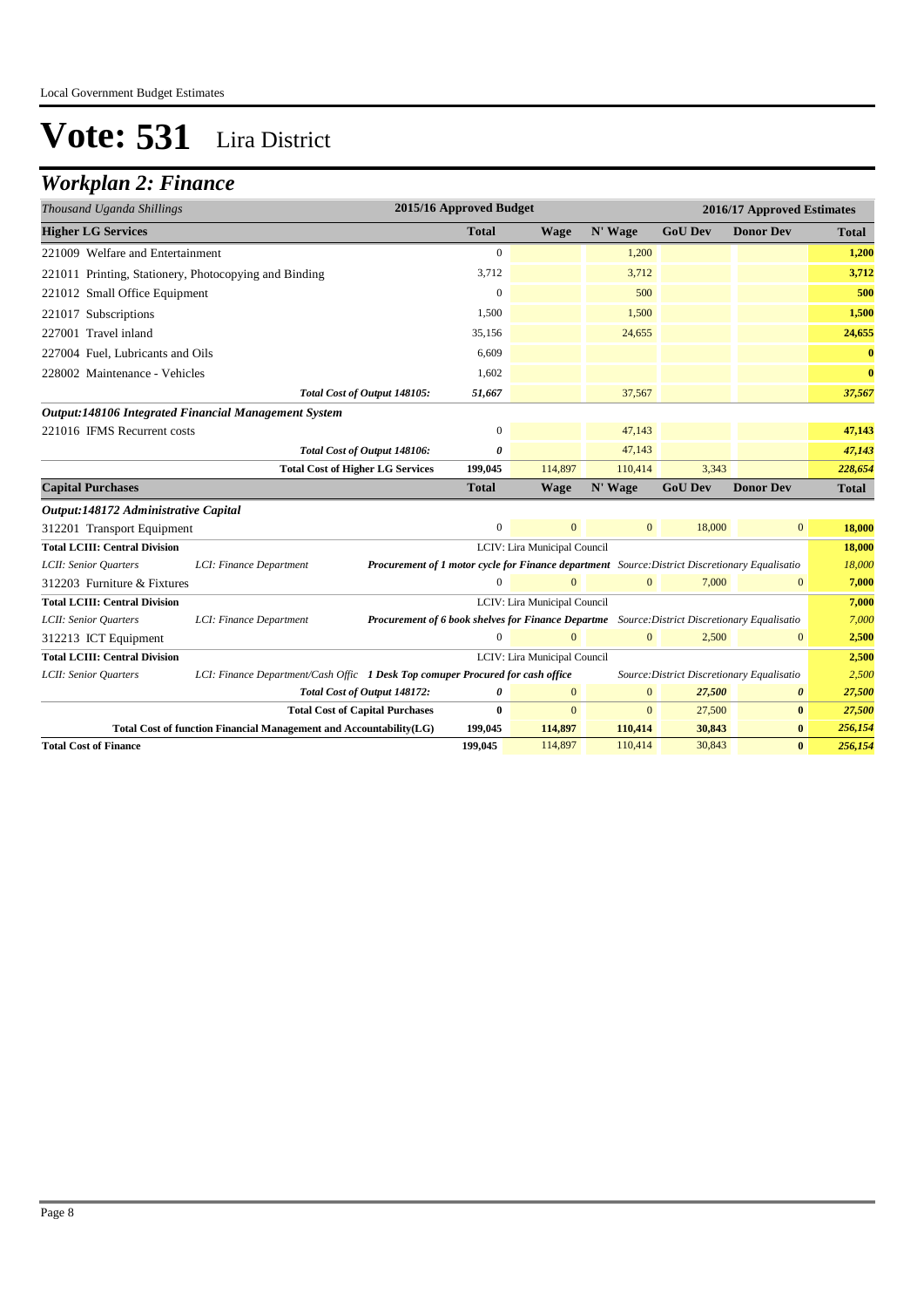### *Workplan 3: Statutory Bodies*

#### **(i) Overview of Workplan Revenue and Expenditures**

| <b>UShs Thousand</b>                                 | 2015/16                   |                                | 2016/17                          |
|------------------------------------------------------|---------------------------|--------------------------------|----------------------------------|
|                                                      | Approved<br><b>Budget</b> | <b>Outturn by</b><br>end March | <b>Approved</b><br><b>Budget</b> |
| A: Breakdown of Workplan Revenues:                   |                           |                                |                                  |
| <b>Recurrent Revenues</b>                            | 745,665                   | 495,363                        | 620,853                          |
| District Unconditional Grant (Non-Wage)              | 123,887                   | 67,458                         | 300,317                          |
| District Unconditional Grant (Wage)                  | 211,522                   | 176,971                        | 210,433                          |
| <b>Locally Raised Revenues</b>                       | 110,103                   | 96,434                         | 110,103                          |
| Support Services Conditional Grant (Non-Wage)        | 300,153                   | 154,500                        |                                  |
| <b>Development Revenues</b>                          | 1,686                     | 1.874                          | 15,174                           |
| District Discretionary Development Equalization Gran | 1,686                     | 1,874                          | 15,174                           |
| <b>Total Revenues</b>                                | 747,351                   | 497,236                        | 636,027                          |
| <b>B: Breakdown of Workplan Expenditures:</b>        |                           |                                |                                  |
| Recurrent Expenditure                                | 4,354,569                 | 2,372,494                      | 620,853                          |
| Wage                                                 | 211,522                   | 155,644                        | 210,433                          |
| Non Wage                                             | 4,143,047                 | 2,216,850                      | 410,420                          |
| Development Expenditure                              | 1,686                     | 0                              | 15,174                           |
| Domestic Development                                 | 1,686                     | $\overline{0}$                 | 15,174                           |
| Donor Development                                    |                           | $\Omega$                       | $\Omega$                         |
| <b>Total Expenditure</b>                             | 4,356,255                 | 2,372,494                      | 636,027                          |

#### **(ii) Details of Workplan Revenues and Expenditures**

#### *Expenditure Details for Workplan 3: Statutory Bodies*

| <b>LG Function 1382 Local Statutory Bodies</b>           |                         |             |         |                |                            |              |
|----------------------------------------------------------|-------------------------|-------------|---------|----------------|----------------------------|--------------|
| Thousand Uganda Shillings                                | 2015/16 Approved Budget |             |         |                | 2016/17 Approved Estimates |              |
| <b>Higher LG Services</b>                                | <b>Total</b>            | <b>Wage</b> | N' Wage | <b>GoU Dev</b> | <b>Donor Dev</b>           | <b>Total</b> |
| <b>Output:138201 LG Council Adminstration services</b>   |                         |             |         |                |                            |              |
| 211101 General Staff Salaries                            | 187,186                 | 186,097     |         |                |                            | 186,097      |
| 211103 Allowances                                        | 138,834                 |             | 18,600  |                |                            | 18,600       |
| 212103 Pension for Teachers                              | 2,219,396               |             |         |                |                            | $\bf{0}$     |
| 212105 Pension for Local Governments                     | 1,389,508               |             |         |                |                            | $\bf{0}$     |
| 221002 Workshops and Seminars                            | 19,860                  |             | 10,460  |                |                            | 10,460       |
| 221007 Books, Periodicals & Newspapers                   | 1,505                   |             |         |                |                            | $\bf{0}$     |
| 221008 Computer supplies and Information Technology (IT) | 2,099                   |             |         |                |                            | $\bf{0}$     |
| 221009 Welfare and Entertainment                         | 3,320                   |             | 3,400   |                |                            | 3,400        |
| 221011 Printing, Stationery, Photocopying and Binding    | 4,760                   |             | 1,100   |                |                            | 1,100        |
| 221012 Small Office Equipment                            | 1,500                   |             | 1,500   |                |                            | 1,500        |
| 221017 Subscriptions                                     | 4,000                   |             | 4,000   |                |                            | 4,000        |
| 222001 Telecommunications                                | 1,200                   |             | 805     |                |                            | 805          |
| 224005 Uniforms, Beddings and Protective Gear            | 780                     |             |         |                |                            | $\bf{0}$     |
| 227001 Travel inland                                     | 30,020                  |             |         |                |                            | $\bf{0}$     |
| 227002 Travel abroad                                     | 1,000                   |             | 1,300   |                |                            | 1,300        |
| Total Cost of Output 138201:                             | 4,004,968               | 186,097     | 41,165  |                |                            | 227,262      |
| Output:138202 LG procurement management services         |                         |             |         |                |                            |              |
| 221002 Workshops and Seminars                            | 2,250                   |             | 4,656   |                |                            | 4,656        |
| 221008 Computer supplies and Information Technology (IT) | 2,250                   |             |         |                |                            | $\bf{0}$     |
| 221009 Welfare and Entertainment                         | 549                     |             | 200     |                |                            | 200          |
| 221011 Printing, Stationery, Photocopying and Binding    | 1,250                   |             | 1,000   |                |                            | 1,000        |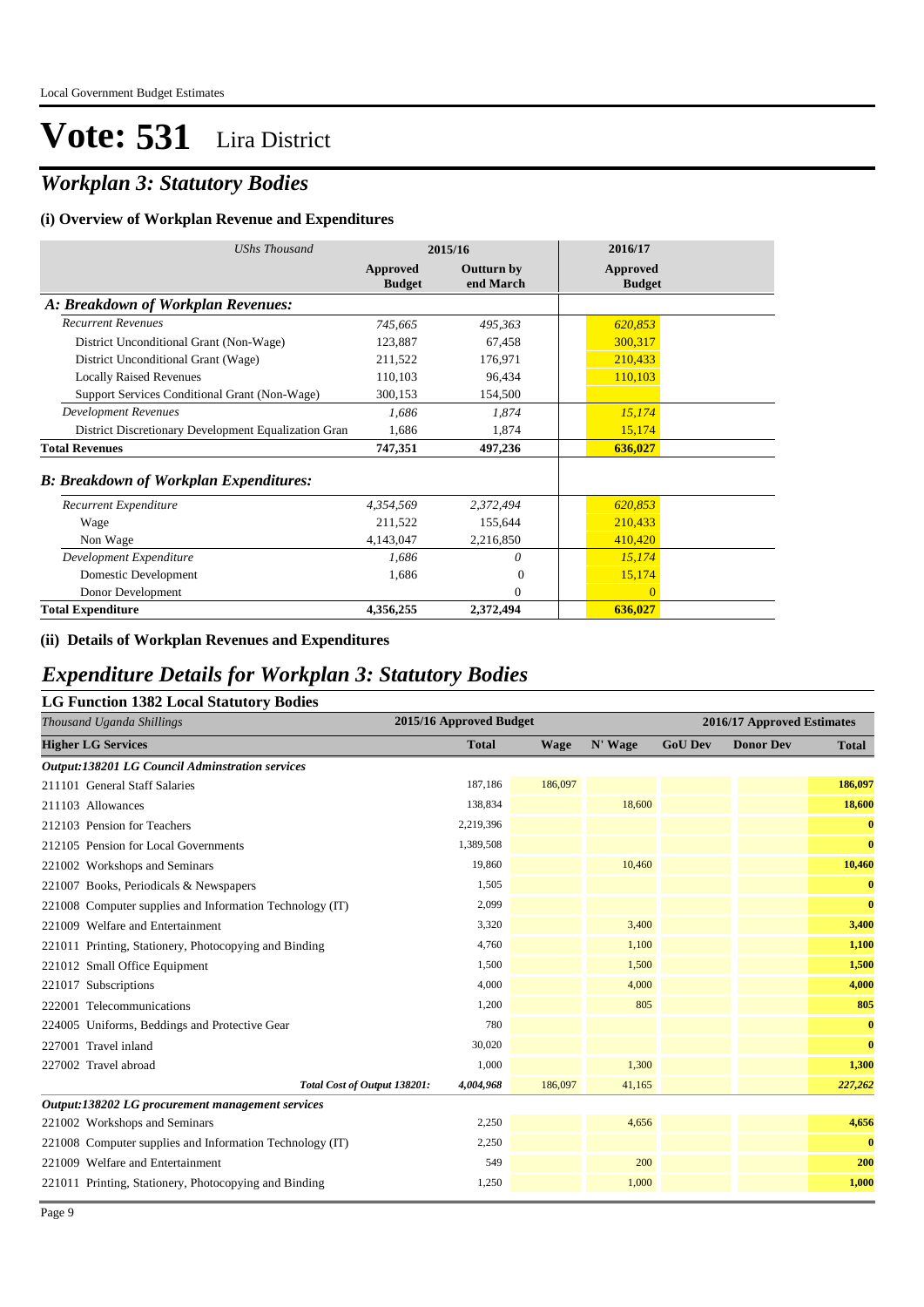### *Workplan 3: Statutory Bodies*

| Thousand Uganda Shillings                                |                              | 2015/16 Approved Budget |             |         | 2016/17 Approved Estimates |                  |              |
|----------------------------------------------------------|------------------------------|-------------------------|-------------|---------|----------------------------|------------------|--------------|
| <b>Higher LG Services</b>                                |                              | <b>Total</b>            | <b>Wage</b> | N' Wage | <b>GoU</b> Dev             | <b>Donor Dev</b> | <b>Total</b> |
| 227001 Travel inland                                     |                              | 1,120                   |             | 1,000   |                            |                  | 1,000        |
|                                                          | Total Cost of Output 138202: | 7,419                   |             | 6,856   |                            |                  | 6,856        |
| Output:138203 LG staff recruitment services              |                              |                         |             |         |                            |                  |              |
| 211101 General Staff Salaries                            |                              | 24,336                  | 24,336      |         |                            |                  | 24,336       |
| 211103 Allowances                                        |                              | 990                     |             |         |                            |                  | $\bf{0}$     |
| 213002 Incapacity, death benefits and funeral expenses   |                              | 910                     |             | 500     |                            |                  | 500          |
| 221001 Advertising and Public Relations                  |                              | 8,000                   |             | 4,000   |                            |                  | 4,000        |
| 221002 Workshops and Seminars                            |                              | 13,000                  |             | 4,000   |                            |                  | 4,000        |
| 221004 Recruitment Expenses                              |                              | 10,000                  |             | 25,000  |                            |                  | 25,000       |
| 221007 Books, Periodicals & Newspapers                   |                              | 900                     |             | 800     |                            |                  | 800          |
| 221008 Computer supplies and Information Technology (IT) |                              | 1,589                   |             | 6,800   |                            |                  | 6,800        |
| 221009 Welfare and Entertainment                         |                              | 800                     |             | 600     |                            |                  | 600          |
| 221011 Printing, Stationery, Photocopying and Binding    |                              | 1,000                   |             | 800     |                            |                  | 800          |
| 221012 Small Office Equipment                            |                              | 500                     |             | 400     |                            |                  | 400          |
| 221017 Subscriptions                                     |                              | 200                     |             | 200     |                            |                  | 200          |
| 222001 Telecommunications                                |                              | 500                     |             | 400     |                            |                  | 400          |
| 222003 Information and communications technology (ICT)   |                              | $\mathbf{0}$            |             | 434     |                            |                  | 434          |
| 223005 Electricity                                       |                              | 500                     |             | 560     |                            |                  | 560          |
| 224004 Cleaning and Sanitation                           |                              | $\mathbf{0}$            |             | 395     |                            |                  | 395          |
| 227001 Travel inland                                     |                              | 18,000                  |             | 8,000   |                            |                  | 8,000        |
| 273102 Incapacity, death benefits and funeral expenses   |                              | $\mathbf{0}$            |             | 500     |                            |                  | 500          |
|                                                          | Total Cost of Output 138203: | 81,225                  | 24,336      | 53,389  |                            |                  | 77,725       |
| Output:138204 LG Land management services                |                              |                         |             |         |                            |                  |              |
| 221002 Workshops and Seminars                            |                              | 5,545                   |             | 11,943  |                            |                  | 11,943       |
| 221007 Books, Periodicals & Newspapers                   |                              | $\mathbf{0}$            |             | 1,500   |                            |                  | 1,500        |
| 221008 Computer supplies and Information Technology (IT) |                              | $\mathbf{0}$            |             | 1,480   |                            |                  | 1,480        |
| 221009 Welfare and Entertainment                         |                              | 949                     |             | 800     |                            |                  | 800          |
| 221011 Printing, Stationery, Photocopying and Binding    |                              | 900                     |             | 1,400   |                            |                  | 1,400        |
| 221012 Small Office Equipment                            |                              | $\mathbf{0}$            |             | 1,600   |                            |                  | 1,600        |
| 222001 Telecommunications                                |                              | $\boldsymbol{0}$        |             | 1,200   |                            |                  | 1,200        |
| 222003 Information and communications technology (ICT)   |                              | $\boldsymbol{0}$        |             | 1,200   |                            |                  | 1,200        |
| 227001 Travel inland                                     |                              | 4,605                   |             | 6,300   |                            |                  | 6,300        |
|                                                          | Total Cost of Output 138204: | 11,999                  |             | 27,423  |                            |                  | 27,423       |
| Output:138205 LG Financial Accountability                |                              |                         |             |         |                            |                  |              |
| 211103 Allowances                                        |                              | $\mathbf{0}$            |             | 10,800  |                            |                  | 10,800       |
| 213002 Incapacity, death benefits and funeral expenses   |                              | $\mathbf{0}$            |             | 1,000   |                            |                  | 1,000        |
| 221002 Workshops and Seminars                            |                              | 11,680                  |             | 10,919  |                            |                  | 10,919       |
| 221007 Books, Periodicals & Newspapers                   |                              | 800                     |             | 1,400   |                            |                  | 1,400        |
| 221008 Computer supplies and Information Technology (IT) |                              | 200                     |             | 1,600   |                            |                  | 1,600        |
| 221009 Welfare and Entertainment                         |                              | 400                     |             | 1,300   |                            |                  | 1,300        |
| 221011 Printing, Stationery, Photocopying and Binding    |                              | 1,322                   |             | 2,000   |                            |                  | 2,000        |
| 221012 Small Office Equipment                            |                              | 682                     |             | 1,000   |                            |                  | 1,000        |
| 222001 Telecommunications                                |                              | $\boldsymbol{0}$        |             | 800     |                            |                  | 800          |
| 224004 Cleaning and Sanitation                           |                              | $\mathbf{0}$            |             | 800     |                            |                  | 800          |
| 224005 Uniforms, Beddings and Protective Gear            |                              | $\boldsymbol{0}$        |             | 800     |                            |                  | 800          |
| 227001 Travel inland                                     |                              | 1,788                   |             | 18,000  |                            |                  | 18,000       |
| 273102 Incapacity, death benefits and funeral expenses   |                              | $\boldsymbol{0}$        |             | 1,000   |                            |                  | 1,000        |
|                                                          | Total Cost of Output 138205: | 16,872                  |             | 51,419  |                            |                  | 51,419       |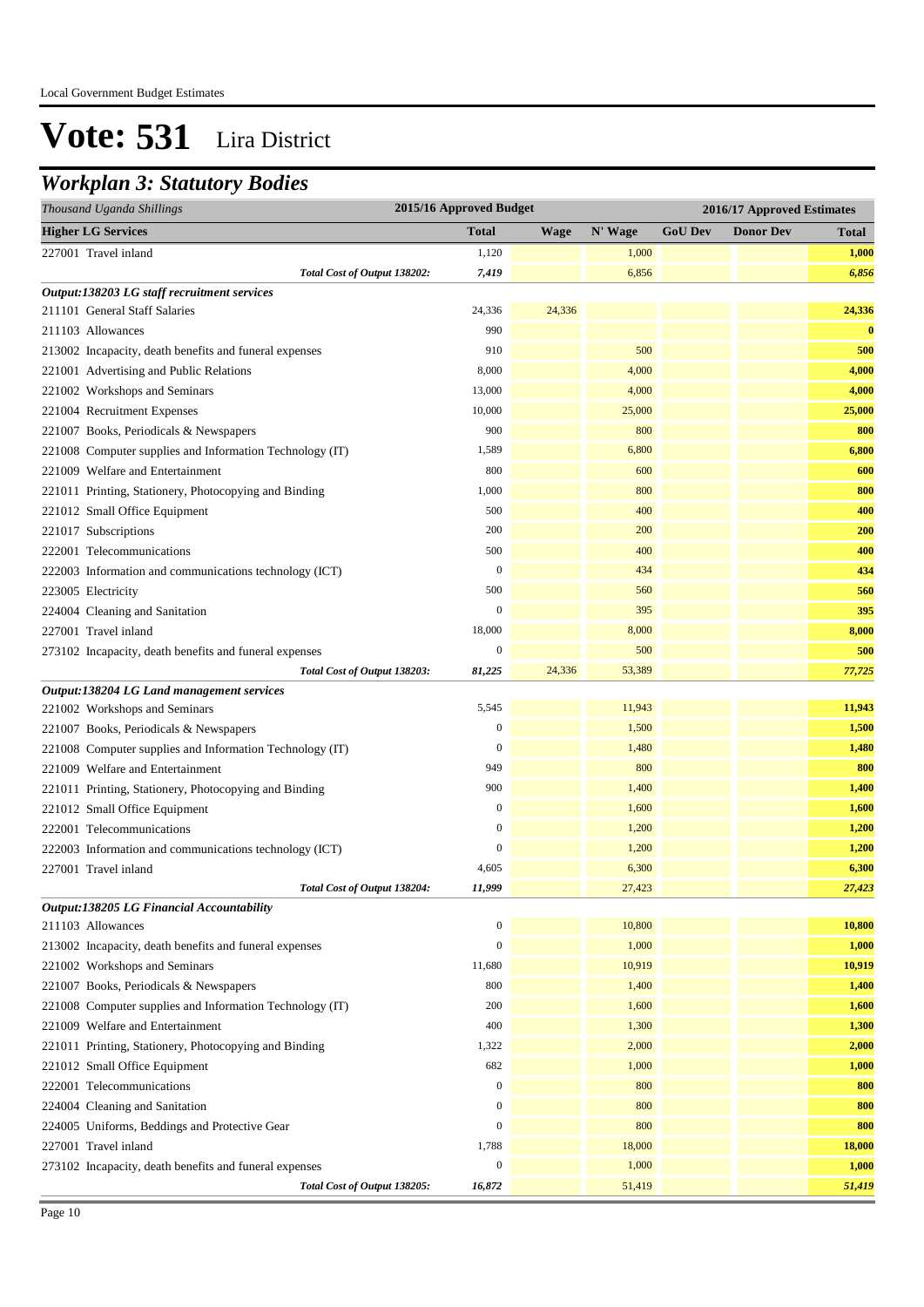### *Workplan 3: Statutory Bodies*

| Thousand Uganda Shillings                                     | 2015/16 Approved Budget |             | 2016/17 Approved Estimates |                |                  |                       |
|---------------------------------------------------------------|-------------------------|-------------|----------------------------|----------------|------------------|-----------------------|
| <b>Higher LG Services</b>                                     | <b>Total</b>            | <b>Wage</b> | N' Wage                    | <b>GoU Dev</b> | <b>Donor Dev</b> | <b>Total</b>          |
| Output:138206 LG Political and executive oversight            |                         |             |                            |                |                  |                       |
| 221007 Books, Periodicals & Newspapers                        | 1,000                   |             |                            |                |                  | $\bf{0}$              |
| 221008 Computer supplies and Information Technology (IT)      | 1,000                   |             |                            |                |                  | $\bf{0}$              |
| 221011 Printing, Stationery, Photocopying and Binding         | 2,000                   |             |                            |                |                  | $\bf{0}$              |
| 221012 Small Office Equipment                                 | 1,000                   |             |                            |                |                  | $\bf{0}$              |
| 222001 Telecommunications                                     | 896                     |             |                            |                |                  | $\bf{0}$              |
| 227001 Travel inland                                          | 89,902                  |             | 120,064                    |                |                  | 120,064               |
| 227002 Travel abroad                                          | 1,000                   |             |                            |                |                  | $\bf{0}$              |
| 227004 Fuel, Lubricants and Oils                              | 55,710                  |             |                            |                |                  | $\bf{0}$              |
| 228003 Maintenance - Machinery, Equipment & Furniture         | 1,000                   |             |                            |                |                  | $\bf{0}$              |
| 282101 Donations                                              | 3,000                   |             |                            |                |                  | $\bf{0}$              |
| Total Cost of Output 138206:                                  | 156,507                 |             | 120,064                    |                |                  | 120,064               |
| Output:138206p PRDP-Capacity Building for Land Administration |                         |             |                            |                |                  |                       |
| 221002 Workshops and Seminars                                 | 13,500                  |             |                            |                |                  | $\bf{0}$              |
| 221012 Small Office Equipment                                 | 2,000                   |             |                            |                |                  | $\bf{0}$              |
| 227001 Travel inland                                          | 42,079                  |             |                            |                |                  | $\bf{0}$              |
| Total Cost of Output 138206p:                                 | 57,579                  |             |                            |                |                  | $\boldsymbol{\theta}$ |
| <b>Output:138207 Standing Committees Services</b>             |                         |             |                            |                |                  |                       |
| 211103 Allowances                                             | $\boldsymbol{0}$        |             | 78,000                     |                |                  | 78,000                |
| 213002 Incapacity, death benefits and funeral expenses        | $\mathbf{0}$            |             | 4,000                      |                |                  | 4,000                 |
| 221002 Workshops and Seminars                                 | 16,500                  |             | 3,103                      |                |                  | 3,103                 |
| 221007 Books, Periodicals & Newspapers                        | $\overline{0}$          |             | 4,000                      |                |                  | 4,000                 |
| 221008 Computer supplies and Information Technology (IT)      | $\overline{0}$          |             | 1,200                      |                |                  | 1,200                 |
| 221009 Welfare and Entertainment                              | 600                     |             | 3,000                      |                |                  | 3,000                 |
| 221011 Printing, Stationery, Photocopying and Binding         | 900                     |             | 2,800                      |                |                  | 2,800                 |
| 221012 Small Office Equipment                                 | $\mathbf{0}$            |             | 2,000                      |                |                  | 2,000                 |
| 227001 Travel inland                                          | $\boldsymbol{0}$        |             | 8,000                      |                |                  | 8,000                 |
| 273102 Incapacity, death benefits and funeral expenses        | $\mathbf{0}$            |             | 4,000                      |                |                  | 4,000                 |
| Total Cost of Output 138207:                                  | 18,000                  |             | 110,103                    |                |                  | 110,103               |
| <b>Total Cost of Higher LG Services</b>                       | 4,354,569               | 210,433     | 410,420                    |                |                  | 620,853               |
| <b>Capital Purchases</b>                                      | <b>Total</b>            | Wage        | N' Wage                    | <b>GoU Dev</b> | <b>Donor Dev</b> | Total                 |

| Output:138272 Administrative Capital  |                                       |                                                                                                                                      |           |                              |                |                                            |                       |         |
|---------------------------------------|---------------------------------------|--------------------------------------------------------------------------------------------------------------------------------------|-----------|------------------------------|----------------|--------------------------------------------|-----------------------|---------|
| 312203 Furniture & Fixtures           |                                       |                                                                                                                                      | $\Omega$  | $\overline{0}$               | $\mathbf{0}$   | 2,400                                      | $\overline{0}$        | 2,400   |
| <b>Total LCIII: Central Division</b>  |                                       |                                                                                                                                      |           | LCIV: Lira Municipal Council |                |                                            |                       | 2,400   |
| LCII: Senior Ouarters                 | LCI: Office of the Clerk to Council a | Purchase 2 Office cabinet and 2 book shelves                                                                                         |           |                              |                | Source: District Discretionary Equalisatio |                       | 2,400   |
| 312211 Office Equipment               |                                       |                                                                                                                                      | 0         | $\mathbf{0}$                 | $\mathbf{0}$   | 1,774                                      | $\overline{0}$        | 1,774   |
| <b>Total LCIII: Central Division</b>  |                                       |                                                                                                                                      |           | LCIV: Lira Municipal Council |                |                                            |                       | 1,774   |
| LCII: Senior Ouarters                 |                                       | LCI: speakers office and clerk to cou Purchase of speakers mesh, wig, and clerks gwon and Source: District Discretionary Equalisatio |           |                              |                |                                            |                       | 1,774   |
| 312213 ICT Equipment                  |                                       |                                                                                                                                      | $\theta$  | $\mathbf{0}$                 | $\mathbf{0}$   | 11,000                                     | $\overline{0}$        | 11,000  |
| <b>Total LCIII: Central Division</b>  |                                       |                                                                                                                                      |           | LCIV: Lira Municipal Council |                |                                            |                       | 11,000  |
| LCII: Senior Ouarters                 | LCI: Office of Clerk to Council       | <b>Procurement of Desk top computer for office of C to</b>                                                                           |           |                              |                | Source: District Discretionary Equalisatio |                       | 3,000   |
| LCII: Senior Quarters                 | LCI: Office of Clerk to Council       | Procurement of photocopie inbuilt (Printer and Scan                                                                                  |           |                              |                | Source: District Discretionary Equalisatio |                       | 8,000   |
|                                       |                                       | Total Cost of Output 138272:                                                                                                         | 0         | $\mathbf{0}$                 | $\overline{0}$ | 15,174                                     | $\boldsymbol{\theta}$ | 15,174  |
|                                       |                                       | <b>Total Cost of Capital Purchases</b>                                                                                               | 0         | $\Omega$                     | $\mathbf{0}$   | 15.174                                     | $\bf{0}$              | 15,174  |
|                                       |                                       | <b>Total Cost of function Local Statutory Bodies</b><br>4,354,569<br>15,174<br>210,433<br>410,420<br>$\bf{0}$                        |           |                              |                |                                            | 636,027               |         |
| <b>Total Cost of Statutory Bodies</b> |                                       |                                                                                                                                      | 4,354,569 | 210,433                      | 410,420        | 15,174                                     | $\bf{0}$              | 636,027 |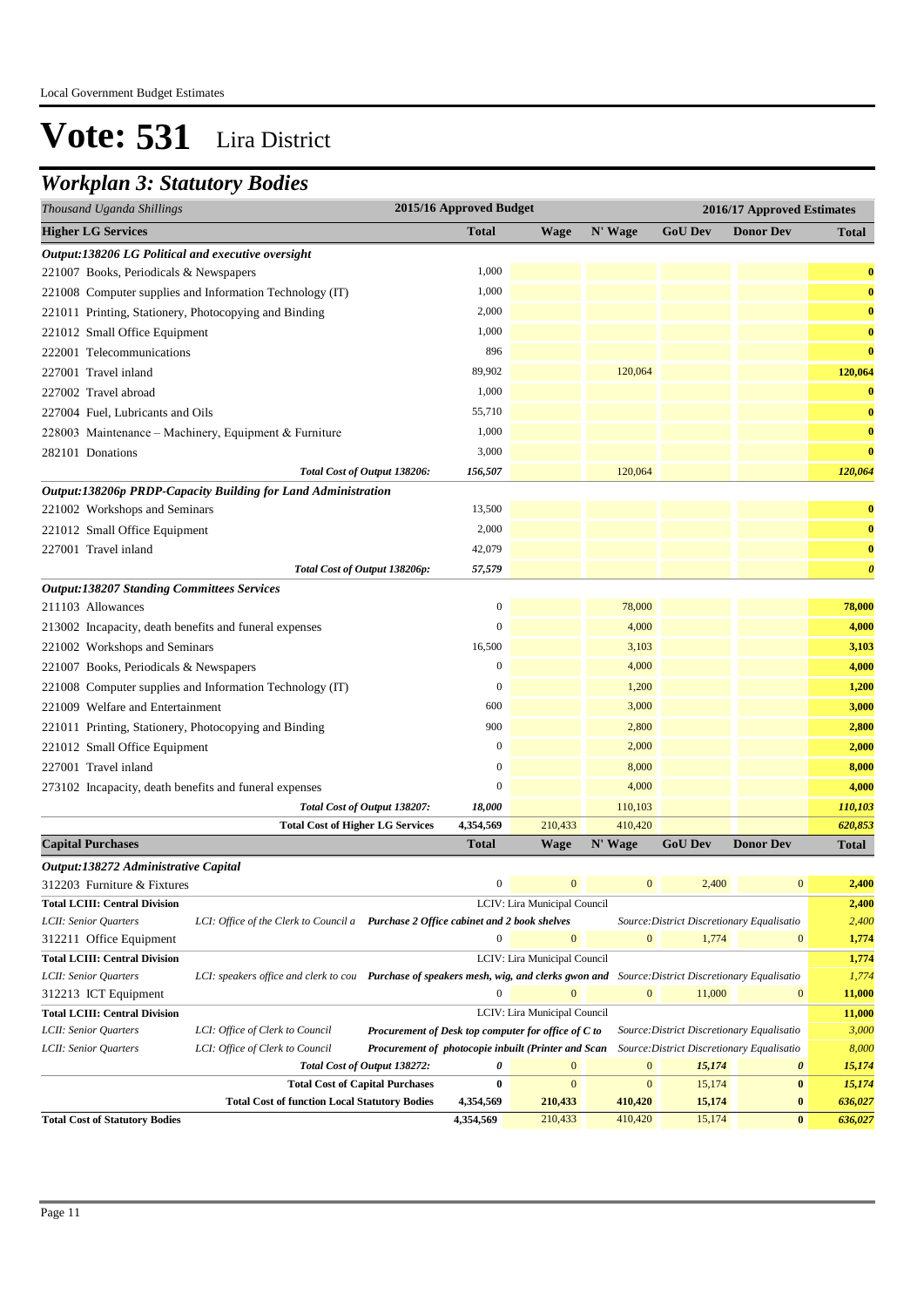### *Workplan 4: Production and Marketing*

#### **(i) Overview of Workplan Revenue and Expenditures**

| <b>UShs Thousand</b>                                 |                                  | 2015/16                        | 2016/17                          |
|------------------------------------------------------|----------------------------------|--------------------------------|----------------------------------|
|                                                      | <b>Approved</b><br><b>Budget</b> | <b>Outturn by</b><br>end March | <b>Approved</b><br><b>Budget</b> |
| A: Breakdown of Workplan Revenues:                   |                                  |                                |                                  |
| <b>Recurrent Revenues</b>                            | 477,065                          | 364,980                        | 707,679                          |
| District Unconditional Grant (Non-Wage)              | 6.928                            | 4.662                          |                                  |
| District Unconditional Grant (Wage)                  | 229.882                          | 175,818                        | 229,898                          |
| <b>Locally Raised Revenues</b>                       | 3,566                            | 2,577                          | 2,778                            |
| Other Transfers from Central Government              | 53,289                           | 49,820                         | 60,853                           |
| Sector Conditional Grant (Non-Wage)                  | 58,442                           | 43,830                         | 73,051                           |
| Sector Conditional Grant (Wage)                      | 124,957                          | 88,273                         | 341,099                          |
| <b>Development Revenues</b>                          | 326.835                          | 229,498                        | 423,240                          |
| Development Grant                                    | 270,558                          | 202,920                        | 74,588                           |
| District Discretionary Development Equalization Gran | 31,277                           | 26,578                         | 348,652                          |
| Other Transfers from Central Government              | 25,000                           | $\Omega$                       |                                  |
| <b>Total Revenues</b>                                | 803,899                          | 594,478                        | 1,130,919                        |
| <b>B: Breakdown of Workplan Expenditures:</b>        |                                  |                                |                                  |
| Recurrent Expenditure                                | 477,065                          | 311,421                        | 707,679                          |
| Wage                                                 | 354,839                          | 250,760                        | 570,997                          |
| Non Wage                                             | 122,225                          | 60,661                         | 136,682                          |
| Development Expenditure                              | 326,835                          | 204,009                        | 423,240                          |
| Domestic Development                                 | 326,835                          | 204008.7                       | 423,240                          |
| Donor Development                                    |                                  | $\mathbf{0}$                   | $\Omega$                         |
| <b>Total Expenditure</b>                             | 803,899                          | 515,430                        | 1,130,919                        |

#### **(ii) Details of Workplan Revenues and Expenditures**

#### *Expenditure Details for Workplan 4: Production and Marketing*

| LG Function 0181 Agricultural Extension Services              |                                         |                         |      |         |                            |                  |              |  |  |
|---------------------------------------------------------------|-----------------------------------------|-------------------------|------|---------|----------------------------|------------------|--------------|--|--|
| Thousand Uganda Shillings                                     |                                         | 2015/16 Approved Budget |      |         | 2016/17 Approved Estimates |                  |              |  |  |
| <b>Higher LG Services</b>                                     |                                         | <b>Total</b>            | Wage | N' Wage | <b>GoU Dev</b>             | <b>Donor Dev</b> | <b>Total</b> |  |  |
| <b>Output:018101 Extension Worker Services</b>                |                                         |                         |      |         |                            |                  |              |  |  |
| 221009 Welfare and Entertainment                              |                                         | $\Omega$                |      | 1.740   |                            |                  | 1,740        |  |  |
| 227001 Travel inland                                          |                                         | $\Omega$                |      | 6,000   |                            |                  | 6,000        |  |  |
|                                                               | Total Cost of Output 018101:            | 0                       |      | 7.740   |                            |                  | 7,740        |  |  |
|                                                               | <b>Total Cost of Higher LG Services</b> | 0                       |      | 7.740   |                            |                  | 7,740        |  |  |
| <b>Total Cost of function Agricultural Extension Services</b> |                                         | $\bf{0}$                |      | 7,740   |                            |                  | 7,740        |  |  |

**LG Function 0182 District Production Services**

| Thousand Uganda Shillings                                    | 2015/16 Approved Budget |         | 2016/17 Approved Estimates |                |                  |              |
|--------------------------------------------------------------|-------------------------|---------|----------------------------|----------------|------------------|--------------|
| <b>Higher LG Services</b>                                    | <b>Total</b>            | Wage    | N' Wage                    | <b>GoU Dev</b> | <b>Donor Dev</b> | <b>Total</b> |
| <b>Output:018201 District Production Management Services</b> |                         |         |                            |                |                  |              |
| 211101 General Staff Salaries                                | 354,839                 | 570,997 |                            |                |                  | 570,997      |
| 211103 Allowances                                            | 1,485                   |         | 2.778                      |                |                  | 2,778        |
| 221001 Advertising and Public Relations                      | $\Omega$                |         |                            | 4,000          |                  | 4,000        |
| 221002 Workshops and Seminars                                | 6,644                   |         | 8,528                      | 6,000          |                  | 14,528       |
| 221008 Computer supplies and Information Technology (IT)     | 1,219                   |         |                            |                |                  | $\mathbf{0}$ |
| 221011 Printing, Stationery, Photocopying and Binding        | 1,890                   |         | 2.000                      |                |                  | 2,000        |
| 221012 Small Office Equipment                                | 300                     |         |                            |                |                  | $\mathbf{0}$ |
| 222003 Information and communications technology (ICT)       | 4,500                   |         |                            | 2,000          |                  | 2,000        |
|                                                              |                         |         |                            |                |                  |              |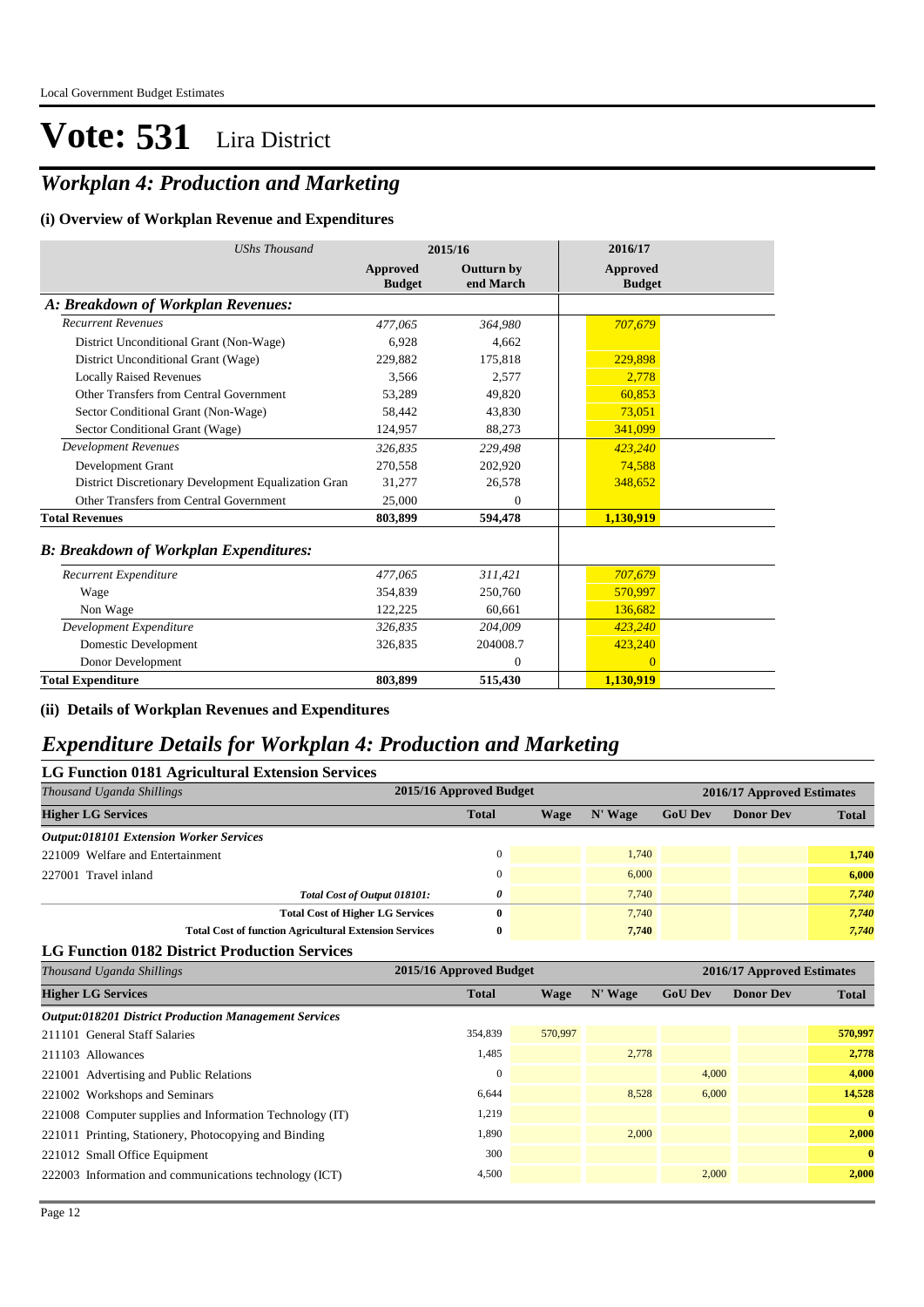### *Workplan 4: Production and Marketing*

| Thousand Uganda Shillings                                                                                  | 2015/16 Approved Budget<br>2016/17 Approved Estimates |                  |                              |              |                                                  |                       |                       |
|------------------------------------------------------------------------------------------------------------|-------------------------------------------------------|------------------|------------------------------|--------------|--------------------------------------------------|-----------------------|-----------------------|
| <b>Higher LG Services</b>                                                                                  |                                                       | <b>Total</b>     | <b>Wage</b>                  | N' Wage      | <b>GoU Dev</b>                                   | <b>Donor Dev</b>      | <b>Total</b>          |
| 223005 Electricity                                                                                         |                                                       | 2,400            |                              | 2,220        |                                                  |                       | 2,220                 |
| 223006 Water                                                                                               |                                                       | 1,166            |                              | 1,800        |                                                  |                       | 1,800                 |
| 227001 Travel inland                                                                                       |                                                       | 18,971           |                              | 14,407       | 8,729                                            |                       | 23,136                |
| 227002 Travel abroad                                                                                       |                                                       | $\boldsymbol{0}$ |                              |              | 3,000                                            |                       | 3,000                 |
| 227004 Fuel, Lubricants and Oils                                                                           |                                                       | $\boldsymbol{0}$ |                              | 1,260        |                                                  |                       | 1,260                 |
| 228001 Maintenance - Civil                                                                                 |                                                       | $\boldsymbol{0}$ |                              |              | 24,023                                           |                       | 24,023                |
| 228002 Maintenance - Vehicles                                                                              |                                                       | 10,000           |                              |              | 2,825                                            |                       | 2,825                 |
| 228003 Maintenance - Machinery, Equipment & Furniture                                                      |                                                       | 3,204            |                              |              |                                                  |                       | $\bf{0}$              |
|                                                                                                            | Total Cost of Output 018201:                          | 406,618          | 570,997                      | 32,993       | 50,578                                           |                       | 654,567               |
| Output:018202 Crop disease control and marketing                                                           |                                                       |                  |                              |              |                                                  |                       |                       |
| 224001 Medical and Agricultural supplies                                                                   |                                                       | 17,000           |                              |              |                                                  |                       | $\bf{0}$              |
| 224006 Agricultural Supplies                                                                               |                                                       | $\mathbf{0}$     |                              |              | 123,300                                          |                       | 123,300               |
| 227001 Travel inland                                                                                       |                                                       | 40,016           |                              | 26,875       | 23,180                                           |                       | 50,055                |
|                                                                                                            | Total Cost of Output 018202:                          | 57,016           |                              | 26,875       | 146,480                                          |                       | 173,355               |
| Output:018204 Livestock Health and Marketing                                                               |                                                       |                  |                              |              |                                                  |                       |                       |
| 221001 Advertising and Public Relations                                                                    |                                                       | 2,240            |                              |              |                                                  |                       | $\bf{0}$              |
| 221002 Workshops and Seminars                                                                              |                                                       | 8,205            |                              |              |                                                  |                       | $\bf{0}$              |
| 221008 Computer supplies and Information Technology (IT)                                                   |                                                       | 400              |                              |              |                                                  |                       | $\bf{0}$              |
| 221011 Printing, Stationery, Photocopying and Binding                                                      |                                                       | 1,786            |                              |              |                                                  |                       | $\bf{0}$              |
| 222001 Telecommunications                                                                                  |                                                       | 240              |                              |              |                                                  |                       | $\bf{0}$              |
| 224001 Medical and Agricultural supplies                                                                   |                                                       | 13,000           |                              |              | 69,001                                           |                       | 69,001                |
| 227001 Travel inland                                                                                       |                                                       | 34,308           |                              | 40,568       |                                                  |                       | 40,568                |
|                                                                                                            | Total Cost of Output 018204:                          | 60,179           |                              | 40,568       | 69,001                                           |                       | 109,569               |
| Output:018205 Fisheries regulation                                                                         |                                                       |                  |                              |              |                                                  |                       |                       |
| 224006 Agricultural Supplies                                                                               |                                                       | 10,000           |                              |              | 10,900                                           |                       | 10,900                |
| 227001 Travel inland                                                                                       |                                                       | 11,500           |                              | 3,295        |                                                  |                       | 3,295                 |
| 228001 Maintenance - Civil                                                                                 |                                                       | 8,000            |                              |              | 32,100                                           |                       | 32,100                |
|                                                                                                            | Total Cost of Output 018205:                          | 29,500           |                              | 3,295        | 43,000                                           |                       | 46,295                |
| Output:018207 Tsetse vector control and commercial insects farm promotion                                  |                                                       |                  |                              |              |                                                  |                       |                       |
| 224001 Medical and Agricultural supplies                                                                   |                                                       | 4,551            |                              |              |                                                  |                       | $\bf{0}$              |
| 224005 Uniforms, Beddings and Protective Gear                                                              |                                                       | 6,126            |                              |              |                                                  |                       | $\bf{0}$              |
| 224006 Agricultural Supplies                                                                               |                                                       | $\mathbf{0}$     |                              |              | 58,299                                           |                       | 58,299                |
| 227001 Travel inland                                                                                       |                                                       | 9,343            |                              | 3,295        | 3,432                                            |                       | 6,727                 |
|                                                                                                            | Total Cost of Output 018207:                          | 20,020           |                              | 3,295        | 61,731                                           |                       | 65,026                |
|                                                                                                            | <b>Total Cost of Higher LG Services</b>               | 573,334          | 570,997                      | 107,027      | 370,790                                          |                       | 1,048,813             |
| <b>Capital Purchases</b>                                                                                   |                                                       | <b>Total</b>     | <b>Wage</b>                  | N' Wage      | <b>GoU Dev</b>                                   | <b>Donor Dev</b>      | <b>Total</b>          |
| Output:018272 Administrative Capital                                                                       |                                                       |                  |                              |              |                                                  |                       |                       |
| 312104 Other Structures                                                                                    |                                                       | 14,281           |                              |              |                                                  |                       | $\bf{0}$              |
| 312213 ICT Equipment                                                                                       |                                                       | $\boldsymbol{0}$ | $\mathbf{0}$                 | $\mathbf{0}$ | 2,500                                            | $\bf{0}$              | 2,500                 |
| <b>Total LCIII: Central Division</b>                                                                       |                                                       |                  | LCIV: Lira Municipal Council |              |                                                  |                       | 2,500                 |
| LCII: Senior Quarters<br>LCI: Production Department/Entomo Procurement of Laptop for District Entomologist | Total Cost of Output 018272:                          | 14,281           | $\overline{0}$               | $\mathbf{0}$ | Source: Sector Conditional Grant (Non-W<br>2,500 | $\boldsymbol{\theta}$ | 2,500<br>2,500        |
| Output:018284p PRDP-Plant clinic/mini laboratory construction                                              |                                                       |                  |                              |              |                                                  |                       |                       |
| 281504 Monitoring, Supervision & Appraisal of capital works                                                |                                                       | 10,500           |                              |              |                                                  |                       | $\bf{0}$              |
|                                                                                                            | Total Cost of Output 018284p:                         | 10,500           |                              |              |                                                  |                       | $\boldsymbol{\theta}$ |
|                                                                                                            | <b>Total Cost of Capital Purchases</b>                | 24,781           | $\mathbf{0}$                 | $\mathbf{0}$ | 2,500                                            | $\bf{0}$              | 2,500                 |
| <b>Total Cost of function District Production Services</b>                                                 |                                                       | 598,115          | 570,997                      | 107,027      | 373,290                                          | $\bf{0}$              | 1,051,313             |
| <b>LG Function 0183 District Commercial Services</b>                                                       |                                                       |                  |                              |              |                                                  |                       |                       |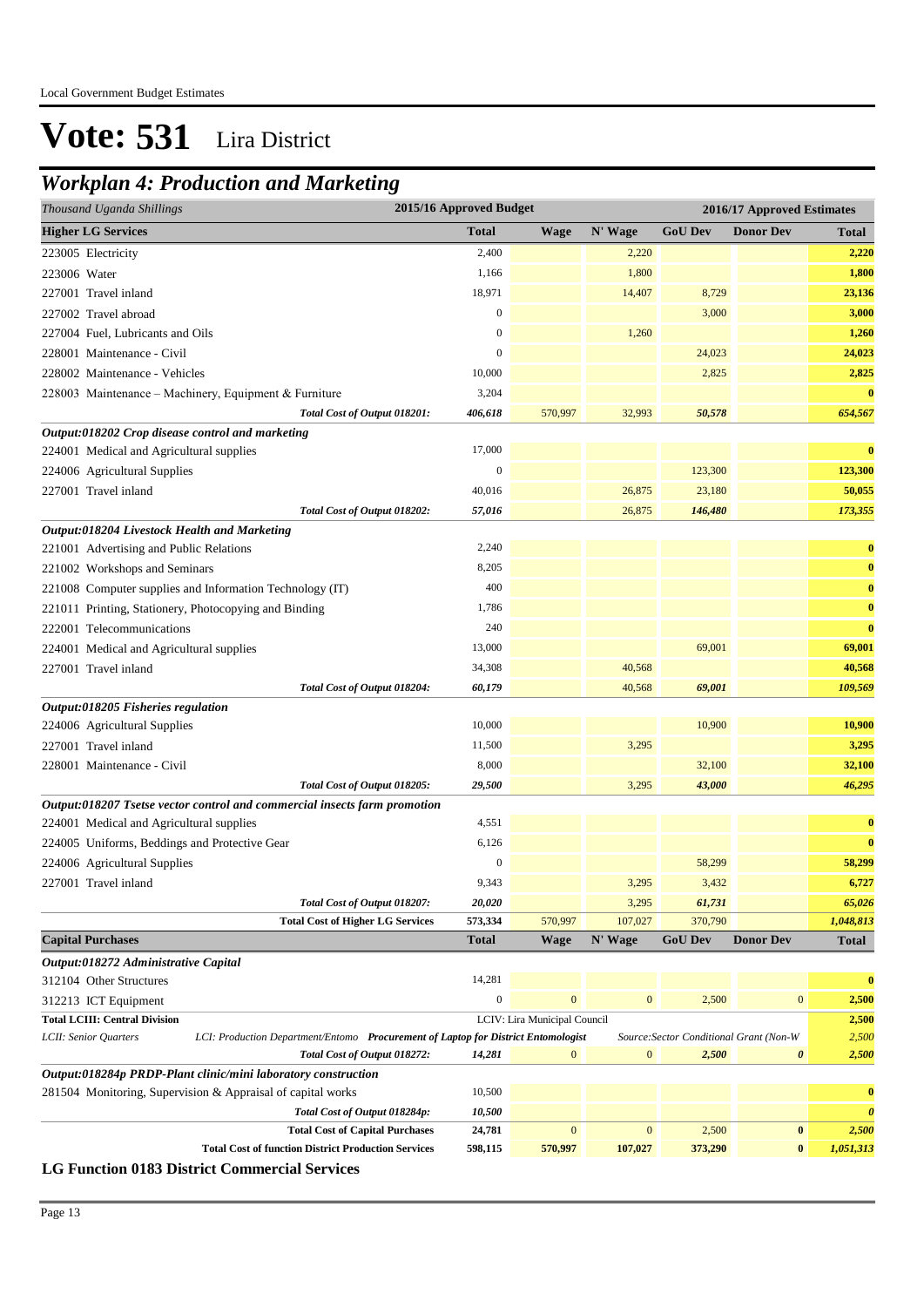### *Workplan 4: Production and Marketing*

| Thousand Uganda Shillings                                     |                  | 2015/16 Approved Budget |         |                | 2016/17 Approved Estimates |              |  |  |
|---------------------------------------------------------------|------------------|-------------------------|---------|----------------|----------------------------|--------------|--|--|
| <b>Higher LG Services</b>                                     | <b>Total</b>     | <b>Wage</b>             | N' Wage | <b>GoU Dev</b> | <b>Donor Dev</b>           | <b>Total</b> |  |  |
| <b>Output:018301 Trade Development and Promotion Services</b> |                  |                         |         |                |                            |              |  |  |
| 227001 Travel inland                                          | $\mathbf{0}$     |                         | 10,740  |                |                            | 10,740       |  |  |
| Total Cost of Output 018301:                                  | 0                |                         | 10,740  |                |                            | 10,740       |  |  |
| <b>Output:018302 Enterprise Development Services</b>          |                  |                         |         |                |                            |              |  |  |
| 224006 Agricultural Supplies                                  | $\mathbf{0}$     |                         |         | 49,950         |                            | 49,950       |  |  |
| 227001 Travel inland                                          | $\mathbf{0}$     |                         | 2,260   |                |                            | 2,260        |  |  |
| Total Cost of Output 018302:                                  | 0                |                         | 2,260   | 49,950         |                            | 52,210       |  |  |
| Output:018303 Market Linkage Services                         |                  |                         |         |                |                            |              |  |  |
| 227001 Travel inland                                          | 24,780           |                         | 2,000   |                |                            | 2,000        |  |  |
| Total Cost of Output 018303:                                  | 24,780           |                         | 2,000   |                |                            | 2,000        |  |  |
| Output:018304 Cooperatives Mobilisation and Outreach Services |                  |                         |         |                |                            |              |  |  |
| 227001 Travel inland                                          | 2,926            |                         | 5,000   |                |                            | 5,000        |  |  |
| Total Cost of Output 018304:                                  | 2,926            |                         | 5,000   |                |                            | 5,000        |  |  |
| Output:018309 Sector Management and Monitoring                |                  |                         |         |                |                            |              |  |  |
| 221011 Printing, Stationery, Photocopying and Binding         | $\mathbf{0}$     |                         | 300     |                |                            | 300          |  |  |
| 222003 Information and communications technology (ICT)        | $\mathbf{0}$     |                         | 500     |                |                            | 500          |  |  |
| 227001 Travel inland                                          | $\mathbf{0}$     |                         | 715     |                |                            | 715          |  |  |
| 228002 Maintenance - Vehicles                                 | $\boldsymbol{0}$ |                         | 400     |                |                            | 400          |  |  |
| Total Cost of Output 018309:                                  | 0                |                         | 1,915   |                |                            | 1,915        |  |  |
| <b>Total Cost of Higher LG Services</b>                       | 27,705           |                         | 21,915  | 49,950         |                            | 71,865       |  |  |
| <b>Total Cost of function District Commercial Services</b>    | 27,705           |                         | 21,915  | 49,950         |                            | 71,865       |  |  |
| <b>Total Cost of Production and Marketing</b>                 | 625,820          | 570,997                 | 136,682 | 423,240        | $\bf{0}$                   | 1,130,919    |  |  |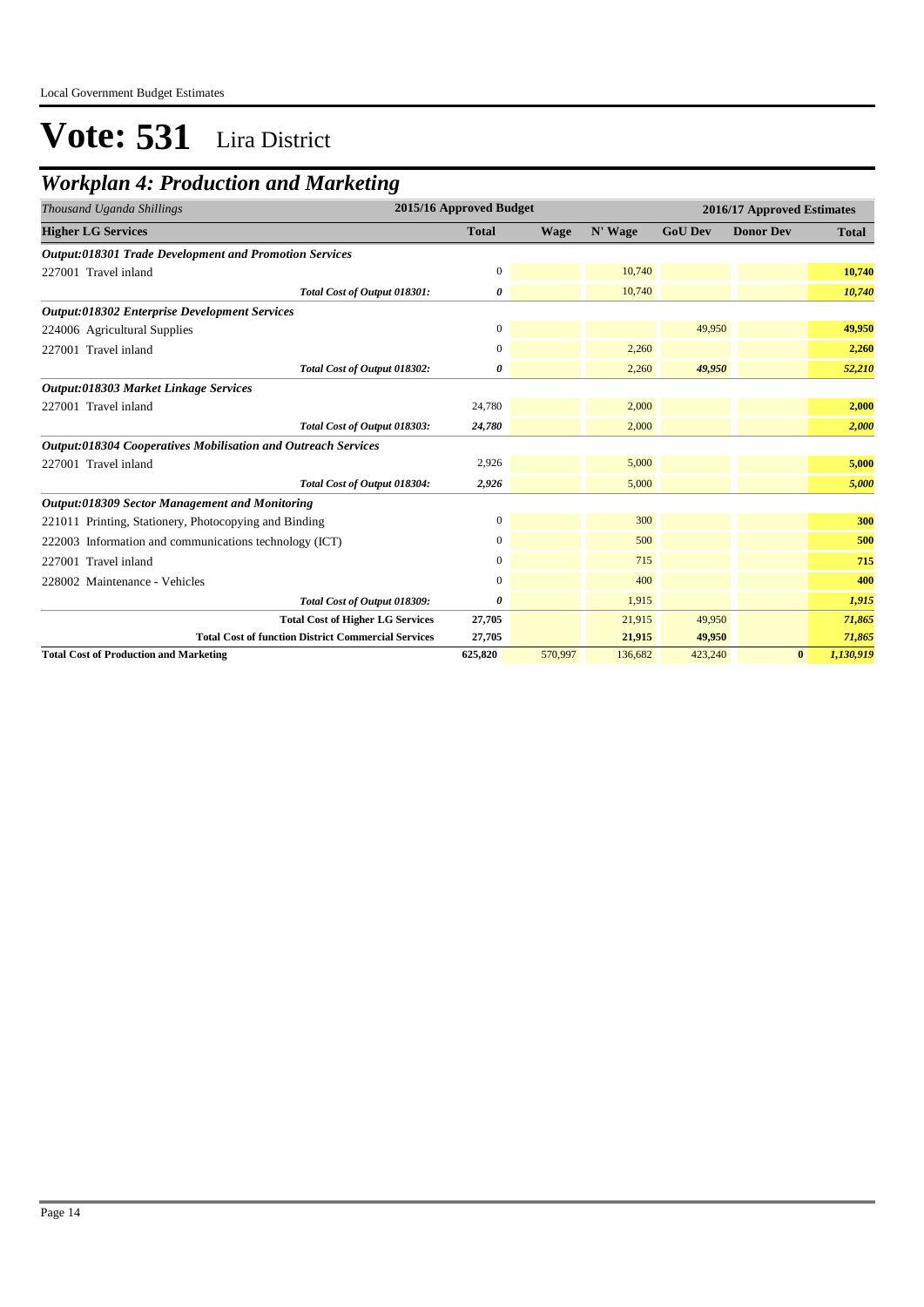### *Workplan 5: Health*

#### **(i) Overview of Workplan Revenue and Expenditures**

| <b>UShs Thousand</b>                                 |                           | 2015/16                 | 2016/17                          |
|------------------------------------------------------|---------------------------|-------------------------|----------------------------------|
|                                                      | Approved<br><b>Budget</b> | Outturn by<br>end March | <b>Approved</b><br><b>Budget</b> |
| A: Breakdown of Workplan Revenues:                   |                           |                         |                                  |
| <b>Recurrent Revenues</b>                            | 2,438,542                 | 2,030,914               | 2,282,786                        |
| District Unconditional Grant (Non-Wage)              | 6.928                     | 4.662                   |                                  |
| <b>Locally Raised Revenues</b>                       | 3.566                     | 2.577                   | 3.566                            |
| Other Transfers from Central Government              | 117,000                   | 380,607                 | 251,264                          |
| Sector Conditional Grant (Non-Wage)                  | 240,489                   | 180,367                 | 240,489                          |
| Sector Conditional Grant (Wage)                      | 2,070,559                 | 1,462,702               | 1,787,468                        |
| <b>Development Revenues</b>                          | 781.233                   | 1,118,818               | 621,366                          |
| Development Grant                                    | 299.897                   | 299.897                 | $\Omega$                         |
| District Discretionary Development Equalization Gran | 27.304                    | 23,585                  | 50,956                           |
| Donor Funding                                        | 286,193                   | 726,282                 | 527,065                          |
| <b>Transitional Development Grant</b>                | 167,839                   | 69,054                  | 43,346                           |
| <b>Total Revenues</b>                                | 3,219,775                 | 3,149,733               | 2,904,152                        |
| <b>B: Breakdown of Workplan Expenditures:</b>        |                           |                         |                                  |
| Recurrent Expenditure                                | 2,438,542                 | 1,602,854               | 2,282,786                        |
| Wage                                                 | 2,070,559                 | 1,302,987               | 1,787,468                        |
| Non Wage                                             | 367,983                   | 299,867                 | 495,318                          |
| Development Expenditure                              | 781.233                   | 536.618                 | 621,366                          |
| Domestic Development                                 | 495,039                   | 225737.728              | 94,302                           |
| Donor Development                                    | 286,193                   | 310,880                 | 527,065                          |
| <b>Total Expenditure</b>                             | 3,219,775                 | 2,139,472               | 2,904,152                        |

#### **(ii) Details of Workplan Revenues and Expenditures**

#### *Expenditure Details for Workplan 5: Health*

#### **LG Function 0881 Primary Healthcare**

| Thousand Uganda Shillings                         |                                                     | 2015/16 Approved Budget           |                           |                              |         |                | 2016/17 Approved Estimates              |              |
|---------------------------------------------------|-----------------------------------------------------|-----------------------------------|---------------------------|------------------------------|---------|----------------|-----------------------------------------|--------------|
| <b>Lower Local Services</b>                       |                                                     |                                   | <b>Total</b>              | Wage                         | N' Wage | <b>GoU Dev</b> | <b>Donor Dev</b>                        | <b>Total</b> |
| Output:088153 NGO Basic Healthcare Services (LLS) |                                                     |                                   |                           |                              |         |                |                                         |              |
| 263367 Sector Conditional Grant (Non-Wage)        |                                                     |                                   | $\mathbf{0}$              | $\overline{0}$               | 53,840  |                | $\overline{0}$<br>$\overline{0}$        | 53,840       |
| <b>Total LCIII: Adekokwok</b>                     |                                                     |                                   | LCIV: Erute County        |                              |         |                |                                         | 13,462       |
| LCII: Akia                                        | LCI: St Francis HCII, Abonyo Tinge                  | <b>St Francis HCII</b>            |                           |                              |         |                | Source: Sector Conditional Grant (Non-W | 6,118        |
| LCII: Boroboro East                               | LCI: Boroboro HCIII, Akao Idebe vill Boroboro HCIII |                                   |                           |                              |         |                | Source: Sector Conditional Grant (Non-W | 7,344        |
| <b>Total LCIII: Lira</b>                          |                                                     |                                   | LCIV: Erute County        |                              |         |                |                                         | 6,118        |
| LCII: Amuca                                       | LCI: Amuca SDA HCIII, Okec Oyere Amuca SDA HCIII    |                                   |                           |                              |         |                | Source: Sector Conditional Grant (Non-W | 6,118        |
| <b>Total LCIII: Ngetta</b>                        |                                                     |                                   | <b>LCIV: Erute County</b> |                              |         |                |                                         | 8,565        |
| LCII: Telela                                      | LCI: Ngetta HC III, Core village                    | Ngetta HC III                     |                           |                              |         |                | Source: Sector Conditional Grant (Non-W | 8,565        |
| <b>Total LCIII: Central Division</b>              |                                                     |                                   |                           | LCIV: Lira Municipal Council |         |                |                                         | 17,130       |
| LCII: Senior Quarters                             | LCI: Lira Medical Centre HC III, Se                 | <b>Lira Medical Centre HC III</b> |                           |                              |         |                | Source: Sector Conditional Grant (Non-W | 8,565        |
| LCII: Te-Obia                                     | LCI: PAG HC IV, Russian Quarters                    | <b>PAG HC IV</b>                  |                           |                              |         |                | Source: Sector Conditional Grant (Non-W | 8,565        |
| <b>Total LCIII: Ojwina Division</b>               |                                                     |                                   |                           | LCIV: Lira Municipal Council |         |                |                                         | 8,565        |
| LCII: Bar Ogole                                   | LCI: CHARIS HCIII, Blue Corner ce                   | <b>CHARIS HCIII</b>               |                           |                              |         |                | Source: Sector Conditional Grant (Non-W | 8,565        |
|                                                   |                                                     | Total Cost of Output 088153:      | 0                         | $\mathbf{0}$                 | 53,840  |                | $\boldsymbol{\theta}$<br>0              | 53,840       |

*Output:088154 Basic Healthcare Services (HCIV-HCII-LLS)*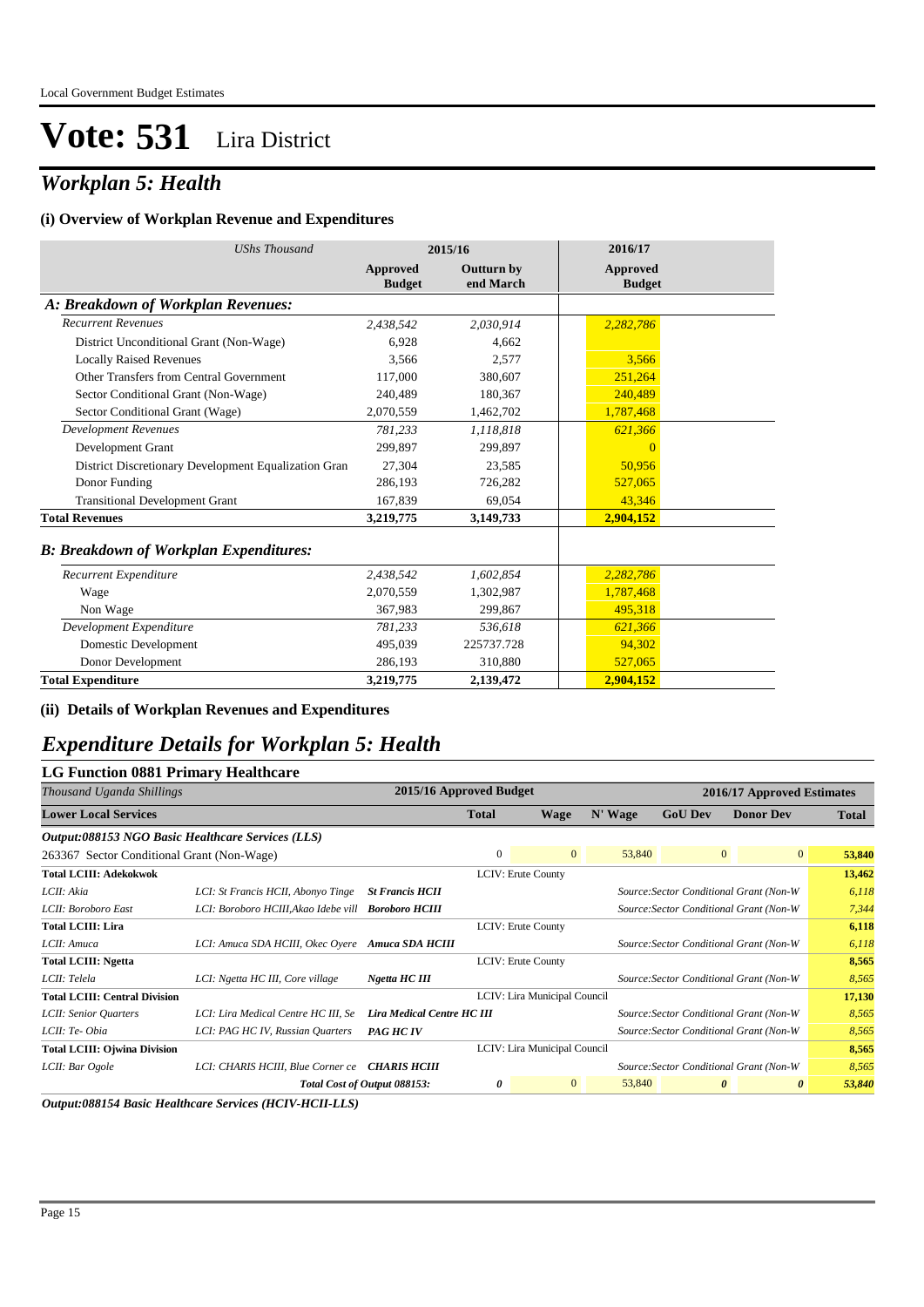### *Workplan 5: Health*

| Thousand Uganda Shillings                  |                                                      | 2015/16 Approved Budget              |                  |                           |         | 2016/17 Approved Estimates              |                       |                  |              |              |
|--------------------------------------------|------------------------------------------------------|--------------------------------------|------------------|---------------------------|---------|-----------------------------------------|-----------------------|------------------|--------------|--------------|
| <b>Lower Local Services</b>                |                                                      |                                      | <b>Total</b>     | <b>Wage</b>               | N' Wage | <b>GoU Dev</b>                          |                       | <b>Donor Dev</b> |              | <b>Total</b> |
| 263366 Sector Conditional Grant (Wage)     |                                                      |                                      | $\boldsymbol{0}$ | 1,688,876                 |         | $\mathbf{0}$                            | $\mathbf{0}$          |                  | $\mathbf{0}$ | 1,688,876    |
| <b>Total LCIII: Adekokwok</b>              |                                                      |                                      |                  | LCIV: Erute County        |         |                                         |                       |                  |              | 74,740       |
| LCII: Boroboro East                        | LCI: Anyangatir HCIII                                | <b>Anyangatir HCIII</b>              |                  |                           |         | Source: Sector Conditional Grant (Wage) |                       |                  |              | 74,740       |
| <b>Total LCIII: Agali</b>                  |                                                      |                                      |                  | LCIV: Erute County        |         |                                         |                       |                  |              | 123,833      |
| LCII: Ocamonyang                           | LCI: Agali HC III                                    | Agali HC III                         |                  |                           |         | Source: Sector Conditional Grant (Wage) |                       |                  |              | 123,833      |
| <b>Total LCIII: Agweng</b>                 |                                                      |                                      |                  | LCIV: Erute County        |         |                                         |                       |                  |              | 83,507       |
| LCII: Abala                                | LCI: Abala HCIII                                     | Abala HCIII                          |                  |                           |         | Source: Sector Conditional Grant (Wage) |                       |                  |              | 83,507       |
| <b>Total LCIII: Amach</b>                  |                                                      |                                      |                  | LCIV: Erute County        |         |                                         |                       |                  |              | 401,364      |
| LCII: Amokogee                             | LCI: Alik HC II                                      | Alik HC II                           |                  |                           |         | Source: Sector Conditional Grant (Wage) |                       |                  |              | 45,839       |
| LCII: Ayach                                | LCI: Amach HCIV                                      | <b>Amach HCIV</b>                    |                  |                           |         | Source: Sector Conditional Grant (Wage) |                       |                  |              | 355,525      |
| <b>Total LCIII: Aromo</b>                  |                                                      |                                      |                  | LCIV: Erute County        |         |                                         |                       |                  |              | 219,202      |
| LCII: Apuce                                | LCI: Apuce HC II                                     | Apuce HC II                          |                  |                           |         | Source: Sector Conditional Grant (Wage) |                       |                  |              | 44,168       |
| LCII: Otara                                | LCI: Aromo HC III                                    | Aromo HC III                         |                  |                           |         | Source: Sector Conditional Grant (Wage) |                       |                  |              | 134,739      |
| LCII: Walela                               | LCI: Walela HC II                                    | Walela HC II                         |                  |                           |         | Source: Sector Conditional Grant (Wage) |                       |                  |              | 40,295       |
| <b>Total LCIII: Barr</b>                   |                                                      |                                      |                  | LCIV: Erute County        |         |                                         |                       |                  |              | 205,298      |
| LCII: Abunga                               | LCI: Abunga HC II                                    | Abunga HC II                         |                  |                           |         | Source: Sector Conditional Grant (Wage) |                       |                  |              | 38,416       |
| LCII: Ayira                                | LCI: Barr HC III                                     | <b>Barr HC III</b>                   |                  |                           |         | Source: Sector Conditional Grant (Wage) |                       |                  |              | 123,482      |
| LCII: Onywako                              | LCI: Onywako HC II                                   | Onywako HC II                        |                  |                           |         | Source: Sector Conditional Grant (Wage) |                       |                  |              | 43,399       |
| <b>Total LCIII: Lira</b>                   |                                                      |                                      |                  | <b>LCIV: Erute County</b> |         |                                         |                       |                  |              | 107,010      |
| LCII: Barapwo                              | LCI: Barapwo HC III                                  | <b>Barapwo HC III</b>                |                  |                           |         | Source: Sector Conditional Grant (Wage) |                       |                  |              | 107,010      |
| <b>Total LCIII: Ngetta</b>                 |                                                      |                                      |                  | LCIV: Erute County        |         |                                         |                       |                  |              | 131,358      |
| LCII: Ongica                               | LCI: Ongica HC III                                   | Ongica HC III                        |                  |                           |         | Source: Sector Conditional Grant (Wage) |                       |                  |              | 131,358      |
| <b>Total LCIII: Ogur</b>                   |                                                      |                                      |                  | LCIV: Erute County        |         |                                         |                       |                  |              | 342,565      |
| LCII: Akangi                               | LCI: Akangi HC II                                    | Akangi HC II                         |                  |                           |         | Source: Sector Conditional Grant (Wage) |                       |                  |              | 11,622       |
| LCII: Ogur                                 | LCI: Akangi HC II                                    | Ogur HC IV                           |                  |                           |         | Source: Sector Conditional Grant (Wage) |                       |                  |              | 330,943      |
| 263367 Sector Conditional Grant (Non-Wage) |                                                      |                                      | $\boldsymbol{0}$ | $\overline{0}$            | 126,738 |                                         | $\mathbf{0}$          |                  | $\mathbf{0}$ | 126,738      |
| <b>Total LCIII: Adekokwok</b>              |                                                      |                                      |                  | LCIV: Erute County        |         |                                         |                       |                  |              | 7,732        |
| LCII: Boroboro East                        | LCI: Anyangatir HCIII, Akao Idebe v Anyangatir HCIII |                                      |                  |                           |         | Source: Sector Conditional Grant (Non-W |                       |                  |              | 7,732        |
| <b>Total LCIII: Agali</b>                  |                                                      |                                      |                  | LCIV: Erute County        |         |                                         |                       |                  |              | 8,732        |
| LCII: Ocamonyang                           | LCI: Aga;li HCIII, Orio cudi Village                 | Agali HC III                         |                  |                           |         | Source: Sector Conditional Grant (Non-W |                       |                  |              | 8,732        |
| <b>Total LCIII: Agweng</b>                 |                                                      |                                      |                  | LCIV: Erute County        |         |                                         |                       |                  |              | 7,632        |
| LCII: Abala                                | LCI: Abala HCIII, Barodong Village                   | <b>Abala HCIII</b>                   |                  |                           |         | Source: Sector Conditional Grant (Non-W |                       |                  |              | 7,632        |
| <b>Total LCIII: Amach</b>                  |                                                      |                                      |                  | LCIV: Erute County        |         |                                         |                       |                  |              | 26,724       |
| LCII: Amokogee                             | LCI: Alik HC II, Abye Amwonyi villa                  | Alik HC II                           |                  |                           |         | Source: Sector Conditional Grant (Non-W |                       |                  |              | 4,368        |
| LCII: Ayach                                | LCI: Amac HC IV, Akao Idebe villag                   | <b>Amac HC IV</b> (Service Delivery) |                  |                           |         | Source: Sector Conditional Grant (Non-W |                       |                  |              | 12,099       |
| LCII: Ayach                                | LCI: Amac HC IV, Akao Idebe villag                   | Amach HCIV (HSD Mgmt)                |                  |                           |         | Source: Sector Conditional Grant (Non-W |                       |                  |              | 10,258       |
| <b>Total LCIII: Aromo</b>                  |                                                      |                                      |                  | LCIV: Erute County        |         |                                         |                       |                  |              | 17,900       |
| LCII: Apuce                                | LCI: Apuce HC II, Apuce village                      | Apuce HC II                          |                  |                           |         | Source: Sector Conditional Grant (Non-W |                       |                  |              | 4,316        |
| LCII: Otara                                | LCI: Aromo HC III, Akao Idebe Villa                  | Aromo HC III                         |                  |                           |         | Source: Sector Conditional Grant (Non-W |                       |                  |              | 8,952        |
| LCII: Walela                               | LCI: Walela HC II, Ayile "B" village                 | Walela HC II                         |                  |                           |         | Source: Sector Conditional Grant (Non-W |                       |                  |              | 4,632        |
| <b>Total LCIII: Barr</b>                   |                                                      |                                      |                  | LCIV: Erute County        |         |                                         |                       |                  |              | 17,680       |
| LCII: Abunga                               | LCI: Abunga HC II, Alela Village                     | Abunga HC II                         |                  |                           |         | Source: Sector Conditional Grant (Non-W |                       |                  |              | 4,632        |
| LCII: Ayira                                | LCI: Barr HC III. Barr Trading Cent Barr HC III      |                                      |                  |                           |         | Source: Sector Conditional Grant (Non-W |                       |                  |              | 8,732        |
| LCII: Onywako                              | LCI: Onywako HC II, Oloi village                     | Onywako HC II                        |                  |                           |         | Source: Sector Conditional Grant (Non-W |                       |                  |              | 4,316        |
| <b>Total LCIII: Lira</b>                   |                                                      |                                      |                  | LCIV: Erute County        |         |                                         |                       |                  |              | 7,632        |
| LCII: Barapwo                              | LCI: Barapwo HC III, Te Dam villag                   | <b>Barapwo HC III</b>                |                  |                           |         | Source: Sector Conditional Grant (Non-W |                       |                  |              | 7,632        |
| <b>Total LCIII: Ngetta</b>                 |                                                      |                                      |                  | LCIV: Erute County        |         |                                         |                       |                  |              | 7,732        |
| LCII: Ongica                               | LCI: Ongica HC III, Ongica Central                   | Ongica HC III                        |                  |                           |         | Source: Sector Conditional Grant (Non-W |                       |                  |              | 7,732        |
| <b>Total LCIII: Ogur</b>                   |                                                      |                                      |                  | LCIV: Erute County        |         |                                         |                       |                  |              | 24,972       |
| LCII: Akangi                               | LCI: Akangi HC II, Awir village                      | Akangi HC II                         |                  |                           |         | Source: Sector Conditional Grant (Non-W |                       |                  |              | 4,316        |
| LCII: Ogur                                 | LCI: Ogur HC IV, Corner Ogur vill                    | Ogur HC IV (Service Delivery)        |                  |                           |         | Source: Sector Conditional Grant (Non-W |                       |                  |              | 12,950       |
| LCII: Ogur                                 | LCI: Ogur HC IV, Corner Ogur vill                    | Ogur HCIV (HSD Mgmt)                 |                  |                           |         | Source: Sector Conditional Grant (Non-W |                       |                  |              | 7,706        |
|                                            |                                                      | Total Cost of Output 088154:         | 0                | 1,688,876                 | 126,738 |                                         | $\boldsymbol{\theta}$ |                  | 0            | 1,815,614    |

*Output:088155 Standard Pit Latrine Construction (LLS.)*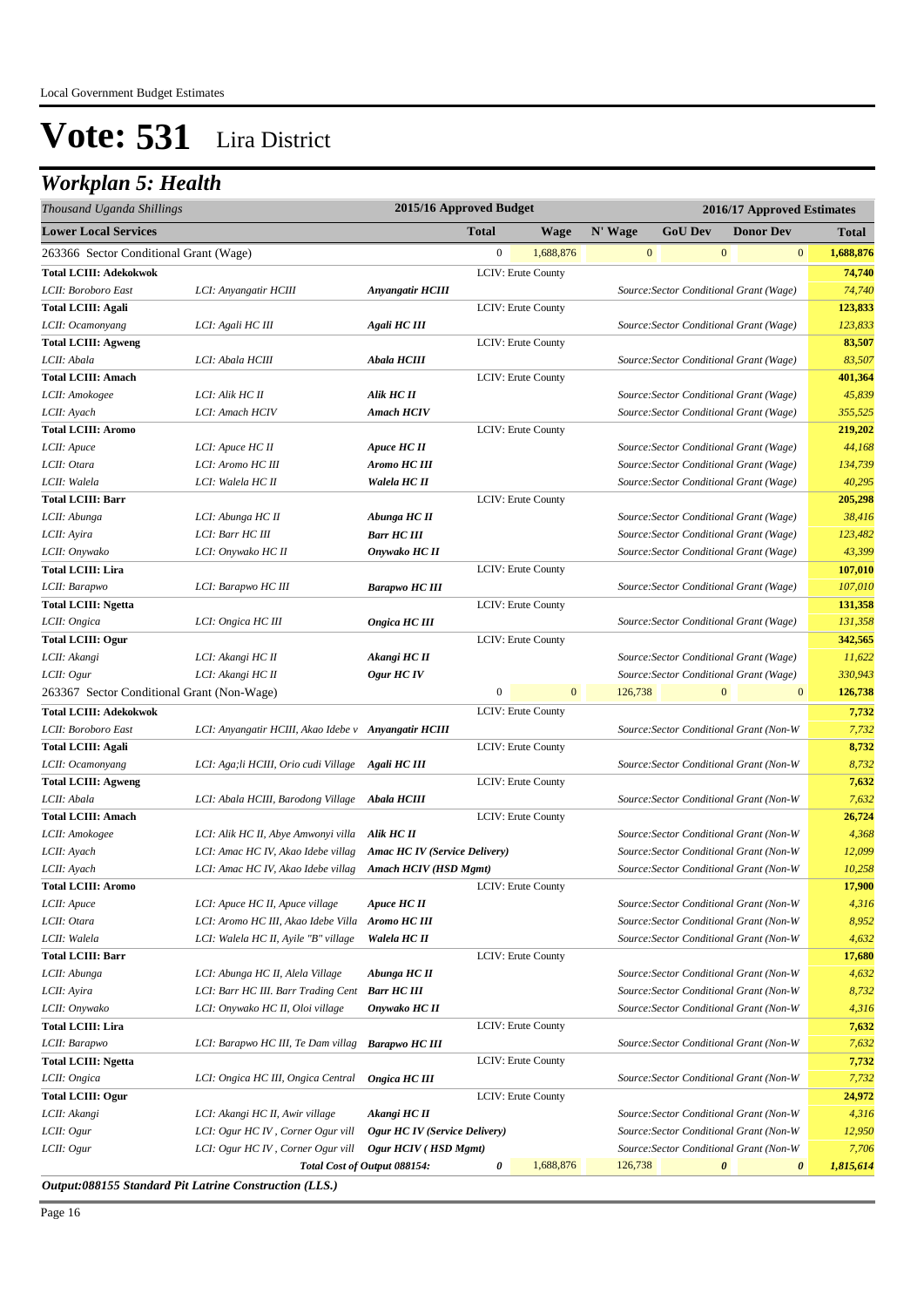### *Workplan 5: Health*

| Thousand Uganda Shillings                        |                                                                                   | 2015/16 Approved Budget                                                                         |                              |                   |                                          | 2016/17 Approved Estimates  |                         |
|--------------------------------------------------|-----------------------------------------------------------------------------------|-------------------------------------------------------------------------------------------------|------------------------------|-------------------|------------------------------------------|-----------------------------|-------------------------|
| <b>Lower Local Services</b>                      |                                                                                   | <b>Total</b>                                                                                    | <b>Wage</b>                  | N' Wage           | <b>GoU Dev</b>                           | <b>Donor Dev</b>            | <b>Total</b>            |
|                                                  | 263203 District Discretionary Development Equalization Grants                     | $\boldsymbol{0}$                                                                                | $\mathbf{0}$                 | $\mathbf{0}$      | 19,000                                   | $\bf{0}$                    | 19,000                  |
| <b>Total LCIII: Lira</b>                         |                                                                                   |                                                                                                 | LCIV: Erute County           |                   |                                          |                             | 19,000                  |
| LCII: Barapwo                                    | LCI: Barapwo HCIII Maternity                                                      | 3 stance drainable Latrine with bathing Shelter constr Source: District Discretionary Developme |                              |                   |                                          |                             | 19,000                  |
|                                                  | Total Cost of Output 088155:                                                      | 0                                                                                               | $\mathbf{0}$                 | $\boldsymbol{0}$  | 19,000                                   | 0                           | 19,000                  |
|                                                  | <b>Total Cost of Lower Local Services</b>                                         | 0                                                                                               | 1,688,876                    | 180,577           | 19,000                                   | $\bf{0}$                    | 1,888,453               |
| <b>Higher LG Services</b>                        |                                                                                   | <b>Total</b>                                                                                    | <b>Wage</b>                  | N' Wage           | <b>GoU Dev</b>                           | <b>Donor Dev</b>            | <b>Total</b>            |
| <b>Output:088101 Public Health Promotion</b>     |                                                                                   |                                                                                                 |                              |                   |                                          |                             |                         |
| 211101 General Staff Salaries                    |                                                                                   | 2,070,559                                                                                       |                              |                   |                                          |                             | $\bf{0}$                |
| 211103 Allowances                                |                                                                                   | 1,475                                                                                           |                              |                   |                                          |                             | $\bf{0}$                |
|                                                  | 213002 Incapacity, death benefits and funeral expenses                            | 4,500                                                                                           |                              |                   |                                          |                             | $\bf{0}$                |
| 221001 Advertising and Public Relations          |                                                                                   | 8,070                                                                                           |                              |                   |                                          | 13,348                      | 13,348                  |
| 221002 Workshops and Seminars                    |                                                                                   | 74,988                                                                                          |                              | 73,589            |                                          | 175,793                     | 249,382                 |
|                                                  | 221008 Computer supplies and Information Technology (IT)                          | 13,935                                                                                          |                              |                   |                                          |                             | $\bf{0}$                |
| 221009 Welfare and Entertainment                 |                                                                                   | 13,581                                                                                          |                              |                   |                                          | 2,580                       | 2,580                   |
|                                                  | 221011 Printing, Stationery, Photocopying and Binding                             | 16,224                                                                                          |                              |                   |                                          |                             | $\bf{0}$                |
| 221012 Small Office Equipment                    |                                                                                   | 850                                                                                             |                              |                   |                                          |                             | $\bf{0}$                |
| 221014 Bank Charges and other Bank related costs |                                                                                   | 1,000                                                                                           |                              |                   |                                          |                             | $\bf{0}$                |
| 222001 Telecommunications                        |                                                                                   | 6,500                                                                                           |                              |                   |                                          |                             | $\bf{0}$                |
|                                                  | 222003 Information and communications technology (ICT)                            | 1,800                                                                                           |                              |                   |                                          | 3,000                       | 3,000                   |
| 223005 Electricity                               |                                                                                   | 1,500                                                                                           |                              |                   |                                          |                             | $\bf{0}$                |
| 223006 Water                                     |                                                                                   | 1,500                                                                                           |                              |                   |                                          |                             | $\bf{0}$                |
| 224004 Cleaning and Sanitation                   |                                                                                   | 750                                                                                             |                              |                   |                                          | 9,503                       | 9,503                   |
| 227001 Travel inland                             |                                                                                   | 286,183                                                                                         |                              | 3,144             |                                          | 316,800                     | 319,944                 |
| 227004 Fuel, Lubricants and Oils                 |                                                                                   | 3,456                                                                                           |                              |                   |                                          | 6,040                       | 6,040                   |
| 228002 Maintenance - Vehicles                    |                                                                                   | 29,956                                                                                          |                              |                   |                                          |                             | $\bf{0}$                |
|                                                  |                                                                                   | 783                                                                                             |                              |                   |                                          |                             | $\bf{0}$                |
| 228004 Maintenance – Other                       |                                                                                   |                                                                                                 |                              | 76,733            |                                          |                             |                         |
|                                                  | Total Cost of Output 088101:<br>Output:088106 Promotion of Sanitation and Hygiene | 2,537,609                                                                                       |                              |                   |                                          | 527,065                     | 603,798                 |
| 221002 Workshops and Seminars                    |                                                                                   | 16,460                                                                                          |                              |                   | 5,114                                    |                             | 5,114                   |
|                                                  | 221008 Computer supplies and Information Technology (IT)                          | 1,000                                                                                           |                              |                   |                                          |                             | $\bf{0}$                |
| 221009 Welfare and Entertainment                 |                                                                                   | 39,556                                                                                          |                              |                   |                                          |                             | $\bf{0}$                |
|                                                  |                                                                                   | 6,032                                                                                           |                              |                   |                                          |                             | $\bf{0}$                |
|                                                  | 221011 Printing, Stationery, Photocopying and Binding                             | 24,210                                                                                          |                              |                   |                                          |                             | $\bf{0}$                |
| 222001 Telecommunications                        |                                                                                   |                                                                                                 |                              |                   |                                          |                             |                         |
| 224004 Cleaning and Sanitation                   |                                                                                   | 1,000                                                                                           |                              |                   |                                          |                             | $\bf{0}$                |
| 227001 Travel inland                             |                                                                                   | 82,405                                                                                          |                              |                   | 38,232                                   |                             | 38,232                  |
|                                                  | Total Cost of Output 088106:                                                      | 170,663<br>2,708,273                                                                            |                              |                   | 43,346                                   |                             | 43,346                  |
| <b>Capital Purchases</b>                         | <b>Total Cost of Higher LG Services</b>                                           | <b>Total</b>                                                                                    | Wage                         | 76,733<br>N' Wage | 43,346<br><b>GoU</b> Dev                 | 527,065<br><b>Donor Dev</b> | 647,144<br><b>Total</b> |
|                                                  |                                                                                   |                                                                                                 |                              |                   |                                          |                             |                         |
|                                                  | Output:088175 Non Standard Service Delivery Capital                               | $\boldsymbol{0}$                                                                                | $\mathbf{0}$                 | $\boldsymbol{0}$  | 9,605                                    | $\bf{0}$                    |                         |
| <b>Total LCIII: Central Division</b>             | 281504 Monitoring, Supervision & Appraisal of capital works                       |                                                                                                 | LCIV: Lira Municipal Council |                   |                                          |                             | 9,605<br>9,605          |
| LCII: Senior Quarters                            | LCI: DHO's Office                                                                 | Monitoring, supervision and appriasal of projects                                               |                              |                   | Source: District Discretionary Developme |                             | 9,605                   |
| 312101 Non-Residential Buildings                 |                                                                                   | $\overline{0}$                                                                                  | $\mathbf{0}$                 | $\boldsymbol{0}$  | 13,678                                   | $\boldsymbol{0}$            | 13,678                  |
| <b>Total LCIII: Ogur</b>                         |                                                                                   |                                                                                                 | LCIV: Erute County           |                   |                                          |                             | 1,592                   |
| LCII: Ogur                                       | LCI: Ogur HCIV                                                                    | Payment of retention for re-roofing of Immunization                                             |                              |                   | Source: District Discretionary Developme |                             | 1,592                   |
| <b>Total LCIII: Central Division</b>             |                                                                                   |                                                                                                 | LCIV: Lira Municipal Council |                   |                                          |                             | 12,086                  |
| LCII: Senior Quarters                            | LCI: DHO's OFFICE                                                                 | Payment of retention for renovation of DHO's Office                                             |                              |                   | Source: District Discretionary Developme |                             | 4,395                   |
| LCII: Senior Quarters                            | LCI: DHO's OFFICE                                                                 | <b>Construction of Gas cylinder protection Shade</b>                                            |                              |                   | Source: District Discretionary Developme |                             | 7,691                   |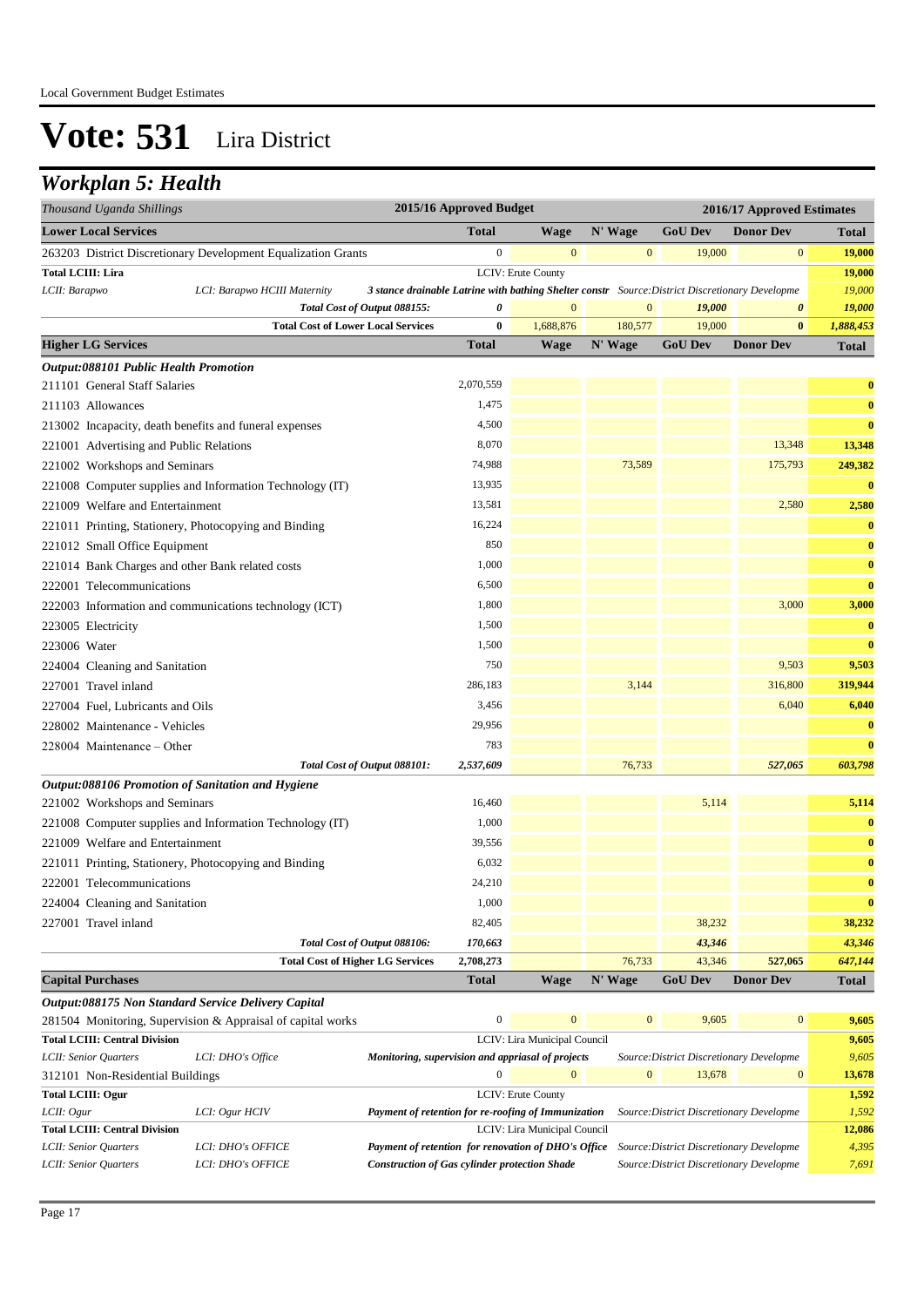### *Workplan 5: Health*

| Thousand Uganda Shillings            | 2015/16 Approved Budget<br>2016/17 Approved Estimates              |                                                                                                        |              |                              |              |                                          |                  |                       |
|--------------------------------------|--------------------------------------------------------------------|--------------------------------------------------------------------------------------------------------|--------------|------------------------------|--------------|------------------------------------------|------------------|-----------------------|
| <b>Capital Purchases</b>             |                                                                    |                                                                                                        | <b>Total</b> | <b>Wage</b>                  | N' Wage      | <b>GoU Dev</b>                           | <b>Donor Dev</b> | <b>Total</b>          |
| 312102 Residential Buildings         |                                                                    |                                                                                                        | $\mathbf{0}$ | $\overline{0}$               | $\mathbf{0}$ | 2,093                                    | $\overline{0}$   | 2,093                 |
| <b>Total LCIII: Agweng</b>           |                                                                    |                                                                                                        |              | <b>LCIV: Erute County</b>    |              |                                          |                  | 2,093                 |
| LCII: Abala                          | LCI: Abala HCIII                                                   | Payment of retention for construction of staff house a Source: District Discretionary Developme        |              |                              |              |                                          |                  | 2,093                 |
| 312104 Other Structures              |                                                                    |                                                                                                        | $\mathbf{0}$ | $\Omega$                     | $\mathbf{0}$ | 3,043                                    | $\mathbf{0}$     | 3,043                 |
| <b>Total LCIII: Agali</b>            |                                                                    |                                                                                                        |              | <b>LCIV: Erute County</b>    |              |                                          |                  | 1,150                 |
| LCII: Ocamonyang                     | LCI: Agali HCIII                                                   | <b>Payment of retention for Sola instolation at Agali H/C</b> Source: District Discretionary Developme |              |                              |              |                                          |                  | 1,150                 |
| <b>Total LCIII: Agweng</b>           |                                                                    |                                                                                                        |              | <b>LCIV: Erute County</b>    |              |                                          |                  | 943                   |
| LCII: Abala                          | LCI: Abala HCIII                                                   | Payment of retention for Construction of 2stance drai Source: District Discretionary Developme         |              |                              |              |                                          |                  | 943                   |
| <b>Total LCIII: Ngetta</b>           |                                                                    |                                                                                                        |              | <b>LCIV: Erute County</b>    |              |                                          |                  | 950                   |
| LCII: Ongica                         | LCI: Ongica HCIII                                                  | Payment of retention for construction of 2stance drai Source: District Discretionary Developme         |              |                              |              |                                          |                  | 950                   |
| 312213 ICT Equipment                 |                                                                    |                                                                                                        | $\Omega$     | $\Omega$                     | $\mathbf{0}$ | 2,000                                    | $\mathbf{0}$     | 2,000                 |
| <b>Total LCIII: Central Division</b> |                                                                    |                                                                                                        |              | LCIV: Lira Municipal Council |              |                                          |                  | 2,000                 |
| LCII: Senior Quarters                | LCI: DHO's Office                                                  | Procurement of Lap top for Biostatistician                                                             |              |                              |              | Source: District Discretionary Developme |                  | 2,000                 |
|                                      |                                                                    | Total Cost of Output 088175:                                                                           | 0            | $\overline{0}$               | $\mathbf{0}$ | 30,420                                   | 0                | 30,420                |
|                                      | Output:088180p PRDP-Healthcentre construction and rehabilitation   |                                                                                                        |              |                              |              |                                          |                  |                       |
|                                      | 281504 Monitoring, Supervision & Appraisal of capital works        |                                                                                                        | 3,570        |                              |              |                                          |                  | $\bf{0}$              |
|                                      |                                                                    | Total Cost of Output 088180p:                                                                          | 3,570        |                              |              |                                          |                  | $\boldsymbol{\theta}$ |
|                                      | Output:088182p PRDP-Maternity ward construction and rehabilitation |                                                                                                        |              |                              |              |                                          |                  |                       |
|                                      | 281504 Monitoring, Supervision & Appraisal of capital works        |                                                                                                        | 3,000        |                              |              |                                          |                  | $\bf{0}$              |
|                                      |                                                                    | Total Cost of Output 088182p:                                                                          | 3,000        |                              |              |                                          |                  | $\boldsymbol{\theta}$ |
|                                      |                                                                    | <b>Total Cost of Capital Purchases</b>                                                                 | 6,570        | $\mathbf{0}$                 | $\mathbf{0}$ | 30,420                                   | $\bf{0}$         | 30,420                |
|                                      | <b>Total Cost of function Primary Healthcare</b>                   |                                                                                                        | 2,714,843    | 1,688,876                    | 257,310      | 92,766                                   | 527,065          | 2,566,017             |

#### **LG Function 0883 Health Management and Supervision**

| Thousand Uganda Shillings                                   | 2015/16 Approved Budget |             |         |                | 2016/17 Approved Estimates |              |  |
|-------------------------------------------------------------|-------------------------|-------------|---------|----------------|----------------------------|--------------|--|
| <b>Higher LG Services</b>                                   | <b>Total</b>            | <b>Wage</b> | N' Wage | <b>GoU Dev</b> | <b>Donor Dev</b>           | <b>Total</b> |  |
| Output:088301 Healthcare Management Services                |                         |             |         |                |                            |              |  |
| 211101 General Staff Salaries                               | $\mathbf{0}$            | 98,592      |         |                |                            | 98,592       |  |
| 211103 Allowances                                           | $\overline{0}$          |             | 2,990   |                |                            | 2,990        |  |
| 221002 Workshops and Seminars                               | $\boldsymbol{0}$        |             | 3,500   |                |                            | 3,500        |  |
| 221008 Computer supplies and Information Technology (IT)    | $\overline{0}$          |             | 3,200   |                |                            | 3,200        |  |
| 221009 Welfare and Entertainment                            | $\overline{0}$          |             | 1,827   |                |                            | 1,827        |  |
| 221011 Printing, Stationery, Photocopying and Binding       | $\overline{0}$          |             | 1,192   |                |                            | 1,192        |  |
| 221014 Bank Charges and other Bank related costs            | $\boldsymbol{0}$        |             | 1,000   |                |                            | 1,000        |  |
| 222003 Information and communications technology (ICT)      | $\mathbf{0}$            |             | 2,500   |                |                            | 2,500        |  |
| 223005 Electricity                                          | $\mathbf{0}$            |             | 2,227   |                |                            | 2,227        |  |
| 223006 Water                                                | $\boldsymbol{0}$        |             | 2,475   |                |                            | 2,475        |  |
| 224004 Cleaning and Sanitation                              | $\boldsymbol{0}$        |             | 480     |                |                            | 480          |  |
| 227001 Travel inland                                        | $\overline{0}$          |             | 38,361  | 1,535          |                            | 39,896       |  |
| 228002 Maintenance - Vehicles                               | 0                       |             | 5,300   |                |                            | 5,300        |  |
| Total Cost of Output 088301:                                | 0                       | 98,592      | 65,052  | 1,535          |                            | 165,179      |  |
| Output:088302 Healthcare Services Monitoring and Inspection |                         |             |         |                |                            |              |  |
| 221002 Workshops and Seminars                               | $\boldsymbol{0}$        |             | 7,600   |                |                            | 7,600        |  |
| 221008 Computer supplies and Information Technology (IT)    | $\boldsymbol{0}$        |             | 5,400   |                |                            | 5,400        |  |
| 221009 Welfare and Entertainment                            | $\mathbf{0}$            |             | 3,827   |                |                            | 3,827        |  |
| 221011 Printing, Stationery, Photocopying and Binding       | $\overline{0}$          |             | 4,700   |                |                            | 4,700        |  |
| 221012 Small Office Equipment                               | $\boldsymbol{0}$        |             | 2,425   |                |                            | 2,425        |  |
| 221014 Bank Charges and other Bank related costs            | $\mathbf{0}$            |             | 1,336   |                |                            | 1,336        |  |
| 222003 Information and communications technology (ICT)      | $\boldsymbol{0}$        |             | 3,679   |                |                            | 3,679        |  |
| 223005 Electricity                                          | 0                       |             | 2,500   |                |                            | 2,500        |  |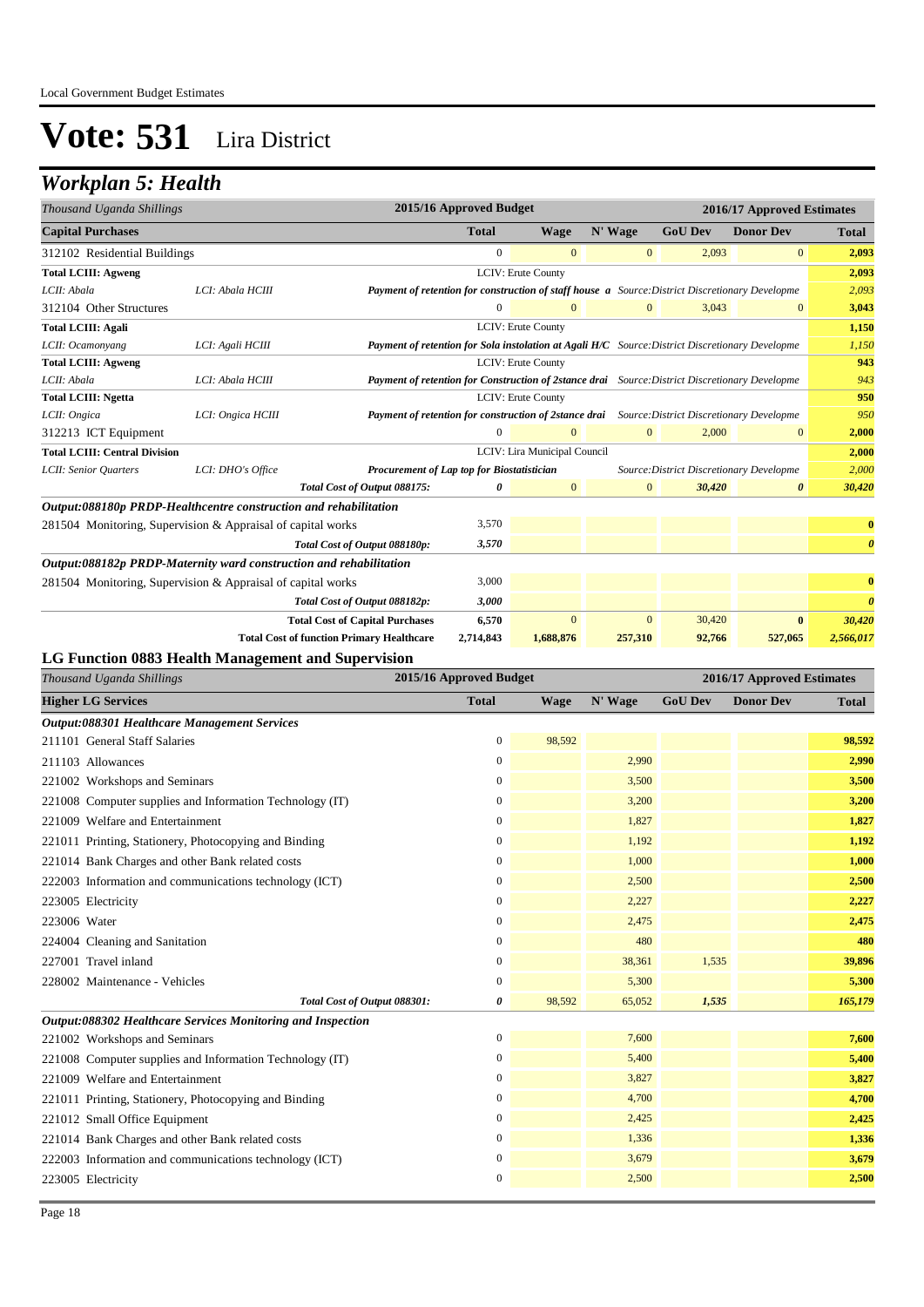### *Workplan 5: Health*

| Thousand Uganda Shillings                                       | 2015/16 Approved Budget |           |         |                | 2016/17 Approved Estimates |              |  |  |
|-----------------------------------------------------------------|-------------------------|-----------|---------|----------------|----------------------------|--------------|--|--|
| <b>Higher LG Services</b>                                       | <b>Total</b>            | Wage      | N' Wage | <b>GoU Dev</b> | <b>Donor Dev</b>           | <b>Total</b> |  |  |
| 223006 Water                                                    | 0                       |           | 2,500   |                |                            | 2,500        |  |  |
| 224004 Cleaning and Sanitation                                  | $\mathbf{0}$            |           | 2.300   |                |                            | 2,300        |  |  |
| 227001 Travel inland                                            | $\Omega$                |           | 124,129 |                |                            | 124,129      |  |  |
| 228002 Maintenance - Vehicles                                   | $\Omega$                |           | 12.560  |                |                            | 12.560       |  |  |
| Total Cost of Output 088302:                                    | 0                       |           | 172,956 |                |                            | 172,956      |  |  |
| <b>Total Cost of Higher LG Services</b>                         | 0                       | 98,592    | 238,008 | 1,535          |                            | 338,135      |  |  |
| <b>Total Cost of function Health Management and Supervision</b> | $\bf{0}$                | 98.592    | 238,008 | 1,535          |                            | 338,135      |  |  |
| <b>Total Cost of Health</b>                                     | 2,714,843               | 1.787,468 | 495,318 | 94,302         | 527,065                    | 2,904,152    |  |  |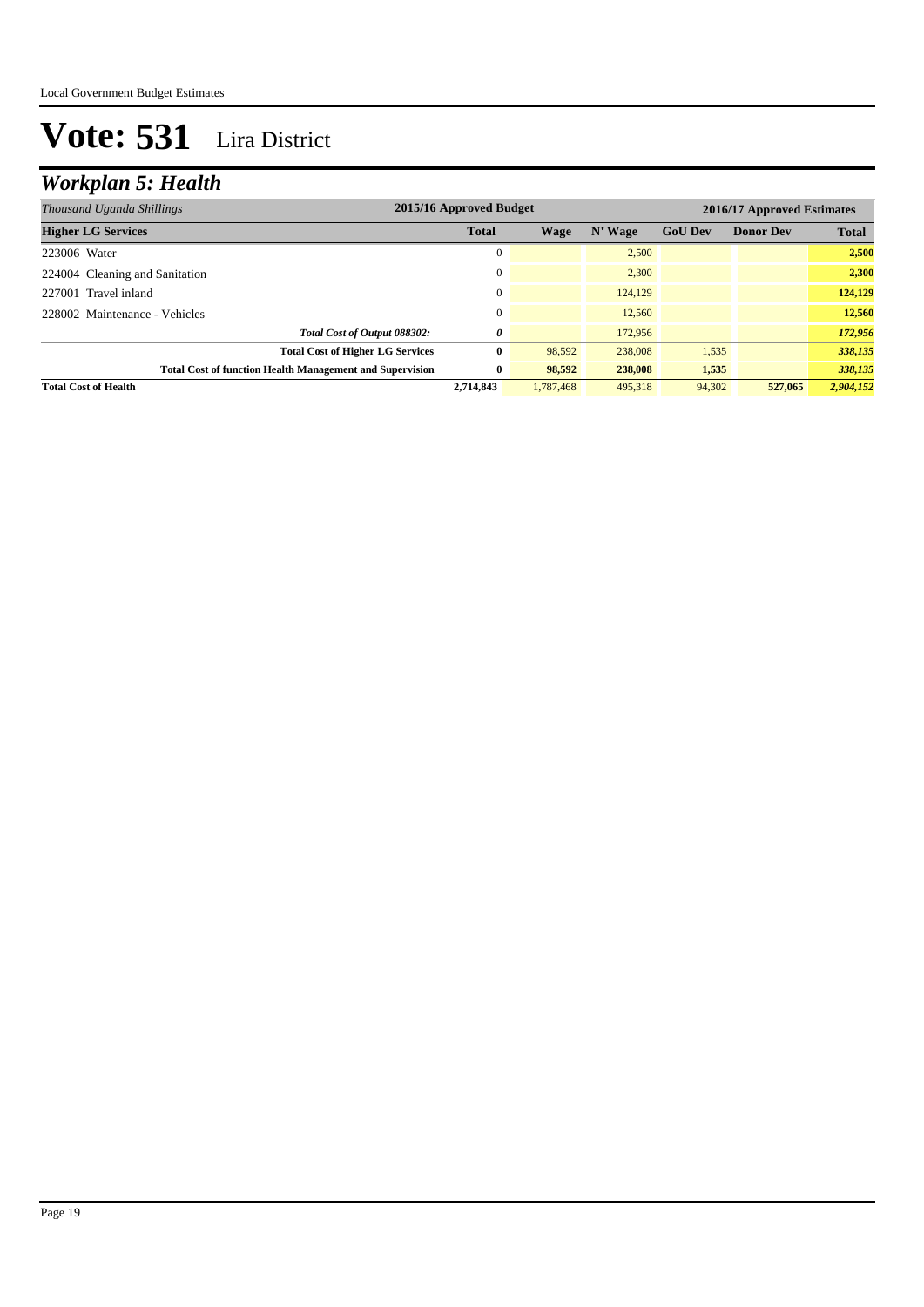### *Workplan 6: Education*

#### **(i) Overview of Workplan Revenue and Expenditures**

| <b>UShs Thousand</b>                                 |                                  | 2015/16                        | 2016/17                          |
|------------------------------------------------------|----------------------------------|--------------------------------|----------------------------------|
|                                                      | <b>Approved</b><br><b>Budget</b> | <b>Outturn by</b><br>end March | <b>Approved</b><br><b>Budget</b> |
| A: Breakdown of Workplan Revenues:                   |                                  |                                |                                  |
| <b>Recurrent Revenues</b>                            | 14,615,443                       | 10,364,939                     | 15,550,964                       |
| District Unconditional Grant (Non-Wage)              | 11,547                           | 7,769                          |                                  |
| District Unconditional Grant (Wage)                  | 72,065                           | 54,480                         | 72,640                           |
| <b>Locally Raised Revenues</b>                       | 5,943                            | 2,577                          | 5,943                            |
| Other Transfers from Central Government              |                                  | 17,069                         | 17,069                           |
| Sector Conditional Grant (Non-Wage)                  | 3,629,016                        | 2,418,084                      | 3,629,016                        |
| Sector Conditional Grant (Wage)                      | 10.896.871                       | 7,864,960                      | 11,826,295                       |
| <b>Development Revenues</b>                          | 999.835                          | 798,964                        | 613,734                          |
| Development Grant                                    | 745,608                          | 745,608                        | 271,709                          |
| District Discretionary Development Equalization Gran | 59,654                           | 53,356                         | 67,452                           |
| Donor Funding                                        | 194,573                          | $\mathbf{0}$                   | 174,573                          |
| <b>Transitional Development Grant</b>                |                                  | $\Omega$                       | 100,000                          |
| <b>Total Revenues</b>                                | 15,615,277                       | 11,163,903                     | 16,164,698                       |
| <b>B: Breakdown of Workplan Expenditures:</b>        |                                  |                                |                                  |
| Recurrent Expenditure                                | 14,615,443                       | 10,134,737                     | 15,550,964                       |
| Wage                                                 | 10,968,936                       | 7,918,903                      | 11,898,935                       |
| Non Wage                                             | 3,646,506                        | 2,215,834                      | 3,652,028                        |
| Development Expenditure                              | 999.835                          | 312,999                        | 613.734                          |
| Domestic Development                                 | 805,262                          | 312999.354                     | 439,161                          |
| Donor Development                                    | 194,573                          | $\theta$                       | 174,573                          |
| <b>Total Expenditure</b>                             | 15,615,277                       | 10,447,736                     | 16,164,698                       |

**(ii) Details of Workplan Revenues and Expenditures**

#### *Expenditure Details for Workplan 6: Education*

#### **LG Function 0781 Pre-Primary and Primary Education**

| Thousand Uganda Shillings              | 2015/16 Approved Budget |             |         |                | 2016/17 Approved Estimates |              |  |
|----------------------------------------|-------------------------|-------------|---------|----------------|----------------------------|--------------|--|
| <b>Lower Local Services</b>            | <b>Total</b>            | <b>Wage</b> | N' Wage | <b>GoU Dev</b> | <b>Donor Dev</b>           | <b>Total</b> |  |
| - - -------<br>__________<br>_ _ _ _ _ |                         |             |         |                |                            |              |  |

*Output:078151 Primary Schools Services UPE (LLS)*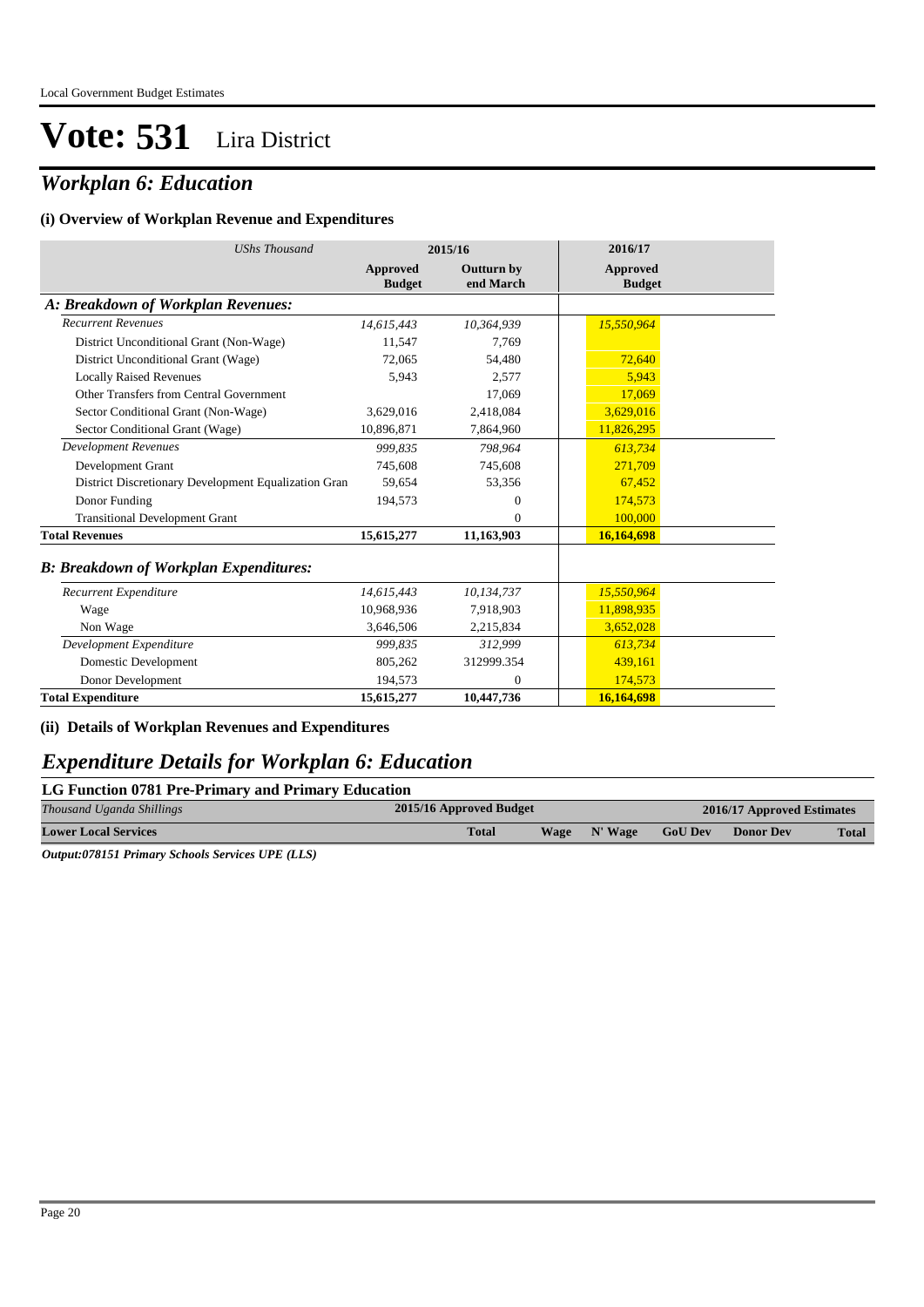| Thousand Uganda Shillings              |                                   | 2015/16 Approved Budget<br>2016/17 Approved Estimates |                    |                |                                         |                  |  |              |           |
|----------------------------------------|-----------------------------------|-------------------------------------------------------|--------------------|----------------|-----------------------------------------|------------------|--|--------------|-----------|
| <b>Lower Local Services</b>            |                                   | <b>Total</b>                                          | N' Wage            | <b>GoU Dev</b> |                                         | <b>Donor Dev</b> |  | Total        |           |
| 263366 Sector Conditional Grant (Wage) |                                   | $\boldsymbol{0}$                                      | 9,066,298          |                | $\mathbf{0}$                            | $\mathbf{0}$     |  | $\mathbf{0}$ | 9,066,298 |
| <b>Total LCIII: Adekokwok</b>          |                                   |                                                       | LCIV: Erute County |                |                                         |                  |  |              | 872,371   |
| LCII: Adekokwok                        | LCI: Adekokwok Primary School     | <b>Adekokwok Primary School</b>                       |                    |                | Source: Sector Conditional Grant (Wage) |                  |  |              | 44,078    |
| LCII: Akia                             | LCI: Akia Primary School          | <b>Akia Primary School</b>                            |                    |                | Source: Sector Conditional Grant (Wage) |                  |  |              | 159,611   |
| LCII: Angwet-Angwet                    | LCI: Acwikot Primary School       | <b>Acwikot Primary School</b>                         |                    |                | Source: Sector Conditional Grant (Wage) |                  |  |              | 85,444    |
| LCII: Boke                             | LCI: Boke Primary School          | <b>Boke Primary School</b>                            |                    |                | Source: Sector Conditional Grant (Wage) |                  |  |              | 133,657   |
| LCII: Boroboro East                    | LCI: Owinyo Primary School        | <b>Owinyo Primary School</b>                          |                    |                | Source: Sector Conditional Grant (Wage) |                  |  |              | 90,663    |
| LCII: Boroboro West                    | LCI: Canon Lawrence Dem Primary   | <b>Canon Lawrence Dem Primary School</b>              |                    |                | Source: Sector Conditional Grant (Wage) |                  |  |              | 150,120   |
| LCII: Boroboro West                    | LCI: Adwila Primary School        | <b>Adwila Primary School</b>                          |                    |                | Source: Sector Conditional Grant (Wage) |                  |  |              | 126,915   |
| LCII: Burlobo                          | LCI: Burlobo Rock View Primary Sc | <b>Burlobo Rock View Primary School</b>               |                    |                | Source: Sector Conditional Grant (Wage) |                  |  |              | 81,884    |
| <b>Total LCIII: Agali</b>              |                                   |                                                       | LCIV: Erute County |                |                                         |                  |  |              | 874,152   |
| LCII: Abongorwot                       | LCI: Abongorwot Primary School    | <b>Abongorwot Primary School</b>                      |                    |                | Source: Sector Conditional Grant (Wage) |                  |  |              | 78,974    |
| LCII: Abongorwot                       | LCI: Ororo Primary School         | Ororo Primary School                                  |                    |                | Source: Sector Conditional Grant (Wage) |                  |  |              | 85,160    |
| LCII: Adyaka                           | LCI: Alikpot Primary School       | <b>Alikpot Primary School</b>                         |                    |                | Source: Sector Conditional Grant (Wage) |                  |  |              | 98,505    |
| LCII: Adyaka                           | LCI: Adyaka Primary School        | <b>Adyaka Primary School</b>                          |                    |                | Source: Sector Conditional Grant (Wage) |                  |  |              | 110,291   |
| LCII: Alyet                            | LCI: Olil Primary School          | <b>Olil Primary School</b>                            |                    |                | Source: Sector Conditional Grant (Wage) |                  |  |              | 76,361    |
| LCII: Apanylongo                       | LCI: Agali Primary School         | <b>Agali Primary School</b>                           |                    |                | Source: Sector Conditional Grant (Wage) |                  |  |              | 81,936    |
| LCII: Ocamonyang                       | LCI: Ocamonyang Primary School    | <b>Ocamonyang Primary School</b>                      |                    |                | Source: Sector Conditional Grant (Wage) |                  |  |              | 104,101   |
| LCII: Okile                            | LCI: Atimikoma Primary School     | Atimikoma Primary School                              |                    |                | Source: Sector Conditional Grant (Wage) |                  |  |              | 56,584    |
| LCII: Okile                            | LCI: Okile Primary School         | <b>Okile Primary School</b>                           |                    |                | Source: Sector Conditional Grant (Wage) |                  |  |              | 77,041    |
| LCII: Okile                            | LCI: Gomi Primary School          | Gomi Primary School                                   |                    |                | Source: Sector Conditional Grant (Wage) |                  |  |              | 105,199   |
| <b>Total LCIII: Agweng</b>             |                                   |                                                       | LCIV: Erute County |                |                                         |                  |  |              | 640,807   |
| LCII: Abala                            | LCI: Abala Primary School         | <b>Abala Primary School</b>                           |                    |                | Source: Sector Conditional Grant (Wage) |                  |  |              | 95,159    |
| LCII: Angolocom                        | LCI: Angolocom Primary School     | <b>Angolocom Primary School</b>                       |                    |                | Source: Sector Conditional Grant (Wage) |                  |  |              | 97,842    |
| LCII: Orit                             | LCI: Orit Primary School          | <b>Orit Primary School</b>                            |                    |                | Source: Sector Conditional Grant (Wage) |                  |  |              | 78,055    |
| LCII: Orit                             | LCI: Agweng Primary School        | <b>Agweng Primary School</b>                          |                    |                | Source: Sector Conditional Grant (Wage) |                  |  |              | 171,014   |
| LCII: Teadwong                         | LCI: Wigweng Primary School       | <b>Wigweng Primary School</b>                         |                    |                | Source: Sector Conditional Grant (Wage) |                  |  |              | 88,966    |
| LCII: Teoburu                          | LCI: Agak Primary School          | <b>Agak Primary School</b>                            |                    |                | Source: Sector Conditional Grant (Wage) |                  |  |              | 109,772   |
| <b>Total LCIII: Amach</b>              |                                   |                                                       | LCIV: Erute County |                |                                         |                  |  |              | 952,430   |
| LCII: Abutoadi                         | LCI: Abutoadi Primary School      | Abutoadi Primary School                               |                    |                | Source: Sector Conditional Grant (Wage) |                  |  |              | 102,316   |
| LCII: Abwocolil                        | LCI: Wiodyek Primary School       | <b>Wiodyek Primary School</b>                         |                    |                | Source: Sector Conditional Grant (Wage) |                  |  |              | 84,753    |
| LCII: Alworo                           | LCI: Alworo Primary School        | <b>Alworo Primary School</b>                          |                    |                | Source: Sector Conditional Grant (Wage) |                  |  |              | 72,818    |
| LCII: Amokogee                         | LCI: Amokoge Primary School       | <b>Amokoge Primary School</b>                         |                    |                | Source: Sector Conditional Grant (Wage) |                  |  |              | 71,202    |
| LCII: Ayach                            | LCI: Barlela Agro Primary School  | <b>Barlela Agro Primary School</b>                    |                    |                | Source: Sector Conditional Grant (Wage) |                  |  |              | 70,620    |
| LCII: Banya                            | LCI: Amach Primary School         | <b>Amach Primary School</b>                           |                    |                | Source: Sector Conditional Grant (Wage) |                  |  |              | 104,520   |
| LCII: Banya                            | LCI: Ayito Primary School         | <b>Ayito Primary School</b>                           |                    |                | Source: Sector Conditional Grant (Wage) |                  |  |              | 70,278    |
| LCII: Banya                            | LCI: Adolo Primary School         | <b>Adolo Primary School</b>                           |                    |                | Source: Sector Conditional Grant (Wage) |                  |  |              | 100,191   |
| LCII: Banya                            | LCI: Ateri Primary School         | <b>Ateri Primary School</b>                           |                    |                | Source: Sector Conditional Grant (Wage) |                  |  |              | 58,157    |
| LCII: Onyakede                         | LCI: Onyakede Primary School      | <b>Onyakede Primary School</b>                        |                    |                | Source: Sector Conditional Grant (Wage) |                  |  |              | 76,443    |
| LCII: Rao                              | LCI: Akany Primary School         | <b>Akany Primary School</b>                           |                    |                | Source: Sector Conditional Grant (Wage) |                  |  |              | 68,191    |
| LCII: Rao                              | LCI: Awirao Primary School        | <b>Awirao Primary School</b>                          |                    |                | Source: Sector Conditional Grant (Wage) |                  |  |              | 72,941    |
| <b>Total LCIII: Aromo</b>              |                                   |                                                       | LCIV: Erute County |                |                                         |                  |  |              | 938,171   |
| LCII: Acutkumu                         | LCI: Acutkumu Primary School      | <b>Acutkumu Primary School</b>                        |                    |                | Source: Sector Conditional Grant (Wage) |                  |  |              | 80,477    |
| LCII: Apua                             | LCI: Apua Primary School          | <b>Apua Primary School</b>                            |                    |                | Source: Sector Conditional Grant (Wage) |                  |  |              | 93,823    |
| LCII: Apuce                            | LCI: Ayami Primary School         | Ayami Primary School                                  |                    |                | Source: Sector Conditional Grant (Wage) |                  |  |              | 119,578   |
| LCII: Arwotomito                       | LCI: Akore Primary School         | <b>Akore Primary School</b>                           |                    |                | Source: Sector Conditional Grant (Wage) |                  |  |              | 79,373    |
| LCII: Barpii                           | LCI: Aromo Primary School         | <b>Aromo Primary School</b>                           |                    |                | Source: Sector Conditional Grant (Wage) |                  |  |              | 66,984    |
| LCII: Odoro                            | LCI: Odoro Primary School         | <b>Odoro Primary School</b>                           |                    |                | Source: Sector Conditional Grant (Wage) |                  |  |              | 77,684    |
| LCII: Otara                            | LCI: Otara Primary School         | <b>Otara Primary School</b>                           |                    |                | Source: Sector Conditional Grant (Wage) |                  |  |              | 70,728    |
| LCII: Otara                            | LCI: Oketkwer Primary School      | <b>Oketkwer Primary School</b>                        |                    |                | Source: Sector Conditional Grant (Wage) |                  |  |              | 108,160   |
| LCII: Walela                           | LCI: Okio Primary School          | Okio Primary School                                   |                    |                | Source: Sector Conditional Grant (Wage) |                  |  |              | 75,610    |
| LCII: Walela                           | LCI: Ayile Primary School         | <b>Ayile Primary School</b>                           |                    |                | Source: Sector Conditional Grant (Wage) |                  |  |              | 94,882    |
| LCII: Walela                           | LCI: Walela Primary School        | <b>Walela Primary School</b>                          |                    |                | Source: Sector Conditional Grant (Wage) |                  |  |              | 70,871    |
| <b>Total LCIII: Barr</b>               |                                   |                                                       | LCIV: Erute County |                |                                         |                  |  |              | 1,720,742 |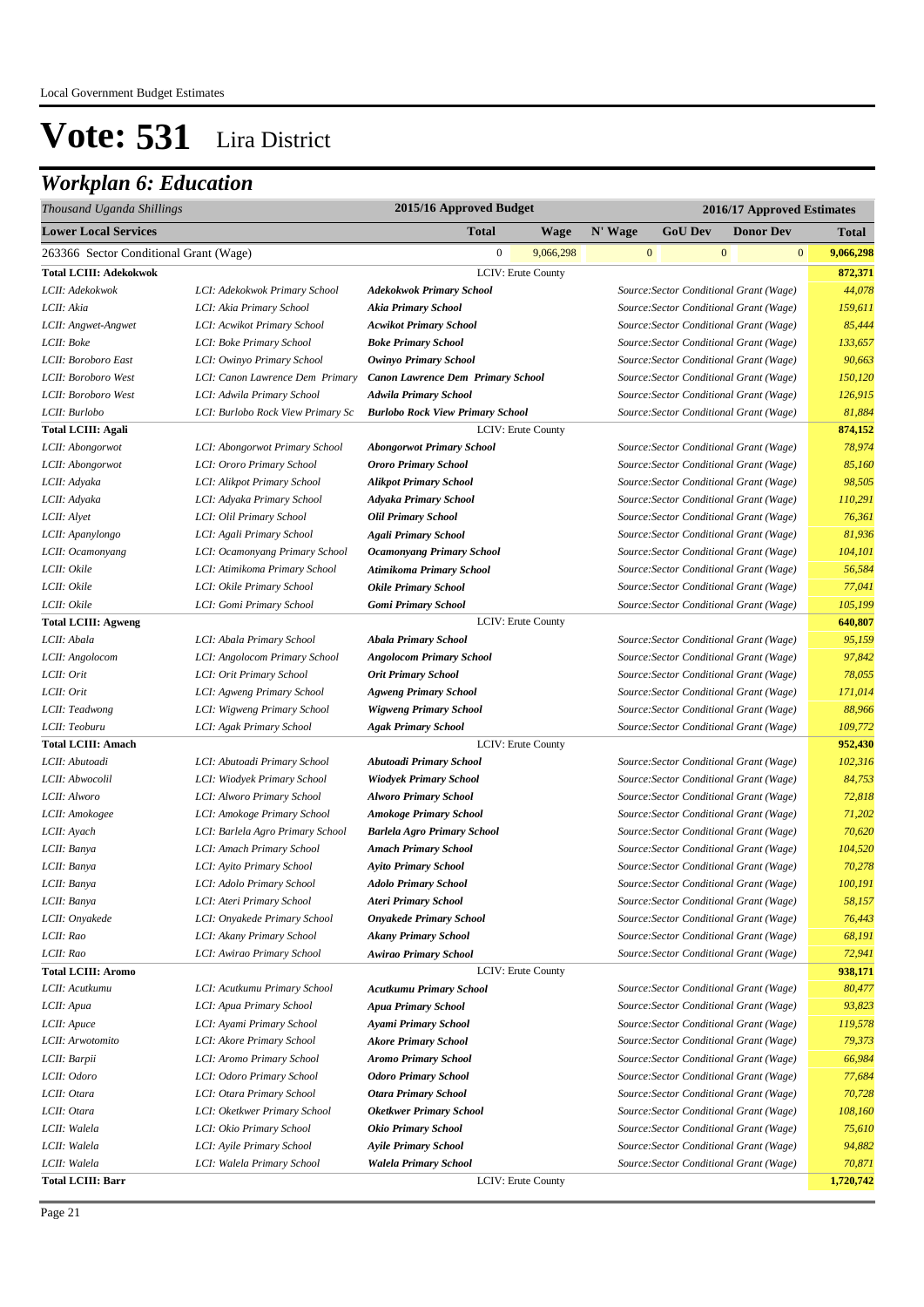| Thousand Uganda Shillings   |                                  | 2015/16 Approved Budget             |      | 2016/17 Approved Estimates |                |                                         |              |
|-----------------------------|----------------------------------|-------------------------------------|------|----------------------------|----------------|-----------------------------------------|--------------|
| <b>Lower Local Services</b> |                                  | Total                               | Wage | N' Wage                    | <b>GoU</b> Dev | <b>Donor Dev</b>                        | <b>Total</b> |
| LCII: Abunga                | LCI: Orem Primary School         | <b>Orem Primary School</b>          |      |                            |                | Source: Sector Conditional Grant (Wage) | 89,776       |
| LCII: Abunga                | LCI: Abunga Primary School       | Abunga Primary School               |      |                            |                | Source: Sector Conditional Grant (Wage) | 88,657       |
| LCII: Alebere               | LCI: Alebere Primary School      | <b>Alebere Primary School</b>       |      |                            |                | Source: Sector Conditional Grant (Wage) | 64,066       |
| LCII: Alebere               | LCI: Abolet Primary School       | <b>Abolet Primary School</b>        |      |                            |                | Source: Sector Conditional Grant (Wage) | 67,314       |
| LCII: Alebere               | LCI: Ayel Primary School         | <b>Ayel Primary School</b>          |      |                            |                | Source: Sector Conditional Grant (Wage) | 77,541       |
| LCII: Alebere               | LCI: Agweng Modern Primary Scho  | <b>Agweng Modern Primary School</b> |      |                            |                | Source: Sector Conditional Grant (Wage) | 74,059       |
| LCII: Ayamo                 | LCI: Ayamo Primary School        | <b>Ayamo Primary School</b>         |      |                            |                | Source: Sector Conditional Grant (Wage) | 119,578      |
| LCII: Ayira                 | LCI: Ayira Primary School        | Ayira Primary School                |      |                            |                | Source: Sector Conditional Grant (Wage) | 68,166       |
| LCII: Ayira                 | LCI: Obot Primary School         | <b>Obot Primary School</b>          |      |                            |                | Source: Sector Conditional Grant (Wage) | 104,174      |
| LCII: Ayira                 | LCI: Barr Primary School         | <b>Barr Primary School</b>          |      |                            |                | Source: Sector Conditional Grant (Wage) | 99,346       |
| LCII: Ayira                 | LCI: Ololango Primary School     | <b>Ololango Primary School</b>      |      |                            |                | Source: Sector Conditional Grant (Wage) | 64,285       |
| LCII: Ober                  | LCI: Akalocero Primary School    | <b>Akalocero Primary School</b>     |      |                            |                | Source: Sector Conditional Grant (Wage) | 76,951       |
| LCII: Ober                  | LCI: Ober Primary School         | <b>Ober Primary School</b>          |      |                            |                | Source: Sector Conditional Grant (Wage) | 124,432      |
| LCII: Ober                  | LCI: Opem Primary School         | <b>Opem Primary School</b>          |      |                            |                | Source: Sector Conditional Grant (Wage) | 124,432      |
| LCII: Olilo                 | LCI: Olilo Primary School        | <b>Olilo Primary School</b>         |      |                            |                | Source: Sector Conditional Grant (Wage) | 90,022       |
| LCII: Olilo                 | LCI: Ajia Primary School         | Ajia Primary School                 |      |                            |                | Source: Sector Conditional Grant (Wage) | 72,510       |
| LCII: Olilo                 | LCI: Igony Primary School        | <b>Igony Primary School</b>         |      |                            |                | Source: Sector Conditional Grant (Wage) | 75,530       |
| LCII: Onywako               | LCI: Onywako Primary School      | <b>Onywako Primary School</b>       |      |                            |                | Source: Sector Conditional Grant (Wage) | 80,919       |
| LCII: Onywako               | LCI: Tetyang Primary School      | <b>Tetyang Primary School</b>       |      |                            |                | Source: Sector Conditional Grant (Wage) | 74,066       |
| LCII: Onywako               | LCI: Atira Primary School        | Atira Primary School                |      |                            |                | Source: Sector Conditional Grant (Wage) | 84,918       |
| <b>Total LCIII: Lira</b>    |                                  | <b>LCIV: Erute County</b>           |      |                            |                |                                         | 1,065,929    |
| LCII: Amuca                 | LCI: Teokole Primary School      | <b>Teokole Primary School</b>       |      |                            |                | Source: Sector Conditional Grant (Wage) | 131,487      |
| LCII: Amuca                 | LCI: Amuca Primary School        | <b>Amuca Primary School</b>         |      |                            |                | Source: Sector Conditional Grant (Wage) | 175,316      |
| LCII: Anai                  | LCI: Anai Primary School         | Anai Primary School                 |      |                            |                | Source: Sector Conditional Grant (Wage) | 159,899      |
| LCII: Anai                  | LCI: Olaka Annex Primary School  | <b>Olaka Annex Primary School</b>   |      |                            |                | Source: Sector Conditional Grant (Wage) | 110,636      |
| LCII: Anai                  | LCI: Punuoluru Primary School    | Punuoluru Primary School            |      |                            |                | Source: Sector Conditional Grant (Wage) | 99,643       |
| LCII: Barapwo               | LCI: Barapwo Primary School      | <b>Barapwo Primary School</b>       |      |                            |                | Source: Sector Conditional Grant (Wage) | 159,278      |
| LCII: Barapwo               | LCI: Olaka Primary School        | <b>Olaka Primary School</b>         |      |                            |                | Source: Sector Conditional Grant (Wage) | 94,404       |
| LCII: Omito                 | LCI: Omito Primary School        | <b>Omito Primary School</b>         |      |                            |                | Source: Sector Conditional Grant (Wage) | 135,266      |
| <b>Total LCIII: Ngetta</b>  |                                  | LCIV: Erute County                  |      |                            |                |                                         | 1,054,750    |
| LCII: Anyangapuc            | LCI: Cura Primary School         | <b>Cura Primary School</b>          |      |                            |                | Source: Sector Conditional Grant (Wage) | 117,341      |
| LCII: Anyangapuc            | LCI: St. Paul Primary School     | <b>St. Paul Primary School</b>      |      |                            |                | Source: Sector Conditional Grant (Wage) | 124,596      |
| LCII: Anyomorem             | LCI: Anyomorem Primary School    | <b>Anyomorem Primary School</b>     |      |                            |                | Source: Sector Conditional Grant (Wage) | 108,747      |
| LCII: Anyomorem             | LCI: Akwiaworo Primary School    | <b>Akwiaworo Primary School</b>     |      |                            |                | Source: Sector Conditional Grant (Wage) | 75,826       |
| LCII: Iwal                  | LCI: Iwal Primary School         | <b>Iwal Primary School</b>          |      |                            |                | Source: Sector Conditional Grant (Wage) | 89,160       |
| LCII: Ongica                | LCI: Ongica Primary School       | <b>Ongica Primary School</b>        |      |                            |                | Source: Sector Conditional Grant (Wage) | 77,646       |
| LCII: Ongura                | LCI: Ongura Primary School       | <b>Ongura Primary School</b>        |      |                            |                | Source: Sector Conditional Grant (Wage) | 102,053      |
| LCII: Telela                | LCI: Ngetta Boys Primary School  | Ngetta Boys Primary School          |      |                            |                | Source:Sector Conditional Grant (Wage)  | 152,992      |
| LCII: Telela                | LCI: Ngetta Girls Primary School | Ngetta Girls Primary School         |      |                            |                | Source:Sector Conditional Grant (Wage)  | 206,388      |
| <b>Total LCIII: Ogur</b>    |                                  | <b>LCIV: Erute County</b>           |      |                            |                |                                         | 946,946      |
| LCII: Adwoa                 | LCI: Coorom Primary School       | <b>Coorom Primary School</b>        |      |                            |                | Source: Sector Conditional Grant (Wage) | 134,121      |
| LCII: Akangi                | LCI: Akangi Primary School       | Akangi Primary School               |      |                            |                | Source: Sector Conditional Grant (Wage) | 100,911      |
| LCII: Akano                 | LCI: Akano Primary School        | <b>Akano Primary School</b>         |      |                            |                | Source: Sector Conditional Grant (Wage) | 94,905       |
| LCII: Akor                  | LCI: Akor Primary School         | <b>Akor Primary School</b>          |      |                            |                | Source: Sector Conditional Grant (Wage) | 85,945       |
| LCII: Aler                  | LCI: Aler Primary School         | <b>Aler Primary School</b>          |      |                            |                | Source: Sector Conditional Grant (Wage) | 85,084       |
| LCII: Apoka                 | LCI: Ogur Primary School         | <b>Ogur Primary School</b>          |      |                            |                | Source: Sector Conditional Grant (Wage) | 179,656      |
| LCII: Lwala                 | LCI: Lwala Primary school        | Lwala Primary school                |      |                            |                | Source: Sector Conditional Grant (Wage) | 70,311       |
| LCII: Ogur                  | LCI: Ogur Central Primary School | <b>Ogur Central Primary School</b>  |      |                            |                | Source: Sector Conditional Grant (Wage) | 85,664       |
| LCII: Okwaloamara           | LCI: Okwaloamara Primary School  | Okwaloamara Primary School          |      |                            |                | Source: Sector Conditional Grant (Wage) | 110,350      |
|                             |                                  |                                     |      |                            |                |                                         |              |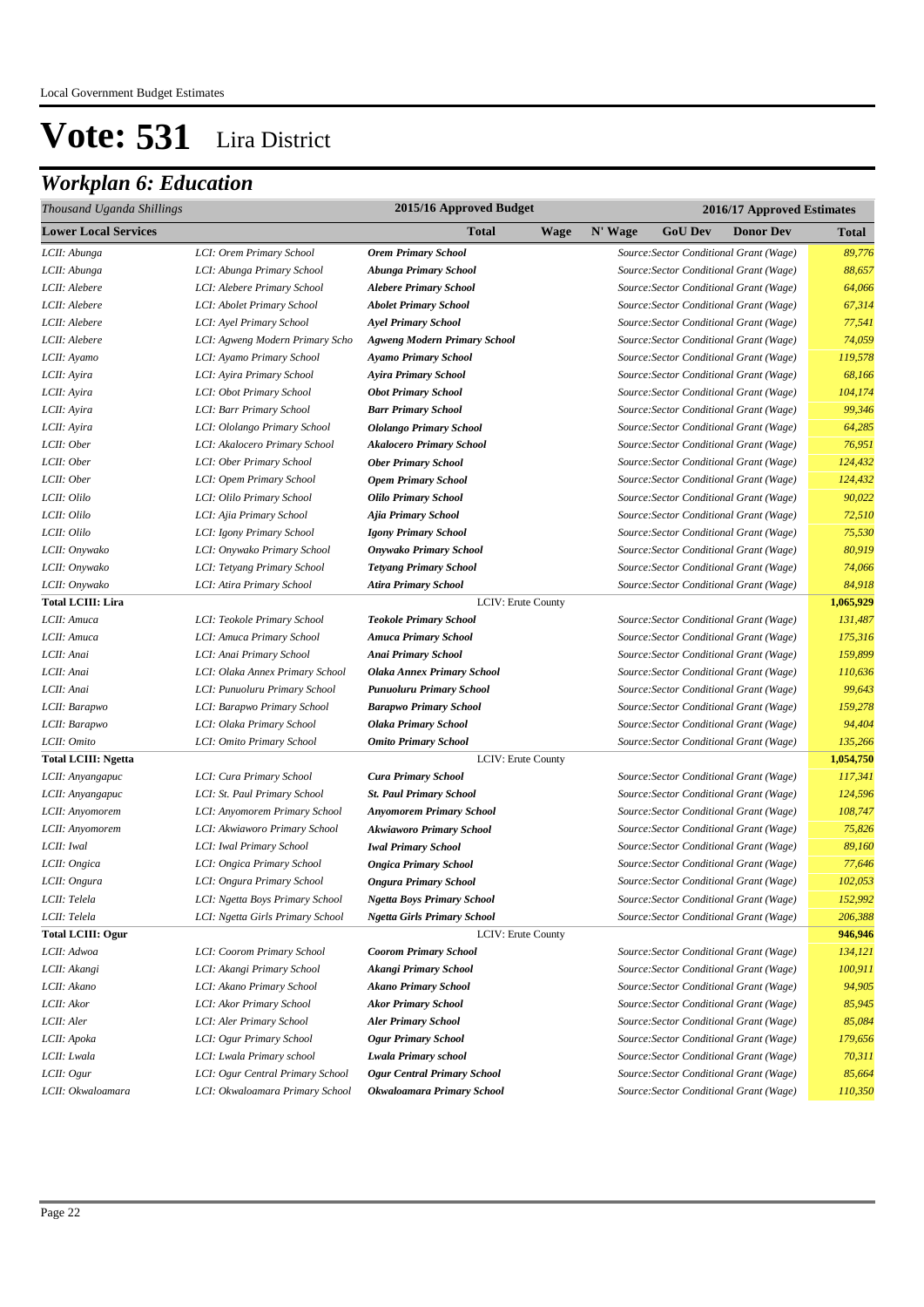| 2015/16 Approved Budget<br>Thousand Uganda Shillings<br>2016/17 Approved Estimates |                                   |                                          |                         |                |              |                                         |                         |
|------------------------------------------------------------------------------------|-----------------------------------|------------------------------------------|-------------------------|----------------|--------------|-----------------------------------------|-------------------------|
| <b>Lower Local Services</b>                                                        |                                   | <b>Total</b><br><b>Wage</b>              | N' Wage                 | <b>GoU Dev</b> |              | <b>Donor Dev</b>                        | <b>Total</b>            |
| 263367 Sector Conditional Grant (Non-Wage)                                         |                                   | $\overline{0}$                           | $\mathbf{0}$<br>748,841 |                | $\mathbf{0}$ |                                         | $\mathbf{0}$<br>748,841 |
| Total LCIII: Adekokwok                                                             |                                   | <b>LCIV: Erute County</b>                |                         |                |              |                                         | 71,672                  |
| LCII: Adekokwok                                                                    | LCI: Adekokwok Primary School     | <b>Adekokwok Primary School</b>          |                         |                |              | Source: Sector Conditional Grant (Non-W | 8,266                   |
| LCII: Akia                                                                         | LCI: Akia Primary School          | <b>Akia Primary School</b>               |                         |                |              | Source: Sector Conditional Grant (Non-W | 11,318                  |
| LCII: Akia                                                                         | LCI: Burlobo Rock View Primary Sc | <b>Burlobo Rock View Primary School</b>  |                         |                |              | Source: Sector Conditional Grant (Non-W | 5,487                   |
| LCII: Angwet-Angwet                                                                | LCI: Acwikot Primary School       | <b>Acwikot Primary School</b>            |                         |                |              | Source: Sector Conditional Grant (Non-W | 7,699                   |
| LCII: Boke                                                                         | LCI: Boke Primary School          | <b>Boke Primary School</b>               |                         |                |              | Source: Sector Conditional Grant (Non-W | 9,078                   |
| LCII: Boroboro East                                                                | LCI: Owinyo Primary School        | Owinyo Primary School                    |                         |                |              | Source: Sector Conditional Grant (Non-W | 7,160                   |
| LCII: Boroboro West                                                                | LCI: Canon Lawrence Dem Primary   | <b>Canon Lawrence Dem Primary School</b> |                         |                |              | Source: Sector Conditional Grant (Non-W | 13,761                  |
| LCII: Boroboro West                                                                | LCI: Adwila Primary School        | <b>Adwila Primary School</b>             |                         |                |              | Source: Sector Conditional Grant (Non-W | 8,903                   |
| <b>Total LCIII: Agali</b>                                                          |                                   | <b>LCIV: Erute County</b>                |                         |                |              |                                         | 72,615                  |
| LCII: Abongorwot                                                                   | LCI: Abongorwot Primary School    | <b>Abongorwot Primary School</b>         |                         |                |              | Source: Sector Conditional Grant (Non-W | 8,112                   |
| LCII: Abongorwot                                                                   | LCI: Ororo Primary School         | <b>Ororo Primary School</b>              |                         |                |              | Source: Sector Conditional Grant (Non-W | 7,104                   |
| LCII: Adyaka                                                                       | LCI: Alikpot Primary School       | <b>Alikpot Primary School</b>            |                         |                |              | Source: Sector Conditional Grant (Non-W | 6,152                   |
| LCII: Adyaka                                                                       | LCI: Adyaka Primary School        | <b>Adyaka Primary School</b>             |                         |                |              | Source: Sector Conditional Grant (Non-W | 7,510                   |
| LCII: Alyet                                                                        | LCI: Olil Primary School          | <b>Olil Primary School</b>               |                         |                |              | Source: Sector Conditional Grant (Non-W | 6,817                   |
| LCII: Apanylongo                                                                   | LCI: Agali Primary School         | <b>Agali Primary School</b>              |                         |                |              | Source: Sector Conditional Grant (Non-W | 6,894                   |
| LCII: Ocamonyang                                                                   | LCI: Ocamonyang Primary School    | <b>Ocamonyang Primary School</b>         |                         |                |              | Source: Sector Conditional Grant (Non-W | 8,413                   |
| LCII: Okile                                                                        | LCI: Atimikoma Primary School     | Atimikoma Primary School                 |                         |                |              | Source: Sector Conditional Grant (Non-W | 6,271                   |
| LCII: Okile                                                                        | LCI: Okile Primary School         | <b>Okile Primary School</b>              |                         |                |              | Source: Sector Conditional Grant (Non-W | 8,196                   |
| LCII: Okile                                                                        | LCI: Gomi Primary School          | <b>Gomi Primary School</b>               |                         |                |              | Source: Sector Conditional Grant (Non-W | 7,146                   |
| <b>Total LCIII: Agweng</b>                                                         |                                   | LCIV: Erute County                       |                         |                |              |                                         | 59,067                  |
| LCII: Abala                                                                        | LCI: Abala Primary School         | <b>Abala Primary School</b>              |                         |                |              | Source: Sector Conditional Grant (Non-W | 8,385                   |
| LCII: Angolocom                                                                    | LCI: Angolocom Primary School     | <b>Angolocom Primary School</b>          |                         |                |              | Source: Sector Conditional Grant (Non-W | 13,705                  |
| LCII: Orit                                                                         | LCI: Orit Primary School          | <b>Orit Primary School</b>               |                         |                |              | Source: Sector Conditional Grant (Non-W | 7,251                   |
| LCII: Orit                                                                         | LCI: Agweng Primary School        | <b>Agweng Primary School</b>             |                         |                |              | Source: Sector Conditional Grant (Non-W | 13,544                  |
| LCII: Teadwong                                                                     | LCI: Wigweng Primary School       | <b>Wigweng Primary School</b>            |                         |                |              | Source: Sector Conditional Grant (Non-W | 5,956                   |
| LCII: Teoburu                                                                      | LCI: Agak Primary School          | <b>Agak Primary School</b>               |                         |                |              | Source: Sector Conditional Grant (Non-W | 10,226                  |
| <b>Total LCIII: Amach</b>                                                          |                                   | LCIV: Erute County                       |                         |                |              |                                         | 87,565                  |
| LCII: Abutoadi                                                                     | LCI: Abutoadi Primary School      | Abutoadi Primary School                  |                         |                |              | Source: Sector Conditional Grant (Non-W | 9,645                   |
| LCII: Abwocolil                                                                    | LCI: Wiodyek Primary School       | <b>Wiodyek Primary School</b>            |                         |                |              | Source: Sector Conditional Grant (Non-W | 7,251                   |
| LCII: Alworo                                                                       | LCI: Alworo Primary School        | <b>Alworo Primary School</b>             |                         |                |              | Source: Sector Conditional Grant (Non-W | 6,180                   |
| LCII: Amokogee                                                                     | LCI: Amokoge Primary School       | <b>Amokoge Primary School</b>            |                         |                |              | Source: Sector Conditional Grant (Non-W | 6,075                   |
| LCII: Ayach                                                                        | LCI: Barlela Agro Primary School  | <b>Barlela Agro Primary School</b>       |                         |                |              | Source: Sector Conditional Grant (Non-W | 7,580                   |
| LCII: Banya                                                                        | LCI: Amach Primary School         | <b>Amach Primary School</b>              |                         |                |              | Source: Sector Conditional Grant (Non-W | 9,344                   |
| LCII: Banya                                                                        | LCI: Ayito Primary School         | <b>Ayito Primary School</b>              |                         |                |              | Source: Sector Conditional Grant (Non-W | 7,195                   |
| LCII: Banya                                                                        | LCI: Adolo Primary School         | <b>Adolo Primary School</b>              |                         |                |              | Source: Sector Conditional Grant (Non-W | 7,384                   |
| LCII: Banya                                                                        | LCI: Ateri Primary School         | <b>Ateri Primary School</b>              |                         |                |              | Source:Sector Conditional Grant (Non-W  | 6,432                   |
| LCII: Onyakede                                                                     | LCI: Akany Primary School         | <b>Akany Primary School</b>              |                         |                |              | Source: Sector Conditional Grant (Non-W | 6,712                   |
| LCII: Onyakede                                                                     | LCI: Onyakede Primary School      | <b>Onyakede Primary School</b>           |                         |                |              | Source: Sector Conditional Grant (Non-W | 8,483                   |
| LCII: Rao                                                                          | LCI: Awirao Primary School        | <b>Awirao Primary School</b>             |                         |                |              | Source: Sector Conditional Grant (Non-W | 5,284                   |
| <b>Total LCIII: Aromo</b>                                                          |                                   | LCIV: Erute County                       |                         |                |              |                                         | 84,010                  |
| LCII: Acutkumu                                                                     | LCI: Acutkumu Primary School      | <b>Acutkumu Primary School</b>           |                         |                |              | Source: Sector Conditional Grant (Non-W | 6,383                   |
| LCII: Apua                                                                         | LCI: Apua Primary School          | <b>Apua Primary School</b>               |                         |                |              | Source: Sector Conditional Grant (Non-W | 7,881                   |
| LCII: Apuce                                                                        | LCI: Ayami Primary School         | Ayami Primary School                     |                         |                |              | Source: Sector Conditional Grant (Non-W | 9,561                   |
| LCII: Arwotomito                                                                   | LCI: Akore Primary School         | <b>Akore Primary School</b>              |                         |                |              | Source: Sector Conditional Grant (Non-W | 9,806                   |
| LCII: Barpii                                                                       | LCI: Aromo Primary School         | <b>Aromo Primary School</b>              |                         |                |              | Source: Sector Conditional Grant (Non-W | 5,648                   |
| LCII: Odoro                                                                        | LCI: Odoro Primary School         | <b>Odoro Primary School</b>              |                         |                |              | Source: Sector Conditional Grant (Non-W | 7,993                   |
| LCII: Otara                                                                        | LCI: Otara Primary School         | <b>Otara Primary School</b>              |                         |                |              | Source: Sector Conditional Grant (Non-W | 5,347                   |
| LCII: Otara                                                                        | LCI: Oketkwer Primary School      | <b>Oketkwer Primary School</b>           |                         |                |              | Source: Sector Conditional Grant (Non-W | 8,119                   |
| LCII: Walela                                                                       | LCI: Okio Primary School          | <b>Okio Primary School</b>               |                         |                |              | Source: Sector Conditional Grant (Non-W | 5,844                   |
| LCII: Walela                                                                       | LCI: Ayile Primary School         | <b>Ayile Primary School</b>              |                         |                |              | Source: Sector Conditional Grant (Non-W | 8,749                   |
| LCII: Walela                                                                       | LCI: Walela Primary School        | <b>Walela Primary School</b>             |                         |                |              | Source: Sector Conditional Grant (Non-W | 8,679                   |
| <b>Total LCIII: Barr</b>                                                           |                                   | LCIV: Erute County                       |                         |                |              |                                         | 134,500                 |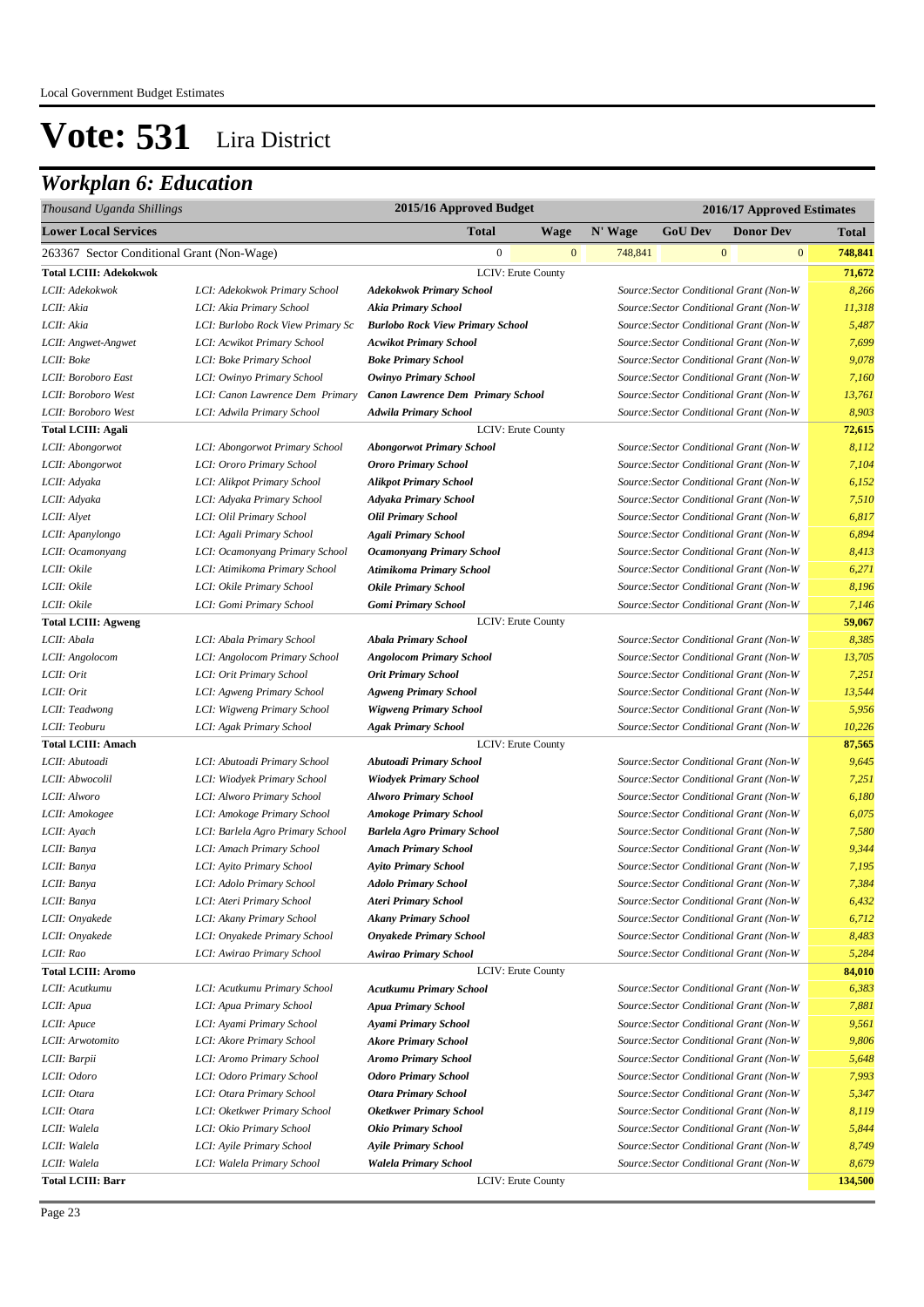| Thousand Uganda Shillings                      |                                           | 2015/16 Approved Budget             |                    |         | 2016/17 Approved Estimates |                                                |              |
|------------------------------------------------|-------------------------------------------|-------------------------------------|--------------------|---------|----------------------------|------------------------------------------------|--------------|
| <b>Lower Local Services</b>                    |                                           | Total                               | <b>Wage</b>        | N' Wage | <b>GoU Dev</b>             | <b>Donor Dev</b>                               | <b>Total</b> |
| LCII: Abunga                                   | LCI: Orem Primary School                  | <b>Orem Primary School</b>          |                    |         |                            | Source: Sector Conditional Grant (Non-W        | 6,817        |
| LCII: Abunga                                   | LCI: Abunga Primary School                | <b>Abunga Primary School</b>        |                    |         |                            | Source: Sector Conditional Grant (Non-W        | 6,292        |
| LCII: Alebere                                  | LCI: Alebere Primary School               | <b>Alebere Primary School</b>       |                    |         |                            | Source: Sector Conditional Grant (Non-W        | 5,235        |
| LCII: Alebere                                  | LCI: Abolet Primary School                | <b>Abolet Primary School</b>        |                    |         |                            | Source: Sector Conditional Grant (Non-W        | 5,865        |
| LCII: Alebere                                  | LCI: Ayel Primary School                  | <b>Ayel Primary School</b>          |                    |         |                            | Source: Sector Conditional Grant (Non-W        | 6,460        |
| LCII: Alebere                                  | LCI: Agweng Modern Primary Scho           | <b>Agweng Modern Primary School</b> |                    |         |                            | Source: Sector Conditional Grant (Non-W        | 4,381        |
| LCII: Ayamo                                    | LCI: Ayamo Primary School                 | <b>Ayamo Primary School</b>         |                    |         |                            | Source: Sector Conditional Grant (Non-W        | 6,628        |
| LCII: Ayira                                    | LCI: Ayira Primary School                 | <b>Ayira Primary School</b>         |                    |         |                            | Source: Sector Conditional Grant (Non-W        | 6,985        |
| LCII: Ayira                                    | LCI: Obot Primary School                  | <b>Obot Primary School</b>          |                    |         |                            | Source: Sector Conditional Grant (Non-W        | 10,947       |
| LCII: Ayira                                    | LCI: Barr Primary School                  | <b>Barr Primary School</b>          |                    |         |                            | Source: Sector Conditional Grant (Non-W        | 7,713        |
| LCII: Ayira                                    | LCI: Ololango Primary School              | <b>Ololango Primary School</b>      |                    |         |                            | Source: Sector Conditional Grant (Non-W        | 4,717        |
| LCII: Ober                                     | LCI: Akalocero Primary School             | <b>Akalocero Primary School</b>     |                    |         |                            | Source: Sector Conditional Grant (Non-W        | 7,090        |
| LCII: Ober                                     | LCI: Ober Primary School                  | <b>Ober Primary School</b>          |                    |         |                            | Source: Sector Conditional Grant (Non-W        | 7,013        |
| LCII: Ober                                     | LCI: Opem Primary School                  | <b>Opem Primary School</b>          |                    |         |                            | Source: Sector Conditional Grant (Non-W        | 6,488        |
| LCII: Olilo                                    | LCI: Olilo Primary School                 | <b>Olilo Primary School</b>         |                    |         |                            | Source: Sector Conditional Grant (Non-W        | 7,678        |
| LCII: Olilo                                    | LCI: Ajia Primary School                  | Ajia Primary School                 |                    |         |                            | Source: Sector Conditional Grant (Non-W        | 7,314        |
| LCII: Olilo                                    | LCI: Igony Primary School                 | <b>Igony Primary School</b>         |                    |         |                            | Source: Sector Conditional Grant (Non-W        | 5,830        |
| LCII: Onywako                                  | LCI: Onywako Primary School               | <b>Onywako Primary School</b>       |                    |         |                            | Source: Sector Conditional Grant (Non-W        | 6,628        |
| LCII: Onywako                                  | LCI: Tetyang Primary School               | <b>Tetyang Primary School</b>       |                    |         |                            | Source: Sector Conditional Grant (Non-W        | 7,489        |
| LCII: Onywako                                  | LCI: Atira Primary School                 | <b>Atira Primary School</b>         |                    |         |                            | Source: Sector Conditional Grant (Non-W        | 6,929        |
| <b>Total LCIII: Lira</b>                       |                                           |                                     | LCIV: Erute County |         |                            |                                                | 77,847       |
| LCII: Amuca                                    | LCI: Amuca Primary School                 | <b>Amuca Primary School</b>         |                    |         |                            | Source: Sector Conditional Grant (Non-W        | 13,250       |
| LCII: Amuca                                    | LCI: Teokole Primary School               | <b>Teokole Primary School</b>       |                    |         |                            | Source: Sector Conditional Grant (Non-W        | 7,125        |
| LCII: Anai                                     | LCI: Anai Primary School                  | <b>Anai Primary School</b>          |                    |         |                            | Source: Sector Conditional Grant (Non-W        | 12,284       |
| LCII: Anai                                     | LCI: Olaka Annex Primary School           | <b>Olaka Annex Primary School</b>   |                    |         |                            | Source: Sector Conditional Grant (Non-W        | 7,251        |
| LCII: Anai                                     | LCI: Punuoluru Primary School             | Punuoluru Primary School            |                    |         |                            | Source: Sector Conditional Grant (Non-W        | 7,783        |
| LCII: Barapwo                                  | LCI: Barapwo Primary School               | <b>Barapwo Primary School</b>       |                    |         |                            | Source: Sector Conditional Grant (Non-W        | 11,080       |
| LCII: Barapwo                                  | LCI: Olaka Primary School                 | <b>Olaka Primary School</b>         |                    |         |                            | Source: Sector Conditional Grant (Non-W        | 6,649        |
| LCII: Omito                                    | LCI: Omito Primary School                 | <b>Omito Primary School</b>         |                    |         |                            | Source: Sector Conditional Grant (Non-W        | 12,424       |
| <b>Total LCIII: Ngetta</b>                     |                                           |                                     | LCIV: Erute County |         |                            |                                                | 71,763       |
| LCII: Anyangapuc                               | LCI: St. Paul Primary School              | <b>St. Paul Primary School</b>      |                    |         |                            | Source: Sector Conditional Grant (Non-W        | 7,482        |
| LCII: Anyangapuc                               | LCI: Cura Primary School                  | <b>Cura Primary School</b>          |                    |         |                            | Source: Sector Conditional Grant (Non-W        | 8,679        |
| LCII: Anyomorem                                | LCI: Anyomorem Primary School             | <b>Anyomorem Primary School</b>     |                    |         |                            | Source: Sector Conditional Grant (Non-W        | 6,845        |
| LCII: Anyomorem                                | LCI: Akwiaworo Primary School             | <b>Akwiaworo Primary School</b>     |                    |         |                            | Source: Sector Conditional Grant (Non-W        | 7,195        |
| LCII: Iwal                                     | LCI: Iwal Primary School                  | <b>Iwal Primary School</b>          |                    |         |                            | Source: Sector Conditional Grant (Non-W        | 9,589        |
| LCII: Ongica                                   | LCI: Ongica Primary School                | <b>Ongica Primary School</b>        |                    |         |                            | Source: Sector Conditional Grant (Non-W        | 5,942        |
| LCII: Ongura                                   | LCI: Ongura Primary School                | <b>Ongura Primary School</b>        |                    |         |                            | Source: Sector Conditional Grant (Non-W        | 6,460        |
| LCII: Telela                                   | LCI: Ngetta Boys Primary School           | <b>Ngetta Boys Primary School</b>   |                    |         |                            | Source: Sector Conditional Grant (Non-W        | 9,876        |
| LCII: Telela                                   | LCI: Ngetta Girls Primary School          | <b>Ngetta Girls Primary School</b>  |                    |         |                            | Source: Sector Conditional Grant (Non-W        | 9,694        |
| <b>Total LCIII: Ogur</b>                       |                                           |                                     | LCIV: Erute County |         |                            |                                                | 89,802       |
| LCII: Adwoa                                    | LCI: Coorom Primary School                | <b>Coorom Primary School</b>        |                    |         |                            | Source: Sector Conditional Grant (Non-W        | 13,376       |
| LCII: Akangi                                   | LCI: Akangi Primary School                | Akangi Primary School               |                    |         |                            | Source: Sector Conditional Grant (Non-W        | 9,169        |
| LCII: Akano                                    | LCI: Akano Primary School                 | <b>Akano Primary School</b>         |                    |         |                            | Source: Sector Conditional Grant (Non-W        | 8,966        |
| LCII: Akor                                     | LCI: Akor Primary School                  | <b>Akor Primary School</b>          |                    |         |                            | Source: Sector Conditional Grant (Non-W        | 7,223        |
| LCII: Aler                                     | LCI: Aler Primary School                  | <b>Aler Primary School</b>          |                    |         |                            | Source: Sector Conditional Grant (Non-W        | 9,260        |
| LCII: Apoka                                    | LCI: Ogur Primary School                  | <b>Ogur Primary School</b>          |                    |         |                            | Source: Sector Conditional Grant (Non-W        | 14,174       |
| LCII: Lwala                                    | LCI: Lwala Primary school                 | Lwala Primary school                |                    |         |                            | Source: Sector Conditional Grant (Non-W        | 8,497        |
| LCII: Ogur                                     | LCI: Ogur Central Primary School          | <b>Ogur Central Primary School</b>  |                    |         |                            | Source: Sector Conditional Grant (Non-W        | 8,042        |
| LCII: Okwaloamara                              | LCI: Okwaloamara Primary School           | Okwaloamara Primary School          |                    |         |                            | Source: Sector Conditional Grant (Non-W        | 11,094       |
|                                                |                                           | Total Cost of Output 078151:<br>0   | 9,066,298          | 748,841 |                            | $\boldsymbol{\theta}$<br>$\boldsymbol{\theta}$ | 9,815,139    |
|                                                | <b>Total Cost of Lower Local Services</b> | $\bf{0}$                            | 9,066,298          | 748,841 |                            | $\mathbf{0}$<br>$\bf{0}$                       | 9,815,139    |
| <b>Higher LG Services</b>                      |                                           | <b>Total</b>                        | <b>Wage</b>        | N' Wage | <b>GoU Dev</b>             | <b>Donor Dev</b>                               | <b>Total</b> |
| <b>Output:078101 Primary Teaching Services</b> |                                           |                                     |                    |         |                            |                                                |              |
| 211101 General Staff Salaries                  |                                           | 8,515,319                           |                    |         |                            |                                                | $\bf{0}$     |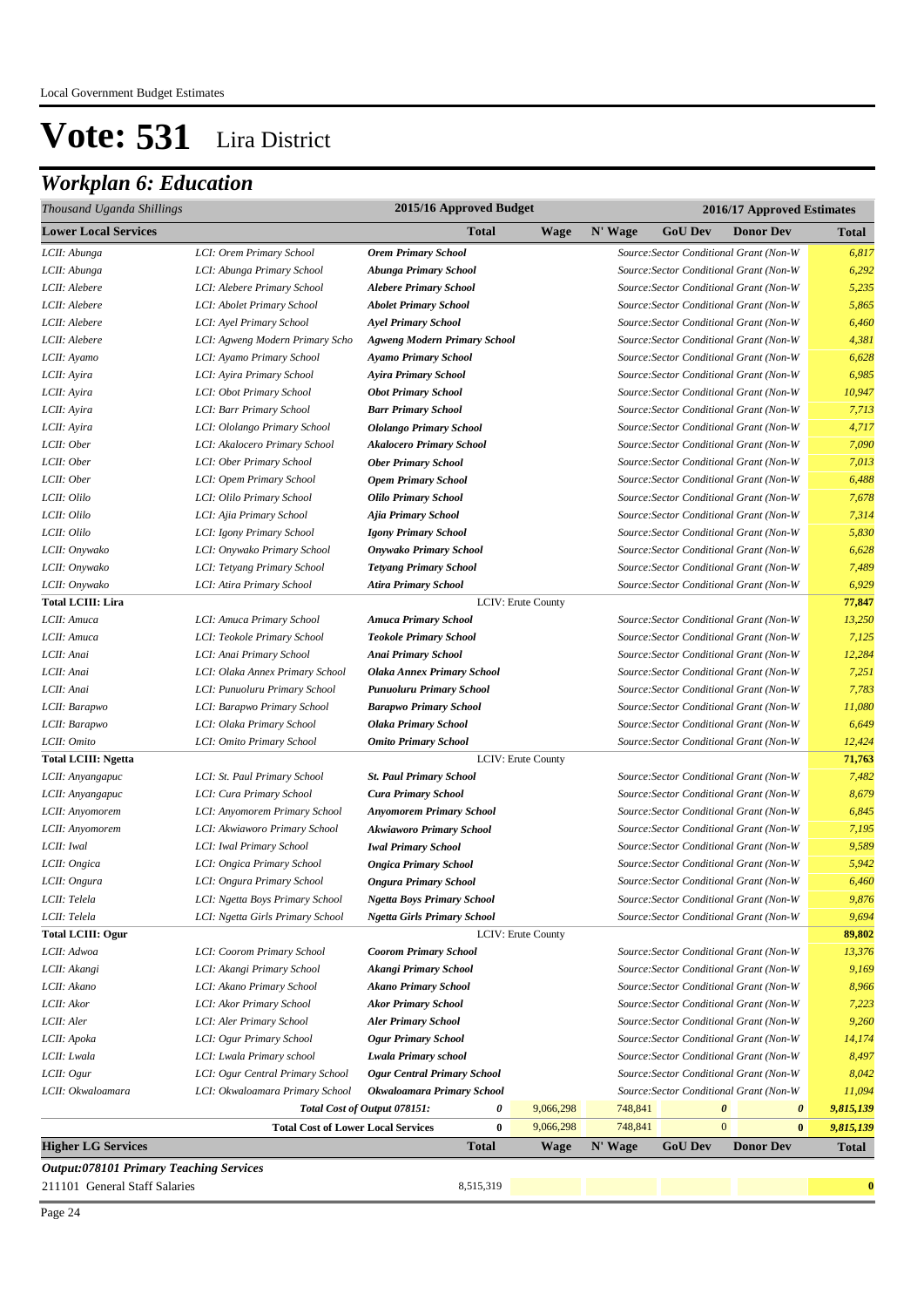### *Workplan 6: Education*

| <b>Total</b><br>N' Wage<br><b>GoU Dev</b><br><b>Donor Dev</b><br><b>Wage</b><br><b>Total</b><br>3,000<br>213002 Incapacity, death benefits and funeral expenses<br>$\boldsymbol{0}$<br>4,000<br>221001 Advertising and Public Relations<br>$\bf{0}$<br>9,970<br>$\bf{0}$<br>228002 Maintenance - Vehicles<br>8,532,288<br>$\boldsymbol{\theta}$<br>Total Cost of Output 078101:<br>Output:078101p PRDP-Primary Teaching Services<br>1,000<br>221001 Advertising and Public Relations<br>$\bf{0}$<br>45,417<br>$\bf{0}$<br>221002 Workshops and Seminars<br>$\bf{0}$<br>221009 Welfare and Entertainment<br>24,447<br>19,970<br>$\bf{0}$<br>221011 Printing, Stationery, Photocopying and Binding<br>6,583<br>224005 Uniforms, Beddings and Protective Gear<br>$\bf{0}$<br>97,417<br>$\boldsymbol{\theta}$<br>Total Cost of Output 078101p:<br>Output:078102 Distribution of Primary Instruction Materials<br>$\boldsymbol{0}$<br>5,000<br>5,000<br>221007 Books, Periodicals & Newspapers<br>0<br>5,000<br>5,000<br>Total Cost of Output 078102:<br><b>Total Cost of Higher LG Services</b><br>8,629,705<br>5,000<br>5,000<br>Total<br><b>Wage</b><br>N' Wage<br><b>GoU Dev</b><br><b>Donor Dev</b><br>Total<br>Output:078180 Classroom construction and rehabilitation<br>$\boldsymbol{0}$<br>$\mathbf{0}$<br>4,100<br>$\mathbf{0}$<br>4,100<br>281504 Monitoring, Supervision & Appraisal of capital works<br>LCIV: Lira Municipal Council<br>4,100<br>4,100<br>LCII: Senior Quarters<br>LCI: Education Department<br>Renovation of 4 Classrooms at Ayel and Anyomorem<br>Source: Sector Development Grant<br>$\boldsymbol{0}$<br>$\mathbf{0}$<br>$\mathbf{0}$<br>82,000<br>$\mathbf{0}$<br>82,000<br>312101 Non-Residential Buildings<br>LCIV: Erute County<br>41,000<br>41,000<br>LCI: Ayel Primary School<br>Source: Sector Development Grant<br>Renovation of 4 Classrooms at Ayel primary school<br>LCIV: Erute County<br>41,000<br>41,000<br>LCI: Anyomorem Primary School<br><b>Renovation of 4 Classrooms at Anyomorem primary s</b> Source: Sector Development Grant<br>86,100<br>Total Cost of Output 078180:<br>0<br>$\mathbf{0}$<br>$\mathbf{0}$<br>86,100<br>$\boldsymbol{\theta}$<br>Output:078180p PRDP-Classroom construction and rehabilitation<br>281504 Monitoring, Supervision & Appraisal of capital works<br>30,737<br>$\bf{0}$<br>30,737<br>$\boldsymbol{\theta}$<br>Total Cost of Output 078180p:<br>Output:078181 Latrine construction and rehabilitation<br>$\boldsymbol{0}$<br>$\overline{0}$<br>174,573<br>312101 Non-Residential Buildings<br>$\mathbf{0}$<br>$\mathbf{0}$<br>174,573<br>18,000<br>LCIV: Erute County<br>Construction of a 5 stance Drainable Toilet at Boke p/ Source: UNICEF<br>18,000<br>LCI: Boke Primary School<br>36,000<br>LCIV: Erute County<br>Construction of a 5 stance Drainable Toilet at Agali p/ Source: UNICEF<br>18,000<br>LCI: Agali Primary School<br>18,000<br>LCI: Gomi Primary School<br><b>Construction of a 5 stance Drainable Toilet at Gomi p</b> Source: UNICEF<br>LCIV: Erute County<br>54,000<br>18,000<br>LCI: Acutkumu Primary School<br>Construction of a 5 stance Drainable Toilet at Acutku Source: UNICEF<br>LCI: Ayami Primary School<br>18,000<br>Construction of a 3 stance Drainable Toilet at Ayami<br>Source: UNICEF<br>LCII: Otara<br>18,000<br>LCI: Otara Primary School<br><b>Construction of a 5 stance Drainable Toilet at Otara p</b> Source: UNICEF<br><b>Total LCIII: Barr</b><br><b>LCIV: Erute County</b><br>36,000<br>18,000<br>LCII: Ayamo<br>LCI: Ayamo Primary School<br><b>Construction of a 5 stance Drainable Toilet at Ayamo</b> Source: UNICEF<br>18,000<br>LCII: Onywako<br>LCI: Atira Primary School<br>Construction of a 5 stance Drainable Toilet at Atira p/ Source: UNICEF | Thousand Uganda Shillings              |                                 | 2015/16 Approved Budget<br>2016/17 Approved Estimates |  |  |  |  |  |                  |
|---------------------------------------------------------------------------------------------------------------------------------------------------------------------------------------------------------------------------------------------------------------------------------------------------------------------------------------------------------------------------------------------------------------------------------------------------------------------------------------------------------------------------------------------------------------------------------------------------------------------------------------------------------------------------------------------------------------------------------------------------------------------------------------------------------------------------------------------------------------------------------------------------------------------------------------------------------------------------------------------------------------------------------------------------------------------------------------------------------------------------------------------------------------------------------------------------------------------------------------------------------------------------------------------------------------------------------------------------------------------------------------------------------------------------------------------------------------------------------------------------------------------------------------------------------------------------------------------------------------------------------------------------------------------------------------------------------------------------------------------------------------------------------------------------------------------------------------------------------------------------------------------------------------------------------------------------------------------------------------------------------------------------------------------------------------------------------------------------------------------------------------------------------------------------------------------------------------------------------------------------------------------------------------------------------------------------------------------------------------------------------------------------------------------------------------------------------------------------------------------------------------------------------------------------------------------------------------------------------------------------------------------------------------------------------------------------------------------------------------------------------------------------------------------------------------------------------------------------------------------------------------------------------------------------------------------------------------------------------------------------------------------------------------------------------------------------------------------------------------------------------------------------------------------------------------------------------------------------------------------------------------------------------------------------------------------------------------------------------------------------------------------------------------------------------------------------------------------------------------------------------------------------------------------------------------------------------------------------------------------------------------------------------------------------------------------------------------------------------------------------------------------------------------------|----------------------------------------|---------------------------------|-------------------------------------------------------|--|--|--|--|--|------------------|
|                                                                                                                                                                                                                                                                                                                                                                                                                                                                                                                                                                                                                                                                                                                                                                                                                                                                                                                                                                                                                                                                                                                                                                                                                                                                                                                                                                                                                                                                                                                                                                                                                                                                                                                                                                                                                                                                                                                                                                                                                                                                                                                                                                                                                                                                                                                                                                                                                                                                                                                                                                                                                                                                                                                                                                                                                                                                                                                                                                                                                                                                                                                                                                                                                                                                                                                                                                                                                                                                                                                                                                                                                                                                                                                                                                                             | <b>Higher LG Services</b>              |                                 |                                                       |  |  |  |  |  |                  |
|                                                                                                                                                                                                                                                                                                                                                                                                                                                                                                                                                                                                                                                                                                                                                                                                                                                                                                                                                                                                                                                                                                                                                                                                                                                                                                                                                                                                                                                                                                                                                                                                                                                                                                                                                                                                                                                                                                                                                                                                                                                                                                                                                                                                                                                                                                                                                                                                                                                                                                                                                                                                                                                                                                                                                                                                                                                                                                                                                                                                                                                                                                                                                                                                                                                                                                                                                                                                                                                                                                                                                                                                                                                                                                                                                                                             |                                        |                                 |                                                       |  |  |  |  |  |                  |
|                                                                                                                                                                                                                                                                                                                                                                                                                                                                                                                                                                                                                                                                                                                                                                                                                                                                                                                                                                                                                                                                                                                                                                                                                                                                                                                                                                                                                                                                                                                                                                                                                                                                                                                                                                                                                                                                                                                                                                                                                                                                                                                                                                                                                                                                                                                                                                                                                                                                                                                                                                                                                                                                                                                                                                                                                                                                                                                                                                                                                                                                                                                                                                                                                                                                                                                                                                                                                                                                                                                                                                                                                                                                                                                                                                                             |                                        |                                 |                                                       |  |  |  |  |  |                  |
|                                                                                                                                                                                                                                                                                                                                                                                                                                                                                                                                                                                                                                                                                                                                                                                                                                                                                                                                                                                                                                                                                                                                                                                                                                                                                                                                                                                                                                                                                                                                                                                                                                                                                                                                                                                                                                                                                                                                                                                                                                                                                                                                                                                                                                                                                                                                                                                                                                                                                                                                                                                                                                                                                                                                                                                                                                                                                                                                                                                                                                                                                                                                                                                                                                                                                                                                                                                                                                                                                                                                                                                                                                                                                                                                                                                             |                                        |                                 |                                                       |  |  |  |  |  |                  |
|                                                                                                                                                                                                                                                                                                                                                                                                                                                                                                                                                                                                                                                                                                                                                                                                                                                                                                                                                                                                                                                                                                                                                                                                                                                                                                                                                                                                                                                                                                                                                                                                                                                                                                                                                                                                                                                                                                                                                                                                                                                                                                                                                                                                                                                                                                                                                                                                                                                                                                                                                                                                                                                                                                                                                                                                                                                                                                                                                                                                                                                                                                                                                                                                                                                                                                                                                                                                                                                                                                                                                                                                                                                                                                                                                                                             |                                        |                                 |                                                       |  |  |  |  |  |                  |
|                                                                                                                                                                                                                                                                                                                                                                                                                                                                                                                                                                                                                                                                                                                                                                                                                                                                                                                                                                                                                                                                                                                                                                                                                                                                                                                                                                                                                                                                                                                                                                                                                                                                                                                                                                                                                                                                                                                                                                                                                                                                                                                                                                                                                                                                                                                                                                                                                                                                                                                                                                                                                                                                                                                                                                                                                                                                                                                                                                                                                                                                                                                                                                                                                                                                                                                                                                                                                                                                                                                                                                                                                                                                                                                                                                                             |                                        |                                 |                                                       |  |  |  |  |  |                  |
|                                                                                                                                                                                                                                                                                                                                                                                                                                                                                                                                                                                                                                                                                                                                                                                                                                                                                                                                                                                                                                                                                                                                                                                                                                                                                                                                                                                                                                                                                                                                                                                                                                                                                                                                                                                                                                                                                                                                                                                                                                                                                                                                                                                                                                                                                                                                                                                                                                                                                                                                                                                                                                                                                                                                                                                                                                                                                                                                                                                                                                                                                                                                                                                                                                                                                                                                                                                                                                                                                                                                                                                                                                                                                                                                                                                             |                                        |                                 |                                                       |  |  |  |  |  |                  |
|                                                                                                                                                                                                                                                                                                                                                                                                                                                                                                                                                                                                                                                                                                                                                                                                                                                                                                                                                                                                                                                                                                                                                                                                                                                                                                                                                                                                                                                                                                                                                                                                                                                                                                                                                                                                                                                                                                                                                                                                                                                                                                                                                                                                                                                                                                                                                                                                                                                                                                                                                                                                                                                                                                                                                                                                                                                                                                                                                                                                                                                                                                                                                                                                                                                                                                                                                                                                                                                                                                                                                                                                                                                                                                                                                                                             |                                        |                                 |                                                       |  |  |  |  |  |                  |
|                                                                                                                                                                                                                                                                                                                                                                                                                                                                                                                                                                                                                                                                                                                                                                                                                                                                                                                                                                                                                                                                                                                                                                                                                                                                                                                                                                                                                                                                                                                                                                                                                                                                                                                                                                                                                                                                                                                                                                                                                                                                                                                                                                                                                                                                                                                                                                                                                                                                                                                                                                                                                                                                                                                                                                                                                                                                                                                                                                                                                                                                                                                                                                                                                                                                                                                                                                                                                                                                                                                                                                                                                                                                                                                                                                                             |                                        |                                 |                                                       |  |  |  |  |  |                  |
|                                                                                                                                                                                                                                                                                                                                                                                                                                                                                                                                                                                                                                                                                                                                                                                                                                                                                                                                                                                                                                                                                                                                                                                                                                                                                                                                                                                                                                                                                                                                                                                                                                                                                                                                                                                                                                                                                                                                                                                                                                                                                                                                                                                                                                                                                                                                                                                                                                                                                                                                                                                                                                                                                                                                                                                                                                                                                                                                                                                                                                                                                                                                                                                                                                                                                                                                                                                                                                                                                                                                                                                                                                                                                                                                                                                             |                                        |                                 |                                                       |  |  |  |  |  |                  |
|                                                                                                                                                                                                                                                                                                                                                                                                                                                                                                                                                                                                                                                                                                                                                                                                                                                                                                                                                                                                                                                                                                                                                                                                                                                                                                                                                                                                                                                                                                                                                                                                                                                                                                                                                                                                                                                                                                                                                                                                                                                                                                                                                                                                                                                                                                                                                                                                                                                                                                                                                                                                                                                                                                                                                                                                                                                                                                                                                                                                                                                                                                                                                                                                                                                                                                                                                                                                                                                                                                                                                                                                                                                                                                                                                                                             |                                        |                                 |                                                       |  |  |  |  |  |                  |
|                                                                                                                                                                                                                                                                                                                                                                                                                                                                                                                                                                                                                                                                                                                                                                                                                                                                                                                                                                                                                                                                                                                                                                                                                                                                                                                                                                                                                                                                                                                                                                                                                                                                                                                                                                                                                                                                                                                                                                                                                                                                                                                                                                                                                                                                                                                                                                                                                                                                                                                                                                                                                                                                                                                                                                                                                                                                                                                                                                                                                                                                                                                                                                                                                                                                                                                                                                                                                                                                                                                                                                                                                                                                                                                                                                                             |                                        |                                 |                                                       |  |  |  |  |  |                  |
|                                                                                                                                                                                                                                                                                                                                                                                                                                                                                                                                                                                                                                                                                                                                                                                                                                                                                                                                                                                                                                                                                                                                                                                                                                                                                                                                                                                                                                                                                                                                                                                                                                                                                                                                                                                                                                                                                                                                                                                                                                                                                                                                                                                                                                                                                                                                                                                                                                                                                                                                                                                                                                                                                                                                                                                                                                                                                                                                                                                                                                                                                                                                                                                                                                                                                                                                                                                                                                                                                                                                                                                                                                                                                                                                                                                             |                                        |                                 |                                                       |  |  |  |  |  |                  |
|                                                                                                                                                                                                                                                                                                                                                                                                                                                                                                                                                                                                                                                                                                                                                                                                                                                                                                                                                                                                                                                                                                                                                                                                                                                                                                                                                                                                                                                                                                                                                                                                                                                                                                                                                                                                                                                                                                                                                                                                                                                                                                                                                                                                                                                                                                                                                                                                                                                                                                                                                                                                                                                                                                                                                                                                                                                                                                                                                                                                                                                                                                                                                                                                                                                                                                                                                                                                                                                                                                                                                                                                                                                                                                                                                                                             |                                        |                                 |                                                       |  |  |  |  |  |                  |
|                                                                                                                                                                                                                                                                                                                                                                                                                                                                                                                                                                                                                                                                                                                                                                                                                                                                                                                                                                                                                                                                                                                                                                                                                                                                                                                                                                                                                                                                                                                                                                                                                                                                                                                                                                                                                                                                                                                                                                                                                                                                                                                                                                                                                                                                                                                                                                                                                                                                                                                                                                                                                                                                                                                                                                                                                                                                                                                                                                                                                                                                                                                                                                                                                                                                                                                                                                                                                                                                                                                                                                                                                                                                                                                                                                                             |                                        |                                 |                                                       |  |  |  |  |  |                  |
|                                                                                                                                                                                                                                                                                                                                                                                                                                                                                                                                                                                                                                                                                                                                                                                                                                                                                                                                                                                                                                                                                                                                                                                                                                                                                                                                                                                                                                                                                                                                                                                                                                                                                                                                                                                                                                                                                                                                                                                                                                                                                                                                                                                                                                                                                                                                                                                                                                                                                                                                                                                                                                                                                                                                                                                                                                                                                                                                                                                                                                                                                                                                                                                                                                                                                                                                                                                                                                                                                                                                                                                                                                                                                                                                                                                             |                                        |                                 |                                                       |  |  |  |  |  |                  |
|                                                                                                                                                                                                                                                                                                                                                                                                                                                                                                                                                                                                                                                                                                                                                                                                                                                                                                                                                                                                                                                                                                                                                                                                                                                                                                                                                                                                                                                                                                                                                                                                                                                                                                                                                                                                                                                                                                                                                                                                                                                                                                                                                                                                                                                                                                                                                                                                                                                                                                                                                                                                                                                                                                                                                                                                                                                                                                                                                                                                                                                                                                                                                                                                                                                                                                                                                                                                                                                                                                                                                                                                                                                                                                                                                                                             |                                        |                                 |                                                       |  |  |  |  |  |                  |
|                                                                                                                                                                                                                                                                                                                                                                                                                                                                                                                                                                                                                                                                                                                                                                                                                                                                                                                                                                                                                                                                                                                                                                                                                                                                                                                                                                                                                                                                                                                                                                                                                                                                                                                                                                                                                                                                                                                                                                                                                                                                                                                                                                                                                                                                                                                                                                                                                                                                                                                                                                                                                                                                                                                                                                                                                                                                                                                                                                                                                                                                                                                                                                                                                                                                                                                                                                                                                                                                                                                                                                                                                                                                                                                                                                                             | <b>Capital Purchases</b>               |                                 |                                                       |  |  |  |  |  |                  |
|                                                                                                                                                                                                                                                                                                                                                                                                                                                                                                                                                                                                                                                                                                                                                                                                                                                                                                                                                                                                                                                                                                                                                                                                                                                                                                                                                                                                                                                                                                                                                                                                                                                                                                                                                                                                                                                                                                                                                                                                                                                                                                                                                                                                                                                                                                                                                                                                                                                                                                                                                                                                                                                                                                                                                                                                                                                                                                                                                                                                                                                                                                                                                                                                                                                                                                                                                                                                                                                                                                                                                                                                                                                                                                                                                                                             |                                        |                                 |                                                       |  |  |  |  |  |                  |
|                                                                                                                                                                                                                                                                                                                                                                                                                                                                                                                                                                                                                                                                                                                                                                                                                                                                                                                                                                                                                                                                                                                                                                                                                                                                                                                                                                                                                                                                                                                                                                                                                                                                                                                                                                                                                                                                                                                                                                                                                                                                                                                                                                                                                                                                                                                                                                                                                                                                                                                                                                                                                                                                                                                                                                                                                                                                                                                                                                                                                                                                                                                                                                                                                                                                                                                                                                                                                                                                                                                                                                                                                                                                                                                                                                                             |                                        |                                 |                                                       |  |  |  |  |  |                  |
|                                                                                                                                                                                                                                                                                                                                                                                                                                                                                                                                                                                                                                                                                                                                                                                                                                                                                                                                                                                                                                                                                                                                                                                                                                                                                                                                                                                                                                                                                                                                                                                                                                                                                                                                                                                                                                                                                                                                                                                                                                                                                                                                                                                                                                                                                                                                                                                                                                                                                                                                                                                                                                                                                                                                                                                                                                                                                                                                                                                                                                                                                                                                                                                                                                                                                                                                                                                                                                                                                                                                                                                                                                                                                                                                                                                             | <b>Total LCIII: Central Division</b>   |                                 |                                                       |  |  |  |  |  |                  |
|                                                                                                                                                                                                                                                                                                                                                                                                                                                                                                                                                                                                                                                                                                                                                                                                                                                                                                                                                                                                                                                                                                                                                                                                                                                                                                                                                                                                                                                                                                                                                                                                                                                                                                                                                                                                                                                                                                                                                                                                                                                                                                                                                                                                                                                                                                                                                                                                                                                                                                                                                                                                                                                                                                                                                                                                                                                                                                                                                                                                                                                                                                                                                                                                                                                                                                                                                                                                                                                                                                                                                                                                                                                                                                                                                                                             |                                        |                                 |                                                       |  |  |  |  |  |                  |
|                                                                                                                                                                                                                                                                                                                                                                                                                                                                                                                                                                                                                                                                                                                                                                                                                                                                                                                                                                                                                                                                                                                                                                                                                                                                                                                                                                                                                                                                                                                                                                                                                                                                                                                                                                                                                                                                                                                                                                                                                                                                                                                                                                                                                                                                                                                                                                                                                                                                                                                                                                                                                                                                                                                                                                                                                                                                                                                                                                                                                                                                                                                                                                                                                                                                                                                                                                                                                                                                                                                                                                                                                                                                                                                                                                                             |                                        |                                 |                                                       |  |  |  |  |  |                  |
|                                                                                                                                                                                                                                                                                                                                                                                                                                                                                                                                                                                                                                                                                                                                                                                                                                                                                                                                                                                                                                                                                                                                                                                                                                                                                                                                                                                                                                                                                                                                                                                                                                                                                                                                                                                                                                                                                                                                                                                                                                                                                                                                                                                                                                                                                                                                                                                                                                                                                                                                                                                                                                                                                                                                                                                                                                                                                                                                                                                                                                                                                                                                                                                                                                                                                                                                                                                                                                                                                                                                                                                                                                                                                                                                                                                             | <b>Total LCIII: Barr</b>               |                                 |                                                       |  |  |  |  |  |                  |
|                                                                                                                                                                                                                                                                                                                                                                                                                                                                                                                                                                                                                                                                                                                                                                                                                                                                                                                                                                                                                                                                                                                                                                                                                                                                                                                                                                                                                                                                                                                                                                                                                                                                                                                                                                                                                                                                                                                                                                                                                                                                                                                                                                                                                                                                                                                                                                                                                                                                                                                                                                                                                                                                                                                                                                                                                                                                                                                                                                                                                                                                                                                                                                                                                                                                                                                                                                                                                                                                                                                                                                                                                                                                                                                                                                                             | LCII: Alebere                          |                                 |                                                       |  |  |  |  |  |                  |
|                                                                                                                                                                                                                                                                                                                                                                                                                                                                                                                                                                                                                                                                                                                                                                                                                                                                                                                                                                                                                                                                                                                                                                                                                                                                                                                                                                                                                                                                                                                                                                                                                                                                                                                                                                                                                                                                                                                                                                                                                                                                                                                                                                                                                                                                                                                                                                                                                                                                                                                                                                                                                                                                                                                                                                                                                                                                                                                                                                                                                                                                                                                                                                                                                                                                                                                                                                                                                                                                                                                                                                                                                                                                                                                                                                                             | <b>Total LCIII: Ngetta</b>             |                                 |                                                       |  |  |  |  |  |                  |
|                                                                                                                                                                                                                                                                                                                                                                                                                                                                                                                                                                                                                                                                                                                                                                                                                                                                                                                                                                                                                                                                                                                                                                                                                                                                                                                                                                                                                                                                                                                                                                                                                                                                                                                                                                                                                                                                                                                                                                                                                                                                                                                                                                                                                                                                                                                                                                                                                                                                                                                                                                                                                                                                                                                                                                                                                                                                                                                                                                                                                                                                                                                                                                                                                                                                                                                                                                                                                                                                                                                                                                                                                                                                                                                                                                                             | LCII: Anyomorem                        |                                 |                                                       |  |  |  |  |  |                  |
|                                                                                                                                                                                                                                                                                                                                                                                                                                                                                                                                                                                                                                                                                                                                                                                                                                                                                                                                                                                                                                                                                                                                                                                                                                                                                                                                                                                                                                                                                                                                                                                                                                                                                                                                                                                                                                                                                                                                                                                                                                                                                                                                                                                                                                                                                                                                                                                                                                                                                                                                                                                                                                                                                                                                                                                                                                                                                                                                                                                                                                                                                                                                                                                                                                                                                                                                                                                                                                                                                                                                                                                                                                                                                                                                                                                             |                                        |                                 |                                                       |  |  |  |  |  |                  |
|                                                                                                                                                                                                                                                                                                                                                                                                                                                                                                                                                                                                                                                                                                                                                                                                                                                                                                                                                                                                                                                                                                                                                                                                                                                                                                                                                                                                                                                                                                                                                                                                                                                                                                                                                                                                                                                                                                                                                                                                                                                                                                                                                                                                                                                                                                                                                                                                                                                                                                                                                                                                                                                                                                                                                                                                                                                                                                                                                                                                                                                                                                                                                                                                                                                                                                                                                                                                                                                                                                                                                                                                                                                                                                                                                                                             |                                        |                                 |                                                       |  |  |  |  |  |                  |
|                                                                                                                                                                                                                                                                                                                                                                                                                                                                                                                                                                                                                                                                                                                                                                                                                                                                                                                                                                                                                                                                                                                                                                                                                                                                                                                                                                                                                                                                                                                                                                                                                                                                                                                                                                                                                                                                                                                                                                                                                                                                                                                                                                                                                                                                                                                                                                                                                                                                                                                                                                                                                                                                                                                                                                                                                                                                                                                                                                                                                                                                                                                                                                                                                                                                                                                                                                                                                                                                                                                                                                                                                                                                                                                                                                                             |                                        |                                 |                                                       |  |  |  |  |  |                  |
|                                                                                                                                                                                                                                                                                                                                                                                                                                                                                                                                                                                                                                                                                                                                                                                                                                                                                                                                                                                                                                                                                                                                                                                                                                                                                                                                                                                                                                                                                                                                                                                                                                                                                                                                                                                                                                                                                                                                                                                                                                                                                                                                                                                                                                                                                                                                                                                                                                                                                                                                                                                                                                                                                                                                                                                                                                                                                                                                                                                                                                                                                                                                                                                                                                                                                                                                                                                                                                                                                                                                                                                                                                                                                                                                                                                             |                                        |                                 |                                                       |  |  |  |  |  |                  |
|                                                                                                                                                                                                                                                                                                                                                                                                                                                                                                                                                                                                                                                                                                                                                                                                                                                                                                                                                                                                                                                                                                                                                                                                                                                                                                                                                                                                                                                                                                                                                                                                                                                                                                                                                                                                                                                                                                                                                                                                                                                                                                                                                                                                                                                                                                                                                                                                                                                                                                                                                                                                                                                                                                                                                                                                                                                                                                                                                                                                                                                                                                                                                                                                                                                                                                                                                                                                                                                                                                                                                                                                                                                                                                                                                                                             |                                        |                                 |                                                       |  |  |  |  |  |                  |
|                                                                                                                                                                                                                                                                                                                                                                                                                                                                                                                                                                                                                                                                                                                                                                                                                                                                                                                                                                                                                                                                                                                                                                                                                                                                                                                                                                                                                                                                                                                                                                                                                                                                                                                                                                                                                                                                                                                                                                                                                                                                                                                                                                                                                                                                                                                                                                                                                                                                                                                                                                                                                                                                                                                                                                                                                                                                                                                                                                                                                                                                                                                                                                                                                                                                                                                                                                                                                                                                                                                                                                                                                                                                                                                                                                                             |                                        |                                 |                                                       |  |  |  |  |  |                  |
|                                                                                                                                                                                                                                                                                                                                                                                                                                                                                                                                                                                                                                                                                                                                                                                                                                                                                                                                                                                                                                                                                                                                                                                                                                                                                                                                                                                                                                                                                                                                                                                                                                                                                                                                                                                                                                                                                                                                                                                                                                                                                                                                                                                                                                                                                                                                                                                                                                                                                                                                                                                                                                                                                                                                                                                                                                                                                                                                                                                                                                                                                                                                                                                                                                                                                                                                                                                                                                                                                                                                                                                                                                                                                                                                                                                             | <b>Total LCIII: Adekokwok</b>          |                                 |                                                       |  |  |  |  |  |                  |
|                                                                                                                                                                                                                                                                                                                                                                                                                                                                                                                                                                                                                                                                                                                                                                                                                                                                                                                                                                                                                                                                                                                                                                                                                                                                                                                                                                                                                                                                                                                                                                                                                                                                                                                                                                                                                                                                                                                                                                                                                                                                                                                                                                                                                                                                                                                                                                                                                                                                                                                                                                                                                                                                                                                                                                                                                                                                                                                                                                                                                                                                                                                                                                                                                                                                                                                                                                                                                                                                                                                                                                                                                                                                                                                                                                                             | LCII: Boke                             |                                 |                                                       |  |  |  |  |  |                  |
|                                                                                                                                                                                                                                                                                                                                                                                                                                                                                                                                                                                                                                                                                                                                                                                                                                                                                                                                                                                                                                                                                                                                                                                                                                                                                                                                                                                                                                                                                                                                                                                                                                                                                                                                                                                                                                                                                                                                                                                                                                                                                                                                                                                                                                                                                                                                                                                                                                                                                                                                                                                                                                                                                                                                                                                                                                                                                                                                                                                                                                                                                                                                                                                                                                                                                                                                                                                                                                                                                                                                                                                                                                                                                                                                                                                             | <b>Total LCIII: Agali</b>              |                                 |                                                       |  |  |  |  |  |                  |
|                                                                                                                                                                                                                                                                                                                                                                                                                                                                                                                                                                                                                                                                                                                                                                                                                                                                                                                                                                                                                                                                                                                                                                                                                                                                                                                                                                                                                                                                                                                                                                                                                                                                                                                                                                                                                                                                                                                                                                                                                                                                                                                                                                                                                                                                                                                                                                                                                                                                                                                                                                                                                                                                                                                                                                                                                                                                                                                                                                                                                                                                                                                                                                                                                                                                                                                                                                                                                                                                                                                                                                                                                                                                                                                                                                                             | LCII: Apanylongo                       |                                 |                                                       |  |  |  |  |  |                  |
|                                                                                                                                                                                                                                                                                                                                                                                                                                                                                                                                                                                                                                                                                                                                                                                                                                                                                                                                                                                                                                                                                                                                                                                                                                                                                                                                                                                                                                                                                                                                                                                                                                                                                                                                                                                                                                                                                                                                                                                                                                                                                                                                                                                                                                                                                                                                                                                                                                                                                                                                                                                                                                                                                                                                                                                                                                                                                                                                                                                                                                                                                                                                                                                                                                                                                                                                                                                                                                                                                                                                                                                                                                                                                                                                                                                             | LCII: Okile                            |                                 |                                                       |  |  |  |  |  |                  |
|                                                                                                                                                                                                                                                                                                                                                                                                                                                                                                                                                                                                                                                                                                                                                                                                                                                                                                                                                                                                                                                                                                                                                                                                                                                                                                                                                                                                                                                                                                                                                                                                                                                                                                                                                                                                                                                                                                                                                                                                                                                                                                                                                                                                                                                                                                                                                                                                                                                                                                                                                                                                                                                                                                                                                                                                                                                                                                                                                                                                                                                                                                                                                                                                                                                                                                                                                                                                                                                                                                                                                                                                                                                                                                                                                                                             | <b>Total LCIII: Aromo</b>              |                                 |                                                       |  |  |  |  |  |                  |
|                                                                                                                                                                                                                                                                                                                                                                                                                                                                                                                                                                                                                                                                                                                                                                                                                                                                                                                                                                                                                                                                                                                                                                                                                                                                                                                                                                                                                                                                                                                                                                                                                                                                                                                                                                                                                                                                                                                                                                                                                                                                                                                                                                                                                                                                                                                                                                                                                                                                                                                                                                                                                                                                                                                                                                                                                                                                                                                                                                                                                                                                                                                                                                                                                                                                                                                                                                                                                                                                                                                                                                                                                                                                                                                                                                                             | LCII: Acutkumu                         |                                 |                                                       |  |  |  |  |  |                  |
|                                                                                                                                                                                                                                                                                                                                                                                                                                                                                                                                                                                                                                                                                                                                                                                                                                                                                                                                                                                                                                                                                                                                                                                                                                                                                                                                                                                                                                                                                                                                                                                                                                                                                                                                                                                                                                                                                                                                                                                                                                                                                                                                                                                                                                                                                                                                                                                                                                                                                                                                                                                                                                                                                                                                                                                                                                                                                                                                                                                                                                                                                                                                                                                                                                                                                                                                                                                                                                                                                                                                                                                                                                                                                                                                                                                             | LCII: Apuce                            |                                 |                                                       |  |  |  |  |  |                  |
|                                                                                                                                                                                                                                                                                                                                                                                                                                                                                                                                                                                                                                                                                                                                                                                                                                                                                                                                                                                                                                                                                                                                                                                                                                                                                                                                                                                                                                                                                                                                                                                                                                                                                                                                                                                                                                                                                                                                                                                                                                                                                                                                                                                                                                                                                                                                                                                                                                                                                                                                                                                                                                                                                                                                                                                                                                                                                                                                                                                                                                                                                                                                                                                                                                                                                                                                                                                                                                                                                                                                                                                                                                                                                                                                                                                             |                                        |                                 |                                                       |  |  |  |  |  |                  |
|                                                                                                                                                                                                                                                                                                                                                                                                                                                                                                                                                                                                                                                                                                                                                                                                                                                                                                                                                                                                                                                                                                                                                                                                                                                                                                                                                                                                                                                                                                                                                                                                                                                                                                                                                                                                                                                                                                                                                                                                                                                                                                                                                                                                                                                                                                                                                                                                                                                                                                                                                                                                                                                                                                                                                                                                                                                                                                                                                                                                                                                                                                                                                                                                                                                                                                                                                                                                                                                                                                                                                                                                                                                                                                                                                                                             |                                        |                                 |                                                       |  |  |  |  |  |                  |
|                                                                                                                                                                                                                                                                                                                                                                                                                                                                                                                                                                                                                                                                                                                                                                                                                                                                                                                                                                                                                                                                                                                                                                                                                                                                                                                                                                                                                                                                                                                                                                                                                                                                                                                                                                                                                                                                                                                                                                                                                                                                                                                                                                                                                                                                                                                                                                                                                                                                                                                                                                                                                                                                                                                                                                                                                                                                                                                                                                                                                                                                                                                                                                                                                                                                                                                                                                                                                                                                                                                                                                                                                                                                                                                                                                                             |                                        |                                 |                                                       |  |  |  |  |  |                  |
|                                                                                                                                                                                                                                                                                                                                                                                                                                                                                                                                                                                                                                                                                                                                                                                                                                                                                                                                                                                                                                                                                                                                                                                                                                                                                                                                                                                                                                                                                                                                                                                                                                                                                                                                                                                                                                                                                                                                                                                                                                                                                                                                                                                                                                                                                                                                                                                                                                                                                                                                                                                                                                                                                                                                                                                                                                                                                                                                                                                                                                                                                                                                                                                                                                                                                                                                                                                                                                                                                                                                                                                                                                                                                                                                                                                             |                                        |                                 |                                                       |  |  |  |  |  |                  |
| 12,573<br>LCIV: Erute County<br>12,573<br>LCI: Anai Primary School<br>Source: UNICEF                                                                                                                                                                                                                                                                                                                                                                                                                                                                                                                                                                                                                                                                                                                                                                                                                                                                                                                                                                                                                                                                                                                                                                                                                                                                                                                                                                                                                                                                                                                                                                                                                                                                                                                                                                                                                                                                                                                                                                                                                                                                                                                                                                                                                                                                                                                                                                                                                                                                                                                                                                                                                                                                                                                                                                                                                                                                                                                                                                                                                                                                                                                                                                                                                                                                                                                                                                                                                                                                                                                                                                                                                                                                                                        | <b>Total LCIII: Lira</b><br>LCII: Anai |                                 |                                                       |  |  |  |  |  |                  |
| Construction of a 3 stance Ecosan Toilet at Anai p/s<br>LCIV: Erute County<br><b>Total LCIII: Ngetta</b>                                                                                                                                                                                                                                                                                                                                                                                                                                                                                                                                                                                                                                                                                                                                                                                                                                                                                                                                                                                                                                                                                                                                                                                                                                                                                                                                                                                                                                                                                                                                                                                                                                                                                                                                                                                                                                                                                                                                                                                                                                                                                                                                                                                                                                                                                                                                                                                                                                                                                                                                                                                                                                                                                                                                                                                                                                                                                                                                                                                                                                                                                                                                                                                                                                                                                                                                                                                                                                                                                                                                                                                                                                                                                    |                                        |                                 |                                                       |  |  |  |  |  |                  |
| Construction of a 5 stance Drainable Toilet at Ngetta<br>Source: UNICEF                                                                                                                                                                                                                                                                                                                                                                                                                                                                                                                                                                                                                                                                                                                                                                                                                                                                                                                                                                                                                                                                                                                                                                                                                                                                                                                                                                                                                                                                                                                                                                                                                                                                                                                                                                                                                                                                                                                                                                                                                                                                                                                                                                                                                                                                                                                                                                                                                                                                                                                                                                                                                                                                                                                                                                                                                                                                                                                                                                                                                                                                                                                                                                                                                                                                                                                                                                                                                                                                                                                                                                                                                                                                                                                     |                                        |                                 |                                                       |  |  |  |  |  |                  |
| 0<br>$\mathbf{0}$<br>$\mathbf{0}$<br>$\boldsymbol{\theta}$<br>174,573<br>Total Cost of Output 078181:<br>174,573                                                                                                                                                                                                                                                                                                                                                                                                                                                                                                                                                                                                                                                                                                                                                                                                                                                                                                                                                                                                                                                                                                                                                                                                                                                                                                                                                                                                                                                                                                                                                                                                                                                                                                                                                                                                                                                                                                                                                                                                                                                                                                                                                                                                                                                                                                                                                                                                                                                                                                                                                                                                                                                                                                                                                                                                                                                                                                                                                                                                                                                                                                                                                                                                                                                                                                                                                                                                                                                                                                                                                                                                                                                                            | LCII: Telela                           | LCI: Ngetta Boys Primary School |                                                       |  |  |  |  |  | 18,000<br>18,000 |

*Output:078182 Teacher house construction and rehabilitation*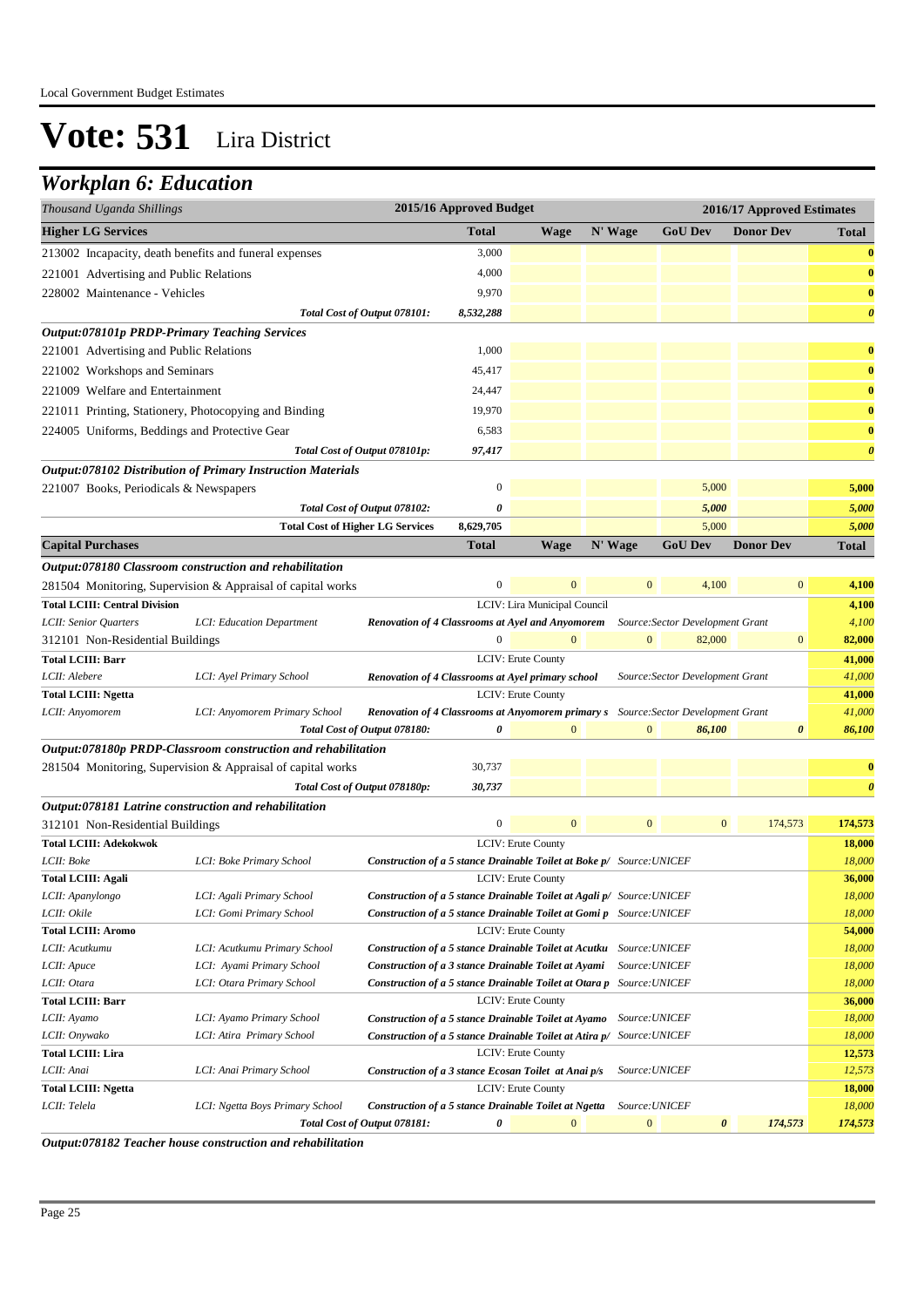### *Workplan 6: Education*

| Thousand Uganda Shillings            |                                                                 |                                                                                                     | 2015/16 Approved Budget |                              |              |                | 2016/17 Approved Estimates                 |              |
|--------------------------------------|-----------------------------------------------------------------|-----------------------------------------------------------------------------------------------------|-------------------------|------------------------------|--------------|----------------|--------------------------------------------|--------------|
| <b>Capital Purchases</b>             |                                                                 |                                                                                                     | <b>Total</b>            | <b>Wage</b>                  | N' Wage      | <b>GoU Dev</b> | <b>Donor Dev</b>                           | <b>Total</b> |
|                                      | 281504 Monitoring, Supervision & Appraisal of capital works     |                                                                                                     | $\mathbf{0}$            | $\mathbf{0}$                 | $\mathbf{0}$ | 4,450          | $\mathbf{0}$                               | 4,450        |
| <b>Total LCIII: Central Division</b> |                                                                 |                                                                                                     |                         | LCIV: Lira Municipal Council |              |                |                                            | 4,450        |
| LCII: Senior Quarters                | LCI: Eduction Office                                            | <b>Construction of a twin staff house at Ober primary sc</b> Source: Sector Development Grant       |                         |                              |              |                |                                            | 4,450        |
| 312102 Residential Buildings         |                                                                 |                                                                                                     | $\boldsymbol{0}$        | $\overline{0}$               | $\mathbf{0}$ | 89,000         | $\boldsymbol{0}$                           | 89,000       |
| <b>Total LCIII: Barr</b>             |                                                                 |                                                                                                     |                         | LCIV: Erute County           |              |                |                                            | 89,000       |
| LCII: Ober                           | LCI: Ober Primary School                                        | <b>Construction of a twin staff house at Ober primary sc</b> Source: Sector Conditional Grant       |                         |                              |              |                |                                            | 89,000       |
|                                      |                                                                 | Total Cost of Output 078182:                                                                        | 0                       | $\mathbf{0}$                 | $\mathbf{0}$ | 93,450         | $\boldsymbol{\theta}$                      | 93,450       |
|                                      | <i>Output:078183 Provision of furniture to primary schools</i>  |                                                                                                     |                         |                              |              |                |                                            |              |
|                                      | 281504 Monitoring, Supervision & Appraisal of capital works     |                                                                                                     | $\mathbf{0}$            | $\Omega$                     | $\Omega$     | 2,500          | $\mathbf{0}$                               | 2,500        |
| <b>Total LCIII: Central Division</b> |                                                                 |                                                                                                     |                         | LCIV: Lira Municipal Council |              |                |                                            | 2,500        |
| LCII: Senior Quarters                | LCI: Education Department                                       | <b>Monitoring and supervision of projects in the departm</b> Source: Sector Development Grant       |                         |                              |              |                |                                            | 2,500        |
| 312203 Furniture & Fixtures          |                                                                 |                                                                                                     | $\overline{0}$          | $\mathbf{0}$                 | $\mathbf{0}$ | 42,500         | $\boldsymbol{0}$                           | 42,500       |
| <b>Total LCIII: Adekokwok</b>        |                                                                 |                                                                                                     |                         | LCIV: Erute County           |              |                |                                            | 9,000        |
| LCII: Angwet-Angwet                  | LCI: Acwikot Primary School                                     | Procurement and Supply of Desks to Acwikot P/S                                                      |                         |                              |              |                | Source: District Dicretionary Equalisation | 3,000        |
| LCII: Boroboro East                  | LCI: Owinyo Primary School                                      | Procurement and Supply of Desks to Owinyo P/S                                                       |                         |                              |              |                | Source: District Dicretionary Equalisation | 3,000        |
| LCII: Burlobo                        | LCI: Burlobo Rock View Primary Sc                               | Procurement and Supply of Desks to Burlobo Rock Vi Source: District Dicretionary Equalisation       |                         |                              |              |                |                                            | 3,000        |
| <b>Total LCIII: Agali</b>            |                                                                 |                                                                                                     |                         | LCIV: Erute County           |              |                |                                            | 3,000        |
| LCII: Abongorwot                     | LCI: Abongorwot Primary School                                  | <b>Procurement and Supply of Desks to Abongorwot P/S</b> Source: District Dicretionary Equalisation |                         |                              |              |                |                                            | 3,000        |
| <b>Total LCIII: Amach</b>            |                                                                 |                                                                                                     |                         | <b>LCIV: Erute County</b>    |              |                |                                            | 6,500        |
| LCII: Onyakede                       | LCI: Onyakede Primary School                                    | Procurement and Supply of Desks to Onyakede P/S                                                     |                         |                              |              |                | Source: District Dicretionary Equalisation | 3,000        |
| LCII: Onyakede                       | LCI: Akany Primary School                                       | Procurement and Supply of Desks to Akany P/S                                                        |                         |                              |              |                | Source: District Dicretionary Equalisation | 3,500        |
| <b>Total LCIII: Aromo</b>            |                                                                 |                                                                                                     |                         | LCIV: Erute County           |              |                |                                            | 3,000        |
| LCII: Walela                         | LCI: Walela Primary School                                      | Procurement and Supply of Desks to Walela P/S                                                       |                         |                              |              |                | Source: District Dicretionary Equalisation | 3,000        |
| <b>Total LCIII: Barr</b>             |                                                                 |                                                                                                     |                         | LCIV: Erute County           |              |                |                                            | 9,000        |
| LCII: Alebere                        | LCI: Abolet Primary School                                      | <b>Procurement and Supply of Desks to Abolet P/S</b>                                                |                         |                              |              |                | Source: District Dicretionary Equalisation | 3,000        |
| LCII: Ober                           | LCI: Ober Primary School                                        | <b>Procurement and Supply of Desks to Ober P/S</b>                                                  |                         |                              |              |                | Source: District Dicretionary Equalisation | 3,000        |
| LCII: Onywako                        | LCI: Onywako Primary School                                     | Procurement and Supply of Desks to Onywako P/S                                                      |                         |                              |              |                | Source: District Dicretionary Equalisation | 3,000        |
| <b>Total LCIII: Lira</b>             |                                                                 |                                                                                                     |                         | LCIV: Erute County           |              |                |                                            | 6,000        |
| LCII: Amuca                          | LCI: Teokole Primary School                                     | Procurement and Supply of Desks to Teokole P/S                                                      |                         |                              |              |                | Source: District Dicretionary Equalisation | 3,000        |
| LCII: Amuca                          | LCI: Amuca Primary School                                       | <b>Procurement and Supply of Desks to Amuca P/S</b>                                                 |                         |                              |              |                | Source: District Dicretionary Equalisation | 3,000        |
| <b>Total LCIII: Ogur</b>             |                                                                 |                                                                                                     |                         | LCIV: Erute County           |              |                |                                            | 6,000        |
| LCII: Akangi                         | LCI: Akangi Primary School                                      | Procurement and Supply of Desks to Akangi P/S                                                       |                         |                              |              |                | Source: District Dicretionary Equalisation | 3,000        |
| LCII: Apoka                          | LCI: Ogur Primary School                                        | Procurement and Supply of Desks to Ogur P/S                                                         |                         |                              |              |                | Source: District Dicretionary Equalisation | 3,000        |
|                                      |                                                                 | Total Cost of Output 078183:                                                                        | $\boldsymbol{\theta}$   | $\mathbf{0}$                 | $\mathbf{0}$ | 45,000         | $\boldsymbol{\theta}$                      | 45,000       |
|                                      |                                                                 | <b>Total Cost of Capital Purchases</b>                                                              | 30,737                  | $\mathbf{0}$                 | $\mathbf{0}$ | 224,550        | 174,573                                    | 399,123      |
|                                      | <b>Total Cost of function Pre-Primary and Primary Education</b> |                                                                                                     | 8,660,443               | 9,066,298                    | 748,841      | 229,550        | 174,573                                    | 10,219,262   |
| LC Function 0782 Secondory Education |                                                                 |                                                                                                     |                         |                              |              |                |                                            |              |

#### **LG Function 0782 Secondary Education**

| Thousand Uganda Shillings                                                | 2015/16 Approved Budget |      | 2016/17 Approved Estimates |                |                  |              |
|--------------------------------------------------------------------------|-------------------------|------|----------------------------|----------------|------------------|--------------|
| <b>Lower Local Services</b>                                              | <b>Total</b>            | Wage | N' Wage                    | <b>GoU Dev</b> | <b>Donor Dev</b> | <b>Total</b> |
| $Q_{\text{in}}(1)$ $(0.70751 \text{ S}_{\text{e}})$ $(0.0014 \text{ m})$ |                         |      |                            |                |                  |              |

*Output:078251 Secondary Capitation(USE)(LLS)*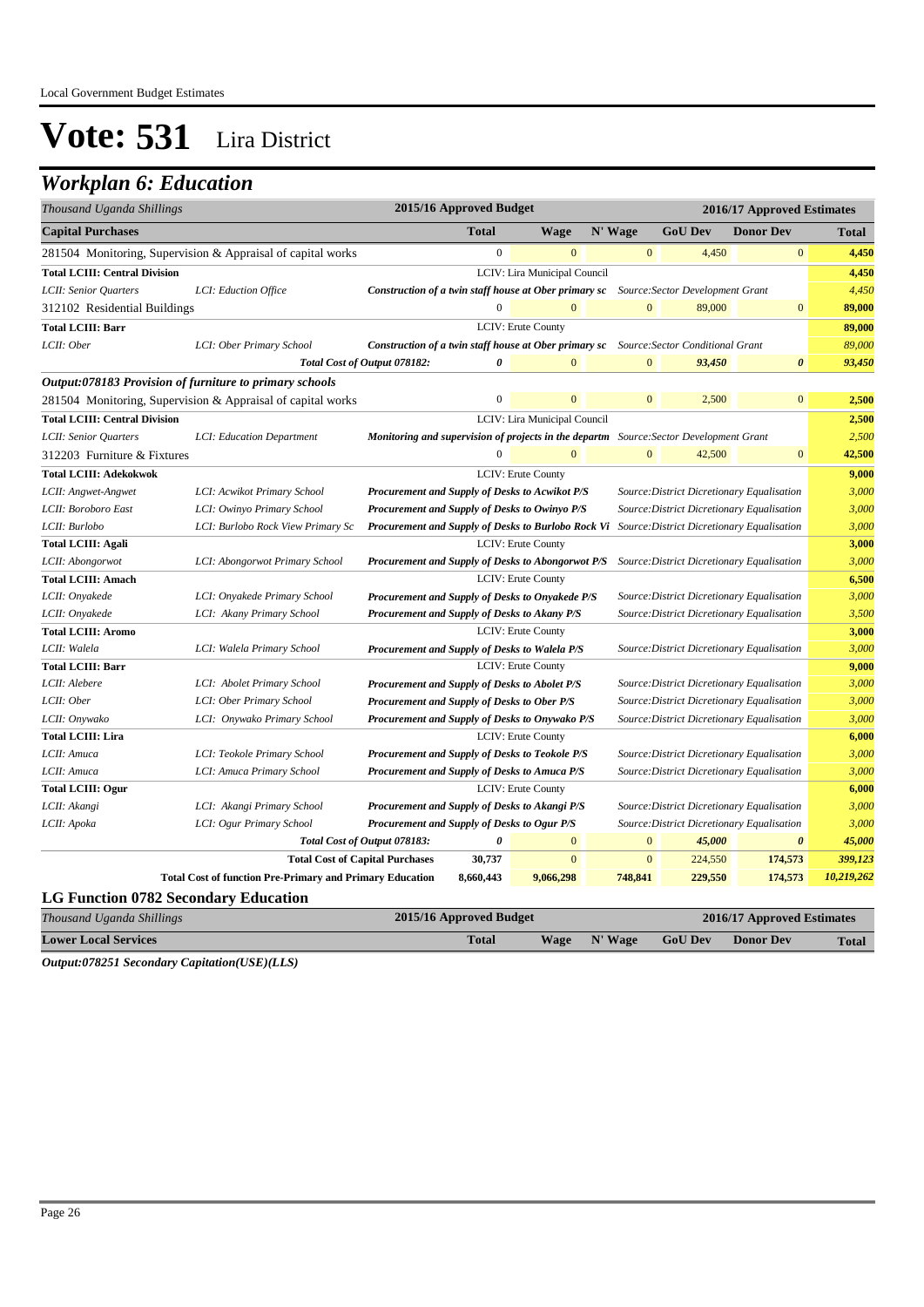| Thousand Uganda Shillings                           |                                                                             |                                                                                                   | 2015/16 Approved Budget |                              |                  |                | 2016/17 Approved Estimates                     |                       |
|-----------------------------------------------------|-----------------------------------------------------------------------------|---------------------------------------------------------------------------------------------------|-------------------------|------------------------------|------------------|----------------|------------------------------------------------|-----------------------|
| <b>Lower Local Services</b>                         |                                                                             |                                                                                                   | <b>Total</b>            | <b>Wage</b>                  | N' Wage          | <b>GoU Dev</b> | <b>Donor Dev</b>                               | <b>Total</b>          |
| 263366 Sector Conditional Grant (Wage)              |                                                                             |                                                                                                   | $\boldsymbol{0}$        | 2,214,196                    | $\boldsymbol{0}$ |                | $\mathbf{0}$<br>$\bf{0}$                       | 2,214,196             |
| <b>Total LCIII: Adekokwok</b>                       |                                                                             |                                                                                                   |                         | <b>LCIV: Erute County</b>    |                  |                |                                                | 876,318               |
| LCII: Boroboro East                                 | LCI: DR. Obote College Boroboro                                             | <b>DR.</b> Obote College Boroboro                                                                 |                         |                              |                  |                | Source: Sector Conditional Grant (Wage)        | 429,826               |
| LCII: Boroboro West                                 | LCI: St. Katherine Secondary School                                         | <b>St. Katherine Secondary School</b>                                                             |                         |                              |                  |                | Source: Sector Conditional Grant (Wage)        | 446,492               |
| <b>Total LCIII: Agweng</b>                          |                                                                             |                                                                                                   |                         | LCIV: Erute County           |                  |                |                                                | 157,907               |
| LCII: Teadwong                                      | LCI: Agweng Secondary School                                                | <b>Agweng Secondary School</b>                                                                    |                         |                              |                  |                | Source: Sector Conditional Grant (Wage)        | 157,907               |
| <b>Total LCIII: Amach</b>                           |                                                                             |                                                                                                   |                         | <b>LCIV: Erute County</b>    |                  |                |                                                | 268,791               |
| LCII: Banya                                         | LCI: Amach Complex Secondary Sch Amach Complex Secondary School             |                                                                                                   |                         |                              |                  |                | Source: Sector Conditional Grant (Wage)        | 268,791               |
| <b>Total LCIII: Aromo</b>                           |                                                                             |                                                                                                   |                         | <b>LCIV: Erute County</b>    |                  |                |                                                | 115,963               |
| LCII: Arwotomito                                    | LCI: Aromo Vocational Secondary S Aromo Vocational Secondary School         |                                                                                                   |                         |                              |                  |                | Source: Sector Conditional Grant (Wage)        | 115,963               |
| <b>Total LCIII: Barr</b>                            |                                                                             |                                                                                                   |                         | <b>LCIV: Erute County</b>    |                  |                |                                                | 165,444               |
| LCII: Ayira                                         | LCI: Barr Secondary School                                                  | <b>Barr Secondary School</b>                                                                      |                         |                              |                  |                | Source: Sector Conditional Grant (Wage)        | 165,444               |
| <b>Total LCIII: Lira</b>                            |                                                                             |                                                                                                   |                         | LCIV: Erute County           |                  |                |                                                | 243,719               |
| LCII: Amuca                                         | LCI: Lira Secondary School                                                  | <b>Lira Secondary School</b>                                                                      |                         |                              |                  |                | Source: Sector Conditional Grant (Wage)        | 243,719               |
| <b>Total LCIII: Ngetta</b>                          |                                                                             |                                                                                                   |                         | LCIV: Erute County           |                  |                |                                                | 386,054               |
| LCII: Anyangapuc                                    | LCI: Comboni College                                                        | Comboni College                                                                                   |                         |                              |                  |                | Source: Sector Conditional Grant (Wage)        | 386,054               |
| 263367 Sector Conditional Grant (Non-Wage)          |                                                                             |                                                                                                   | $\boldsymbol{0}$        | $\overline{0}$               | 1,747,800        |                | $\boldsymbol{0}$<br>$\mathbf{0}$               | 1,747,800             |
| <b>Total LCIII: Adekokwok</b>                       |                                                                             |                                                                                                   |                         | LCIV: Erute County           |                  |                |                                                | 308,591               |
| LCII: Akia                                          | LCI: DJRA Comprehensive Seconda                                             | <b>DJRA</b> Comprehensive Secondary School                                                        |                         |                              |                  |                | Source: Sector Conditional Grant (Non-W        | 39,758                |
| LCII: Angwet-Angwet                                 | LCI: Standard High School                                                   | <b>Standard High School</b>                                                                       |                         |                              |                  |                | Source: Sector Conditional Grant (Non-W        | 70,974                |
| LCII: Boroboro East                                 | LCI: DR. Obote College Boroboro                                             | DR. Obote College Boroboro                                                                        |                         |                              |                  |                | Source: Sector Conditional Grant (Non-W        | 22,985                |
| LCII: Boroboro West                                 | LCI: St. Katherine Secondary School                                         | <b>St. Katherine Secondary School</b>                                                             |                         |                              |                  |                | Source: Sector Conditional Grant (Non-W        | 174,873               |
| <b>Total LCIII: Agweng</b>                          |                                                                             |                                                                                                   |                         | LCIV: Erute County           |                  |                |                                                | 78,429                |
| LCII: Teadwong                                      | LCI: Agweng Secondary School                                                | <b>Agweng Secondary School</b>                                                                    |                         |                              |                  |                | Source: Sector Conditional Grant (Non-W        | 78,429                |
| <b>Total LCIII: Amach</b>                           |                                                                             |                                                                                                   |                         | <b>LCIV: Erute County</b>    |                  |                |                                                | 397,114               |
| LCII: Banya                                         | LCI: Amach Complex Secondary Sch                                            | <b>Amach Complex Secondary School</b>                                                             |                         |                              |                  |                | Source: Sector Conditional Grant (Non-W        | 159,343               |
| LCII: Banya                                         | LCI: Amach Modern Secondary Sch                                             | <b>Amach Modern Secondary School</b>                                                              |                         |                              |                  |                | Source: Sector Conditional Grant (Non-W        | 237,772               |
| <b>Total LCIII: Aromo</b>                           |                                                                             |                                                                                                   |                         | LCIV: Erute County           |                  |                |                                                | 15,375                |
| LCII: Arwotomito                                    | LCI: Aromo Vocational Secondary S                                           | <b>Aromo Vocational Secondary School</b>                                                          |                         |                              |                  |                | Source: Sector Conditional Grant (Non-W        | 15,375                |
| <b>Total LCIII: Barr</b>                            |                                                                             |                                                                                                   |                         | <b>LCIV: Erute County</b>    |                  |                |                                                | 319,773               |
| LCII: Ayira                                         | LCI: Barr Secondary School                                                  | <b>Barr Secondary School</b>                                                                      |                         |                              |                  |                | Source: Sector Conditional Grant (Non-W        | 33,856                |
| LCII: Ayira                                         | LCI: Bulluge Comprehensive High S                                           | <b>Bulluge Comprehensive High School</b>                                                          |                         |                              |                  |                | Source: Sector Conditional Grant (Non-W        | 239,635               |
| LCII: Ober                                          | LCI: The Cranes Comprehensive Sec                                           | The Cranes Comprehensive Secondary School                                                         |                         |                              |                  |                | Source: Sector Conditional Grant (Non-W        | 46,281                |
| <b>Total LCIII: Lira</b>                            |                                                                             |                                                                                                   |                         | <b>LCIV: Erute County</b>    |                  |                |                                                | 459,236               |
| LCII: Amuca                                         | LCI: Light Vocational Secondary Sc                                          | <b>Light Vocational Secondary School</b>                                                          |                         |                              |                  |                | Source: Sector Conditional Grant (Non-W        | 156,858               |
| LCII: Amuca                                         | LCI: Lira Secondary School                                                  | <b>Lira Secondary School</b>                                                                      |                         |                              |                  |                | Source: Sector Conditional Grant (Non-W        | 77,652                |
| LCII: Barapwo                                       | LCI: King James Comprehensive Sec King James Comprehensive Secondary School |                                                                                                   |                         |                              |                  |                | Source: Sector Conditional Grant (Non-W        | 224,726               |
| <b>Total LCIII: Ngetta</b>                          |                                                                             |                                                                                                   |                         | LCIV: Erute County           |                  |                |                                                | 169,282               |
| LCII: Anyangapuc                                    | LCI: Comboni College                                                        | Comboni College                                                                                   |                         |                              |                  |                | Source: Sector Conditional Grant (Non-W        | 95,202                |
| LCII: Telela                                        | LCI: Bishop Tarantino College                                               | <b>Bishop Tarantino College</b>                                                                   |                         |                              |                  |                | Source: Sector Conditional Grant (Non-W        | 74,080                |
|                                                     |                                                                             | Total Cost of Output 078251:                                                                      | 0                       | 2,214,196                    | 1,747,800        |                | $\boldsymbol{\theta}$<br>$\boldsymbol{\theta}$ | 3,961,996             |
|                                                     | <b>Total Cost of Lower Local Services</b>                                   |                                                                                                   | $\bf{0}$                | 2,214,196                    | 1,747,800        |                | $\mathbf{0}$<br>$\bf{0}$                       | 3,961,996             |
| <b>Higher LG Services</b>                           |                                                                             |                                                                                                   | <b>Total</b>            | <b>Wage</b>                  | N' Wage          | <b>GoU Dev</b> | <b>Donor Dev</b>                               | <b>Total</b>          |
| <b>Output:078201 Secondary Teaching Services</b>    |                                                                             |                                                                                                   |                         |                              |                  |                |                                                |                       |
| 211101 General Staff Salaries                       |                                                                             |                                                                                                   | 2,164,497               |                              |                  |                |                                                | $\bf{0}$              |
|                                                     |                                                                             | Total Cost of Output 078201:                                                                      | 2,164,497               |                              |                  |                |                                                | $\boldsymbol{\theta}$ |
|                                                     | <b>Total Cost of Higher LG Services</b>                                     |                                                                                                   | 2,164,497               |                              |                  |                |                                                | $\boldsymbol{\theta}$ |
| <b>Capital Purchases</b>                            |                                                                             |                                                                                                   | <b>Total</b>            | <b>Wage</b>                  | N' Wage          | <b>GoU Dev</b> | <b>Donor Dev</b>                               | <b>Total</b>          |
| Output:078275 Non Standard Service Delivery Capital |                                                                             |                                                                                                   |                         |                              |                  |                |                                                |                       |
|                                                     |                                                                             |                                                                                                   | $\boldsymbol{0}$        | $\mathbf{0}$                 | $\boldsymbol{0}$ | 1,000          | $\bf{0}$                                       | 1,000                 |
|                                                     | 281504 Monitoring, Supervision & Appraisal of capital works                 |                                                                                                   |                         |                              |                  |                |                                                |                       |
| <b>Total LCIII: Central Division</b>                |                                                                             |                                                                                                   |                         | LCIV: Lira Municipal Council |                  |                |                                                | 1,000                 |
| LCII: Senior Quarters                               | LCI: Education Department                                                   | <b>Construction of 5 stance Drainable Latrine in Aromo</b> Source: Transitional Development Grant |                         |                              |                  |                |                                                | 1,000                 |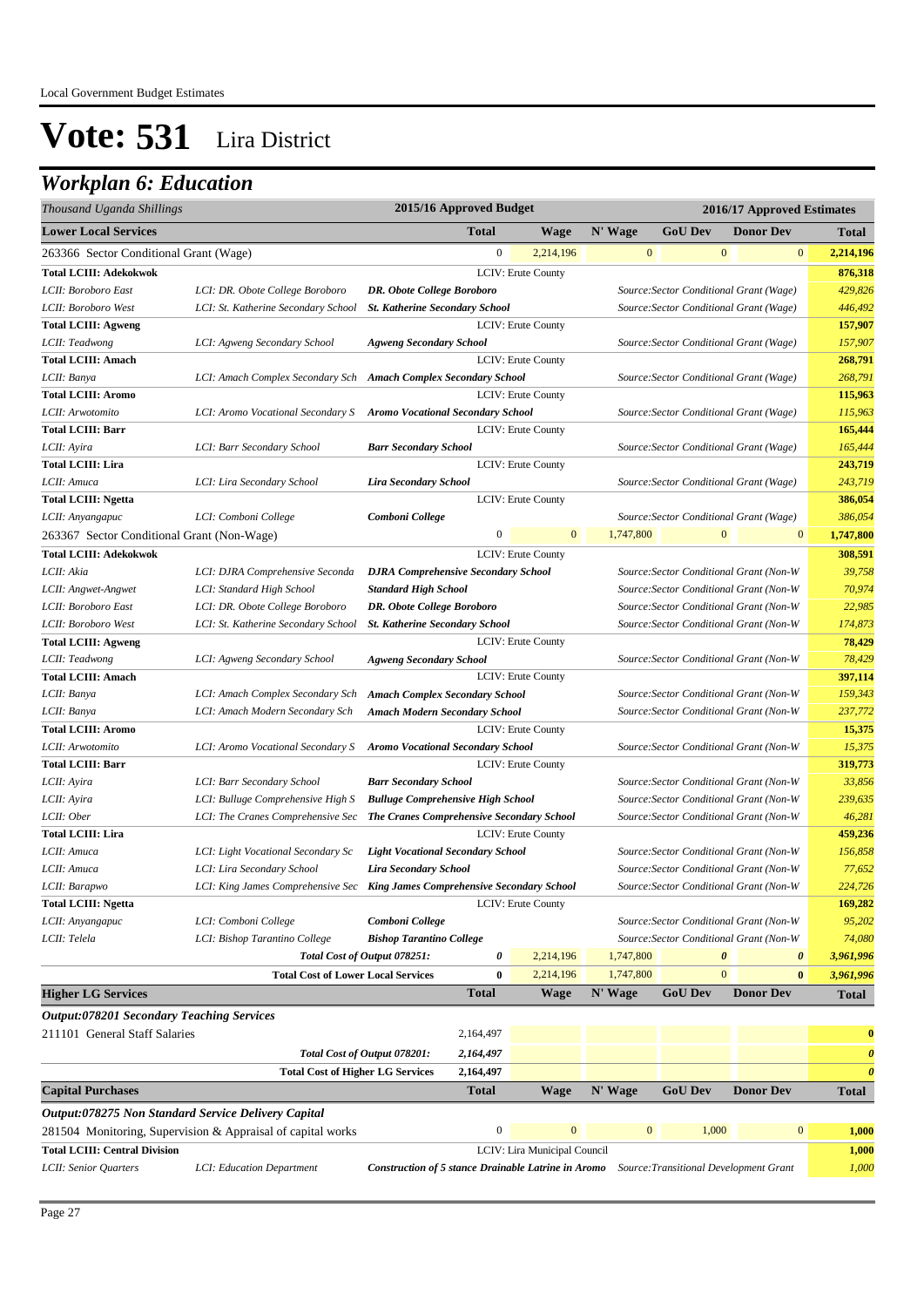| Thousand Uganda Shillings                                                                |                                                                                                                              |                                                                                                   | 2015/16 Approved Budget |                              |              |                                         | 2016/17 Approved Estimates |                    |
|------------------------------------------------------------------------------------------|------------------------------------------------------------------------------------------------------------------------------|---------------------------------------------------------------------------------------------------|-------------------------|------------------------------|--------------|-----------------------------------------|----------------------------|--------------------|
| <b>Capital Purchases</b>                                                                 |                                                                                                                              |                                                                                                   | Total                   | Wage                         | N' Wage      | <b>GoU Dev</b>                          | <b>Donor Dev</b>           | <b>Total</b>       |
| 312104 Other Structures                                                                  |                                                                                                                              |                                                                                                   | $\overline{0}$          | $\mathbf{0}$                 | $\mathbf{0}$ | 19,000                                  | $\mathbf{0}$               | 19,000             |
| <b>Total LCIII: Aromo</b>                                                                |                                                                                                                              |                                                                                                   |                         | LCIV: Erute County           |              |                                         |                            | 19,000             |
| LCII: Arwotomito                                                                         | LCI: Aromo Vocational Secondary S Construction of 5 stance Drainable Latrine in Aromo Source: Transitional Development Grant |                                                                                                   |                         |                              |              |                                         |                            | 19,000             |
|                                                                                          |                                                                                                                              | Total Cost of Output 078275:                                                                      | 0                       | $\mathbf{0}$                 | $\mathbf{0}$ | 20,000                                  | 0                          | 20,000             |
|                                                                                          | Output:078280 Classroom construction and rehabilitation                                                                      |                                                                                                   |                         |                              |              |                                         |                            |                    |
|                                                                                          | 281504 Monitoring, Supervision & Appraisal of capital works                                                                  |                                                                                                   | $\boldsymbol{0}$        | $\mathbf{0}$                 | $\mathbf{0}$ | 3,000                                   | $\mathbf{0}$               | 3,000              |
| <b>Total LCIII: Central Division</b>                                                     |                                                                                                                              |                                                                                                   |                         | LCIV: Lira Municipal Council |              |                                         |                            | 3,000              |
| LCII: Senior Quarters                                                                    | LCI: Education Department                                                                                                    | Construction of 2 Classromm Block with an Office in Source: Transistional Development Grant       |                         |                              |              |                                         |                            | 3,000              |
| 312101 Non-Residential Buildings                                                         |                                                                                                                              |                                                                                                   | $\boldsymbol{0}$        | $\Omega$                     | $\mathbf{0}$ | 60,000                                  | $\boldsymbol{0}$           | 60,000             |
| <b>Total LCIII: Lira</b>                                                                 |                                                                                                                              |                                                                                                   |                         | LCIV: Erute County           |              |                                         |                            | 60,000             |
| LCII: Amuca                                                                              | LCI: Lira Secondary School                                                                                                   | <b>Construction of 2 Classromm Block with an Office in</b> Source: Transitional Development Grant |                         |                              |              |                                         |                            | 60,000             |
|                                                                                          |                                                                                                                              | Total Cost of Output 078280:                                                                      | 0                       | $\mathbf{0}$                 | $\mathbf{0}$ | 63,000                                  | $\boldsymbol{\theta}$      | 63,000             |
|                                                                                          |                                                                                                                              | <b>Total Cost of Capital Purchases</b>                                                            | $\bf{0}$                | $\mathbf{0}$                 | $\mathbf{0}$ | 83,000                                  | $\bf{0}$                   | 83,000             |
|                                                                                          | <b>Total Cost of function Secondary Education</b>                                                                            |                                                                                                   | 2,164,497               | 2,214,196                    | 1,747,800    | 83,000                                  | $\bf{0}$                   | 4,044,996          |
| <b>LG Function 0783 Skills Development</b>                                               |                                                                                                                              |                                                                                                   |                         |                              |              |                                         |                            |                    |
| Thousand Uganda Shillings                                                                |                                                                                                                              |                                                                                                   | 2015/16 Approved Budget |                              |              |                                         | 2016/17 Approved Estimates |                    |
| <b>Lower Local Services</b>                                                              |                                                                                                                              |                                                                                                   | <b>Total</b>            | <b>Wage</b>                  | N' Wage      | <b>GoU</b> Dev                          | <b>Donor Dev</b>           | <b>Total</b>       |
| Output:078351 Tertiary Institutions Services (LLS)                                       |                                                                                                                              |                                                                                                   |                         |                              |              |                                         |                            |                    |
| 263366 Sector Conditional Grant (Wage)                                                   |                                                                                                                              |                                                                                                   | $\mathbf{0}$            | 545,802                      | $\mathbf{0}$ | $\mathbf{0}$                            | $\mathbf{0}$               | 545,802            |
| <b>Total LCIII: Adekokwok</b>                                                            |                                                                                                                              |                                                                                                   |                         | <b>LCIV: Erute County</b>    |              |                                         |                            | 370,014            |
| LCII: Boroboro West                                                                      | LCI: Canon Lawrance PTC                                                                                                      | <b>Canon Lawrence PTC</b>                                                                         |                         |                              |              | Source: Sector Conditional Grant (Wage) |                            | 370,014            |
| <b>Total LCIII: Agweng</b>                                                               |                                                                                                                              |                                                                                                   |                         | LCIV: Erute County           |              |                                         |                            | 175,788            |
| LCII: Orit                                                                               | LCI: Barlonyo Agro Technical Instit                                                                                          | <b>Barlonyo Agro Technical Institute</b>                                                          |                         |                              |              | Source: Sector Conditional Grant (Wage) |                            | 175,788            |
| 263367 Sector Conditional Grant (Non-Wage)                                               |                                                                                                                              |                                                                                                   | $\overline{0}$          | $\mathbf{0}$                 | 1,104,178    | $\mathbf{0}$                            | $\mathbf{0}$               | 1,104,178          |
| <b>Total LCIII: Adekokwok</b>                                                            |                                                                                                                              |                                                                                                   |                         | LCIV: Erute County           |              |                                         |                            | 289,825            |
| LCII: Angwet-Angwet                                                                      | LCI: AVE Maria Vocational Institute AVE Maria Vocational Technical Institute                                                 |                                                                                                   |                         |                              |              | Source: Sector Conditional Grant (Non-W |                            | 96,000             |
| LCII: Boroboro West                                                                      | LCI: Canon Lawrance PTC                                                                                                      | <b>Canon Lawrence PTC</b>                                                                         |                         |                              |              | Source: Sector Conditional Grant (Non-W |                            | 193,825            |
| <b>Total LCIII: Agweng</b>                                                               |                                                                                                                              |                                                                                                   |                         | LCIV: Erute County           |              |                                         |                            | 268,400            |
| LCII: Orit                                                                               | LCI: Barlonyo Agro Technical Instit                                                                                          | <b>Barlonyo Agro Technical Institute</b>                                                          |                         |                              |              | Source: Sector Conditional Grant (Non-W |                            | 268,400            |
| <b>Total LCIII: Adyel Division</b><br>LCII: Junior Quarters                              | LCI: Lira School of Comprehensive                                                                                            | <b>Lira School of Comprehensive Nursing</b>                                                       |                         | LCIV: Lira Municipal Council |              | Source: Sector Conditional Grant (Non-W |                            | 545,953<br>545,953 |
|                                                                                          |                                                                                                                              | Total Cost of Output 078351:                                                                      | 0                       | 545,802                      | 1,104,178    | 0                                       | 0                          | 1,649,980          |
|                                                                                          | <b>Total Cost of Lower Local Services</b>                                                                                    |                                                                                                   | $\bf{0}$                | 545,802                      | 1,104,178    | $\mathbf{0}$                            | $\bf{0}$                   | 1,649,980          |
| <b>Higher LG Services</b>                                                                |                                                                                                                              |                                                                                                   | <b>Total</b>            | <b>Wage</b>                  | N' Wage      | <b>GoU Dev</b>                          | <b>Donor Dev</b>           | <b>Total</b>       |
|                                                                                          |                                                                                                                              |                                                                                                   |                         |                              |              |                                         |                            |                    |
| <i><b>Output:078301 Tertiary Education Services</b></i><br>211101 General Staff Salaries |                                                                                                                              |                                                                                                   | 217,056                 |                              |              |                                         |                            | $\bf{0}$           |
|                                                                                          | 211102 Contract Staff Salaries (Incl. Casuals, Temporary)                                                                    |                                                                                                   | 72,288                  |                              |              |                                         |                            | $\bf{0}$           |
|                                                                                          |                                                                                                                              |                                                                                                   | 53,000                  |                              |              |                                         |                            |                    |
| 211103 Allowances                                                                        |                                                                                                                              |                                                                                                   |                         |                              |              |                                         |                            | $\bf{0}$           |
| 213001 Medical expenses (To employees)                                                   |                                                                                                                              |                                                                                                   | 23,000                  |                              |              |                                         |                            | $\bf{0}$           |
| 213002 Incapacity, death benefits and funeral expenses                                   |                                                                                                                              |                                                                                                   | 16,000                  |                              |              |                                         |                            | $\bf{0}$           |
| 221001 Advertising and Public Relations                                                  |                                                                                                                              |                                                                                                   | 18,000                  |                              |              |                                         |                            | $\bf{0}$           |
| 221002 Workshops and Seminars                                                            |                                                                                                                              |                                                                                                   | 86,000                  |                              |              |                                         |                            | $\bf{0}$           |
| 221003 Staff Training                                                                    |                                                                                                                              |                                                                                                   | 45,000                  |                              |              |                                         |                            | $\bf{0}$           |
| 221007 Books, Periodicals & Newspapers                                                   |                                                                                                                              |                                                                                                   | 32,000                  |                              |              |                                         |                            | $\bf{0}$           |
|                                                                                          | 221008 Computer supplies and Information Technology (IT)                                                                     |                                                                                                   | 23,000                  |                              |              |                                         |                            | $\bf{0}$           |
| 221009 Welfare and Entertainment                                                         |                                                                                                                              |                                                                                                   | 487,750                 |                              |              |                                         |                            | $\bf{0}$           |
| 221011 Printing, Stationery, Photocopying and Binding                                    |                                                                                                                              |                                                                                                   | 32,000                  |                              |              |                                         |                            | $\bf{0}$           |
| 221012 Small Office Equipment                                                            |                                                                                                                              |                                                                                                   | 8,000                   |                              |              |                                         |                            | $\bf{0}$           |
| 223005 Electricity                                                                       |                                                                                                                              |                                                                                                   | 15,000                  |                              |              |                                         |                            | $\bf{0}$           |
| 223006 Water                                                                             |                                                                                                                              |                                                                                                   | 15,000                  |                              |              |                                         |                            | $\bf{0}$           |
|                                                                                          |                                                                                                                              |                                                                                                   |                         |                              |              |                                         |                            |                    |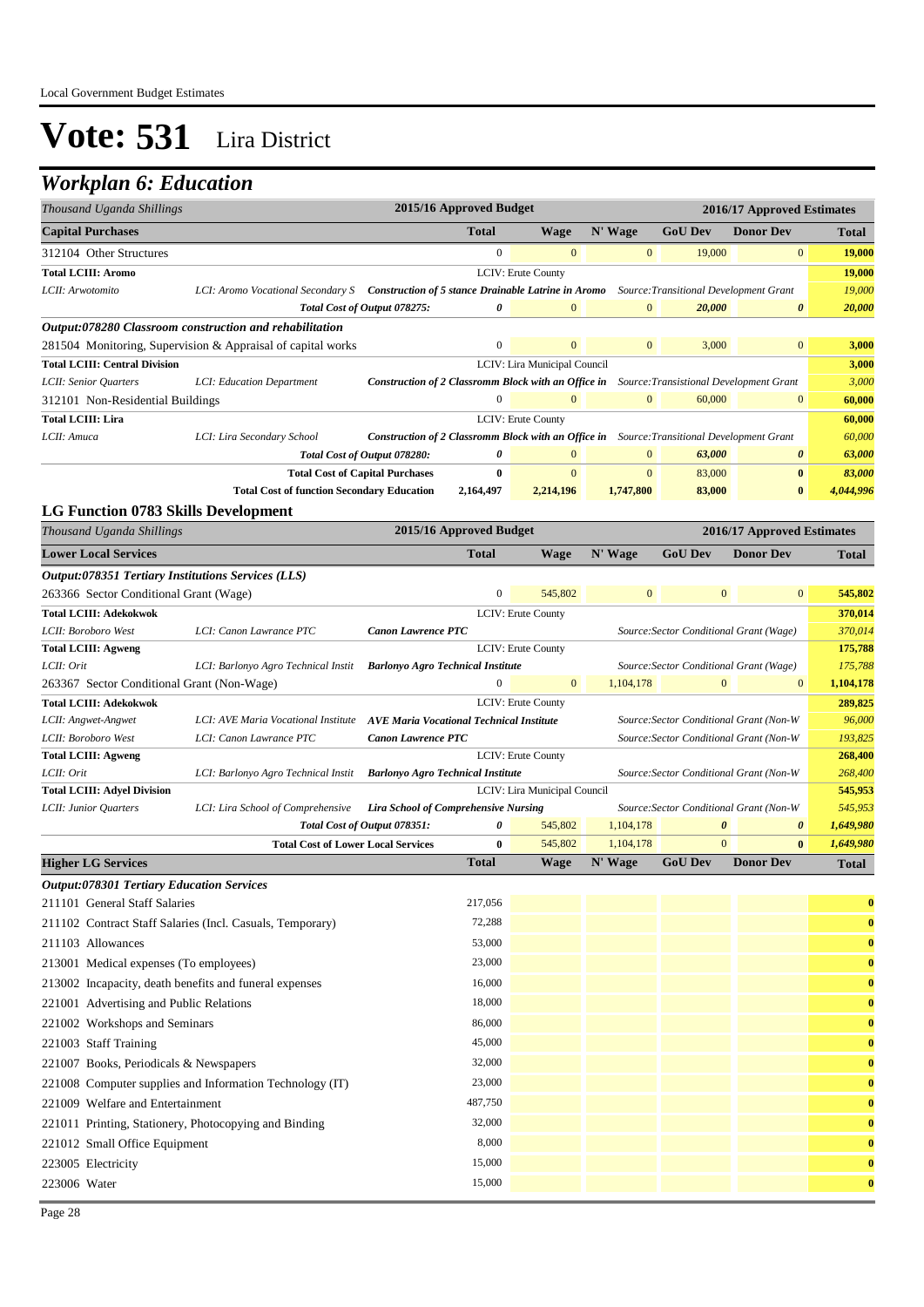### *Workplan 6: Education*

| Thousand Uganda Shillings                               | 2015/16 Approved Budget |         |           |                |                  | 2016/17 Approved Estimates |  |  |  |
|---------------------------------------------------------|-------------------------|---------|-----------|----------------|------------------|----------------------------|--|--|--|
| <b>Higher LG Services</b>                               | <b>Total</b>            | Wage    | N' Wage   | <b>GoU Dev</b> | <b>Donor Dev</b> | <b>Total</b>               |  |  |  |
| 223007 Other Utilities- (fuel, gas, firewood, charcoal) | 45,000                  |         |           |                |                  | $\bf{0}$                   |  |  |  |
| 224005 Uniforms, Beddings and Protective Gear           | 14,140                  |         |           |                |                  | $\bf{0}$                   |  |  |  |
| 227001 Travel inland                                    | 45,000                  |         |           |                |                  | $\bf{0}$                   |  |  |  |
| 227002 Travel abroad                                    | 25,000                  |         |           |                |                  | $\bf{0}$                   |  |  |  |
| 227004 Fuel, Lubricants and Oils                        | 25,000                  |         |           |                |                  | $\bf{0}$                   |  |  |  |
| 228002 Maintenance - Vehicles                           | 24,000                  |         |           |                |                  | $\bf{0}$                   |  |  |  |
| Total Cost of Output 078301:                            | 1,321,234               |         |           |                |                  | $\boldsymbol{\theta}$      |  |  |  |
| <b>Total Cost of Higher LG Services</b>                 | 1,321,234               |         |           |                |                  | $\boldsymbol{\theta}$      |  |  |  |
| <b>Total Cost of function Skills Development</b>        | 1,321,234               | 545,802 | 1,104,178 | $\bf{0}$       | $\bf{0}$         | 1.649.980                  |  |  |  |

#### **LG Function 0784 Education & Sports Management and Inspection**

| Thousand Uganda Shillings                                                 | 2015/16 Approved Budget |             |         |                | 2016/17 Approved Estimates |              |  |
|---------------------------------------------------------------------------|-------------------------|-------------|---------|----------------|----------------------------|--------------|--|
| <b>Higher LG Services</b>                                                 | <b>Total</b>            | <b>Wage</b> | N' Wage | <b>GoU Dev</b> | <b>Donor Dev</b>           | <b>Total</b> |  |
| <b>Output:078401 Education Management Services</b>                        |                         |             |         |                |                            |              |  |
| 211101 General Staff Salaries                                             | 72,065                  | 72,640      |         |                |                            | 72,640       |  |
| 211102 Contract Staff Salaries (Incl. Casuals, Temporary)                 | $\mathbf{0}$            |             |         | 1,980          |                            | 1,980        |  |
| 211103 Allowances                                                         | 1,620                   |             |         |                |                            | $\bf{0}$     |  |
| 213001 Medical expenses (To employees)                                    | 1,500                   |             |         |                |                            | $\bf{0}$     |  |
| 213002 Incapacity, death benefits and funeral expenses                    | $\boldsymbol{0}$        |             |         | 1,500          |                            | 1,500        |  |
| 221001 Advertising and Public Relations                                   | 1,000                   |             |         |                |                            | $\bf{0}$     |  |
| 221002 Workshops and Seminars                                             | 3,000                   |             |         |                |                            | $\bf{0}$     |  |
| 221003 Staff Training                                                     | 4,000                   |             |         |                |                            | $\bf{0}$     |  |
| 221007 Books, Periodicals & Newspapers                                    | 1,500                   |             |         |                |                            | $\bf{0}$     |  |
| 221008 Computer supplies and Information Technology (IT)                  | 2,500                   |             |         | 2,500          |                            | 2,500        |  |
| 221009 Welfare and Entertainment                                          | 2,500                   |             |         | 1,000          |                            | 1,000        |  |
| 221011 Printing, Stationery, Photocopying and Binding                     | 3,000                   |             |         | 2,500          |                            | 2,500        |  |
| 221012 Small Office Equipment                                             | 1,500                   |             |         | 700            |                            | 700          |  |
| 222003 Information and communications technology (ICT)                    | $\boldsymbol{0}$        |             |         | 1,500          |                            | 1,500        |  |
| 223005 Electricity                                                        | 1,500                   |             |         | 1,000          |                            | 1,000        |  |
| 223006 Water                                                              | 700                     |             |         | 500            |                            | 500          |  |
| 224004 Cleaning and Sanitation                                            | 737                     |             |         | 1,000          |                            | 1,000        |  |
| 227001 Travel inland                                                      | 19,150                  |             |         | 83,979         |                            | 83,979       |  |
| 227004 Fuel, Lubricants and Oils                                          | 1,500                   |             |         |                |                            | $\bf{0}$     |  |
| 228002 Maintenance - Vehicles                                             | 12,173                  |             |         | 12,000         |                            | 12,000       |  |
| 228003 Maintenance – Machinery, Equipment & Furniture                     | 600                     |             |         |                |                            | $\bf{0}$     |  |
| Total Cost of Output 078401:                                              | 130,545                 | 72,640      |         | 110,159        |                            | 182,799      |  |
| Output:078402 Monitoring and Supervision of Primary & secondary Education |                         |             |         |                |                            |              |  |
| 221008 Computer supplies and Information Technology (IT)                  | $\boldsymbol{0}$        |             | 1,500   |                |                            | 1,500        |  |
| 221009 Welfare and Entertainment                                          | $\mathbf{0}$            |             | 1,000   |                |                            | 1,000        |  |
| 221011 Printing, Stationery, Photocopying and Binding                     | $\overline{0}$          |             | 2,000   |                |                            | 2,000        |  |
| 221012 Small Office Equipment                                             | $\mathbf{0}$            |             | 1,000   |                |                            | 1,000        |  |
| 227001 Travel inland                                                      | 73,120                  |             | 45,709  |                |                            | 45,709       |  |
| Total Cost of Output 078402:                                              | 73,120                  |             | 51,209  |                |                            | 51,209       |  |
| <b>Output:078403 Sports Development services</b>                          |                         |             |         |                |                            |              |  |
| 224005 Uniforms, Beddings and Protective Gear                             | 23,097                  |             |         |                |                            | $\bf{0}$     |  |
| 227001 Travel inland                                                      | $\boldsymbol{0}$        |             |         | 5,000          |                            | 5,000        |  |
| Total Cost of Output 078403:                                              | 23,097                  |             |         | 5,000          |                            | 5,000        |  |
| <b>Total Cost of Higher LG Services</b>                                   | 226,762                 | 72,640      | 51,209  | 115,159        |                            | 239,008      |  |
| <b>Capital Purchases</b>                                                  | <b>Total</b>            | <b>Wage</b> | N' Wage | <b>GoU Dev</b> | <b>Donor Dev</b>           | <b>Total</b> |  |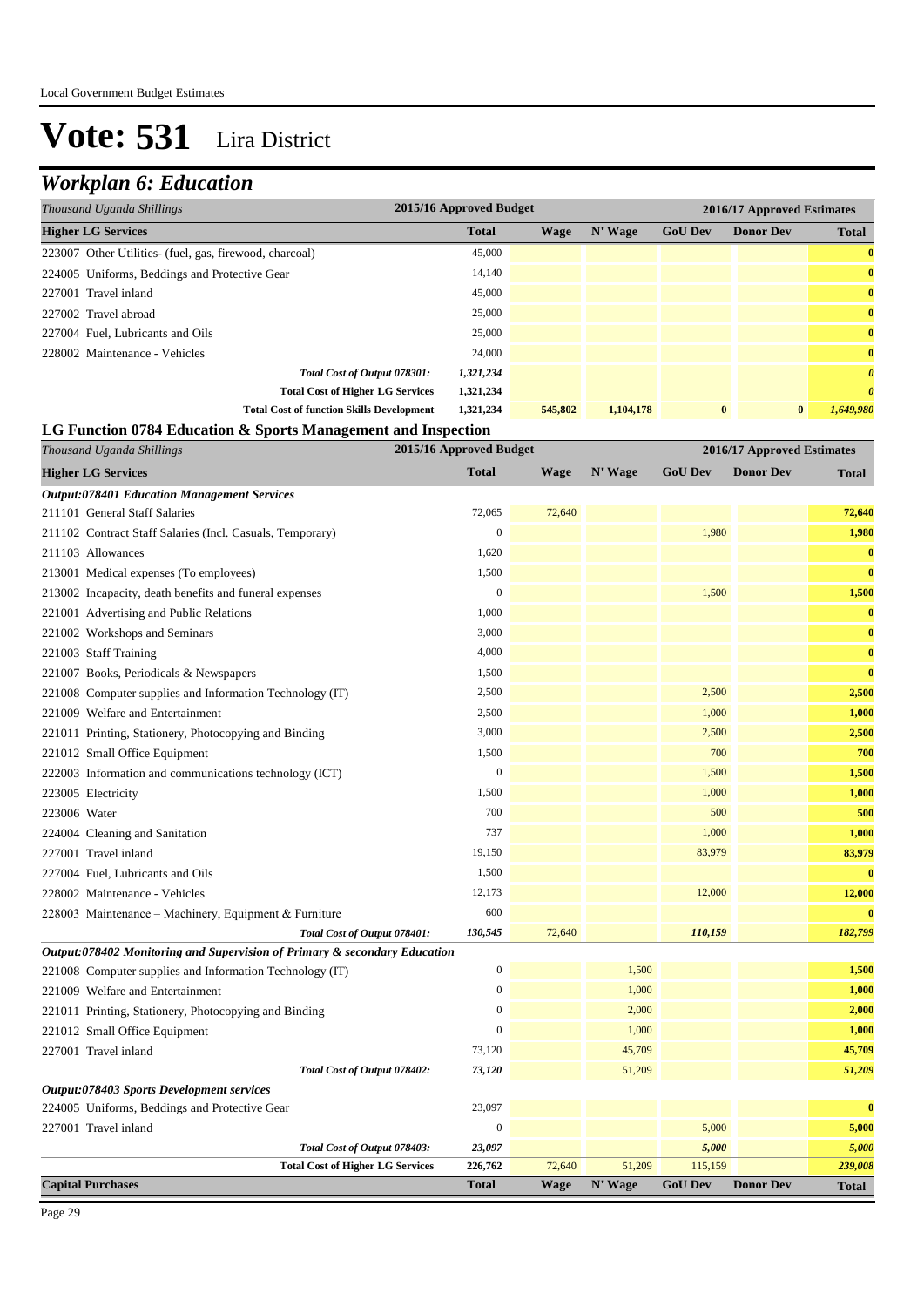| Thousand Uganda Shillings                             |                                                                     |                                                                                               | 2015/16 Approved Budget |                              |              |                                            | 2016/17 Approved Estimates |              |
|-------------------------------------------------------|---------------------------------------------------------------------|-----------------------------------------------------------------------------------------------|-------------------------|------------------------------|--------------|--------------------------------------------|----------------------------|--------------|
| <b>Capital Purchases</b>                              |                                                                     |                                                                                               | <b>Total</b>            | <b>Wage</b>                  | N' Wage      | <b>GoU Dev</b>                             | <b>Donor Dev</b>           | <b>Total</b> |
| Output:078472 Administrative Capital                  |                                                                     |                                                                                               |                         |                              |              |                                            |                            |              |
| 312203 Furniture & Fixtures                           |                                                                     |                                                                                               | $\Omega$                | $\mathbf{0}$                 | $\mathbf{0}$ | 5,000                                      | $\mathbf{0}$               | 5,000        |
| <b>Total LCIII: Central Division</b>                  |                                                                     |                                                                                               |                         | LCIV: Lira Municipal Council |              |                                            |                            | 5,000        |
| LCII: Senior Ouarters                                 | LCI: Education Department                                           | <b>Supply of Visitors chairs to Education Department</b>                                      |                         |                              |              | Source: District Discretionary Equalisatio |                            | 1,000        |
| LCII: Senior Quarters                                 | LCI: Education Department                                           | <b>Supply of side board to Education Department</b>                                           |                         |                              |              | Source: District Discretionary Equalisatio |                            | 2,000        |
| LCII: Senior Quarters                                 | LCI: Education Department                                           | Supply of office chairs to Education department<br>Source: District Discretionary Equalisatio |                         |                              |              |                                            |                            | 2,000        |
|                                                       |                                                                     | Total Cost of Output 078472:                                                                  | 0                       | $\mathbf{0}$                 | $\mathbf{0}$ | 5,000                                      | 0                          | 5,000        |
|                                                       |                                                                     | <b>Total Cost of Capital Purchases</b>                                                        | $\bf{0}$                | $\mathbf{0}$                 | $\mathbf{0}$ | 5,000                                      | $\bf{0}$                   | 5,000        |
|                                                       | Total Cost of function Education & Sports Management and Inspection |                                                                                               | 226,762                 | 72,640                       | 51,209       | 120,159                                    | $\bf{0}$                   | 244,008      |
|                                                       | LG Function 0785 Special Needs Education                            |                                                                                               |                         |                              |              |                                            |                            |              |
| Thousand Uganda Shillings                             |                                                                     |                                                                                               | 2015/16 Approved Budget |                              |              |                                            | 2016/17 Approved Estimates |              |
| <b>Higher LG Services</b>                             |                                                                     |                                                                                               | <b>Total</b>            | <b>Wage</b>                  | N' Wage      | <b>GoU Dev</b>                             | <b>Donor Dev</b>           | <b>Total</b> |
| <b>Output:078501 Special Needs Education Services</b> |                                                                     |                                                                                               |                         |                              |              |                                            |                            |              |
| 221003 Staff Training                                 |                                                                     |                                                                                               | $\overline{0}$          |                              |              | 2,000                                      |                            | 2,000        |
| 221012 Small Office Equipment                         |                                                                     |                                                                                               | 500                     |                              |              |                                            |                            | $\bf{0}$     |
| 227001 Travel inland                                  |                                                                     |                                                                                               | 1,500                   |                              |              |                                            |                            | $\bf{0}$     |
|                                                       |                                                                     | Total Cost of Output 078501:                                                                  | 2,000                   |                              |              | 2,000                                      |                            | 2,000        |
|                                                       |                                                                     | <b>Total Cost of Higher LG Services</b>                                                       | 2,000                   |                              |              | 2,000                                      |                            | 2,000        |
| <b>Capital Purchases</b>                              |                                                                     |                                                                                               | <b>Total</b>            | <b>Wage</b>                  | N' Wage      | <b>GoU Dev</b>                             | <b>Donor Dev</b>           | <b>Total</b> |
|                                                       | Output:078575 Non Standard Service Delivery Capital                 |                                                                                               |                         |                              |              |                                            |                            |              |
| 312202 Machinery and Equipment                        |                                                                     |                                                                                               | $\Omega$                | $\Omega$                     | $\mathbf{0}$ | 4,452                                      | $\mathbf{0}$               | 4,452        |
| <b>Total LCIII: Ngetta</b>                            |                                                                     |                                                                                               |                         | LCIV: Erute County           |              |                                            |                            | 4,452        |
| LCII: Telela                                          | LCI: Ngetta Girls Primary School                                    | <b>Procurement of Perkin Brail Machine</b>                                                    |                         |                              |              | Source: District Discretionary Developme   |                            | 4,452        |
|                                                       |                                                                     | Total Cost of Output 078575:                                                                  | 0                       | $\mathbf{0}$                 | $\mathbf{0}$ | 4,452                                      | $\boldsymbol{\theta}$      | 4,452        |
|                                                       |                                                                     | <b>Total Cost of Capital Purchases</b>                                                        | $\bf{0}$                | $\Omega$                     | $\mathbf{0}$ | 4,452                                      | $\bf{0}$                   | 4,452        |
|                                                       | <b>Total Cost of function Special Needs Education</b>               |                                                                                               | 2,000                   | $\bf{0}$                     | $\bf{0}$     | 6,452                                      | $\bf{0}$                   | 6,452        |
| <b>Total Cost of Education</b>                        |                                                                     |                                                                                               | 12,374,935              | 11,898,935                   | 3,652,028    | 439.161                                    | 174,573                    | 16,164,698   |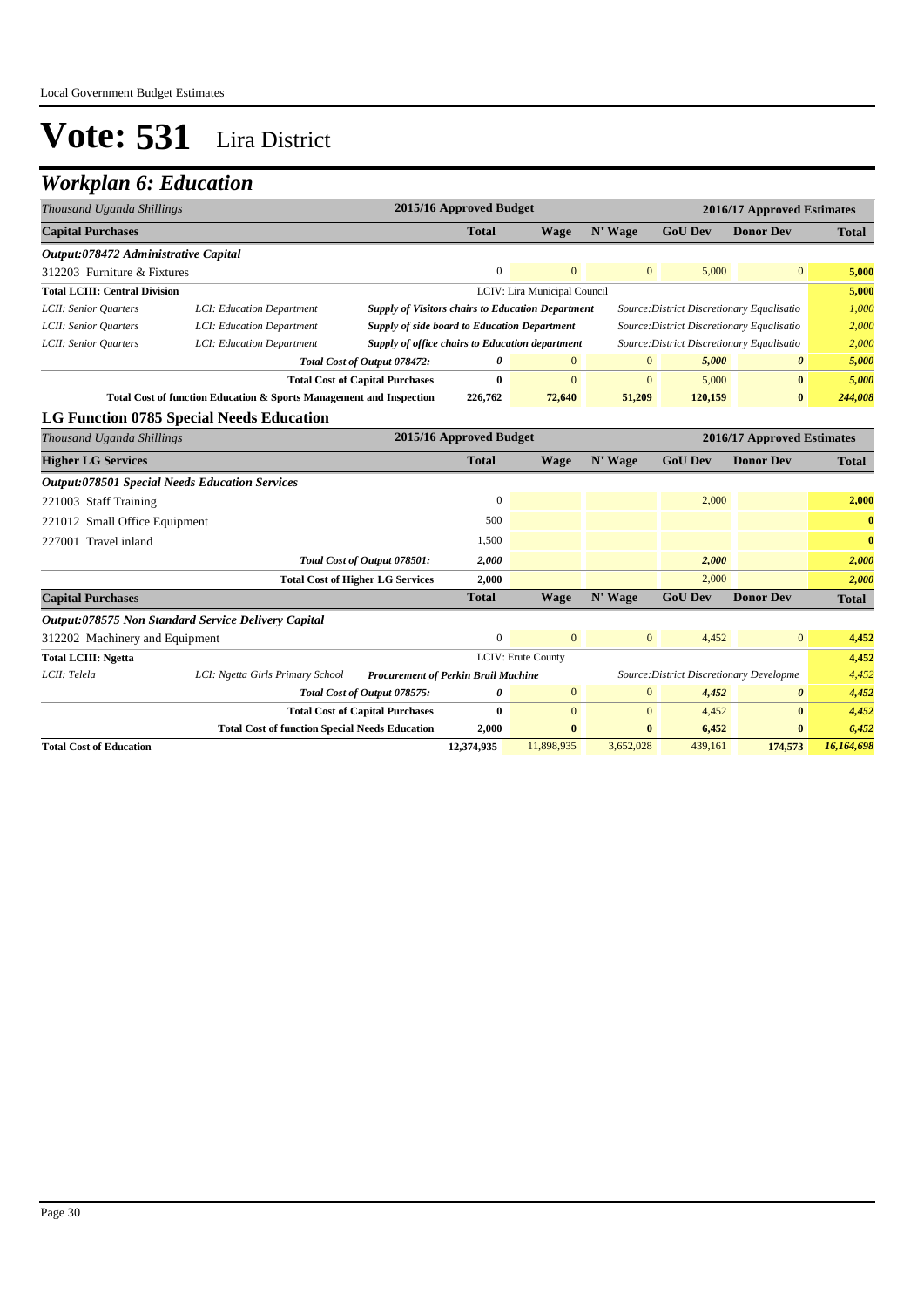### *Workplan 7a: Roads and Engineering*

#### **(i) Overview of Workplan Revenue and Expenditures**

| <b>UShs Thousand</b>                                 |                           | 2015/16                        | 2016/17                   |  |
|------------------------------------------------------|---------------------------|--------------------------------|---------------------------|--|
|                                                      | Approved<br><b>Budget</b> | <b>Outturn by</b><br>end March | Approved<br><b>Budget</b> |  |
| A: Breakdown of Workplan Revenues:                   |                           |                                |                           |  |
| <b>Recurrent Revenues</b>                            | 357,560                   | 126.286                        | 630.819                   |  |
| District Unconditional Grant (Non-Wage)              | 6.928                     | 4.662                          |                           |  |
| District Unconditional Grant (Wage)                  | 79.670                    | 56.948                         | 72,534                    |  |
| <b>Locally Raised Revenues</b>                       | 3.566                     | 2,577                          | 3,566                     |  |
| Other Transfers from Central Government              | 267,396                   | 62,099                         |                           |  |
| Sector Conditional Grant (Non-Wage)                  |                           | $\mathbf{0}$                   | 554,719                   |  |
| <b>Development Revenues</b>                          | 1,038,123                 | 1,015,960                      | 552.845                   |  |
| Development Grant                                    | 684.739                   | 684,739                        | 512,002                   |  |
| District Discretionary Development Equalization Gran | 28.782                    | 27.715                         | 40,843                    |  |
| Other Transfers from Central Government              | 324,602                   | 303,506                        |                           |  |
| <b>Total Revenues</b>                                | 1,395,683                 | 1,142,246                      | 1,183,664                 |  |
| <b>B: Breakdown of Workplan Expenditures:</b>        |                           |                                |                           |  |
| Recurrent Expenditure                                | 357,560                   | 84.770                         | 630,819                   |  |
| Wage                                                 | 347,066                   | 77.600                         | 72,534                    |  |
| Non Wage                                             | 10.494                    | 7.170                          | 558,285                   |  |
| Development Expenditure                              | 1,038,123                 | 842.317                        | 552,845                   |  |
| Domestic Development                                 | 1,038,123                 | 842317.096                     | 552,845                   |  |
| Donor Development                                    | $\mathbf{0}$              | $\mathbf{0}$                   | $\Omega$                  |  |
| <b>Total Expenditure</b>                             | 1,395,683                 | 927,087                        | 1,183,664                 |  |

**(ii) Details of Workplan Revenues and Expenditures**

#### *Expenditure Details for Workplan 7a: Roads and Engineering*

#### **LG Function 0481 District, Urban and Community Access Roads**

| Thousand Uganda Shillings                  |                                                       | 2015/16 Approved Budget      |              |                              |         |                                          | 2016/17 Approved Estimates              |              |
|--------------------------------------------|-------------------------------------------------------|------------------------------|--------------|------------------------------|---------|------------------------------------------|-----------------------------------------|--------------|
| <b>Lower Local Services</b>                |                                                       |                              | <b>Total</b> | Wage                         | N' Wage | <b>GoU Dev</b>                           | <b>Donor Dev</b>                        | <b>Total</b> |
|                                            | Output:048151 Community Access Road Maintenance (LLS) |                              |              |                              |         |                                          |                                         |              |
| 263367 Sector Conditional Grant (Non-Wage) |                                                       |                              | $\mathbf{0}$ | $\mathbf{0}$                 | 72,345  | $\overline{0}$                           | $\overline{0}$                          | 72,345       |
| <b>Total LCIII: Railways Division</b>      |                                                       |                              |              | LCIV: Lira Municipal Council |         |                                          |                                         | 72,345       |
| LCII: Railway Quarters                     | LCI: Ogur Sub county CAR                              | Ogur Sub county              |              |                              |         |                                          | Source: Sector Conditional Grant (Non-W | 9,198        |
| LCII: Railway Quarters                     | LCI: Ngetta Sub county CARs                           | Ngetta Sub county            |              |                              |         |                                          | Source: Sector Conditional Grant (Non-W | 8,019        |
| LCII: Railway Quarters                     | LCI: Barr Sub county CARs                             | <b>Barr Sub county</b>       |              |                              |         |                                          | Source: Sector Conditional Grant (Non-W | 11,721       |
| LCII: Railway Quarters                     | LCI: Aromo Sub county CARs                            | Aromo Sub county             |              |                              |         |                                          | Source: Sector Conditional Grant (Non-W | 8,661        |
| LCII: Railway Quarters                     | LCI: Amach Sub county CARs                            | <b>Amach Sub county</b>      |              |                              |         |                                          | Source: Sector Conditional Grant (Non-W | 8,643        |
| LCII: Railway Quarters                     | LCI: Agweng Sub County CARs                           | Agweng Sub county            |              |                              |         |                                          | Source: Sector Conditional Grant (Non-W | 5,709        |
| LCII: Railway Quarters                     | LCI: Agali sub county CARs                            | Agali Sub county             |              |                              |         |                                          | Source: Sector Conditional Grant (Non-W | 6,066        |
| LCII: Railway Quarters                     | LCI: Adekokwok sub county CARs                        | Adekokwok sub county         |              |                              |         |                                          | Source: Sector Conditional Grant (Non-W | 7,937        |
| LCII: Railway Quarters                     | LCI: Lira Sub county CARs                             | Lira Sub county              |              |                              |         | Source: Multi-Sectoral Transfers to LLGs |                                         | 6,391        |
|                                            |                                                       | Total Cost of Output 048151: | 0            | $\overline{0}$               | 72,345  | 0                                        | 0                                       | 72,345       |

*Output:048158 District Roads Maintainence (URF)*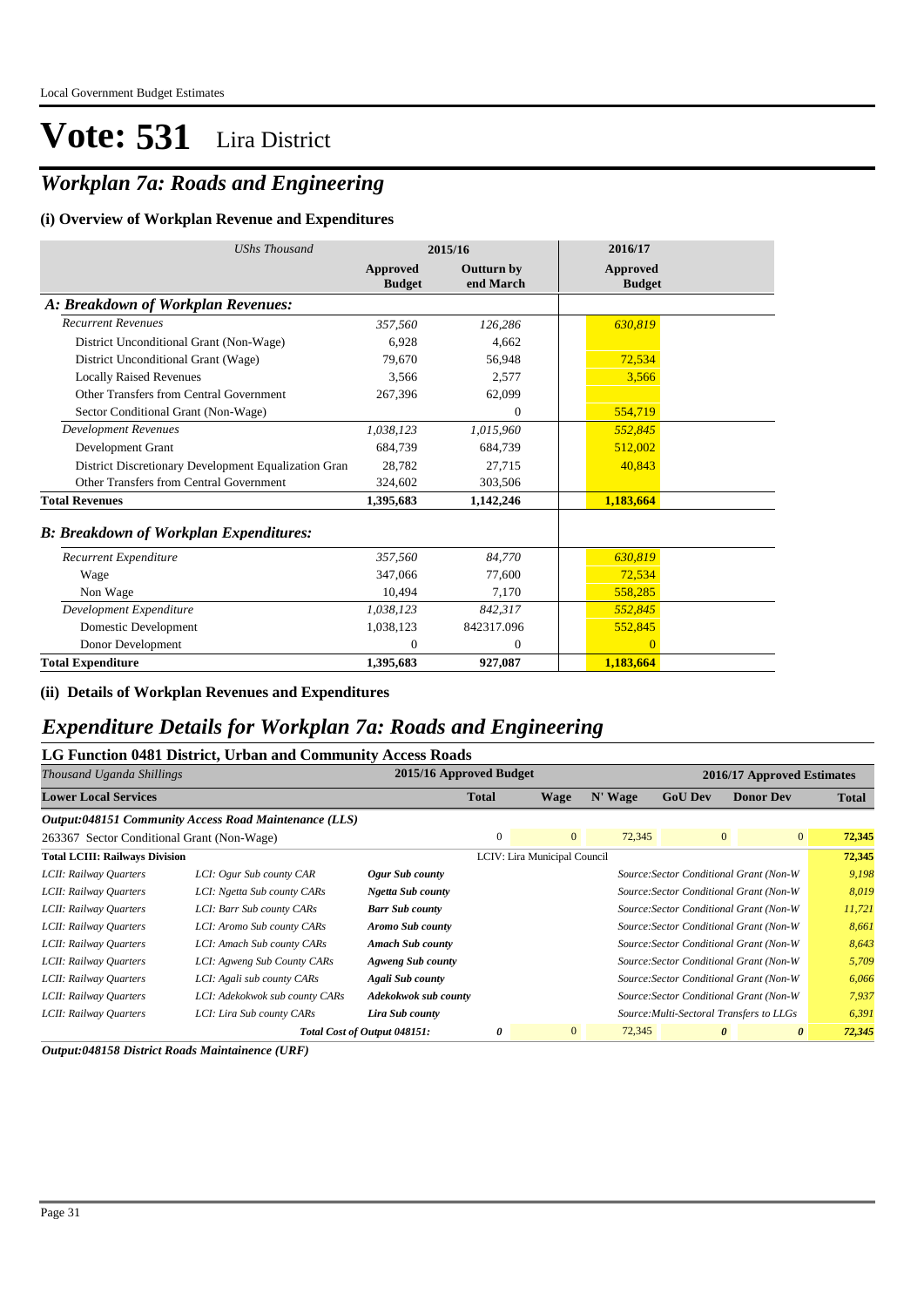### *Workplan 7a: Roads and Engineering*

| Thousand Uganda Shillings                             | 2015/16 Approved Budget<br>2016/17 Approved Estimates                                    |                                                                                                        |                  |                              |                  |                       |                                            |              |
|-------------------------------------------------------|------------------------------------------------------------------------------------------|--------------------------------------------------------------------------------------------------------|------------------|------------------------------|------------------|-----------------------|--------------------------------------------|--------------|
| <b>Lower Local Services</b>                           |                                                                                          |                                                                                                        | <b>Total</b>     | <b>Wage</b>                  | N' Wage          | <b>GoU Dev</b>        | <b>Donor Dev</b>                           | <b>Total</b> |
| 263367 Sector Conditional Grant (Non-Wage)            |                                                                                          |                                                                                                        | $\boldsymbol{0}$ | $\mathbf{0}$                 | 441,079          | $\mathbf{0}$          | $\bf{0}$                                   | 441,079      |
| <b>Total LCIII: Agali</b>                             |                                                                                          |                                                                                                        |                  | LCIV: Erute County           |                  |                       |                                            | 156,086      |
| LCII: Ocamonyang                                      | LCI: Corner Arwot to Ocamonyang                                                          | Periodic mainteinance of Cr Arwot to Ocamonyang T Source: Sector Conditional Grant (Non-W              |                  |                              |                  |                       |                                            | 156,086      |
| <b>Total LCIII: Aromo</b>                             |                                                                                          |                                                                                                        |                  | <b>LCIV: Erute County</b>    |                  |                       |                                            | 1,433        |
| LCII: Walela                                          | LCI: Anolocom to Walela Road                                                             | Head wall construction on Angolocom - Walela road                                                      |                  |                              |                  |                       | Source: Sector Conditional Grant (Non-W    | 1,433        |
| <b>Total LCIII: Lira</b>                              |                                                                                          |                                                                                                        |                  | LCIV: Erute County           |                  |                       |                                            | 80,000       |
| LCII: Barapwo                                         | LCI: Barpok to Barapwo and Punulu Periodic mainteinance of Barpok to Barapwo and Pu      |                                                                                                        |                  |                              |                  |                       | Source: Sector Conditional Grant (Non-W    | 80,000       |
| <b>Total LCIII: Railways Division</b>                 |                                                                                          |                                                                                                        |                  | LCIV: Lira Municipal Council |                  |                       |                                            | 203,560      |
| LCII: Railway Quarters                                | LCI: Engineering Department                                                              | Payment of fuel for Murram work(Roll over from FY                                                      |                  |                              |                  |                       | Source: Sector Conditional Grant (Non-W    | 15,917       |
| LCII: Railway Quarters                                | LCI: Engineering Department                                                              | Payment of wages of Road Gangs(Roll over from FY                                                       |                  |                              |                  |                       | Source: Sector Conditional Grant (Non-W    | 32,650       |
| LCII: Railway Quarters                                | LCI: Engineering Department                                                              | Procurement of photocopier with printer and scanner                                                    |                  |                              |                  |                       | Source: Sector Conditional Grant (Non-W    | 10,000       |
| LCII: Railway Quarters                                | LCI: Engineering Department                                                              | <b>Procurement of Laptop</b>                                                                           |                  |                              |                  |                       | Source: Sector Conditional Grant (Non-W    | 2,000        |
| LCII: Railway Quarters                                | LCI: Engineering Department                                                              | Source: Sector Conditional Grant (Non-W<br><b>Payment of wages of Road Gangs</b>                       |                  |                              |                  |                       |                                            | 70,000       |
| LCII: Railway Quarters                                | LCI: Engineering Department                                                              | Mechanicla imprest for servicing department's equip                                                    |                  |                              |                  |                       | Source: Sector Conditional Grant (Non-W    | 72,993       |
|                                                       |                                                                                          | Total Cost of Output 048158:                                                                           | 0                | $\boldsymbol{0}$             | 441,079          | $\boldsymbol{\theta}$ | $\boldsymbol{\theta}$                      | 441,079      |
|                                                       | <b>Total Cost of Lower Local Services</b>                                                |                                                                                                        | $\bf{0}$         | $\mathbf{0}$                 | 513,424          | $\mathbf{0}$          | $\bf{0}$                                   | 513,424      |
| <b>Higher LG Services</b>                             |                                                                                          |                                                                                                        | <b>Total</b>     | <b>Wage</b>                  | N' Wage          | <b>GoU Dev</b>        | <b>Donor Dev</b>                           | <b>Total</b> |
| Output:048101 Operation of District Roads Office      |                                                                                          |                                                                                                        |                  |                              |                  |                       |                                            |              |
| 211101 General Staff Salaries                         |                                                                                          |                                                                                                        | 90,501           | 72,534                       |                  |                       |                                            | 72,534       |
| 211103 Allowances                                     |                                                                                          |                                                                                                        | 8,400            |                              | 3,566            |                       |                                            | 3,566        |
| 221002 Workshops and Seminars                         |                                                                                          |                                                                                                        | 994              |                              |                  |                       |                                            | $\bf{0}$     |
|                                                       | 221008 Computer supplies and Information Technology (IT)                                 |                                                                                                        | 2,500            |                              | 2,000            |                       |                                            | 2,000        |
| 221009 Welfare and Entertainment                      |                                                                                          |                                                                                                        | $\mathbf{0}$     |                              | 1,000            |                       |                                            | 1,000        |
| 221011 Printing, Stationery, Photocopying and Binding |                                                                                          |                                                                                                        | 2,500            |                              | 1,000            |                       |                                            | 1,000        |
|                                                       |                                                                                          |                                                                                                        | $\boldsymbol{0}$ |                              | 500              |                       |                                            | 500          |
| 221012 Small Office Equipment                         |                                                                                          |                                                                                                        |                  |                              |                  |                       |                                            |              |
| 221017 Subscriptions                                  |                                                                                          |                                                                                                        | $\boldsymbol{0}$ |                              | 750              |                       |                                            | 750          |
|                                                       | 222003 Information and communications technology (ICT)                                   |                                                                                                        | $\mathbf{0}$     |                              | 1,000            |                       |                                            | 1,000        |
| 223005 Electricity                                    |                                                                                          |                                                                                                        | 1,500            |                              | 3,000            |                       |                                            | 3,000        |
| 223006 Water                                          |                                                                                          |                                                                                                        | 2,000            |                              | 3,000            |                       |                                            | 3,000        |
| 224004 Cleaning and Sanitation                        |                                                                                          |                                                                                                        | 1,000            |                              | 1,000            |                       |                                            | 1,000        |
| 224005 Uniforms, Beddings and Protective Gear         |                                                                                          |                                                                                                        | $\boldsymbol{0}$ |                              | 3,000            |                       |                                            | 3,000        |
| 227001 Travel inland                                  |                                                                                          |                                                                                                        | 34,237           |                              | 25,045           |                       |                                            | 25,045       |
|                                                       |                                                                                          | Total Cost of Output 048101:                                                                           | 143,632          | 72,534                       | 44,860           |                       |                                            | 117,395      |
|                                                       | <b>Total Cost of Higher LG Services</b>                                                  |                                                                                                        | 143,632          | 72,534                       | 44,860           |                       |                                            | 117,395      |
| <b>Capital Purchases</b>                              |                                                                                          |                                                                                                        | <b>Total</b>     | Wage                         | N' Wage          | <b>GoU Dev</b>        | <b>Donor Dev</b>                           | <b>Total</b> |
| Output:048172 Administrative Capital                  |                                                                                          |                                                                                                        |                  |                              |                  |                       |                                            |              |
| 312101 Non-Residential Buildings                      |                                                                                          |                                                                                                        | $\boldsymbol{0}$ | $\mathbf{0}$                 | $\mathbf{0}$     | 16,000                | $\mathbf{0}$                               | 16,000       |
| <b>Total LCIII: Railways Division</b>                 |                                                                                          |                                                                                                        |                  | LCIV: Lira Municipal Council |                  |                       |                                            | 16,000       |
| LCII: Railway Quarters                                | LCI: Engeering Department                                                                | <b>Partial renovation of Electric power room</b>                                                       |                  |                              |                  |                       | Source: District Discretionary Equalisatio | 16,000       |
|                                                       |                                                                                          | Total Cost of Output 048172:                                                                           | 0                | $\mathbf{0}$                 | $\boldsymbol{0}$ | 16,000                | $\boldsymbol{\theta}$                      | 16,000       |
| Output:048175 Non Standard Service Delivery Capital   |                                                                                          |                                                                                                        |                  |                              |                  |                       |                                            |              |
| 312101 Non-Residential Buildings                      |                                                                                          |                                                                                                        | $\boldsymbol{0}$ | $\mathbf{0}$                 | $\mathbf{0}$     | 10,000                | $\bf{0}$                                   | 10,000       |
| <b>Total LCIII: Central Division</b>                  |                                                                                          |                                                                                                        |                  | LCIV: Lira Municipal Council |                  |                       |                                            | 10,000       |
| LCII: Ireda East                                      | LCI: Ireda Housing Estate SNo 84 L Construction of 2 stance dranable latrine in Ireda Ho |                                                                                                        |                  |                              |                  |                       | Source: District Discretionary Equalisati  | 10,000       |
| 312301 Cultivated Assets                              |                                                                                          |                                                                                                        | $\boldsymbol{0}$ | $\boldsymbol{0}$             | $\boldsymbol{0}$ | 4,843                 | $\mathbf{0}$                               | 4,843        |
| <b>Total LCIII: Railways Division</b>                 |                                                                                          |                                                                                                        |                  | LCIV: Lira Municipal Council |                  |                       |                                            | 4,843        |
| LCII: Railway Quarters                                | LCI: Engineering Department                                                              | <b>Procurement and planting 3000 tree seedlings along t</b> Source: District Discretionary Equalisatio |                  |                              |                  |                       |                                            | 4,843        |
|                                                       |                                                                                          | Total Cost of Output 048175:                                                                           | 0                | $\mathbf{0}$                 | $\mathbf{0}$     | 14,843                | $\boldsymbol{\theta}$                      | 14,843       |
|                                                       |                                                                                          |                                                                                                        |                  |                              |                  |                       |                                            |              |

*Output:048180 Rural roads construction and rehabilitation*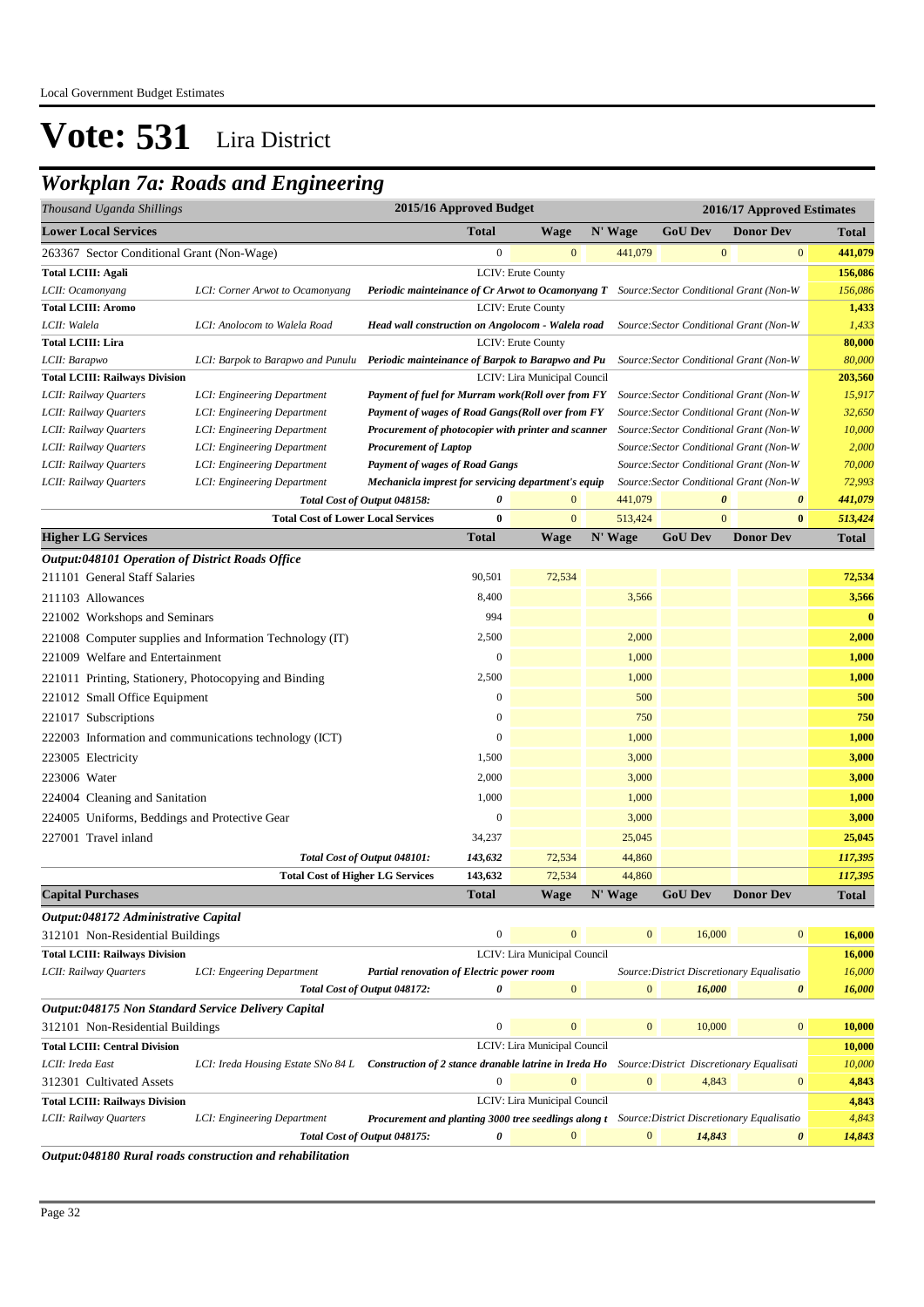### *Workplan 7a: Roads and Engineering*

| Thousand Uganda Shillings                  |                                                                          | 2015/16 Approved Budget                                                                             |              |                    |              |                                  | 2016/17 Approved Estimates |              |
|--------------------------------------------|--------------------------------------------------------------------------|-----------------------------------------------------------------------------------------------------|--------------|--------------------|--------------|----------------------------------|----------------------------|--------------|
| <b>Capital Purchases</b>                   |                                                                          |                                                                                                     | <b>Total</b> | <b>Wage</b>        | N' Wage      | <b>GoU Dev</b>                   | <b>Donor Dev</b>           | <b>Total</b> |
| 312103 Roads and Bridges                   |                                                                          |                                                                                                     | $\mathbf{0}$ | $\mathbf{0}$       | $\mathbf{0}$ | 522,002                          | $\overline{0}$             | 522,002      |
| <b>Total LCIII: Adekokwok</b>              |                                                                          |                                                                                                     |              | LCIV: Erute County |              |                                  |                            | 209,996      |
| LCII: Boroboro East                        | LCI: Soroti- Boroboro Road                                               | Retention of Low cost sealing (FY 2015/16) Mambole                                                  |              |                    |              | Source: Sector Development Grant |                            | 9,549        |
| LCII: Boroboro West                        | LCI: Boroboro to Lira road (1 Km)                                        | Low cost sealing of Boroboro to Lira road                                                           |              |                    |              | Source: Sector Development Grant |                            | 200,447      |
| <b>Total LCIII: Agali</b>                  |                                                                          |                                                                                                     |              | LCIV: Erute County |              |                                  |                            | 67,575       |
| LCII: Abongorwot                           | LCI: Abongorwot - Ocamonyang via                                         | <b>Retention and completion of Abongorwot - Ocamonya</b> Source: Sector Development Grant           |              |                    |              |                                  |                            | 67,575       |
| <b>Total LCIII: Amach</b>                  |                                                                          |                                                                                                     |              | LCIV: Erute County |              |                                  |                            | 202,000      |
| LCII: Onyakede                             | LCI: Onyakede to Alworo road via                                         | Construction of Onyakede to Alworo road via Akuli T. Source: Sector Development Grant               |              |                    |              |                                  |                            | 202,000      |
| <b>Total LCIII: Aromo</b>                  |                                                                          | LCIV: Erute County                                                                                  |              |                    |              |                                  |                            | 9.640        |
| LCII: Apuce                                | LCI: Apuce swamp across Aromo to                                         | <b>Construction of culvert headwall and improvement of</b> Source: District Discretionary Developme |              |                    |              |                                  |                            | 9.640        |
| <b>Total LCIII: Lira</b>                   |                                                                          |                                                                                                     |              | LCIV: Erute County |              |                                  |                            | 22,621       |
| LCII: Amuca                                | LCI: Odokomit - Kole border balla-                                       | Retention and works for Odokomit - Kole border balla Source: Sector Development Grant               |              |                    |              |                                  |                            | 22,621       |
| <b>Total LCIII: Ngetta</b>                 |                                                                          |                                                                                                     |              | LCIV: Erute County |              |                                  |                            | 4,290        |
| LCII: Ongica                               | LCI: Akuriluba to Ongica road                                            | Retention of Akuriluba to Ongica road                                                               |              |                    |              | Source: Sector Development Grant |                            | 4,290        |
| <b>Total LCIII: Ogur</b>                   |                                                                          |                                                                                                     |              | LCIV: Erute County |              |                                  |                            | 5,881        |
| LCII: Akangi                               | LCI: Obim Swamp Akangi                                                   | <b>Retention of Obim Box culvert</b>                                                                |              |                    |              | Source: Sector Development Grant |                            | 5,881        |
|                                            |                                                                          | Total Cost of Output 048180:                                                                        | 0            | $\mathbf{0}$       | $\mathbf{0}$ | 522,002                          | 0                          | 522,002      |
|                                            |                                                                          | <b>Total Cost of Capital Purchases</b>                                                              | $\bf{0}$     | $\Omega$           | $\Omega$     | 552,845                          | $\bf{0}$                   | 552,845      |
|                                            | <b>Total Cost of function District, Urban and Community Access Roads</b> |                                                                                                     | 143,632      | 72,534             | 558,285      | 552,845                          | $\bf{0}$                   | 1,183,664    |
| <b>Total Cost of Roads and Engineering</b> |                                                                          |                                                                                                     | 143,632      | 72,534             | 558,285      | 552,845                          | $\bf{0}$                   | 1,183,664    |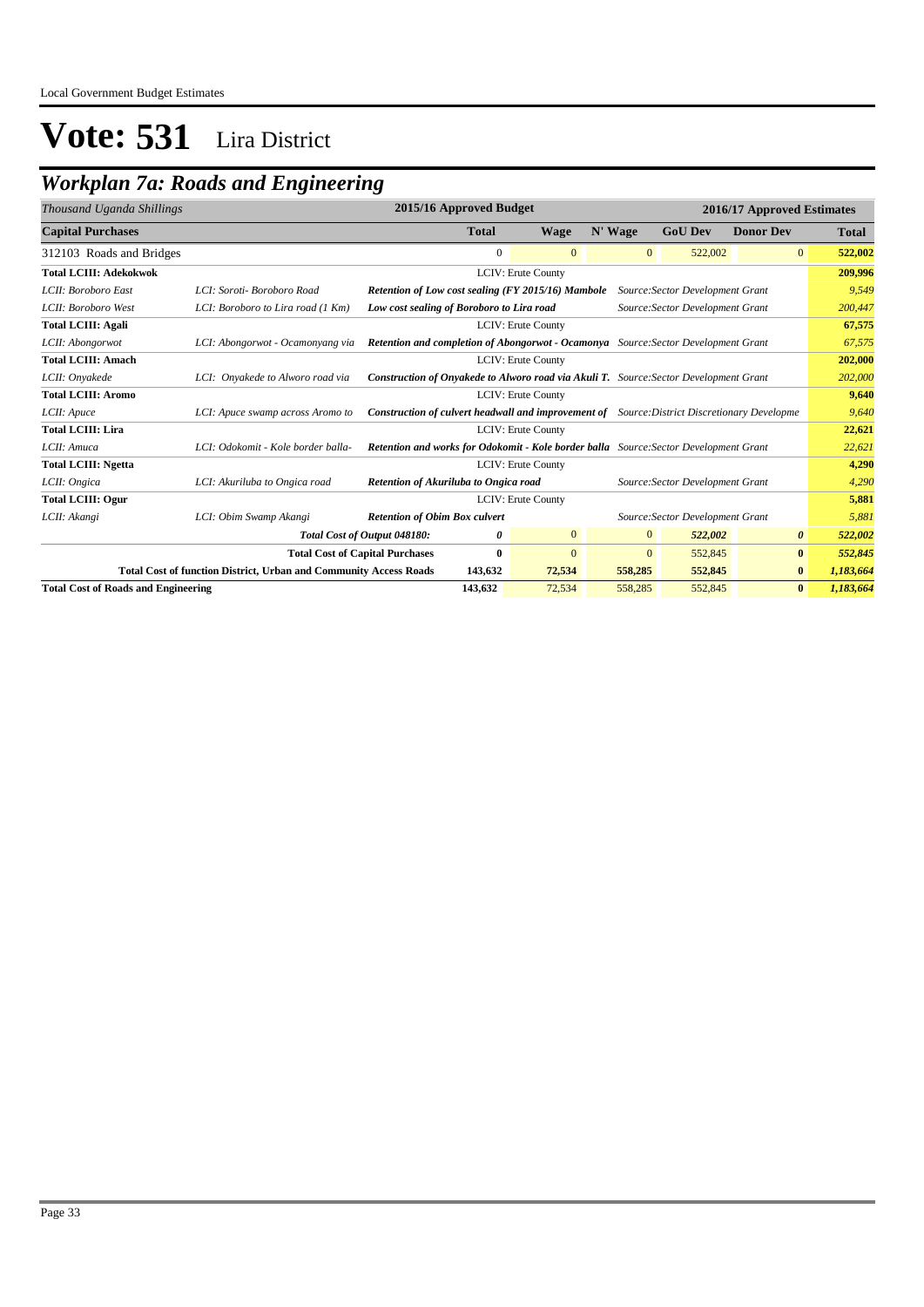### *Workplan 7b: Water*

#### **(i) Overview of Workplan Revenue and Expenditures**

| <b>UShs Thousand</b>                                 |                           | 2015/16                        | 2016/17                   |
|------------------------------------------------------|---------------------------|--------------------------------|---------------------------|
|                                                      | Approved<br><b>Budget</b> | <b>Outturn by</b><br>end March | Approved<br><b>Budget</b> |
| A: Breakdown of Workplan Revenues:                   |                           |                                |                           |
| <b>Recurrent Revenues</b>                            | 370,804                   | 284,661                        | 445,361                   |
| District Unconditional Grant (Wage)                  | 20,804                    | 22,161                         | 17,813                    |
| Sector Conditional Grant (Non-Wage)                  | 350,000                   | 262,500                        | 37,547                    |
| Support Services Conditional Grant (Non-Wage)        |                           | $\theta$                       | 390,000                   |
| <b>Development Revenues</b>                          | 774,475                   | 766,279                        | 446,177                   |
| Development Grant                                    | 741,549                   | 741,549                        | 383,334                   |
| District Discretionary Development Equalization Gran | 10,926                    | 8,231                          | 40,843                    |
| <b>Transitional Development Grant</b>                | 22,000                    | 16,500                         | 22,000                    |
| <b>Total Revenues</b>                                | 1,145,279                 | 1,050,940                      | 891,537                   |
| <b>B: Breakdown of Workplan Expenditures:</b>        |                           |                                |                           |
| Recurrent Expenditure                                | 392,804                   | 301,161                        | 445,361                   |
| Wage                                                 | 20,804                    | 22,161                         | 17,813                    |
| Non Wage                                             | 372,000                   | 279,000                        | 427,547                   |
| Development Expenditure                              | 752,475                   | 440,701                        | 446,177                   |
| Domestic Development                                 | 752,475                   | 440700.943                     | 446,177                   |
| Donor Development                                    |                           | $\mathbf{0}$                   | $\overline{0}$            |
| <b>Total Expenditure</b>                             | 1,145,279                 | 741,862                        | 891,537                   |

#### **(ii) Details of Workplan Revenues and Expenditures**

#### *Expenditure Details for Workplan 7b: Water*

#### **LG Function 0981 Rural Water Supply and Sanitation**

| Thousand Uganda Shillings                                      | 2015/16 Approved Budget |             |         |                | 2016/17 Approved Estimates |              |
|----------------------------------------------------------------|-------------------------|-------------|---------|----------------|----------------------------|--------------|
| <b>Higher LG Services</b>                                      | <b>Total</b>            | <b>Wage</b> | N' Wage | <b>GoU Dev</b> | <b>Donor Dev</b>           | <b>Total</b> |
| Output:098101 Operation of the District Water Office           |                         |             |         |                |                            |              |
| 211101 General Staff Salaries                                  | 20,804                  | 17,813      |         |                |                            | 17,813       |
| 211102 Contract Staff Salaries (Incl. Casuals, Temporary)      | 8,000                   |             | 6,720   |                |                            | 6,720        |
| 221002 Workshops and Seminars                                  | $\Omega$                |             | 3,300   |                |                            | 3,300        |
| 221007 Books, Periodicals & Newspapers                         | 1,200                   |             | 500     |                |                            | 500          |
| 221011 Printing, Stationery, Photocopying and Binding          | 2,400                   |             | 1,200   |                |                            | 1,200        |
| 221014 Bank Charges and other Bank related costs               | 462                     |             | 327     |                |                            | 327          |
| 222001 Telecommunications                                      | 2,000                   |             | 2,000   |                |                            | 2,000        |
| 223005 Electricity                                             | 600                     |             | 100     |                |                            | 100          |
| 223006 Water                                                   | 600                     |             | 200     |                |                            | 200          |
| 227001 Travel inland                                           | 20,150                  |             | 22,000  |                |                            | 22,000       |
| 227004 Fuel, Lubricants and Oils                               | 4,000                   |             |         |                |                            | $\bf{0}$     |
| 228002 Maintenance - Vehicles                                  | 4,800                   |             | 1,200   |                |                            | 1,200        |
| Total Cost of Output 098101:                                   | 65,016                  | 17,813      | 37,547  |                |                            | 55,361       |
| Output:098102 Supervision, monitoring and coordination         |                         |             |         |                |                            |              |
| 221002 Workshops and Seminars                                  | 6,000                   |             |         | 3,200          |                            | 3,200        |
| 227001 Travel inland                                           | 14,800                  |             |         | 17,000         |                            | 17,000       |
| Total Cost of Output 098102:                                   | 20,800                  |             |         | 20,200         |                            | 20,200       |
| Output:098103 Support for O&M of district water and sanitation |                         |             |         |                |                            |              |
| 227001 Travel inland                                           | 4,500                   |             |         | 4,000          |                            | 4,000        |
| 228001 Maintenance - Civil                                     | 20,000                  |             |         |                |                            | $\bf{0}$     |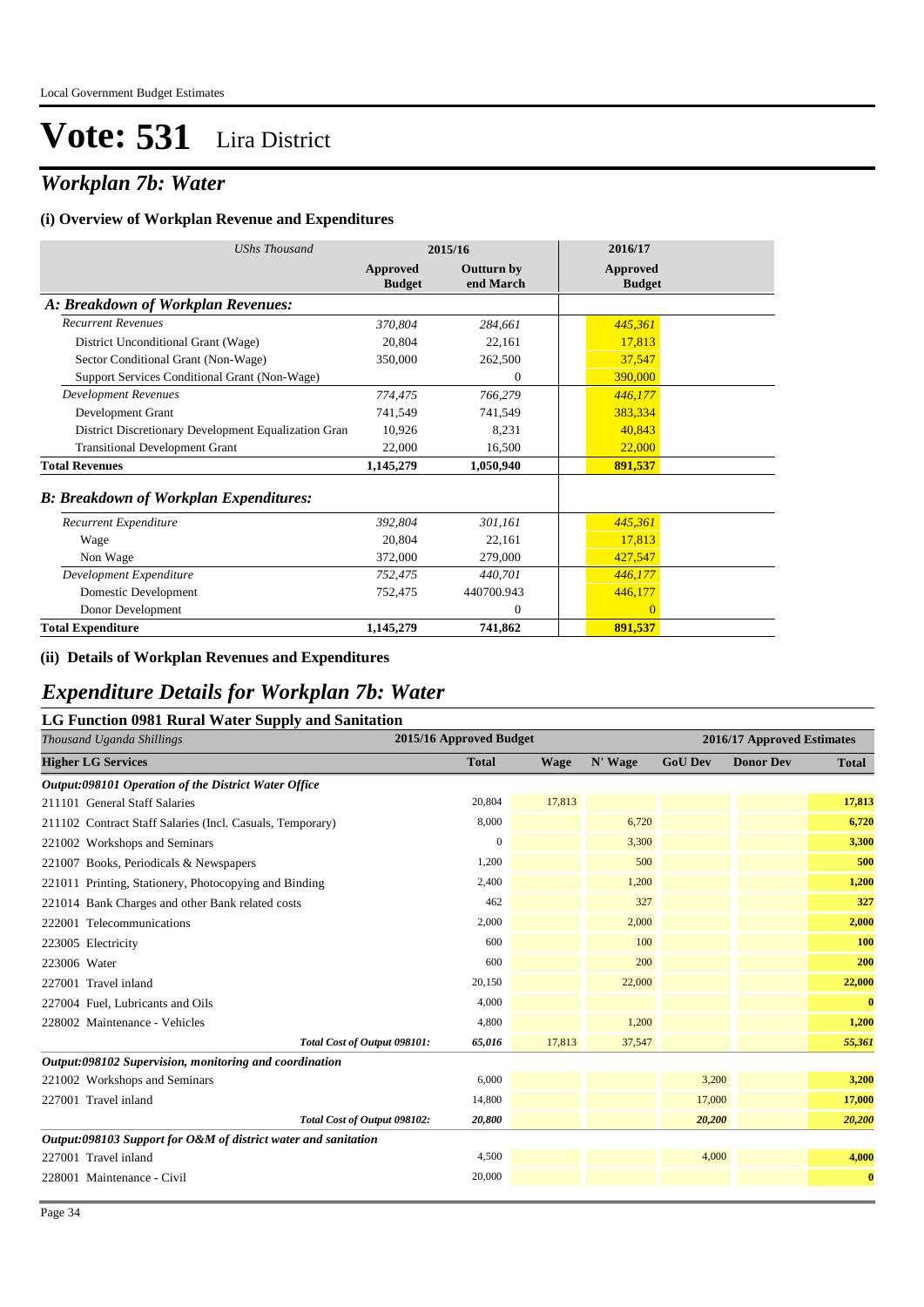### *Workplan 7b: Water*

| Thousand Uganda Shillings                                                      |                                                                                                                          |                                         |                                              | 2015/16 Approved Budget |                                                                                                        |                |                                            | 2016/17 Approved Estimates |                       |
|--------------------------------------------------------------------------------|--------------------------------------------------------------------------------------------------------------------------|-----------------------------------------|----------------------------------------------|-------------------------|--------------------------------------------------------------------------------------------------------|----------------|--------------------------------------------|----------------------------|-----------------------|
| <b>Higher LG Services</b>                                                      |                                                                                                                          |                                         |                                              | <b>Total</b>            | Wage                                                                                                   | N' Wage        | <b>GoU Dev</b>                             | <b>Donor Dev</b>           | <b>Total</b>          |
| 228004 Maintenance – Other                                                     |                                                                                                                          |                                         |                                              | 32,328                  |                                                                                                        |                |                                            |                            | $\bf{0}$              |
|                                                                                |                                                                                                                          | Total Cost of Output 098103:            |                                              | 56,828                  |                                                                                                        |                | 4,000                                      |                            | 4,000                 |
| <b>Output:098104 Promotion of Community Based Management</b>                   |                                                                                                                          |                                         |                                              |                         |                                                                                                        |                |                                            |                            |                       |
| 221002 Workshops and Seminars                                                  |                                                                                                                          |                                         |                                              | 32,000                  |                                                                                                        |                | 10,000                                     |                            | 10,000                |
| 227001 Travel inland                                                           |                                                                                                                          |                                         |                                              | 54,600                  |                                                                                                        |                | 24,734                                     |                            | 24,734                |
|                                                                                |                                                                                                                          | Total Cost of Output 098104:            |                                              | 86,600                  |                                                                                                        |                | 34,734                                     |                            | 34,734                |
| Output:098105 Promotion of Sanitation and Hygiene                              |                                                                                                                          |                                         |                                              |                         |                                                                                                        |                |                                            |                            |                       |
| 227001 Travel inland                                                           |                                                                                                                          |                                         |                                              | $\mathbf{0}$            |                                                                                                        |                | 22,000                                     |                            | 22,000                |
|                                                                                |                                                                                                                          | Total Cost of Output 098105:            |                                              | $\boldsymbol{\theta}$   |                                                                                                        |                | 22,000                                     |                            | 22,000                |
|                                                                                |                                                                                                                          | <b>Total Cost of Higher LG Services</b> |                                              | 229,244                 | 17,813                                                                                                 | 37,547         | 80,934                                     |                            | 136,295               |
| <b>Capital Purchases</b>                                                       |                                                                                                                          |                                         |                                              | Total                   | <b>Wage</b>                                                                                            | N' Wage        | <b>GoU</b> Dev                             | <b>Donor Dev</b>           | Total                 |
| Output:098172 Administrative Capital                                           |                                                                                                                          |                                         |                                              |                         |                                                                                                        |                |                                            |                            |                       |
| 312104 Other Structures                                                        |                                                                                                                          |                                         |                                              | 4,000                   |                                                                                                        |                |                                            |                            | $\bf{0}$              |
|                                                                                |                                                                                                                          | Total Cost of Output 098172:            |                                              | 4,000                   |                                                                                                        |                |                                            |                            | $\boldsymbol{\theta}$ |
|                                                                                |                                                                                                                          |                                         |                                              |                         |                                                                                                        |                |                                            |                            |                       |
| Output:098175 Non Standard Service Delivery Capital<br>312104 Other Structures |                                                                                                                          |                                         |                                              | $\mathbf{0}$            | $\mathbf{0}$                                                                                           | $\mathbf{0}$   | 49,000                                     | $\mathbf{0}$               | 49,000                |
| <b>Total LCIII: Adekokwok</b>                                                  |                                                                                                                          |                                         |                                              |                         | LCIV: Erute County                                                                                     |                |                                            |                            | 7,000                 |
| LCII: Adekokwok                                                                | LCI: Adekokwok P/S                                                                                                       |                                         |                                              |                         | Ferro cement tank constraucted at Public Institutions Source: Conditional transfer for Rural Wa        |                |                                            |                            | 7,000                 |
| <b>Total LCIII: Agweng</b>                                                     |                                                                                                                          |                                         |                                              |                         | LCIV: Erute County                                                                                     |                |                                            |                            | 7,000                 |
| LCII: Angolocom                                                                | LCI: Angolocom P/S                                                                                                       |                                         |                                              |                         | <b>Ferro cement tank constraucted at Public Institutions</b> Source: Conditional transfer for Rural Wa |                |                                            |                            | 7,000                 |
| <b>Total LCIII: Amach</b>                                                      |                                                                                                                          |                                         |                                              |                         | <b>LCIV: Erute County</b>                                                                              |                |                                            |                            | 7,000                 |
| LCII: Ayach                                                                    | LCI: Ateri P/S<br><b>Ferro cement tank constraucted at Public Institutions</b> Source: Conditional transfer for Rural Wa |                                         |                                              |                         |                                                                                                        |                | 7,000                                      |                            |                       |
| <b>Total LCIII: Aromo</b>                                                      |                                                                                                                          |                                         |                                              |                         | LCIV: Erute County                                                                                     |                |                                            |                            | 7,000                 |
| LCII: Apuce                                                                    | LCI: Apuce HC II                                                                                                         |                                         |                                              |                         | Ferro cement tank constraucted at Public Institutions Source: Conditional transfer for Rural Wa        |                |                                            |                            | 7,000                 |
| <b>Total LCIII: Barr</b>                                                       |                                                                                                                          |                                         |                                              |                         | LCIV: Erute County                                                                                     |                |                                            |                            | 7,000                 |
| LCII: Onywako                                                                  | LCI: Onywako P/S                                                                                                         |                                         |                                              |                         | Ferro cement tank constraucted at Public Institutions Source: Conditional transfer for Rural Wa        |                |                                            |                            | 7,000                 |
| <b>Total LCIII: Ngetta</b>                                                     |                                                                                                                          |                                         |                                              |                         | LCIV: Erute County                                                                                     |                |                                            |                            | 7,000                 |
| LCII: Anyomorem                                                                | LCI: Akwia woro P/S                                                                                                      |                                         |                                              |                         | Ferro cement tank constraucted at Public Institutions Source: Conditional transfer for Rural Wa        |                |                                            |                            | 7,000                 |
| <b>Total LCIII: Ogur</b>                                                       |                                                                                                                          |                                         |                                              |                         | LCIV: Erute County                                                                                     |                |                                            |                            | 7,000                 |
| LCII: Lwala                                                                    | LCI: Lwala P/S                                                                                                           |                                         |                                              |                         | Ferro cement tank constraucted at Public Institutions Source: Conditional transfer for Rural Wa        |                |                                            |                            | 7,000                 |
| 314201 Materials and supplies                                                  |                                                                                                                          |                                         |                                              | $\boldsymbol{0}$        | $\mathbf{0}$                                                                                           | $\mathbf{0}$   | 16,800                                     | $\boldsymbol{0}$           | 16,800                |
| <b>Total LCIII: Ojwina Division</b>                                            |                                                                                                                          |                                         |                                              |                         | LCIV: Lira Municipal Council                                                                           |                |                                            |                            | 16,800                |
| LCII: Ipito Aweno                                                              | LCI: District Water Office                                                                                               |                                         | 7 Assorted Pump Parts purchased and Supplied |                         |                                                                                                        |                | Source: District Discretionary Equalisatio |                            | 16,800                |
|                                                                                |                                                                                                                          | Total Cost of Output 098175:            |                                              | 0                       | $\mathbf{0}$                                                                                           | $\mathbf{0}$   | 65,800                                     | 0                          | 65,800                |
| Output:098179 Other Capital                                                    |                                                                                                                          |                                         |                                              |                         |                                                                                                        |                |                                            |                            |                       |
| 312104 Other Structures                                                        |                                                                                                                          |                                         |                                              | 37,500                  |                                                                                                        |                |                                            |                            | $\bf{0}$              |
|                                                                                |                                                                                                                          | Total Cost of Output 098179:            |                                              | 37,500                  |                                                                                                        |                |                                            |                            | $\boldsymbol{\theta}$ |
| Output:098180 Construction of public latrines in RGCs                          |                                                                                                                          |                                         |                                              |                         |                                                                                                        |                |                                            |                            |                       |
| 312104 Other Structures                                                        |                                                                                                                          |                                         |                                              | 17,000                  |                                                                                                        |                |                                            |                            | $\bf{0}$              |
|                                                                                |                                                                                                                          | Total Cost of Output 098180:            |                                              | 17,000                  |                                                                                                        |                |                                            |                            | $\boldsymbol{\theta}$ |
| Output:098181 Spring protection                                                |                                                                                                                          |                                         |                                              |                         |                                                                                                        |                |                                            |                            |                       |
| 312104 Other Structures                                                        |                                                                                                                          |                                         |                                              | 44,400                  | $\mathbf{0}$                                                                                           | $\overline{0}$ | 19,000                                     | $\boldsymbol{0}$           | 19,000                |
| <b>Total LCIII: Agali</b>                                                      |                                                                                                                          |                                         |                                              |                         | LCIV: Erute County                                                                                     |                |                                            |                            | 3,800                 |
| LCII: Apanylongo                                                               | LCI: Olio                                                                                                                |                                         | <b>Spring protection</b>                     |                         |                                                                                                        |                | Source: Conditional transfer for Rural Wa  |                            | 3,800                 |
| <b>Total LCIII: Agweng</b>                                                     |                                                                                                                          |                                         |                                              |                         | <b>LCIV: Erute County</b>                                                                              |                |                                            |                            | 3,800                 |
| LCII: Teadwong                                                                 | LCI: Kullu Ogot                                                                                                          |                                         | <b>Spring protection</b>                     |                         |                                                                                                        |                | Source: Conditional transfer for Rural Wa  |                            | 3,800                 |
| <b>Total LCIII: Barr</b>                                                       |                                                                                                                          |                                         |                                              |                         | LCIV: Erute County                                                                                     |                |                                            |                            | 3,800                 |
| LCII: Onywako                                                                  | LCI: Opingo                                                                                                              |                                         | <b>Spring protection</b>                     |                         |                                                                                                        |                | Source: Conditional transfer for Rural Wa  |                            | 3,800                 |
| <b>Total LCIII: Lira</b>                                                       |                                                                                                                          |                                         |                                              |                         | LCIV: Erute County                                                                                     |                |                                            |                            | 3,800                 |
| LCII: Anai                                                                     | LCI: Okii                                                                                                                |                                         | <b>Spring protection</b>                     |                         |                                                                                                        |                | Source: Conditional transfer for Rural Wa  |                            | 3,800                 |
| <b>Total LCIII: Ngetta</b>                                                     |                                                                                                                          |                                         |                                              |                         | LCIV: Erute County                                                                                     |                |                                            |                            | 3,800<br>3,800        |
| LCII: Iwal                                                                     | LCI: Alunga Kullu Anama                                                                                                  |                                         | <b>Spring protection</b>                     |                         |                                                                                                        |                | Source: Conditional transfer for Rural Wa  |                            |                       |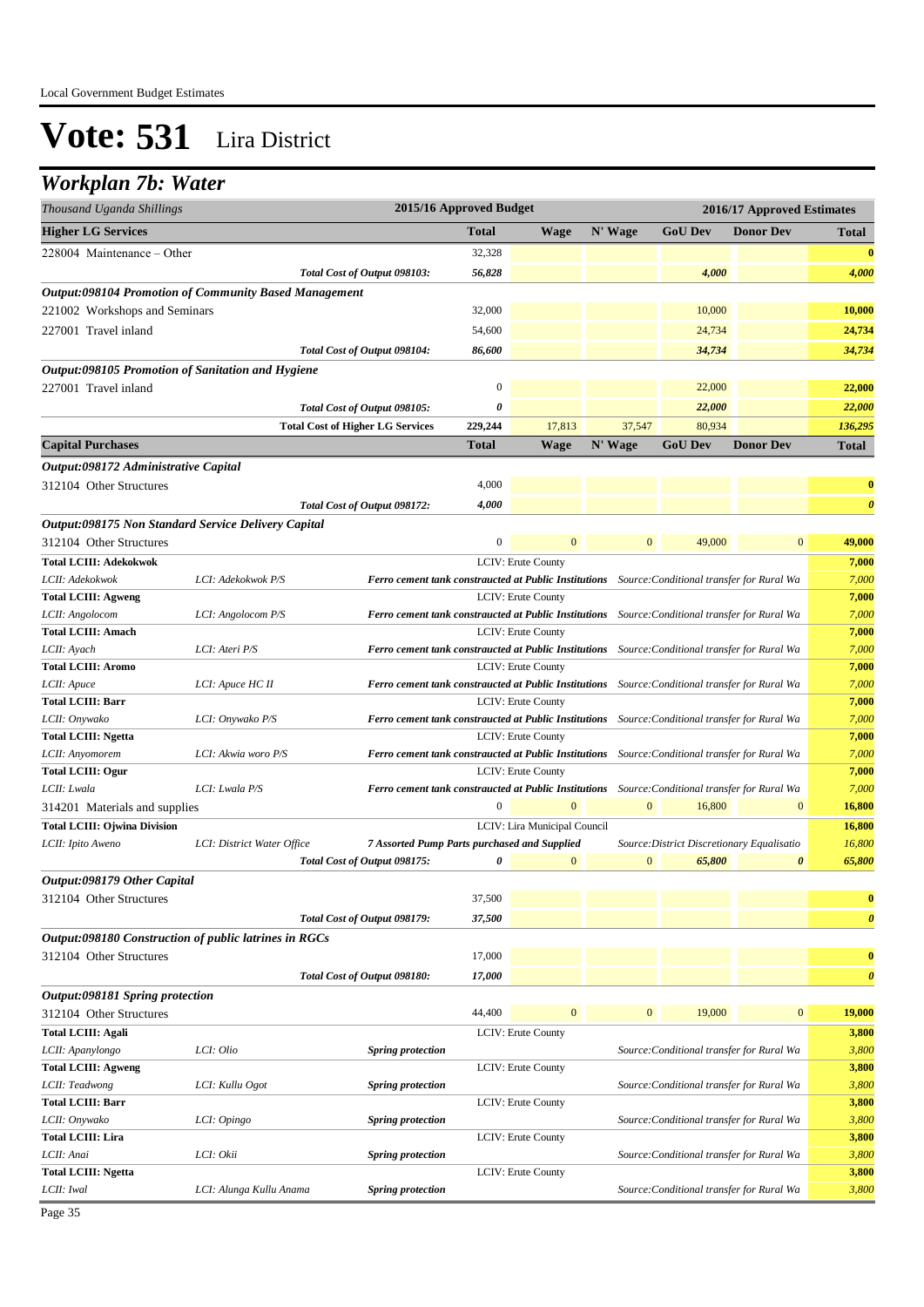### *Workplan 7b: Water*

| N' Wage<br><b>Total</b><br><b>Wage</b><br><b>GoU</b> Dev<br><b>Donor Dev</b><br>Total<br>$\mathbf{0}$<br>0<br>Total Cost of Output 098181:<br>44,400<br>$\mathbf{0}$<br>19,000<br>19,000<br>Output:098182 Shallow well construction<br>83,000<br>$\mathbf{0}$<br>$\boldsymbol{0}$<br>40,843<br>$\boldsymbol{0}$<br>40,843<br>LCIV: Erute County<br>8,169<br>8,169<br>LCI: Aguruwanya<br><b>Shallow wells construction</b><br>Source: District Discretionary Developme<br>LCIV: Erute County<br>8,169<br>8,169<br>LCI: Alik<br><b>Shallow wells construction</b><br>Source: District Discretionary Developme<br>LCIV: Erute County<br>8,169<br>8,169<br>LCI: Ewop<br><b>Shallow wells construction</b><br>Source: District Discretionary Developme<br>LCIV: Erute County<br>8,169<br>8,169<br>LCI: Akwoyo<br><b>Shallow wells construction</b><br>Source: District Discretionary Developme<br>LCIV: Erute County<br>8,169<br>8,169<br>Shallow wells construction<br>LCI: Apurimon<br>Source: District Discretionary Developme<br>$\overline{0}$<br>40,843<br>$\mathbf{0}$<br>40,843<br>$\boldsymbol{\theta}$<br>Total Cost of Output 098182:<br>83,000<br>Output:098182p PRDP-Shallow well construction<br>16,600<br>$\bf{0}$<br>$\boldsymbol{\theta}$<br>Total Cost of Output 098182p:<br>16,600<br>Output:098183 Borehole drilling and rehabilitation<br>182,000<br>$\mathbf{0}$<br>312104 Other Structures<br>$\mathbf{0}$<br>$\bf{0}$<br>239,600<br>239,600<br><b>Total LCIII: Adekokwok</b><br>LCIV: Erute County<br>28,400<br>3,700<br>LCII: Boke<br>LCI: Lela Apeta<br>Source: Conditional transfer for Rural Wa<br>Deep Borehole Rehabilitation<br>3,700<br>LCII: Boroboro West<br>LCI: Baro opuu<br>Deep Borehole Rehabilitation<br>Source: Conditional transfer for Rural Wa<br>21,000<br>LCII: Burlobo<br>LCI: Agali<br>Deep Borehole drilling and Installation<br>Source: Conditional transfer for Rural Wa<br>LCIV: Erute County<br>24,700<br><b>Total LCIII: Agali</b><br>3,700<br>LCII: Alyet<br>LCI: Amoriboda<br>Deep Borehole Rehabilitation<br>Source: Conditional transfer for Rural Wa<br>21,000<br>LCII: Ocamonyang<br>LCI: Agweng bada<br>Deep Borehole drilling and Installation<br>Source: Conditional transfer for Rural Wa<br>LCIV: Erute County<br>24,700<br><b>Total LCIII: Agweng</b><br>21,000<br>LCII: Orit<br>LCI: Wigot<br>Deep Borehole drilling and Installation<br>Source: Conditional transfer for Rural Wa<br>3,700<br>LCII: Teoburu<br>LCI: Abongomone<br>Deep Borehole Rehabilitation<br>Source: Conditional transfer for Rural Wa<br><b>Total LCIII: Amach</b><br>LCIV: Erute County<br>21,000<br>LCI: Abutadi<br>21,000<br>LCII: Abutoadi<br>Deep Borehole drilling and Installation<br>Source: Conditional transfer for Rural Wa<br><b>Total LCIII: Aromo</b><br>21,000<br>LCIV: Erute County<br>LCII: Walela<br>LCI: Okio P/S<br>21,000<br>Deep Borehole drilling and Installation<br>Source: Conditional transfer for Rural Wa<br><b>Total LCIII: Barr</b><br>LCIV: Erute County<br>45,700<br>21,000<br>LCII: Ayira<br>LCI: Ololango<br>Deep Borehole drilling and Installation<br>Source: Conditional transfer for Rural Wa<br>21,000<br>LCII: Ober<br>Deep Borehole drilling and Installation<br>LCI: Acungkena A<br>Source: Conditional transfer for Rural Wa<br>LCII: Olilo<br>LCI: Atogo<br>Deep Borehole Rehabilitation<br>3,700<br>Source: Conditional transfer for Rural Wa<br><b>Total LCIII: Lira</b><br>24,700<br>LCIV: Erute County<br>3,700<br>LCI: Te okole P/S<br>LCII: Amuca<br>Deep Borehole Rehabilitation<br>Source: Conditional transfer for Rural Wa<br>21,000<br>LCI: Akaidebe<br>Deep Borehole drilling and Installation<br>Source: Conditional transfer for Rural Wa<br>24,700<br><b>Total LCIII: Ngetta</b><br>LCIV: Erute County<br>LCI: Oloro A<br>Deep Borehole drilling and Installation<br>21,000<br>LCII: Anyomorem<br>Source: Conditional transfer for Rural Wa<br>Source: Conditional transfer for Rural Wa<br>3,700<br>LCII: Anyomorem<br>LCI: Agenga<br>Deep Borehole Rehabilitation<br>LCIV: Erute County<br>24,700<br><b>Total LCIII: Ogur</b><br>Deep Borehole drilling and Installation<br>21,000<br>LCI: Awiliwunga<br>Source: Conditional transfer for Rural Wa<br>3,700<br>LCI: Baropiro<br>Deep Borehole Rehabilitation<br>Source: Conditional transfer for Rural Wa<br>Total Cost of Output 098183:<br>182,000<br>$\mathbf{0}$<br>$\mathbf{0}$<br>0<br>239,600<br>239,600<br>Output:098183p PRDP-Borehole drilling and rehabilitation<br>312104 Other Structures<br>156,137<br>$\bf{0}$<br>$\boldsymbol{\theta}$<br>Total Cost of Output 098183p:<br>156,137<br>$\boldsymbol{0}$<br>$\boldsymbol{0}$<br>365,243<br>$\bf{0}$<br>365,243<br><b>Total Cost of Capital Purchases</b><br>540,637<br><b>Total Cost of function Rural Water Supply and Sanitation</b><br>769,881<br>17,813<br>37,547<br>446,177<br>$\bf{0}$<br>501,537 | Thousand Uganda Shillings     | 2015/16 Approved Budget<br>2016/17 Approved Estimates |  |  |  |  |  |  |  |
|--------------------------------------------------------------------------------------------------------------------------------------------------------------------------------------------------------------------------------------------------------------------------------------------------------------------------------------------------------------------------------------------------------------------------------------------------------------------------------------------------------------------------------------------------------------------------------------------------------------------------------------------------------------------------------------------------------------------------------------------------------------------------------------------------------------------------------------------------------------------------------------------------------------------------------------------------------------------------------------------------------------------------------------------------------------------------------------------------------------------------------------------------------------------------------------------------------------------------------------------------------------------------------------------------------------------------------------------------------------------------------------------------------------------------------------------------------------------------------------------------------------------------------------------------------------------------------------------------------------------------------------------------------------------------------------------------------------------------------------------------------------------------------------------------------------------------------------------------------------------------------------------------------------------------------------------------------------------------------------------------------------------------------------------------------------------------------------------------------------------------------------------------------------------------------------------------------------------------------------------------------------------------------------------------------------------------------------------------------------------------------------------------------------------------------------------------------------------------------------------------------------------------------------------------------------------------------------------------------------------------------------------------------------------------------------------------------------------------------------------------------------------------------------------------------------------------------------------------------------------------------------------------------------------------------------------------------------------------------------------------------------------------------------------------------------------------------------------------------------------------------------------------------------------------------------------------------------------------------------------------------------------------------------------------------------------------------------------------------------------------------------------------------------------------------------------------------------------------------------------------------------------------------------------------------------------------------------------------------------------------------------------------------------------------------------------------------------------------------------------------------------------------------------------------------------------------------------------------------------------------------------------------------------------------------------------------------------------------------------------------------------------------------------------------------------------------------------------------------------------------------------------------------------------------------------------------------------------------------------------------------------------------------------------------------------------------------------------------------------------------------------------------------------------------------------------------------------------------------------------------------------------------------------------------------------------------------------------------------------------------------------------------------------------------------------------------------------------------------------------------------------------------------------------------------------------------------------------------------------------------------------------------------------------------|-------------------------------|-------------------------------------------------------|--|--|--|--|--|--|--|
|                                                                                                                                                                                                                                                                                                                                                                                                                                                                                                                                                                                                                                                                                                                                                                                                                                                                                                                                                                                                                                                                                                                                                                                                                                                                                                                                                                                                                                                                                                                                                                                                                                                                                                                                                                                                                                                                                                                                                                                                                                                                                                                                                                                                                                                                                                                                                                                                                                                                                                                                                                                                                                                                                                                                                                                                                                                                                                                                                                                                                                                                                                                                                                                                                                                                                                                                                                                                                                                                                                                                                                                                                                                                                                                                                                                                                                                                                                                                                                                                                                                                                                                                                                                                                                                                                                                                                                                                                                                                                                                                                                                                                                                                                                                                                                                                                                                                                                                          | <b>Capital Purchases</b>      |                                                       |  |  |  |  |  |  |  |
|                                                                                                                                                                                                                                                                                                                                                                                                                                                                                                                                                                                                                                                                                                                                                                                                                                                                                                                                                                                                                                                                                                                                                                                                                                                                                                                                                                                                                                                                                                                                                                                                                                                                                                                                                                                                                                                                                                                                                                                                                                                                                                                                                                                                                                                                                                                                                                                                                                                                                                                                                                                                                                                                                                                                                                                                                                                                                                                                                                                                                                                                                                                                                                                                                                                                                                                                                                                                                                                                                                                                                                                                                                                                                                                                                                                                                                                                                                                                                                                                                                                                                                                                                                                                                                                                                                                                                                                                                                                                                                                                                                                                                                                                                                                                                                                                                                                                                                                          |                               |                                                       |  |  |  |  |  |  |  |
|                                                                                                                                                                                                                                                                                                                                                                                                                                                                                                                                                                                                                                                                                                                                                                                                                                                                                                                                                                                                                                                                                                                                                                                                                                                                                                                                                                                                                                                                                                                                                                                                                                                                                                                                                                                                                                                                                                                                                                                                                                                                                                                                                                                                                                                                                                                                                                                                                                                                                                                                                                                                                                                                                                                                                                                                                                                                                                                                                                                                                                                                                                                                                                                                                                                                                                                                                                                                                                                                                                                                                                                                                                                                                                                                                                                                                                                                                                                                                                                                                                                                                                                                                                                                                                                                                                                                                                                                                                                                                                                                                                                                                                                                                                                                                                                                                                                                                                                          |                               |                                                       |  |  |  |  |  |  |  |
|                                                                                                                                                                                                                                                                                                                                                                                                                                                                                                                                                                                                                                                                                                                                                                                                                                                                                                                                                                                                                                                                                                                                                                                                                                                                                                                                                                                                                                                                                                                                                                                                                                                                                                                                                                                                                                                                                                                                                                                                                                                                                                                                                                                                                                                                                                                                                                                                                                                                                                                                                                                                                                                                                                                                                                                                                                                                                                                                                                                                                                                                                                                                                                                                                                                                                                                                                                                                                                                                                                                                                                                                                                                                                                                                                                                                                                                                                                                                                                                                                                                                                                                                                                                                                                                                                                                                                                                                                                                                                                                                                                                                                                                                                                                                                                                                                                                                                                                          | 312104 Other Structures       |                                                       |  |  |  |  |  |  |  |
|                                                                                                                                                                                                                                                                                                                                                                                                                                                                                                                                                                                                                                                                                                                                                                                                                                                                                                                                                                                                                                                                                                                                                                                                                                                                                                                                                                                                                                                                                                                                                                                                                                                                                                                                                                                                                                                                                                                                                                                                                                                                                                                                                                                                                                                                                                                                                                                                                                                                                                                                                                                                                                                                                                                                                                                                                                                                                                                                                                                                                                                                                                                                                                                                                                                                                                                                                                                                                                                                                                                                                                                                                                                                                                                                                                                                                                                                                                                                                                                                                                                                                                                                                                                                                                                                                                                                                                                                                                                                                                                                                                                                                                                                                                                                                                                                                                                                                                                          | <b>Total LCIII: Adekokwok</b> |                                                       |  |  |  |  |  |  |  |
|                                                                                                                                                                                                                                                                                                                                                                                                                                                                                                                                                                                                                                                                                                                                                                                                                                                                                                                                                                                                                                                                                                                                                                                                                                                                                                                                                                                                                                                                                                                                                                                                                                                                                                                                                                                                                                                                                                                                                                                                                                                                                                                                                                                                                                                                                                                                                                                                                                                                                                                                                                                                                                                                                                                                                                                                                                                                                                                                                                                                                                                                                                                                                                                                                                                                                                                                                                                                                                                                                                                                                                                                                                                                                                                                                                                                                                                                                                                                                                                                                                                                                                                                                                                                                                                                                                                                                                                                                                                                                                                                                                                                                                                                                                                                                                                                                                                                                                                          | LCII: Boroboro East           |                                                       |  |  |  |  |  |  |  |
|                                                                                                                                                                                                                                                                                                                                                                                                                                                                                                                                                                                                                                                                                                                                                                                                                                                                                                                                                                                                                                                                                                                                                                                                                                                                                                                                                                                                                                                                                                                                                                                                                                                                                                                                                                                                                                                                                                                                                                                                                                                                                                                                                                                                                                                                                                                                                                                                                                                                                                                                                                                                                                                                                                                                                                                                                                                                                                                                                                                                                                                                                                                                                                                                                                                                                                                                                                                                                                                                                                                                                                                                                                                                                                                                                                                                                                                                                                                                                                                                                                                                                                                                                                                                                                                                                                                                                                                                                                                                                                                                                                                                                                                                                                                                                                                                                                                                                                                          | <b>Total LCIII: Agali</b>     |                                                       |  |  |  |  |  |  |  |
|                                                                                                                                                                                                                                                                                                                                                                                                                                                                                                                                                                                                                                                                                                                                                                                                                                                                                                                                                                                                                                                                                                                                                                                                                                                                                                                                                                                                                                                                                                                                                                                                                                                                                                                                                                                                                                                                                                                                                                                                                                                                                                                                                                                                                                                                                                                                                                                                                                                                                                                                                                                                                                                                                                                                                                                                                                                                                                                                                                                                                                                                                                                                                                                                                                                                                                                                                                                                                                                                                                                                                                                                                                                                                                                                                                                                                                                                                                                                                                                                                                                                                                                                                                                                                                                                                                                                                                                                                                                                                                                                                                                                                                                                                                                                                                                                                                                                                                                          | LCII: Apanylongo              |                                                       |  |  |  |  |  |  |  |
|                                                                                                                                                                                                                                                                                                                                                                                                                                                                                                                                                                                                                                                                                                                                                                                                                                                                                                                                                                                                                                                                                                                                                                                                                                                                                                                                                                                                                                                                                                                                                                                                                                                                                                                                                                                                                                                                                                                                                                                                                                                                                                                                                                                                                                                                                                                                                                                                                                                                                                                                                                                                                                                                                                                                                                                                                                                                                                                                                                                                                                                                                                                                                                                                                                                                                                                                                                                                                                                                                                                                                                                                                                                                                                                                                                                                                                                                                                                                                                                                                                                                                                                                                                                                                                                                                                                                                                                                                                                                                                                                                                                                                                                                                                                                                                                                                                                                                                                          | <b>Total LCIII: Amach</b>     |                                                       |  |  |  |  |  |  |  |
|                                                                                                                                                                                                                                                                                                                                                                                                                                                                                                                                                                                                                                                                                                                                                                                                                                                                                                                                                                                                                                                                                                                                                                                                                                                                                                                                                                                                                                                                                                                                                                                                                                                                                                                                                                                                                                                                                                                                                                                                                                                                                                                                                                                                                                                                                                                                                                                                                                                                                                                                                                                                                                                                                                                                                                                                                                                                                                                                                                                                                                                                                                                                                                                                                                                                                                                                                                                                                                                                                                                                                                                                                                                                                                                                                                                                                                                                                                                                                                                                                                                                                                                                                                                                                                                                                                                                                                                                                                                                                                                                                                                                                                                                                                                                                                                                                                                                                                                          | LCII: Abwocolil               |                                                       |  |  |  |  |  |  |  |
|                                                                                                                                                                                                                                                                                                                                                                                                                                                                                                                                                                                                                                                                                                                                                                                                                                                                                                                                                                                                                                                                                                                                                                                                                                                                                                                                                                                                                                                                                                                                                                                                                                                                                                                                                                                                                                                                                                                                                                                                                                                                                                                                                                                                                                                                                                                                                                                                                                                                                                                                                                                                                                                                                                                                                                                                                                                                                                                                                                                                                                                                                                                                                                                                                                                                                                                                                                                                                                                                                                                                                                                                                                                                                                                                                                                                                                                                                                                                                                                                                                                                                                                                                                                                                                                                                                                                                                                                                                                                                                                                                                                                                                                                                                                                                                                                                                                                                                                          | <b>Total LCIII: Aromo</b>     |                                                       |  |  |  |  |  |  |  |
|                                                                                                                                                                                                                                                                                                                                                                                                                                                                                                                                                                                                                                                                                                                                                                                                                                                                                                                                                                                                                                                                                                                                                                                                                                                                                                                                                                                                                                                                                                                                                                                                                                                                                                                                                                                                                                                                                                                                                                                                                                                                                                                                                                                                                                                                                                                                                                                                                                                                                                                                                                                                                                                                                                                                                                                                                                                                                                                                                                                                                                                                                                                                                                                                                                                                                                                                                                                                                                                                                                                                                                                                                                                                                                                                                                                                                                                                                                                                                                                                                                                                                                                                                                                                                                                                                                                                                                                                                                                                                                                                                                                                                                                                                                                                                                                                                                                                                                                          | LCII: Acutkumu                |                                                       |  |  |  |  |  |  |  |
|                                                                                                                                                                                                                                                                                                                                                                                                                                                                                                                                                                                                                                                                                                                                                                                                                                                                                                                                                                                                                                                                                                                                                                                                                                                                                                                                                                                                                                                                                                                                                                                                                                                                                                                                                                                                                                                                                                                                                                                                                                                                                                                                                                                                                                                                                                                                                                                                                                                                                                                                                                                                                                                                                                                                                                                                                                                                                                                                                                                                                                                                                                                                                                                                                                                                                                                                                                                                                                                                                                                                                                                                                                                                                                                                                                                                                                                                                                                                                                                                                                                                                                                                                                                                                                                                                                                                                                                                                                                                                                                                                                                                                                                                                                                                                                                                                                                                                                                          | <b>Total LCIII: Ogur</b>      |                                                       |  |  |  |  |  |  |  |
|                                                                                                                                                                                                                                                                                                                                                                                                                                                                                                                                                                                                                                                                                                                                                                                                                                                                                                                                                                                                                                                                                                                                                                                                                                                                                                                                                                                                                                                                                                                                                                                                                                                                                                                                                                                                                                                                                                                                                                                                                                                                                                                                                                                                                                                                                                                                                                                                                                                                                                                                                                                                                                                                                                                                                                                                                                                                                                                                                                                                                                                                                                                                                                                                                                                                                                                                                                                                                                                                                                                                                                                                                                                                                                                                                                                                                                                                                                                                                                                                                                                                                                                                                                                                                                                                                                                                                                                                                                                                                                                                                                                                                                                                                                                                                                                                                                                                                                                          | LCII: Adwoa                   |                                                       |  |  |  |  |  |  |  |
|                                                                                                                                                                                                                                                                                                                                                                                                                                                                                                                                                                                                                                                                                                                                                                                                                                                                                                                                                                                                                                                                                                                                                                                                                                                                                                                                                                                                                                                                                                                                                                                                                                                                                                                                                                                                                                                                                                                                                                                                                                                                                                                                                                                                                                                                                                                                                                                                                                                                                                                                                                                                                                                                                                                                                                                                                                                                                                                                                                                                                                                                                                                                                                                                                                                                                                                                                                                                                                                                                                                                                                                                                                                                                                                                                                                                                                                                                                                                                                                                                                                                                                                                                                                                                                                                                                                                                                                                                                                                                                                                                                                                                                                                                                                                                                                                                                                                                                                          |                               |                                                       |  |  |  |  |  |  |  |
|                                                                                                                                                                                                                                                                                                                                                                                                                                                                                                                                                                                                                                                                                                                                                                                                                                                                                                                                                                                                                                                                                                                                                                                                                                                                                                                                                                                                                                                                                                                                                                                                                                                                                                                                                                                                                                                                                                                                                                                                                                                                                                                                                                                                                                                                                                                                                                                                                                                                                                                                                                                                                                                                                                                                                                                                                                                                                                                                                                                                                                                                                                                                                                                                                                                                                                                                                                                                                                                                                                                                                                                                                                                                                                                                                                                                                                                                                                                                                                                                                                                                                                                                                                                                                                                                                                                                                                                                                                                                                                                                                                                                                                                                                                                                                                                                                                                                                                                          |                               |                                                       |  |  |  |  |  |  |  |
|                                                                                                                                                                                                                                                                                                                                                                                                                                                                                                                                                                                                                                                                                                                                                                                                                                                                                                                                                                                                                                                                                                                                                                                                                                                                                                                                                                                                                                                                                                                                                                                                                                                                                                                                                                                                                                                                                                                                                                                                                                                                                                                                                                                                                                                                                                                                                                                                                                                                                                                                                                                                                                                                                                                                                                                                                                                                                                                                                                                                                                                                                                                                                                                                                                                                                                                                                                                                                                                                                                                                                                                                                                                                                                                                                                                                                                                                                                                                                                                                                                                                                                                                                                                                                                                                                                                                                                                                                                                                                                                                                                                                                                                                                                                                                                                                                                                                                                                          | 312104 Other Structures       |                                                       |  |  |  |  |  |  |  |
|                                                                                                                                                                                                                                                                                                                                                                                                                                                                                                                                                                                                                                                                                                                                                                                                                                                                                                                                                                                                                                                                                                                                                                                                                                                                                                                                                                                                                                                                                                                                                                                                                                                                                                                                                                                                                                                                                                                                                                                                                                                                                                                                                                                                                                                                                                                                                                                                                                                                                                                                                                                                                                                                                                                                                                                                                                                                                                                                                                                                                                                                                                                                                                                                                                                                                                                                                                                                                                                                                                                                                                                                                                                                                                                                                                                                                                                                                                                                                                                                                                                                                                                                                                                                                                                                                                                                                                                                                                                                                                                                                                                                                                                                                                                                                                                                                                                                                                                          |                               |                                                       |  |  |  |  |  |  |  |
|                                                                                                                                                                                                                                                                                                                                                                                                                                                                                                                                                                                                                                                                                                                                                                                                                                                                                                                                                                                                                                                                                                                                                                                                                                                                                                                                                                                                                                                                                                                                                                                                                                                                                                                                                                                                                                                                                                                                                                                                                                                                                                                                                                                                                                                                                                                                                                                                                                                                                                                                                                                                                                                                                                                                                                                                                                                                                                                                                                                                                                                                                                                                                                                                                                                                                                                                                                                                                                                                                                                                                                                                                                                                                                                                                                                                                                                                                                                                                                                                                                                                                                                                                                                                                                                                                                                                                                                                                                                                                                                                                                                                                                                                                                                                                                                                                                                                                                                          |                               |                                                       |  |  |  |  |  |  |  |
|                                                                                                                                                                                                                                                                                                                                                                                                                                                                                                                                                                                                                                                                                                                                                                                                                                                                                                                                                                                                                                                                                                                                                                                                                                                                                                                                                                                                                                                                                                                                                                                                                                                                                                                                                                                                                                                                                                                                                                                                                                                                                                                                                                                                                                                                                                                                                                                                                                                                                                                                                                                                                                                                                                                                                                                                                                                                                                                                                                                                                                                                                                                                                                                                                                                                                                                                                                                                                                                                                                                                                                                                                                                                                                                                                                                                                                                                                                                                                                                                                                                                                                                                                                                                                                                                                                                                                                                                                                                                                                                                                                                                                                                                                                                                                                                                                                                                                                                          |                               |                                                       |  |  |  |  |  |  |  |
|                                                                                                                                                                                                                                                                                                                                                                                                                                                                                                                                                                                                                                                                                                                                                                                                                                                                                                                                                                                                                                                                                                                                                                                                                                                                                                                                                                                                                                                                                                                                                                                                                                                                                                                                                                                                                                                                                                                                                                                                                                                                                                                                                                                                                                                                                                                                                                                                                                                                                                                                                                                                                                                                                                                                                                                                                                                                                                                                                                                                                                                                                                                                                                                                                                                                                                                                                                                                                                                                                                                                                                                                                                                                                                                                                                                                                                                                                                                                                                                                                                                                                                                                                                                                                                                                                                                                                                                                                                                                                                                                                                                                                                                                                                                                                                                                                                                                                                                          |                               |                                                       |  |  |  |  |  |  |  |
|                                                                                                                                                                                                                                                                                                                                                                                                                                                                                                                                                                                                                                                                                                                                                                                                                                                                                                                                                                                                                                                                                                                                                                                                                                                                                                                                                                                                                                                                                                                                                                                                                                                                                                                                                                                                                                                                                                                                                                                                                                                                                                                                                                                                                                                                                                                                                                                                                                                                                                                                                                                                                                                                                                                                                                                                                                                                                                                                                                                                                                                                                                                                                                                                                                                                                                                                                                                                                                                                                                                                                                                                                                                                                                                                                                                                                                                                                                                                                                                                                                                                                                                                                                                                                                                                                                                                                                                                                                                                                                                                                                                                                                                                                                                                                                                                                                                                                                                          |                               |                                                       |  |  |  |  |  |  |  |
|                                                                                                                                                                                                                                                                                                                                                                                                                                                                                                                                                                                                                                                                                                                                                                                                                                                                                                                                                                                                                                                                                                                                                                                                                                                                                                                                                                                                                                                                                                                                                                                                                                                                                                                                                                                                                                                                                                                                                                                                                                                                                                                                                                                                                                                                                                                                                                                                                                                                                                                                                                                                                                                                                                                                                                                                                                                                                                                                                                                                                                                                                                                                                                                                                                                                                                                                                                                                                                                                                                                                                                                                                                                                                                                                                                                                                                                                                                                                                                                                                                                                                                                                                                                                                                                                                                                                                                                                                                                                                                                                                                                                                                                                                                                                                                                                                                                                                                                          |                               |                                                       |  |  |  |  |  |  |  |
|                                                                                                                                                                                                                                                                                                                                                                                                                                                                                                                                                                                                                                                                                                                                                                                                                                                                                                                                                                                                                                                                                                                                                                                                                                                                                                                                                                                                                                                                                                                                                                                                                                                                                                                                                                                                                                                                                                                                                                                                                                                                                                                                                                                                                                                                                                                                                                                                                                                                                                                                                                                                                                                                                                                                                                                                                                                                                                                                                                                                                                                                                                                                                                                                                                                                                                                                                                                                                                                                                                                                                                                                                                                                                                                                                                                                                                                                                                                                                                                                                                                                                                                                                                                                                                                                                                                                                                                                                                                                                                                                                                                                                                                                                                                                                                                                                                                                                                                          |                               |                                                       |  |  |  |  |  |  |  |
|                                                                                                                                                                                                                                                                                                                                                                                                                                                                                                                                                                                                                                                                                                                                                                                                                                                                                                                                                                                                                                                                                                                                                                                                                                                                                                                                                                                                                                                                                                                                                                                                                                                                                                                                                                                                                                                                                                                                                                                                                                                                                                                                                                                                                                                                                                                                                                                                                                                                                                                                                                                                                                                                                                                                                                                                                                                                                                                                                                                                                                                                                                                                                                                                                                                                                                                                                                                                                                                                                                                                                                                                                                                                                                                                                                                                                                                                                                                                                                                                                                                                                                                                                                                                                                                                                                                                                                                                                                                                                                                                                                                                                                                                                                                                                                                                                                                                                                                          |                               |                                                       |  |  |  |  |  |  |  |
|                                                                                                                                                                                                                                                                                                                                                                                                                                                                                                                                                                                                                                                                                                                                                                                                                                                                                                                                                                                                                                                                                                                                                                                                                                                                                                                                                                                                                                                                                                                                                                                                                                                                                                                                                                                                                                                                                                                                                                                                                                                                                                                                                                                                                                                                                                                                                                                                                                                                                                                                                                                                                                                                                                                                                                                                                                                                                                                                                                                                                                                                                                                                                                                                                                                                                                                                                                                                                                                                                                                                                                                                                                                                                                                                                                                                                                                                                                                                                                                                                                                                                                                                                                                                                                                                                                                                                                                                                                                                                                                                                                                                                                                                                                                                                                                                                                                                                                                          |                               |                                                       |  |  |  |  |  |  |  |
|                                                                                                                                                                                                                                                                                                                                                                                                                                                                                                                                                                                                                                                                                                                                                                                                                                                                                                                                                                                                                                                                                                                                                                                                                                                                                                                                                                                                                                                                                                                                                                                                                                                                                                                                                                                                                                                                                                                                                                                                                                                                                                                                                                                                                                                                                                                                                                                                                                                                                                                                                                                                                                                                                                                                                                                                                                                                                                                                                                                                                                                                                                                                                                                                                                                                                                                                                                                                                                                                                                                                                                                                                                                                                                                                                                                                                                                                                                                                                                                                                                                                                                                                                                                                                                                                                                                                                                                                                                                                                                                                                                                                                                                                                                                                                                                                                                                                                                                          |                               |                                                       |  |  |  |  |  |  |  |
|                                                                                                                                                                                                                                                                                                                                                                                                                                                                                                                                                                                                                                                                                                                                                                                                                                                                                                                                                                                                                                                                                                                                                                                                                                                                                                                                                                                                                                                                                                                                                                                                                                                                                                                                                                                                                                                                                                                                                                                                                                                                                                                                                                                                                                                                                                                                                                                                                                                                                                                                                                                                                                                                                                                                                                                                                                                                                                                                                                                                                                                                                                                                                                                                                                                                                                                                                                                                                                                                                                                                                                                                                                                                                                                                                                                                                                                                                                                                                                                                                                                                                                                                                                                                                                                                                                                                                                                                                                                                                                                                                                                                                                                                                                                                                                                                                                                                                                                          |                               |                                                       |  |  |  |  |  |  |  |
|                                                                                                                                                                                                                                                                                                                                                                                                                                                                                                                                                                                                                                                                                                                                                                                                                                                                                                                                                                                                                                                                                                                                                                                                                                                                                                                                                                                                                                                                                                                                                                                                                                                                                                                                                                                                                                                                                                                                                                                                                                                                                                                                                                                                                                                                                                                                                                                                                                                                                                                                                                                                                                                                                                                                                                                                                                                                                                                                                                                                                                                                                                                                                                                                                                                                                                                                                                                                                                                                                                                                                                                                                                                                                                                                                                                                                                                                                                                                                                                                                                                                                                                                                                                                                                                                                                                                                                                                                                                                                                                                                                                                                                                                                                                                                                                                                                                                                                                          |                               |                                                       |  |  |  |  |  |  |  |
|                                                                                                                                                                                                                                                                                                                                                                                                                                                                                                                                                                                                                                                                                                                                                                                                                                                                                                                                                                                                                                                                                                                                                                                                                                                                                                                                                                                                                                                                                                                                                                                                                                                                                                                                                                                                                                                                                                                                                                                                                                                                                                                                                                                                                                                                                                                                                                                                                                                                                                                                                                                                                                                                                                                                                                                                                                                                                                                                                                                                                                                                                                                                                                                                                                                                                                                                                                                                                                                                                                                                                                                                                                                                                                                                                                                                                                                                                                                                                                                                                                                                                                                                                                                                                                                                                                                                                                                                                                                                                                                                                                                                                                                                                                                                                                                                                                                                                                                          |                               |                                                       |  |  |  |  |  |  |  |
|                                                                                                                                                                                                                                                                                                                                                                                                                                                                                                                                                                                                                                                                                                                                                                                                                                                                                                                                                                                                                                                                                                                                                                                                                                                                                                                                                                                                                                                                                                                                                                                                                                                                                                                                                                                                                                                                                                                                                                                                                                                                                                                                                                                                                                                                                                                                                                                                                                                                                                                                                                                                                                                                                                                                                                                                                                                                                                                                                                                                                                                                                                                                                                                                                                                                                                                                                                                                                                                                                                                                                                                                                                                                                                                                                                                                                                                                                                                                                                                                                                                                                                                                                                                                                                                                                                                                                                                                                                                                                                                                                                                                                                                                                                                                                                                                                                                                                                                          |                               |                                                       |  |  |  |  |  |  |  |
|                                                                                                                                                                                                                                                                                                                                                                                                                                                                                                                                                                                                                                                                                                                                                                                                                                                                                                                                                                                                                                                                                                                                                                                                                                                                                                                                                                                                                                                                                                                                                                                                                                                                                                                                                                                                                                                                                                                                                                                                                                                                                                                                                                                                                                                                                                                                                                                                                                                                                                                                                                                                                                                                                                                                                                                                                                                                                                                                                                                                                                                                                                                                                                                                                                                                                                                                                                                                                                                                                                                                                                                                                                                                                                                                                                                                                                                                                                                                                                                                                                                                                                                                                                                                                                                                                                                                                                                                                                                                                                                                                                                                                                                                                                                                                                                                                                                                                                                          |                               |                                                       |  |  |  |  |  |  |  |
|                                                                                                                                                                                                                                                                                                                                                                                                                                                                                                                                                                                                                                                                                                                                                                                                                                                                                                                                                                                                                                                                                                                                                                                                                                                                                                                                                                                                                                                                                                                                                                                                                                                                                                                                                                                                                                                                                                                                                                                                                                                                                                                                                                                                                                                                                                                                                                                                                                                                                                                                                                                                                                                                                                                                                                                                                                                                                                                                                                                                                                                                                                                                                                                                                                                                                                                                                                                                                                                                                                                                                                                                                                                                                                                                                                                                                                                                                                                                                                                                                                                                                                                                                                                                                                                                                                                                                                                                                                                                                                                                                                                                                                                                                                                                                                                                                                                                                                                          |                               |                                                       |  |  |  |  |  |  |  |
|                                                                                                                                                                                                                                                                                                                                                                                                                                                                                                                                                                                                                                                                                                                                                                                                                                                                                                                                                                                                                                                                                                                                                                                                                                                                                                                                                                                                                                                                                                                                                                                                                                                                                                                                                                                                                                                                                                                                                                                                                                                                                                                                                                                                                                                                                                                                                                                                                                                                                                                                                                                                                                                                                                                                                                                                                                                                                                                                                                                                                                                                                                                                                                                                                                                                                                                                                                                                                                                                                                                                                                                                                                                                                                                                                                                                                                                                                                                                                                                                                                                                                                                                                                                                                                                                                                                                                                                                                                                                                                                                                                                                                                                                                                                                                                                                                                                                                                                          |                               |                                                       |  |  |  |  |  |  |  |
|                                                                                                                                                                                                                                                                                                                                                                                                                                                                                                                                                                                                                                                                                                                                                                                                                                                                                                                                                                                                                                                                                                                                                                                                                                                                                                                                                                                                                                                                                                                                                                                                                                                                                                                                                                                                                                                                                                                                                                                                                                                                                                                                                                                                                                                                                                                                                                                                                                                                                                                                                                                                                                                                                                                                                                                                                                                                                                                                                                                                                                                                                                                                                                                                                                                                                                                                                                                                                                                                                                                                                                                                                                                                                                                                                                                                                                                                                                                                                                                                                                                                                                                                                                                                                                                                                                                                                                                                                                                                                                                                                                                                                                                                                                                                                                                                                                                                                                                          |                               |                                                       |  |  |  |  |  |  |  |
|                                                                                                                                                                                                                                                                                                                                                                                                                                                                                                                                                                                                                                                                                                                                                                                                                                                                                                                                                                                                                                                                                                                                                                                                                                                                                                                                                                                                                                                                                                                                                                                                                                                                                                                                                                                                                                                                                                                                                                                                                                                                                                                                                                                                                                                                                                                                                                                                                                                                                                                                                                                                                                                                                                                                                                                                                                                                                                                                                                                                                                                                                                                                                                                                                                                                                                                                                                                                                                                                                                                                                                                                                                                                                                                                                                                                                                                                                                                                                                                                                                                                                                                                                                                                                                                                                                                                                                                                                                                                                                                                                                                                                                                                                                                                                                                                                                                                                                                          |                               |                                                       |  |  |  |  |  |  |  |
|                                                                                                                                                                                                                                                                                                                                                                                                                                                                                                                                                                                                                                                                                                                                                                                                                                                                                                                                                                                                                                                                                                                                                                                                                                                                                                                                                                                                                                                                                                                                                                                                                                                                                                                                                                                                                                                                                                                                                                                                                                                                                                                                                                                                                                                                                                                                                                                                                                                                                                                                                                                                                                                                                                                                                                                                                                                                                                                                                                                                                                                                                                                                                                                                                                                                                                                                                                                                                                                                                                                                                                                                                                                                                                                                                                                                                                                                                                                                                                                                                                                                                                                                                                                                                                                                                                                                                                                                                                                                                                                                                                                                                                                                                                                                                                                                                                                                                                                          |                               |                                                       |  |  |  |  |  |  |  |
|                                                                                                                                                                                                                                                                                                                                                                                                                                                                                                                                                                                                                                                                                                                                                                                                                                                                                                                                                                                                                                                                                                                                                                                                                                                                                                                                                                                                                                                                                                                                                                                                                                                                                                                                                                                                                                                                                                                                                                                                                                                                                                                                                                                                                                                                                                                                                                                                                                                                                                                                                                                                                                                                                                                                                                                                                                                                                                                                                                                                                                                                                                                                                                                                                                                                                                                                                                                                                                                                                                                                                                                                                                                                                                                                                                                                                                                                                                                                                                                                                                                                                                                                                                                                                                                                                                                                                                                                                                                                                                                                                                                                                                                                                                                                                                                                                                                                                                                          |                               |                                                       |  |  |  |  |  |  |  |
|                                                                                                                                                                                                                                                                                                                                                                                                                                                                                                                                                                                                                                                                                                                                                                                                                                                                                                                                                                                                                                                                                                                                                                                                                                                                                                                                                                                                                                                                                                                                                                                                                                                                                                                                                                                                                                                                                                                                                                                                                                                                                                                                                                                                                                                                                                                                                                                                                                                                                                                                                                                                                                                                                                                                                                                                                                                                                                                                                                                                                                                                                                                                                                                                                                                                                                                                                                                                                                                                                                                                                                                                                                                                                                                                                                                                                                                                                                                                                                                                                                                                                                                                                                                                                                                                                                                                                                                                                                                                                                                                                                                                                                                                                                                                                                                                                                                                                                                          |                               |                                                       |  |  |  |  |  |  |  |
|                                                                                                                                                                                                                                                                                                                                                                                                                                                                                                                                                                                                                                                                                                                                                                                                                                                                                                                                                                                                                                                                                                                                                                                                                                                                                                                                                                                                                                                                                                                                                                                                                                                                                                                                                                                                                                                                                                                                                                                                                                                                                                                                                                                                                                                                                                                                                                                                                                                                                                                                                                                                                                                                                                                                                                                                                                                                                                                                                                                                                                                                                                                                                                                                                                                                                                                                                                                                                                                                                                                                                                                                                                                                                                                                                                                                                                                                                                                                                                                                                                                                                                                                                                                                                                                                                                                                                                                                                                                                                                                                                                                                                                                                                                                                                                                                                                                                                                                          |                               |                                                       |  |  |  |  |  |  |  |
|                                                                                                                                                                                                                                                                                                                                                                                                                                                                                                                                                                                                                                                                                                                                                                                                                                                                                                                                                                                                                                                                                                                                                                                                                                                                                                                                                                                                                                                                                                                                                                                                                                                                                                                                                                                                                                                                                                                                                                                                                                                                                                                                                                                                                                                                                                                                                                                                                                                                                                                                                                                                                                                                                                                                                                                                                                                                                                                                                                                                                                                                                                                                                                                                                                                                                                                                                                                                                                                                                                                                                                                                                                                                                                                                                                                                                                                                                                                                                                                                                                                                                                                                                                                                                                                                                                                                                                                                                                                                                                                                                                                                                                                                                                                                                                                                                                                                                                                          | LCII: Barapwo                 |                                                       |  |  |  |  |  |  |  |
|                                                                                                                                                                                                                                                                                                                                                                                                                                                                                                                                                                                                                                                                                                                                                                                                                                                                                                                                                                                                                                                                                                                                                                                                                                                                                                                                                                                                                                                                                                                                                                                                                                                                                                                                                                                                                                                                                                                                                                                                                                                                                                                                                                                                                                                                                                                                                                                                                                                                                                                                                                                                                                                                                                                                                                                                                                                                                                                                                                                                                                                                                                                                                                                                                                                                                                                                                                                                                                                                                                                                                                                                                                                                                                                                                                                                                                                                                                                                                                                                                                                                                                                                                                                                                                                                                                                                                                                                                                                                                                                                                                                                                                                                                                                                                                                                                                                                                                                          |                               |                                                       |  |  |  |  |  |  |  |
|                                                                                                                                                                                                                                                                                                                                                                                                                                                                                                                                                                                                                                                                                                                                                                                                                                                                                                                                                                                                                                                                                                                                                                                                                                                                                                                                                                                                                                                                                                                                                                                                                                                                                                                                                                                                                                                                                                                                                                                                                                                                                                                                                                                                                                                                                                                                                                                                                                                                                                                                                                                                                                                                                                                                                                                                                                                                                                                                                                                                                                                                                                                                                                                                                                                                                                                                                                                                                                                                                                                                                                                                                                                                                                                                                                                                                                                                                                                                                                                                                                                                                                                                                                                                                                                                                                                                                                                                                                                                                                                                                                                                                                                                                                                                                                                                                                                                                                                          |                               |                                                       |  |  |  |  |  |  |  |
|                                                                                                                                                                                                                                                                                                                                                                                                                                                                                                                                                                                                                                                                                                                                                                                                                                                                                                                                                                                                                                                                                                                                                                                                                                                                                                                                                                                                                                                                                                                                                                                                                                                                                                                                                                                                                                                                                                                                                                                                                                                                                                                                                                                                                                                                                                                                                                                                                                                                                                                                                                                                                                                                                                                                                                                                                                                                                                                                                                                                                                                                                                                                                                                                                                                                                                                                                                                                                                                                                                                                                                                                                                                                                                                                                                                                                                                                                                                                                                                                                                                                                                                                                                                                                                                                                                                                                                                                                                                                                                                                                                                                                                                                                                                                                                                                                                                                                                                          |                               |                                                       |  |  |  |  |  |  |  |
|                                                                                                                                                                                                                                                                                                                                                                                                                                                                                                                                                                                                                                                                                                                                                                                                                                                                                                                                                                                                                                                                                                                                                                                                                                                                                                                                                                                                                                                                                                                                                                                                                                                                                                                                                                                                                                                                                                                                                                                                                                                                                                                                                                                                                                                                                                                                                                                                                                                                                                                                                                                                                                                                                                                                                                                                                                                                                                                                                                                                                                                                                                                                                                                                                                                                                                                                                                                                                                                                                                                                                                                                                                                                                                                                                                                                                                                                                                                                                                                                                                                                                                                                                                                                                                                                                                                                                                                                                                                                                                                                                                                                                                                                                                                                                                                                                                                                                                                          |                               |                                                       |  |  |  |  |  |  |  |
|                                                                                                                                                                                                                                                                                                                                                                                                                                                                                                                                                                                                                                                                                                                                                                                                                                                                                                                                                                                                                                                                                                                                                                                                                                                                                                                                                                                                                                                                                                                                                                                                                                                                                                                                                                                                                                                                                                                                                                                                                                                                                                                                                                                                                                                                                                                                                                                                                                                                                                                                                                                                                                                                                                                                                                                                                                                                                                                                                                                                                                                                                                                                                                                                                                                                                                                                                                                                                                                                                                                                                                                                                                                                                                                                                                                                                                                                                                                                                                                                                                                                                                                                                                                                                                                                                                                                                                                                                                                                                                                                                                                                                                                                                                                                                                                                                                                                                                                          | LCII: Akor                    |                                                       |  |  |  |  |  |  |  |
|                                                                                                                                                                                                                                                                                                                                                                                                                                                                                                                                                                                                                                                                                                                                                                                                                                                                                                                                                                                                                                                                                                                                                                                                                                                                                                                                                                                                                                                                                                                                                                                                                                                                                                                                                                                                                                                                                                                                                                                                                                                                                                                                                                                                                                                                                                                                                                                                                                                                                                                                                                                                                                                                                                                                                                                                                                                                                                                                                                                                                                                                                                                                                                                                                                                                                                                                                                                                                                                                                                                                                                                                                                                                                                                                                                                                                                                                                                                                                                                                                                                                                                                                                                                                                                                                                                                                                                                                                                                                                                                                                                                                                                                                                                                                                                                                                                                                                                                          | LCII: Alwala                  |                                                       |  |  |  |  |  |  |  |
|                                                                                                                                                                                                                                                                                                                                                                                                                                                                                                                                                                                                                                                                                                                                                                                                                                                                                                                                                                                                                                                                                                                                                                                                                                                                                                                                                                                                                                                                                                                                                                                                                                                                                                                                                                                                                                                                                                                                                                                                                                                                                                                                                                                                                                                                                                                                                                                                                                                                                                                                                                                                                                                                                                                                                                                                                                                                                                                                                                                                                                                                                                                                                                                                                                                                                                                                                                                                                                                                                                                                                                                                                                                                                                                                                                                                                                                                                                                                                                                                                                                                                                                                                                                                                                                                                                                                                                                                                                                                                                                                                                                                                                                                                                                                                                                                                                                                                                                          |                               |                                                       |  |  |  |  |  |  |  |
|                                                                                                                                                                                                                                                                                                                                                                                                                                                                                                                                                                                                                                                                                                                                                                                                                                                                                                                                                                                                                                                                                                                                                                                                                                                                                                                                                                                                                                                                                                                                                                                                                                                                                                                                                                                                                                                                                                                                                                                                                                                                                                                                                                                                                                                                                                                                                                                                                                                                                                                                                                                                                                                                                                                                                                                                                                                                                                                                                                                                                                                                                                                                                                                                                                                                                                                                                                                                                                                                                                                                                                                                                                                                                                                                                                                                                                                                                                                                                                                                                                                                                                                                                                                                                                                                                                                                                                                                                                                                                                                                                                                                                                                                                                                                                                                                                                                                                                                          |                               |                                                       |  |  |  |  |  |  |  |
|                                                                                                                                                                                                                                                                                                                                                                                                                                                                                                                                                                                                                                                                                                                                                                                                                                                                                                                                                                                                                                                                                                                                                                                                                                                                                                                                                                                                                                                                                                                                                                                                                                                                                                                                                                                                                                                                                                                                                                                                                                                                                                                                                                                                                                                                                                                                                                                                                                                                                                                                                                                                                                                                                                                                                                                                                                                                                                                                                                                                                                                                                                                                                                                                                                                                                                                                                                                                                                                                                                                                                                                                                                                                                                                                                                                                                                                                                                                                                                                                                                                                                                                                                                                                                                                                                                                                                                                                                                                                                                                                                                                                                                                                                                                                                                                                                                                                                                                          |                               |                                                       |  |  |  |  |  |  |  |
|                                                                                                                                                                                                                                                                                                                                                                                                                                                                                                                                                                                                                                                                                                                                                                                                                                                                                                                                                                                                                                                                                                                                                                                                                                                                                                                                                                                                                                                                                                                                                                                                                                                                                                                                                                                                                                                                                                                                                                                                                                                                                                                                                                                                                                                                                                                                                                                                                                                                                                                                                                                                                                                                                                                                                                                                                                                                                                                                                                                                                                                                                                                                                                                                                                                                                                                                                                                                                                                                                                                                                                                                                                                                                                                                                                                                                                                                                                                                                                                                                                                                                                                                                                                                                                                                                                                                                                                                                                                                                                                                                                                                                                                                                                                                                                                                                                                                                                                          |                               |                                                       |  |  |  |  |  |  |  |
|                                                                                                                                                                                                                                                                                                                                                                                                                                                                                                                                                                                                                                                                                                                                                                                                                                                                                                                                                                                                                                                                                                                                                                                                                                                                                                                                                                                                                                                                                                                                                                                                                                                                                                                                                                                                                                                                                                                                                                                                                                                                                                                                                                                                                                                                                                                                                                                                                                                                                                                                                                                                                                                                                                                                                                                                                                                                                                                                                                                                                                                                                                                                                                                                                                                                                                                                                                                                                                                                                                                                                                                                                                                                                                                                                                                                                                                                                                                                                                                                                                                                                                                                                                                                                                                                                                                                                                                                                                                                                                                                                                                                                                                                                                                                                                                                                                                                                                                          |                               |                                                       |  |  |  |  |  |  |  |
|                                                                                                                                                                                                                                                                                                                                                                                                                                                                                                                                                                                                                                                                                                                                                                                                                                                                                                                                                                                                                                                                                                                                                                                                                                                                                                                                                                                                                                                                                                                                                                                                                                                                                                                                                                                                                                                                                                                                                                                                                                                                                                                                                                                                                                                                                                                                                                                                                                                                                                                                                                                                                                                                                                                                                                                                                                                                                                                                                                                                                                                                                                                                                                                                                                                                                                                                                                                                                                                                                                                                                                                                                                                                                                                                                                                                                                                                                                                                                                                                                                                                                                                                                                                                                                                                                                                                                                                                                                                                                                                                                                                                                                                                                                                                                                                                                                                                                                                          |                               |                                                       |  |  |  |  |  |  |  |
| LG Function 0982 Urban Water Supply and Sanitation                                                                                                                                                                                                                                                                                                                                                                                                                                                                                                                                                                                                                                                                                                                                                                                                                                                                                                                                                                                                                                                                                                                                                                                                                                                                                                                                                                                                                                                                                                                                                                                                                                                                                                                                                                                                                                                                                                                                                                                                                                                                                                                                                                                                                                                                                                                                                                                                                                                                                                                                                                                                                                                                                                                                                                                                                                                                                                                                                                                                                                                                                                                                                                                                                                                                                                                                                                                                                                                                                                                                                                                                                                                                                                                                                                                                                                                                                                                                                                                                                                                                                                                                                                                                                                                                                                                                                                                                                                                                                                                                                                                                                                                                                                                                                                                                                                                                       |                               |                                                       |  |  |  |  |  |  |  |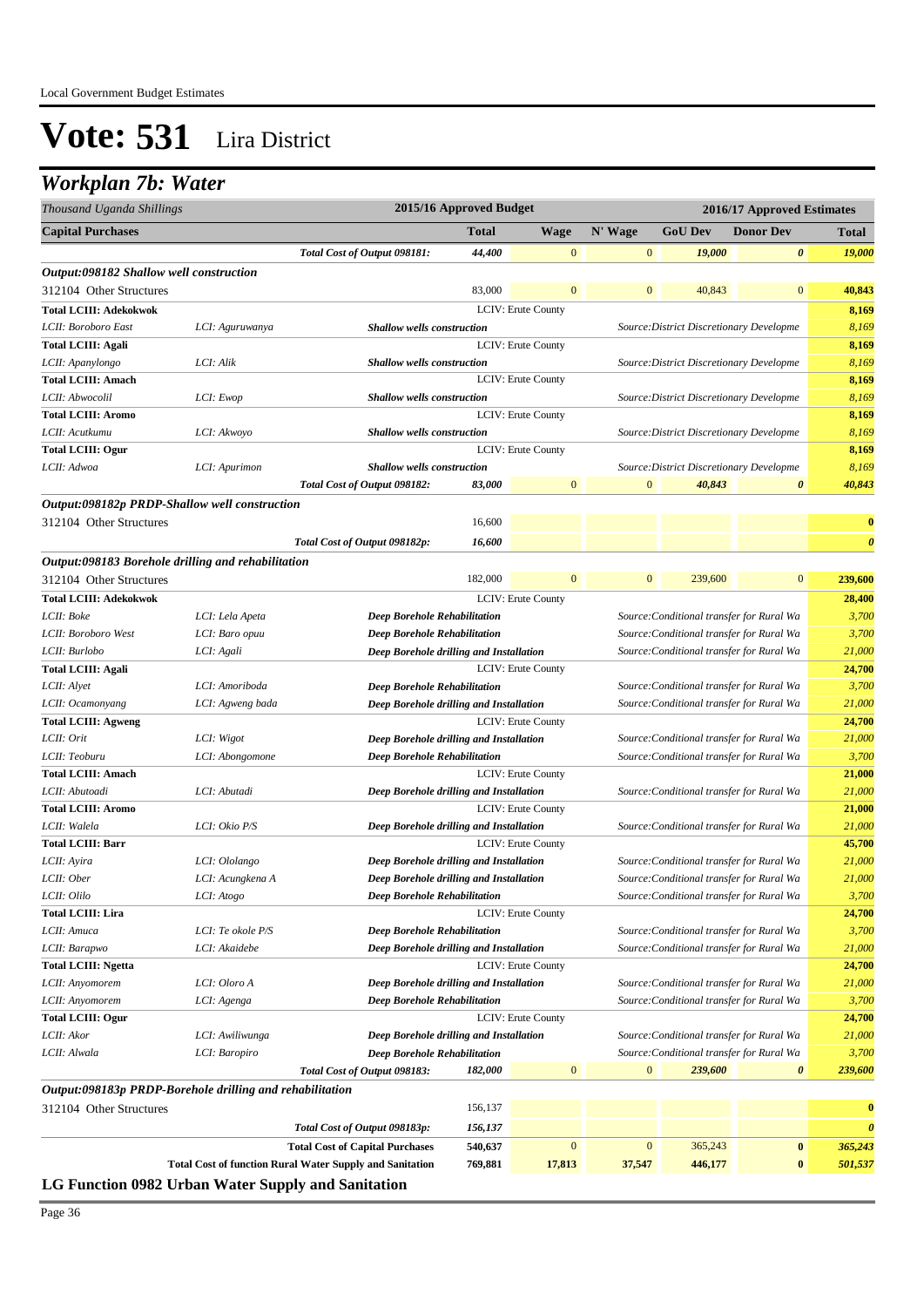### *Workplan 7b: Water*

| Thousand Uganda Shillings                                       | 2015/16 Approved Budget |        |         |                |                  | 2016/17 Approved Estimates |  |  |
|-----------------------------------------------------------------|-------------------------|--------|---------|----------------|------------------|----------------------------|--|--|
| <b>Higher LG Services</b>                                       | <b>Total</b>            | Wage   | N' Wage | <b>GoU Dev</b> | <b>Donor Dev</b> | <b>Total</b>               |  |  |
| Output:098203 Support for O&M of urban water facilities         |                         |        |         |                |                  |                            |  |  |
| 228001 Maintenance - Civil                                      | 350,000                 |        |         |                |                  | $\mathbf{0}$               |  |  |
| 228003 Maintenance – Machinery, Equipment & Furniture           | $\Omega$                |        | 390,000 |                |                  | 390,000                    |  |  |
| Total Cost of Output 098203:                                    | 350,000                 |        | 390,000 |                |                  | 390,000                    |  |  |
| <b>Total Cost of Higher LG Services</b>                         | 350,000                 |        | 390,000 |                |                  | 390,000                    |  |  |
| <b>Total Cost of function Urban Water Supply and Sanitation</b> | 350,000                 |        | 390,000 |                |                  | 390,000                    |  |  |
| <b>Total Cost of Water</b>                                      | 1.119.881               | 17,813 | 427,547 | 446,177        | $\bf{0}$         | 891,537                    |  |  |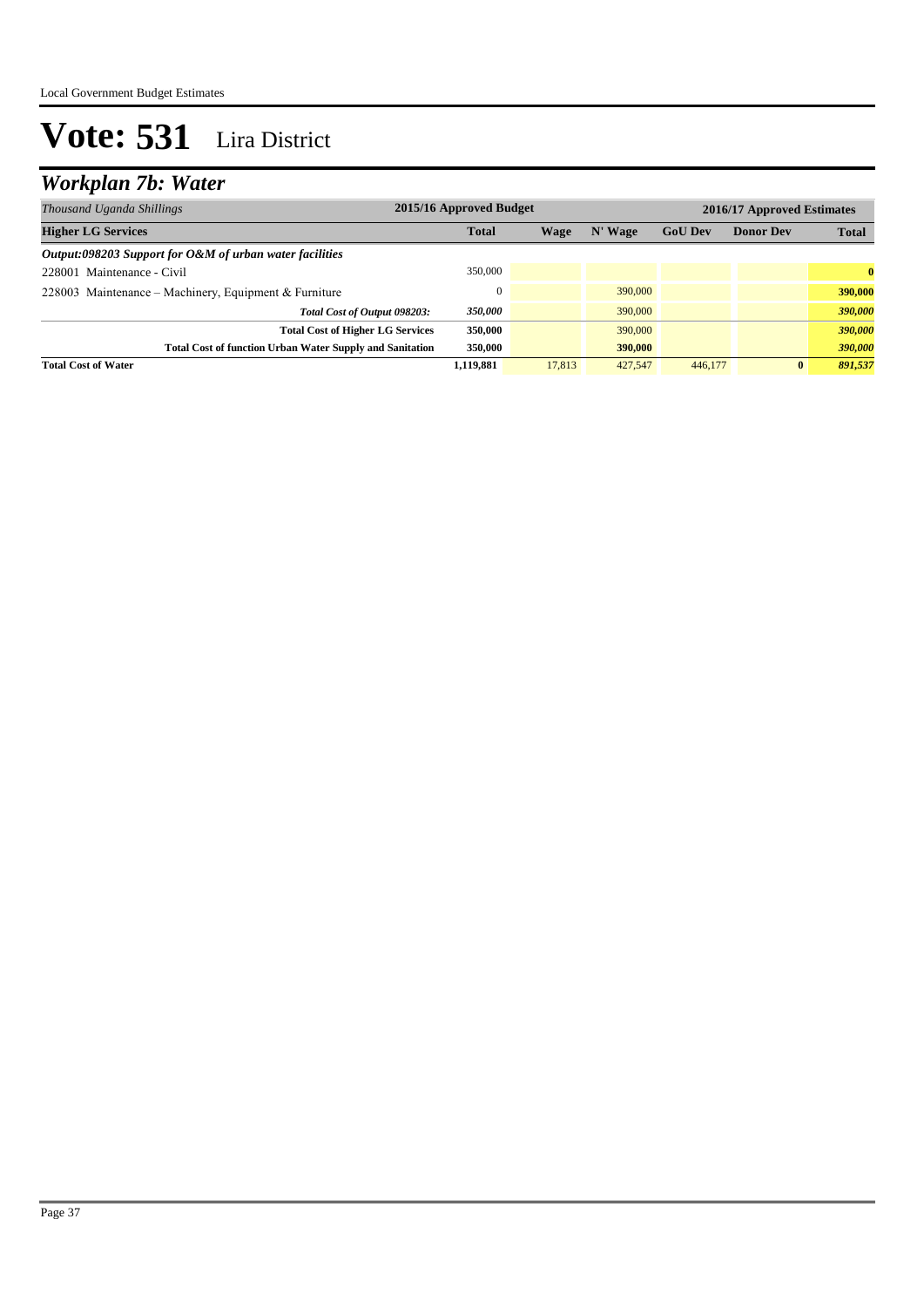### *Workplan 8: Natural Resources*

#### **(i) Overview of Workplan Revenue and Expenditures**

| <b>UShs Thousand</b>                                 | 2015/16                          |                                | 2016/17                   |
|------------------------------------------------------|----------------------------------|--------------------------------|---------------------------|
|                                                      | <b>Approved</b><br><b>Budget</b> | <b>Outturn by</b><br>end March | Approved<br><b>Budget</b> |
| A: Breakdown of Workplan Revenues:                   |                                  |                                |                           |
| <b>Recurrent Revenues</b>                            | 207,897                          | 137,490                        | 120,848                   |
| District Unconditional Grant (Non-Wage)              | 6,928                            | 4,662                          |                           |
| District Unconditional Grant (Wage)                  | 108,548                          | 61,948                         | 108,548                   |
| <b>Locally Raised Revenues</b>                       | 3,565                            | 4,239                          | 3,565                     |
| Sector Conditional Grant (Non-Wage)                  | 88,856                           | 66,642                         | 8,735                     |
| <b>Development Revenues</b>                          | 26,745                           | 12,394                         | 120,000                   |
| District Discretionary Development Equalization Gran | 6.745                            | 7.494                          | 100,000                   |
| Donor Funding                                        | 20,000                           | 4,900                          | 20,000                    |
| <b>Total Revenues</b>                                | 234,642                          | 149,885                        | 240,848                   |
| <b>B</b> : Breakdown of Workplan Expenditures:       |                                  |                                |                           |
| Recurrent Expenditure                                | 207,897                          | 129,141                        | 120,848                   |
| Wage                                                 | 108,548                          | 60,260                         | 108,548                   |
| Non Wage                                             | 99,349                           | 68,881                         | 12,300                    |
| Development Expenditure                              | 26,745                           | 4,350                          | 120,000                   |
| Domestic Development                                 | 6,745                            | 0                              | 100,000                   |
| Donor Development                                    | 20,000                           | 4,350                          | 20,000                    |
| <b>Total Expenditure</b>                             | 234,642                          | 133,491                        | 240,848                   |

#### **(ii) Details of Workplan Revenues and Expenditures**

#### *Expenditure Details for Workplan 8: Natural Resources*

#### **LG Function 0983 Natural Resources Management**

| Thousand Uganda Shillings                                                                     | 2015/16 Approved Budget |             |         |                | 2016/17 Approved Estimates |              |  |  |
|-----------------------------------------------------------------------------------------------|-------------------------|-------------|---------|----------------|----------------------------|--------------|--|--|
| <b>Higher LG Services</b>                                                                     | <b>Total</b>            | <b>Wage</b> | N' Wage | <b>GoU Dev</b> | <b>Donor Dev</b>           | <b>Total</b> |  |  |
| Output:098301 District Natural Resource Management                                            |                         |             |         |                |                            |              |  |  |
| 211101 General Staff Salaries                                                                 | 108,548                 | 108,548     |         |                |                            | 108,548      |  |  |
| 221002 Workshops and Seminars                                                                 | 800                     |             |         |                |                            | $\bf{0}$     |  |  |
| 221008 Computer supplies and Information Technology (IT)                                      | $\mathbf{0}$            |             | 600     |                |                            | 600          |  |  |
| 221009 Welfare and Entertainment                                                              | 1,000                   |             |         |                |                            | $\bf{0}$     |  |  |
| 221011 Printing, Stationery, Photocopying and Binding                                         | 1,251                   |             | 1,200   |                |                            | 1,200        |  |  |
| 221012 Small Office Equipment                                                                 | 200                     |             |         |                |                            | $\bf{0}$     |  |  |
| 222001 Telecommunications                                                                     | 500                     |             |         |                |                            | $\bf{0}$     |  |  |
| 223005 Electricity                                                                            | $\mathbf{0}$            |             | 500     |                |                            | 500          |  |  |
| 223006 Water                                                                                  | $\boldsymbol{0}$        |             | 500     |                |                            | 500          |  |  |
| 224004 Cleaning and Sanitation                                                                | 914                     |             | 765     |                |                            | 765          |  |  |
| 227001 Travel inland                                                                          | 17,100                  |             |         |                |                            | $\bf{0}$     |  |  |
| $228004$ Maintenance – Other                                                                  | 728                     |             |         |                |                            | $\bf{0}$     |  |  |
| Total Cost of Output 098301:                                                                  | 131,041                 | 108,548     | 3,565   |                |                            | 112,113      |  |  |
| Output:098303 Tree Planting and Afforestation                                                 |                         |             |         |                |                            |              |  |  |
| 227001 Travel inland                                                                          | $\mathbf{0}$            |             |         | 15,000         |                            | 15,000       |  |  |
| Total Cost of Output 098303:                                                                  | 0                       |             |         | 15,000         |                            | 15,000       |  |  |
| Output:098304 Training in forestry management (Fuel Saving Technology, Water Shed Management) |                         |             |         |                |                            |              |  |  |
| 221002 Workshops and Seminars                                                                 | 9,000                   |             |         |                |                            | $\bf{0}$     |  |  |
| 227001 Travel inland                                                                          | 28,996                  |             |         | 18,000         | 20,000                     | 38,000       |  |  |
| Total Cost of Output 098304:                                                                  | 37,996                  |             |         | 18,000         | 20,000                     | 38,000       |  |  |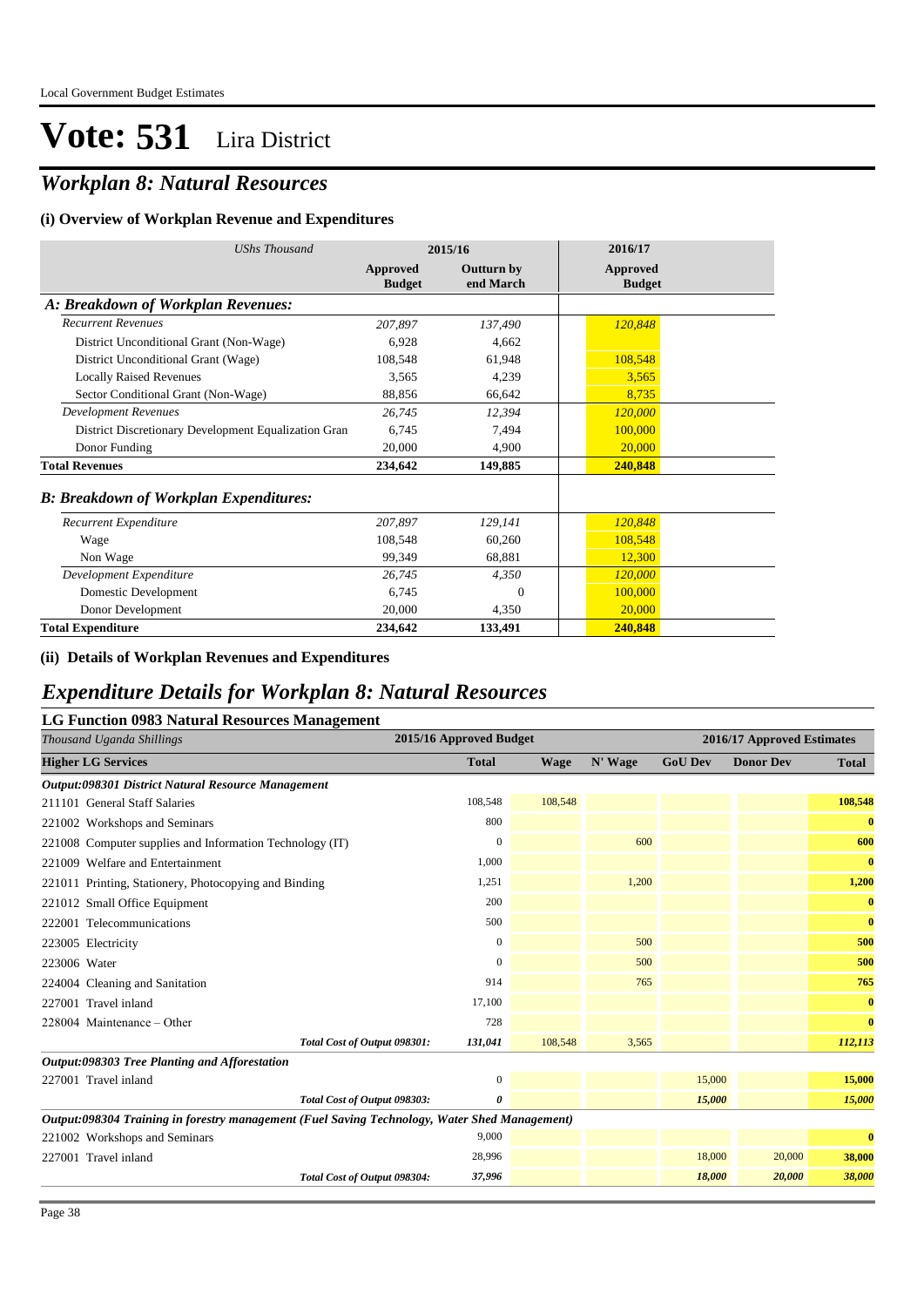### *Workplan 8: Natural Resources*

| 2015/16 Approved Budget<br>Thousand Uganda Shillings                                          |                  |             |         | 2016/17 Approved Estimates |                  |                       |  |
|-----------------------------------------------------------------------------------------------|------------------|-------------|---------|----------------------------|------------------|-----------------------|--|
| <b>Higher LG Services</b>                                                                     | <b>Total</b>     | <b>Wage</b> | N' Wage | <b>GoU Dev</b>             | <b>Donor Dev</b> | <b>Total</b>          |  |
| Output:098306 Community Training in Wetland management                                        |                  |             |         |                            |                  |                       |  |
| 227001 Travel inland                                                                          | 12,084           |             | 8,735   |                            |                  | 8,735                 |  |
| Total Cost of Output 098306:                                                                  | 12,084           |             | 8,735   |                            |                  | 8,735                 |  |
| <b>Output:098307 River Bank and Wetland Restoration</b>                                       |                  |             |         |                            |                  |                       |  |
| 227001 Travel inland                                                                          | $\boldsymbol{0}$ |             |         | 7,000                      |                  | 7,000                 |  |
| Total Cost of Output 098307:                                                                  | 0                |             |         | 7,000                      |                  | 7,000                 |  |
| Output:098308 Stakeholder Environmental Training and Sensitisation                            |                  |             |         |                            |                  |                       |  |
| 227001 Travel inland                                                                          | $\boldsymbol{0}$ |             |         | 30,000                     |                  | 30,000                |  |
| Total Cost of Output 098308:                                                                  | 0                |             |         | 30,000                     |                  | 30,000                |  |
| Output:098308p PRDP-Stakeholder Environmental Training and Sensitisation                      |                  |             |         |                            |                  |                       |  |
| 227001 Travel inland                                                                          | 44,000           |             |         |                            |                  | $\bf{0}$              |  |
| Total Cost of Output 098308p:                                                                 | 44,000           |             |         |                            |                  | $\boldsymbol{\theta}$ |  |
| Output:098309 Monitoring and Evaluation of Environmental Compliance                           |                  |             |         |                            |                  |                       |  |
| 227001 Travel inland                                                                          | 6,521            |             |         | 6,000                      |                  | 6,000                 |  |
| Total Cost of Output 098309:                                                                  | 6,521            |             |         | 6.000                      |                  | 6,000                 |  |
| Output:098310 Land Management Services (Surveying, Valuations, Tittling and lease management) |                  |             |         |                            |                  |                       |  |
| 227001 Travel inland                                                                          | $\mathbf{0}$     |             |         | 20,000                     |                  | 20,000                |  |
| Total Cost of Output 098310:                                                                  | 0                |             |         | 20,000                     |                  | 20,000                |  |
| Output:098311 Infrastruture Planning                                                          |                  |             |         |                            |                  |                       |  |
| 227001 Travel inland                                                                          | 3,000            |             |         | 4,000                      |                  | 4,000                 |  |
| Total Cost of Output 098311:                                                                  | 3,000            |             |         | 4,000                      |                  | 4,000                 |  |
| <b>Total Cost of Higher LG Services</b>                                                       | 234,642          | 108,548     | 12,300  | 100,000                    | 20,000           | 240,848               |  |
| <b>Total Cost of function Natural Resources Management</b>                                    | 234,642          | 108,548     | 12,300  | 100,000                    | 20,000           | 240,848               |  |
| <b>Total Cost of Natural Resources</b>                                                        | 234,642          | 108,548     | 12,300  | 100,000                    | 20,000           | 240,848               |  |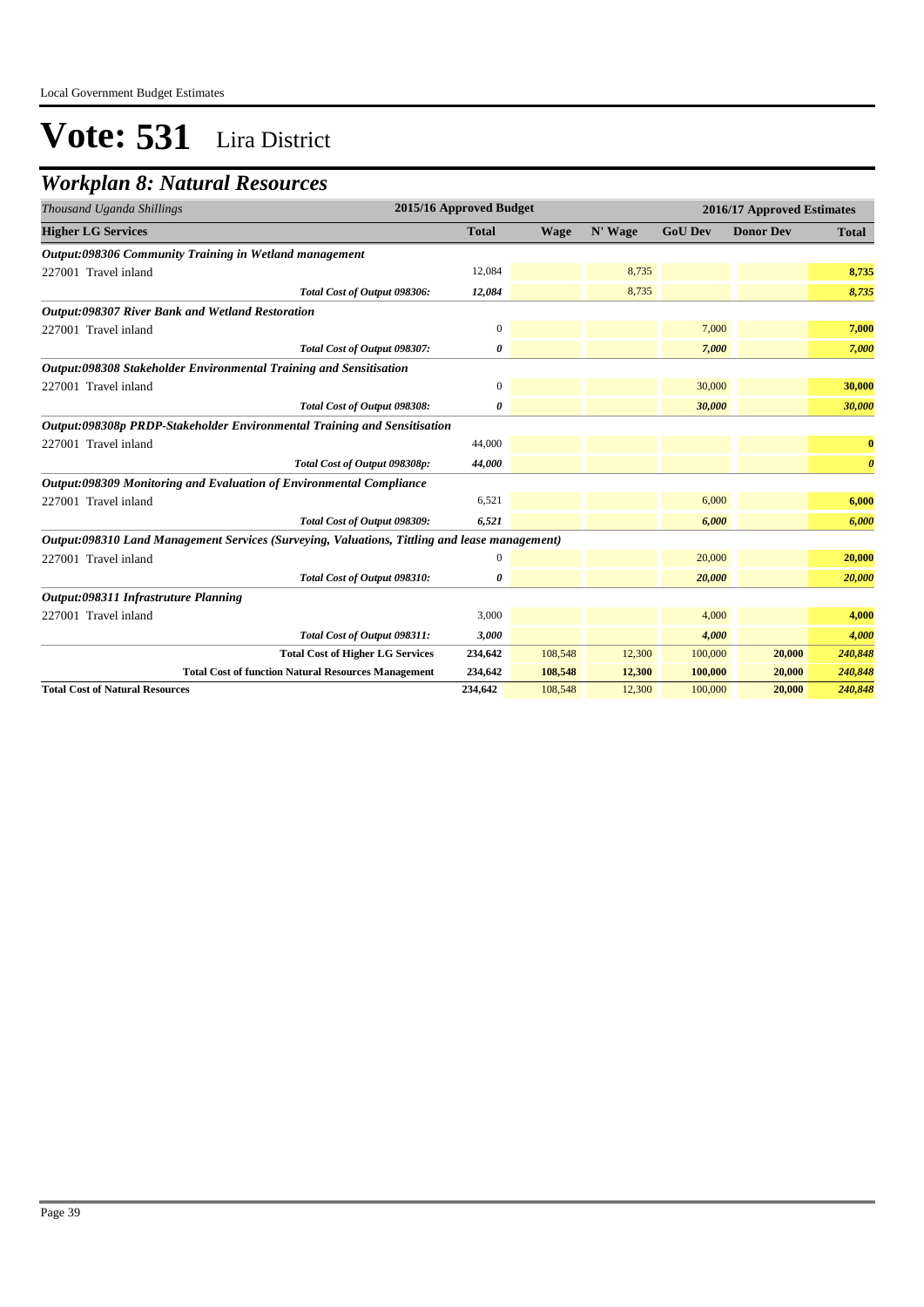### *Workplan 9: Community Based Services*

#### **(i) Overview of Workplan Revenue and Expenditures**

| <b>UShs Thousand</b>                                 |                           | 2015/16                        | 2016/17                   |
|------------------------------------------------------|---------------------------|--------------------------------|---------------------------|
|                                                      | Approved<br><b>Budget</b> | <b>Outturn by</b><br>end March | Approved<br><b>Budget</b> |
| A: Breakdown of Workplan Revenues:                   |                           |                                |                           |
| <b>Recurrent Revenues</b>                            | 181,433                   | 132,491                        | 173,335                   |
| District Unconditional Grant (Non-Wage)              | 13.857                    | 9,323                          | 5,000                     |
| District Unconditional Grant (Wage)                  | 97,897                    | 71,383                         | 97,897                    |
| <b>Locally Raised Revenues</b>                       | 7.132                     | 4.096                          | 7.132                     |
| Other Transfers from Central Government              | 16.000                    | 12,779                         | 12.397                    |
| Sector Conditional Grant (Non-Wage)                  | 46,548                    | 34,910                         | 50,910                    |
| <b>Development Revenues</b>                          | 501,505                   | 91,251                         | 436.303                   |
| District Discretionary Development Equalization Gran | 56,409                    | 57,191                         | 75,421                    |
| Donor Funding                                        | 40,000                    | 34,060                         | 77.608                    |
| Other Transfers from Central Government              | 405,097                   | $\Omega$                       | 278,926                   |
| <b>Transitional Development Grant</b>                |                           | $\Omega$                       | 4.348                     |
| <b>Total Revenues</b>                                | 682.938                   | 223,742                        | 609,638                   |
| <b>B: Breakdown of Workplan Expenditures:</b>        |                           |                                |                           |
| Recurrent Expenditure                                | 181,433                   | 116,327                        | 173,335                   |
| Wage                                                 | 97.897                    | 71,110                         | 97,897                    |
| Non Wage                                             | 83,536                    | 45,217                         | 75,438                    |
| Development Expenditure                              | 501,505                   | 35,142                         | 436,303                   |
| Domestic Development                                 | 461,505                   | 25141.698                      | 358,695                   |
| Donor Development                                    | 40,000                    | 10,000                         | 77,608                    |
| <b>Total Expenditure</b>                             | 682,938                   | 151,468                        | 609.638                   |

#### **(ii) Details of Workplan Revenues and Expenditures**

#### *Expenditure Details for Workplan 9: Community Based Services*

#### **LG Function 1081 Community Mobilisation and Empowerment**

| Thousand Uganda Shillings                                         | 2015/16 Approved Budget |        | 2016/17 Approved Estimates |                |                  |          |
|-------------------------------------------------------------------|-------------------------|--------|----------------------------|----------------|------------------|----------|
| <b>Higher LG Services</b>                                         | <b>Total</b>            | Wage   | N' Wage                    | <b>GoU Dev</b> | <b>Donor Dev</b> | Total    |
| Output:108101 Operation of the Community Based Sevices Department |                         |        |                            |                |                  |          |
| 211101 General Staff Salaries                                     | 97,897                  | 97,897 |                            |                |                  | 97,897   |
| 211103 Allowances                                                 | $\mathbf{0}$            |        | 1,000                      |                |                  | 1,000    |
| 213001 Medical expenses (To employees)                            | $\mathbf{0}$            |        | 500                        |                |                  | 500      |
| 213002 Incapacity, death benefits and funeral expenses            | $\mathbf{0}$            |        | 500                        |                |                  | 500      |
| 221001 Advertising and Public Relations                           | 0                       |        | 300                        |                |                  | 300      |
| 221008 Computer supplies and Information Technology (IT)          | $\mathbf{0}$            |        | 500                        |                |                  | 500      |
| 221009 Welfare and Entertainment                                  | 3,400                   |        |                            | 500            |                  | 500      |
| 221011 Printing, Stationery, Photocopying and Binding             | 0                       |        | 1,000                      | 2,000          |                  | 3,000    |
| 221012 Small Office Equipment                                     | $\mathbf{0}$            |        | 200                        |                |                  | 200      |
| 222001 Telecommunications                                         | $\Omega$                |        | 200                        |                |                  | 200      |
| 223005 Electricity                                                | $\overline{0}$          |        | 600                        |                |                  | 600      |
| 223006 Water                                                      | $\Omega$                |        | 500                        |                |                  | 500      |
| 224004 Cleaning and Sanitation                                    | 756                     |        | 500                        |                |                  | 500      |
| 227001 Travel inland                                              | $\mathbf{0}$            |        | 4,430                      | 4,000          |                  | 8,430    |
| 228002 Maintenance - Vehicles                                     | $\Omega$                |        |                            | 4,000          |                  | 4,000    |
| 228003 Maintenance – Machinery, Equipment & Furniture             | 2,376                   |        | 500                        |                |                  | 500      |
| 228004 Maintenance – Other                                        | 600                     |        |                            |                |                  | $\bf{0}$ |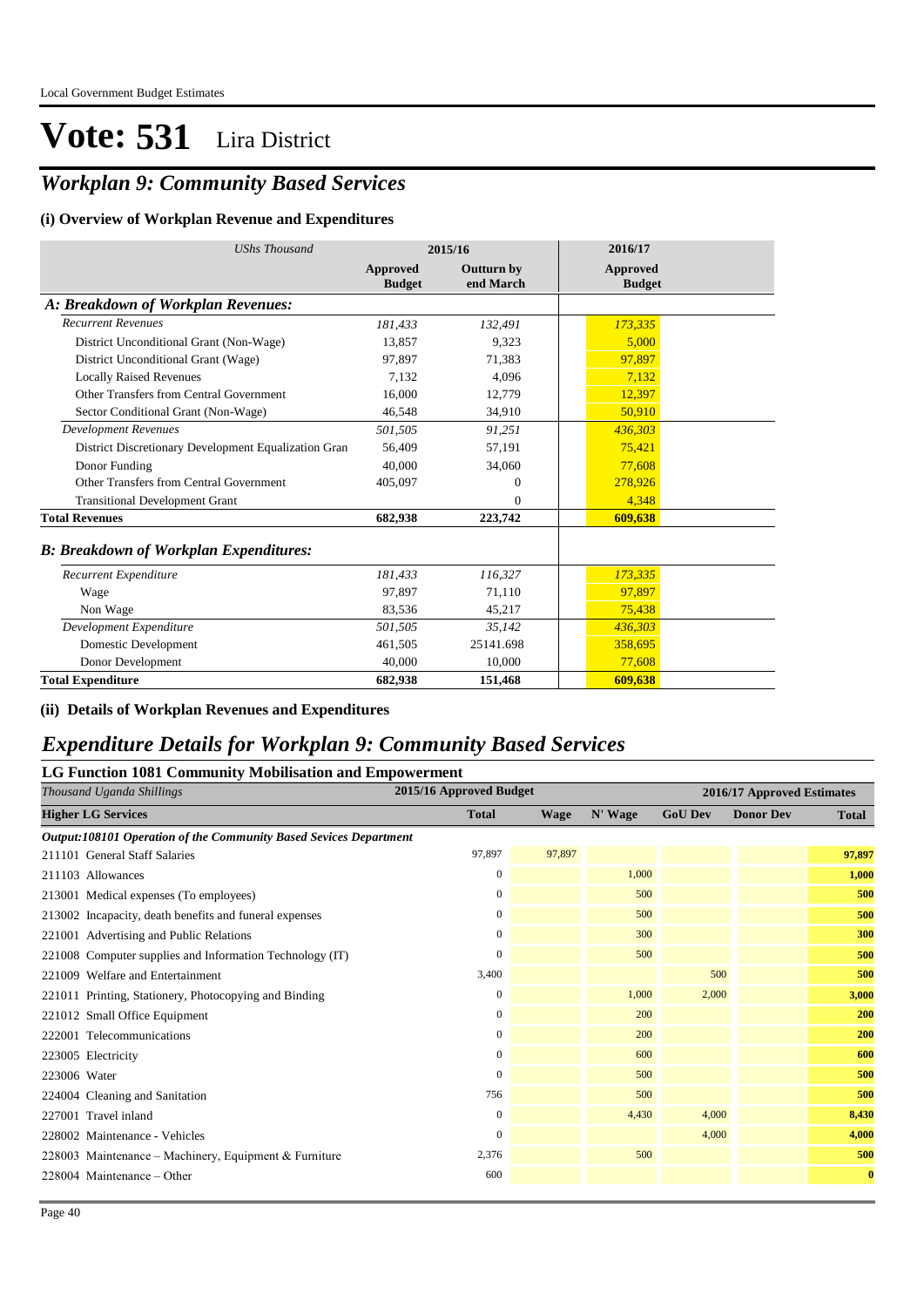### *Workplan 9: Community Based Services*

| Thousand Uganda Shillings                                 | 2015/16 Approved Budget |             |         | 2016/17 Approved Estimates |                       |              |  |
|-----------------------------------------------------------|-------------------------|-------------|---------|----------------------------|-----------------------|--------------|--|
| <b>Higher LG Services</b>                                 | <b>Total</b>            | <b>Wage</b> | N' Wage | <b>GoU Dev</b>             | <b>Donor Dev</b>      | <b>Total</b> |  |
| Total Cost of Output 108101:                              | 105,029                 | 97,897      | 10,730  | 10,500                     |                       | 119,127      |  |
| Output:108102 Probation and Welfare Support               |                         |             |         |                            |                       |              |  |
| 221011 Printing, Stationery, Photocopying and Binding     | $\boldsymbol{0}$        |             | 400     |                            |                       | 400          |  |
| 221012 Small Office Equipment                             | $\boldsymbol{0}$        |             | 200     |                            |                       | 200          |  |
| 222003 Information and communications technology (ICT)    | $\boldsymbol{0}$        |             | 400     | 2,000                      | $\mathbf{0}$          | 2,400        |  |
| 227001 Travel inland                                      | $\mathbf{0}$            |             | 2,000   |                            |                       | 2,000        |  |
| 282101 Donations                                          | $\mathbf{0}$            |             |         | 1,000                      |                       | 1,000        |  |
| Total Cost of Output 108102:                              | 0                       |             | 3,000   | 3,000                      | $\boldsymbol{\theta}$ | 6,000        |  |
| <b>Output:108103 Social Rehabilitation Services</b>       |                         |             |         |                            |                       |              |  |
| 213001 Medical expenses (To employees)                    | $\boldsymbol{0}$        |             |         | 1,000                      |                       | 1,000        |  |
| 221011 Printing, Stationery, Photocopying and Binding     | $\mathbf{0}$            |             |         | 400                        |                       | 400          |  |
| 227001 Travel inland                                      | $\boldsymbol{0}$        |             |         | 600                        |                       | 600          |  |
| Total Cost of Output 108103:                              | 0                       |             |         | 2,000                      |                       | 2,000        |  |
| <b>Output:108104 Community Development Services (HLG)</b> |                         |             |         |                            |                       |              |  |
| 211103 Allowances                                         | 6,042                   |             |         |                            |                       | $\bf{0}$     |  |
| 221002 Workshops and Seminars                             | 31,198                  |             | 2,000   |                            |                       | 2,000        |  |
| 221009 Welfare and Entertainment                          | $\boldsymbol{0}$        |             | 4,000   |                            |                       | 4,000        |  |
| 221011 Printing, Stationery, Photocopying and Binding     | $\boldsymbol{0}$        |             | 400     |                            |                       | 400          |  |
| 222001 Telecommunications                                 | $\bf{0}$                |             | 926     |                            |                       | 926          |  |
| 227001 Travel inland                                      | $\boldsymbol{0}$        |             | 6,732   |                            |                       | 6,732        |  |
| 282103 Scholarships and related costs                     | $\mathbf{0}$            |             |         | 10,000                     |                       | 10,000       |  |
| Total Cost of Output 108104:                              | 37,240                  |             | 14,058  | 10,000                     |                       | 24,058       |  |
| Output:108105 Adult Learning                              |                         |             |         |                            |                       |              |  |
| 211103 Allowances                                         | $\boldsymbol{0}$        |             | 9,357   |                            |                       | 9,357        |  |
| 221002 Workshops and Seminars                             | 9,357                   |             |         | 4,000                      |                       | 4,000        |  |
| 221008 Computer supplies and Information Technology (IT)  | $\boldsymbol{0}$        |             |         | 1,500                      |                       | 1,500        |  |
| 221011 Printing, Stationery, Photocopying and Binding     | $\mathbf{0}$            |             |         | 3,921                      |                       | 3,921        |  |
| 221012 Small Office Equipment                             | $\boldsymbol{0}$        |             |         | 500                        |                       | 500          |  |
| 227001 Travel inland                                      | 2,080                   |             | 2,080   |                            |                       | 2,080        |  |
| 228002 Maintenance - Vehicles                             | $\boldsymbol{0}$        |             |         | 2,348                      |                       | 2,348        |  |
| Total Cost of Output 108105:                              | 11,437                  |             | 11,437  | 12,269                     |                       | 23,706       |  |
| <b>Output:108107 Gender Mainstreaming</b>                 |                         |             |         |                            |                       |              |  |
| 221001 Advertising and Public Relations                   | $\boldsymbol{0}$        |             |         |                            | 761                   | 761          |  |
| 221002 Workshops and Seminars                             | 28,000                  |             |         | 3,000                      | 4,425                 | 7,425        |  |
| 221008 Computer supplies and Information Technology (IT)  | $\boldsymbol{0}$        |             |         |                            | 1,000                 | 1,000        |  |
| 221009 Welfare and Entertainment                          | $\boldsymbol{0}$        |             |         | 1,500                      | 2,700                 | 4,200        |  |
| 221011 Printing, Stationery, Photocopying and Binding     | $\boldsymbol{0}$        |             |         | 1,500                      | 3,500                 | 5,000        |  |
| 222001 Telecommunications                                 | $\boldsymbol{0}$        |             |         |                            | 400                   | 400          |  |
| 227001 Travel inland                                      | 12,000                  |             |         | 2,000                      | 3,214                 | 5,214        |  |
| Total Cost of Output 108107:                              | 40,000                  |             |         | 8,000                      | 16,000                | 24,000       |  |
| Output:108108 Children and Youth Services                 |                         |             |         |                            |                       |              |  |
| 221001 Advertising and Public Relations                   | $\boldsymbol{0}$        |             |         |                            | 8,000                 | 8,000        |  |
| 221002 Workshops and Seminars                             | $\boldsymbol{0}$        |             |         | 19,708                     | 34,608                | 54,316       |  |
| 221009 Welfare and Entertainment                          | 25,000                  |             |         |                            |                       | $\bf{0}$     |  |
| 227001 Travel inland                                      | $\boldsymbol{0}$        |             |         | 7,000                      | 19,000                | 26,000       |  |
| 282101 Donations                                          | 380,097                 |             |         | 251,033                    |                       | 251,033      |  |
| Total Cost of Output 108108:                              | 405,097                 |             |         | 277,741                    | 61,608                | 339,349      |  |

*Output:108109 Support to Youth Councils*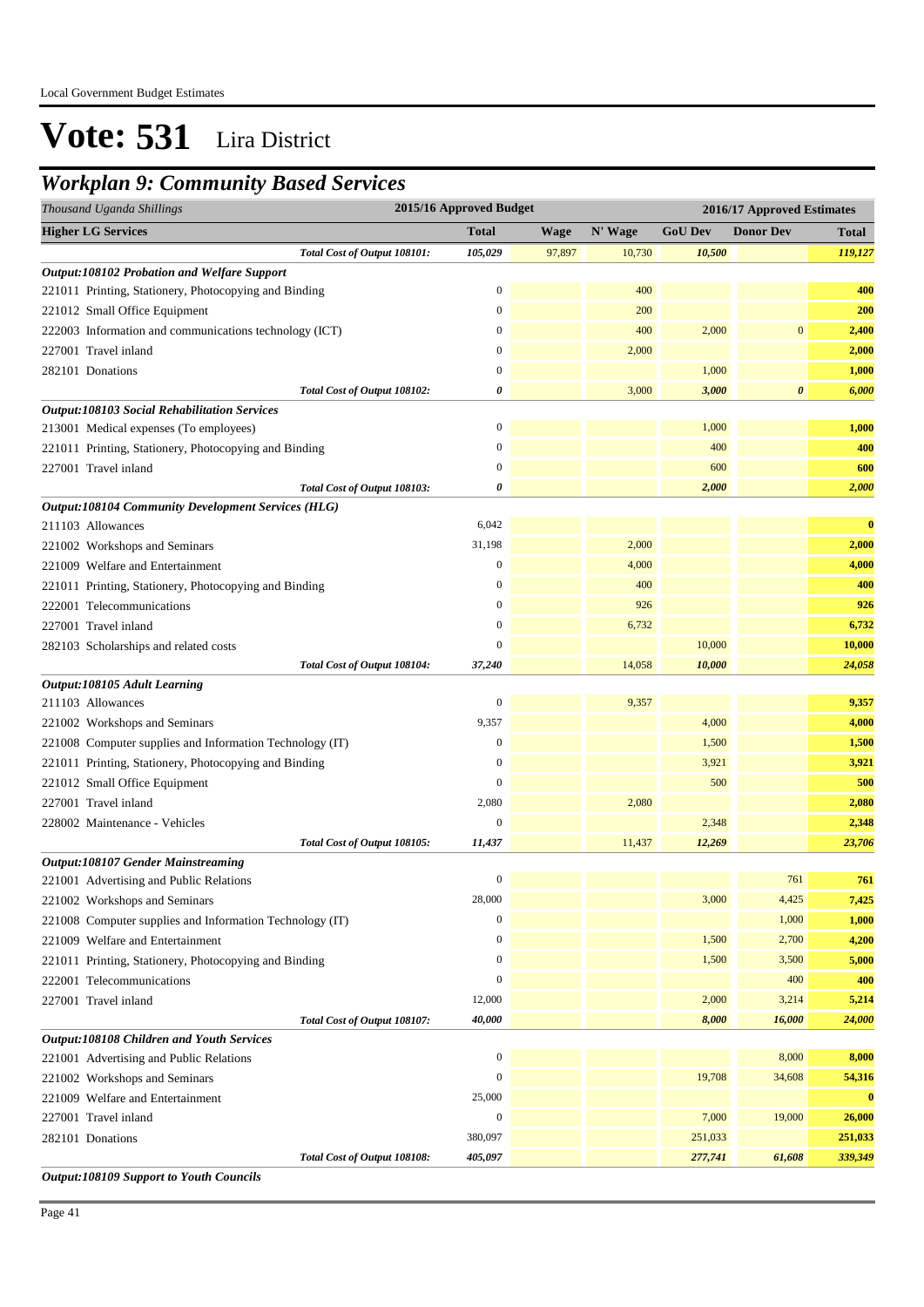### *Workplan 9: Community Based Services*

| 2015/16 Approved Budget<br>Thousand Uganda Shillings    |                  | 2016/17 Approved Estimates |         |                |                  |              |
|---------------------------------------------------------|------------------|----------------------------|---------|----------------|------------------|--------------|
| <b>Higher LG Services</b>                               | <b>Total</b>     | <b>Wage</b>                | N' Wage | <b>GoU Dev</b> | <b>Donor Dev</b> | <b>Total</b> |
| 221002 Workshops and Seminars                           | 1,320            |                            | 1,600   |                |                  | 1,600        |
| 221009 Welfare and Entertainment                        | $\overline{0}$   |                            |         | 1,000          |                  | 1,000        |
| 221011 Printing, Stationery, Photocopying and Binding   | 320              |                            | 400     |                |                  | 400          |
| 221012 Small Office Equipment                           | $\boldsymbol{0}$ |                            | 400     |                |                  | 400          |
| 222001 Telecommunications                               | 913              |                            |         |                |                  | $\bf{0}$     |
| 227001 Travel inland                                    | 1,620            |                            | 1,773   | 2,185          |                  | 3,958        |
| Total Cost of Output 108109:                            | 4,173            |                            | 4,173   | 3,185          |                  | 7,358        |
| Output:108110 Support to Disabled and the Elderly       |                  |                            |         |                |                  |              |
| 221002 Workshops and Seminars                           | 1,800            |                            | 1,800   |                |                  | 1,800        |
| 221009 Welfare and Entertainment                        | 500              |                            | 1,500   |                |                  | 1,500        |
| 221011 Printing, Stationery, Photocopying and Binding   | 258              |                            | 258     |                |                  | 258          |
| 227001 Travel inland                                    | 1,686            |                            | 1,686   |                |                  | 1,686        |
| 282101 Donations                                        | 19,622           |                            | 18,622  |                |                  | 18,622       |
| Total Cost of Output 108110:                            | 23,867           |                            | 23,867  |                |                  | 23,867       |
| Output:108111 Culture mainstreaming                     |                  |                            |         |                |                  |              |
| 221002 Workshops and Seminars                           | $\Omega$         |                            |         | 8,000          |                  | 8,000        |
| 221011 Printing, Stationery, Photocopying and Binding   | 0                |                            |         | 1,000          |                  | 1,000        |
| 227001 Travel inland                                    | $\boldsymbol{0}$ |                            |         | 1,000          |                  | 1,000        |
| Total Cost of Output 108111:                            | 0                |                            |         | 10,000         |                  | 10,000       |
| Output:108112 Work based inspections                    |                  |                            |         |                |                  |              |
| 221011 Printing, Stationery, Photocopying and Binding   | 556              |                            | 400     |                |                  | 400          |
| 221012 Small Office Equipment                           | $\overline{0}$   |                            | 200     |                |                  | 200          |
| 222001 Telecommunications                               | $\boldsymbol{0}$ |                            | 400     |                |                  | 400          |
| 227001 Travel inland                                    | 1,000            |                            | 2,000   |                |                  | 2,000        |
| Total Cost of Output 108112:                            | 1,556            |                            | 3,000   |                |                  | 3,000        |
| Output:108113 Labour dispute settlement                 |                  |                            |         |                |                  |              |
| 221009 Welfare and Entertainment                        | $\overline{0}$   |                            | 400     |                |                  | 400          |
| 221011 Printing, Stationery, Photocopying and Binding   | $\Omega$         |                            | 600     |                |                  | 600          |
| Total Cost of Output 108113:                            | 0                |                            | 1,000   |                |                  | 1,000        |
| <b>Output:108114 Representation on Women's Councils</b> |                  |                            |         |                |                  |              |
| 221002 Workshops and Seminars                           | 1,480            |                            | 1,480   |                |                  | 1,480        |
| 221009 Welfare and Entertainment                        | $\boldsymbol{0}$ |                            | 900     |                |                  | 900          |
| 221011 Printing, Stationery, Photocopying and Binding   | 320              |                            | 600     |                |                  | 600          |
| 222001 Telecommunications                               | 913              |                            |         |                |                  | $\bf{0}$     |
| 227001 Travel inland                                    | 1,460            |                            | 1,193   |                |                  | 1,193        |
| Total Cost of Output 108114:                            | 4,173            |                            | 4,173   |                |                  | 4,173        |
| <b>Total Cost of Higher LG Services</b>                 | 632,572          | 97,897                     | 75,438  | 336,695        | 77,608           | 587,638      |
| <b>Capital Purchases</b>                                | <b>Total</b>     | <b>Wage</b>                | N' Wage | <b>GoU Dev</b> | <b>Donor Dev</b> | <b>Total</b> |

*Output:108172 Administrative Capital*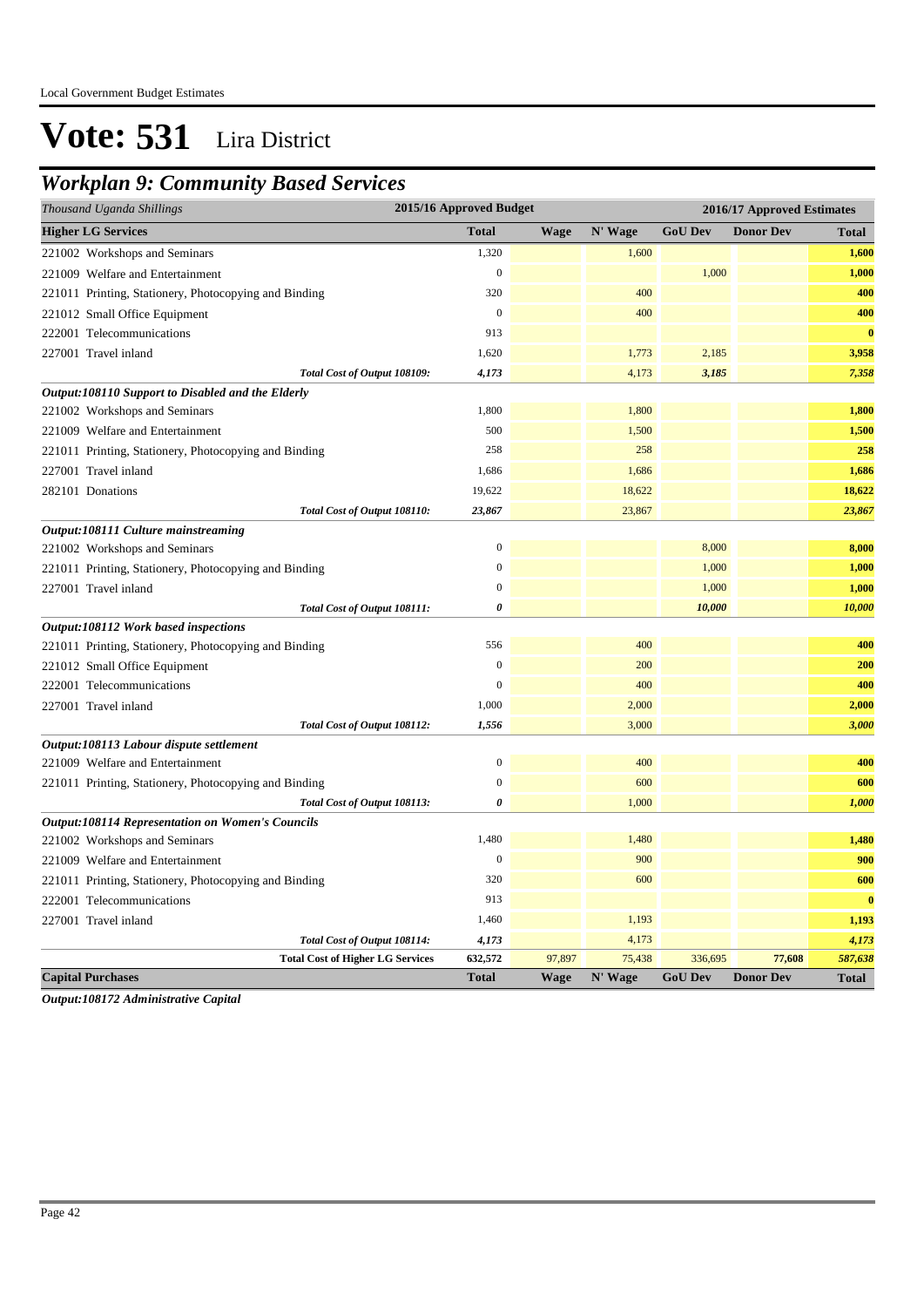### *Workplan 9: Community Based Services*

| Thousand Uganda Shillings                           |                                                                      |                                                                                                   | 2015/16 Approved Budget |                              |         |              |                | 2016/17 Approved Estimates               |              |
|-----------------------------------------------------|----------------------------------------------------------------------|---------------------------------------------------------------------------------------------------|-------------------------|------------------------------|---------|--------------|----------------|------------------------------------------|--------------|
| <b>Capital Purchases</b>                            |                                                                      |                                                                                                   | <b>Total</b>            | Wage                         | N' Wage |              | <b>GoU Dev</b> | <b>Donor Dev</b>                         | <b>Total</b> |
| 312201 Transport Equipment                          |                                                                      |                                                                                                   | $\mathbf{0}$            | $\mathbf{0}$                 |         | $\mathbf{0}$ | 2,340          | $\mathbf{0}$                             | 2,340        |
| <b>Total LCIII: Adekokwok</b>                       |                                                                      |                                                                                                   |                         | <b>LCIV: Erute County</b>    |         |              |                |                                          | 260          |
| LCII: Adekokwok                                     | LCI: Adekokwok Sub County                                            | Procurea Bicycle for Sub County FAL Coordinator A Source: District Discretionary Developme        |                         |                              |         |              |                |                                          | 260          |
| <b>Total LCIII: Agali</b>                           |                                                                      |                                                                                                   |                         | <b>LCIV: Erute County</b>    |         |              |                |                                          | 260          |
| LCII: Okile                                         | LCI: Agali Sub County                                                | Procurea Bicycle for Sub County FAL Coordinator A Source: District Discretionary Developme        |                         |                              |         |              |                |                                          | 260          |
| <b>Total LCIII: Agweng</b>                          |                                                                      |                                                                                                   |                         | <b>LCIV: Erute County</b>    |         |              |                |                                          | 260          |
| LCII: Abala                                         | LCI: Agweng Sub County                                               | Procurea Bicycle for Sub County FAL Coordinator A Source: District Discretionary Developme        |                         |                              |         |              |                |                                          | 260          |
| <b>Total LCIII: Amach</b>                           |                                                                      |                                                                                                   |                         | <b>LCIV: Erute County</b>    |         |              |                |                                          | 260          |
| LCII: Ayach                                         | LCI: Amach Sub County                                                | Procurea Bicycle for Sub County FAL Coordinator A Source: District Discretionary Developme        |                         |                              |         |              |                |                                          | 260          |
| <b>Total LCIII: Aromo</b>                           |                                                                      |                                                                                                   |                         | <b>LCIV: Erute County</b>    |         |              |                |                                          | 260          |
| LCII: Otara                                         | LCI: Aromo Sub County                                                | Procurea Bicycle for Sub County FAL Coordinator A Source: District Discretionary Developme        |                         |                              |         |              |                |                                          | 260          |
| <b>Total LCIII: Barr</b>                            |                                                                      |                                                                                                   |                         | <b>LCIV: Erute County</b>    |         |              |                |                                          | 260          |
| LCII: Ayira                                         | LCI: Barr Sub County                                                 | <b>Procurea Bicycle for Sub County FAL Coordinator B</b> Source: District Discretionary Developme |                         |                              |         |              |                |                                          | 260          |
| <b>Total LCIII: Lira</b>                            |                                                                      |                                                                                                   |                         | LCIV: Erute County           |         |              |                |                                          | 260          |
| LCII: Barapwo                                       | LCI: Lira Sub County                                                 | Procurea Bicycle for Sub County FAL Coordinator Li Source: District Discretionary Developme       |                         |                              |         |              |                |                                          | 260          |
| <b>Total LCIII: Ngetta</b>                          |                                                                      |                                                                                                   |                         | LCIV: Erute County           |         |              |                |                                          | 260          |
| LCII: Anyangapuc                                    | LCI: Ngetta Sub County                                               | Procurea Bicycle for Sub County FAL Coordinator                                                   |                         |                              |         |              |                | Source: District Discretionary Developme | 260          |
| <b>Total LCIII: Ogur</b>                            |                                                                      |                                                                                                   |                         | LCIV: Erute County           |         |              |                |                                          | 260          |
| LCII: Ogur                                          | LCI: Ogur Sub County                                                 | Procurea Bicycle for Sub County FAL Coordinator                                                   |                         |                              |         |              |                | Source: District Discretionary Developme | 260          |
| 312203 Furniture & Fixtures                         |                                                                      |                                                                                                   | $\Omega$                | $\overline{0}$               |         | $\mathbf{0}$ | 3,660          | $\mathbf{0}$                             | 3,660        |
| <b>Total LCIII: Central Division</b>                |                                                                      |                                                                                                   |                         | LCIV: Lira Municipal Council |         |              |                |                                          | 3,660        |
| LCII: Senior Quarters                               | LCI: CBS Department                                                  | Seven sets of Window Curtains procured for different                                              |                         |                              |         |              |                | Source: District Discretionary Developme | 1,660        |
| LCII: Senior Quarters                               | LCI: CBS Department                                                  | 3 Executive Office Desks Procured for SCDO, SPWO, Source: District Discretionary Developme        |                         |                              |         |              |                |                                          | 2,000        |
|                                                     |                                                                      | Total Cost of Output 108172:                                                                      | 0                       | $\Omega$                     |         | $\Omega$     | 6.000          | $\boldsymbol{\theta}$                    | 6,000        |
| Output:108175 Non Standard Service Delivery Capital |                                                                      |                                                                                                   |                         |                              |         |              |                |                                          |              |
| 312213 ICT Equipment                                |                                                                      |                                                                                                   | $\mathbf{0}$            | $\overline{0}$               |         | $\mathbf{0}$ | 16,000         | $\mathbf{0}$                             | 16,000       |
| <b>Total LCIII: Central Division</b>                |                                                                      |                                                                                                   |                         | LCIV: Lira Municipal Council |         |              |                |                                          | 16,000       |
| LCII: Senior Quarters                               | LCI: CBSD                                                            | <b>One LCD Projector Procured for the CBSD</b>                                                    |                         |                              |         |              |                | Source: District Discretionary Developm  | 4,000        |
| LCII: Senior Quarters                               | LCI: CBSD                                                            | Procurement of One Heavy Duty Photocopier Procure Source: District Discretionary Developm         |                         |                              |         |              |                |                                          | 10,000       |
| LCII: Senior Quarters                               | LCI: CBSD                                                            | Procurement of IPAD procured for SPWO                                                             |                         |                              |         |              |                | Source: District Discretionary Developm  | 2,000        |
|                                                     |                                                                      | Total Cost of Output 108175:                                                                      | 0                       | $\mathbf{0}$                 |         | $\mathbf{0}$ | 16,000         | $\boldsymbol{\theta}$                    | 16,000       |
|                                                     |                                                                      | <b>Total Cost of Capital Purchases</b>                                                            | $\bf{0}$                | $\boldsymbol{0}$             |         | $\mathbf{0}$ | 22,000         | $\bf{0}$                                 | 22,000       |
|                                                     | <b>Total Cost of function Community Mobilisation and Empowerment</b> |                                                                                                   | 632,572                 | 97,897                       |         | 75,438       | 358,695        | 77,608                                   | 609,638      |
| <b>Total Cost of Community Based Services</b>       |                                                                      |                                                                                                   | 632,572                 | 97,897                       |         | 75,438       | 358,695        | 77,608                                   | 609,638      |
|                                                     |                                                                      |                                                                                                   |                         |                              |         |              |                |                                          |              |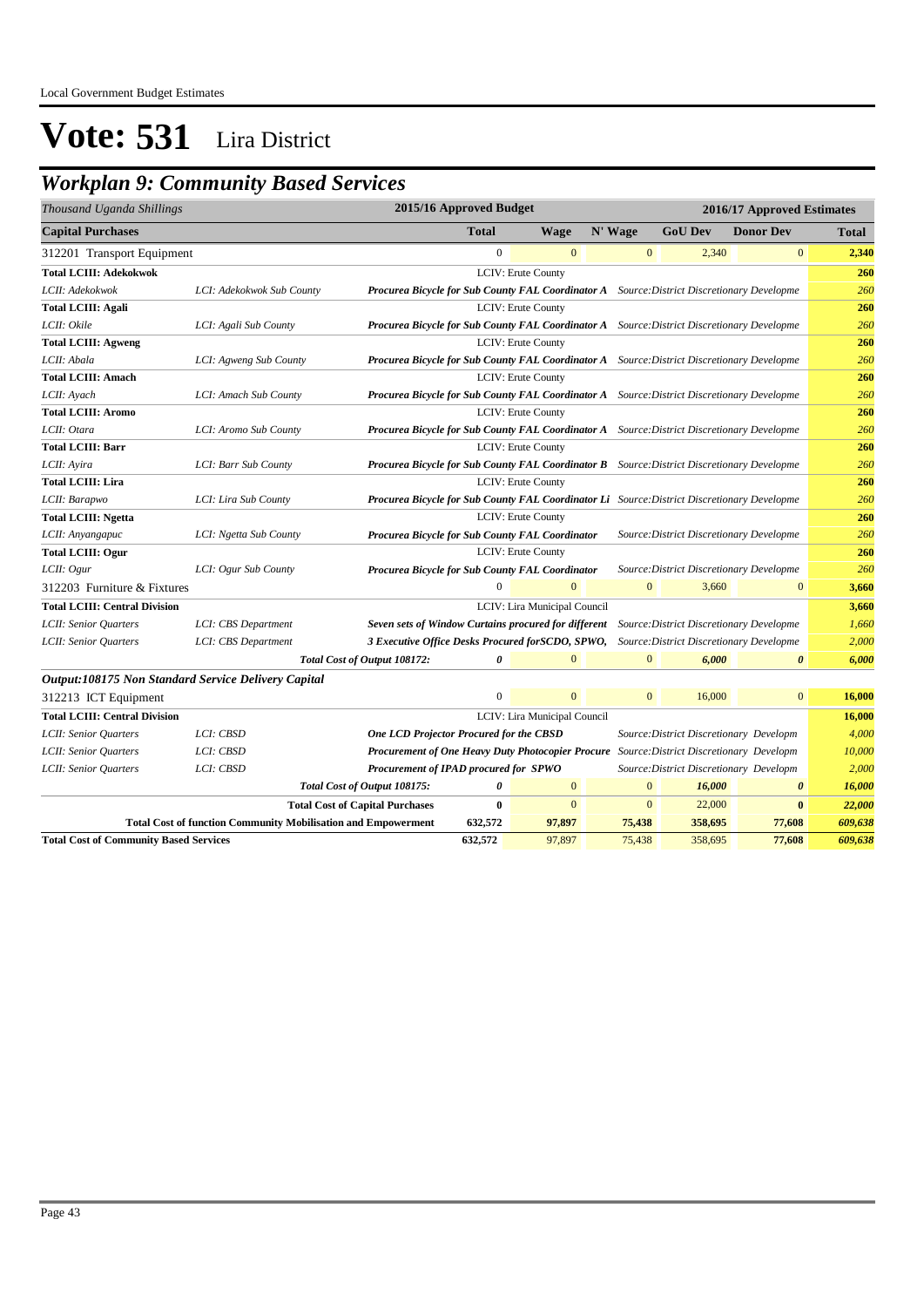### *Workplan 10: Planning*

#### **(i) Overview of Workplan Revenue and Expenditures**

| <b>UShs Thousand</b>                                 | 2015/16                   |                                | 2016/17                   |
|------------------------------------------------------|---------------------------|--------------------------------|---------------------------|
|                                                      | Approved<br><b>Budget</b> | <b>Outturn by</b><br>end March | Approved<br><b>Budget</b> |
| A: Breakdown of Workplan Revenues:                   |                           |                                |                           |
| <b>Recurrent Revenues</b>                            | 156,629                   | 92,119                         | 150,673                   |
| District Unconditional Grant (Non-Wage)              | 49,986                    | 27,971                         | 86,333                    |
| District Unconditional Grant (Wage)                  | 48,073                    | 23,183                         | 42,941                    |
| <b>Locally Raised Revenues</b>                       | 21,399                    | 13,087                         | 21,399                    |
| Support Services Conditional Grant (Non-Wage)        | 37,172                    | 27,879                         |                           |
| <b>Development Revenues</b>                          | 53,283                    | 50,044                         | 120,990                   |
| District Discretionary Development Equalization Gran | 8,057                     | 5,702                          | 55,764                    |
| Donor Funding                                        | 45,226                    | 44,342                         | 65,226                    |
| <b>Total Revenues</b>                                | 209,912                   | 142,164                        | 271,663                   |
| <b>B: Breakdown of Workplan Expenditures:</b>        |                           |                                |                           |
| Recurrent Expenditure                                | 156,629                   | 92,119                         | 150,673                   |
| Wage                                                 | 48,073                    | 23,183                         | 42,941                    |
| Non Wage                                             | 108,556                   | 68,937                         | 107,732                   |
| Development Expenditure                              | 53,283                    | 47,491                         | 120,990                   |
| Domestic Development                                 | 8,057                     | 3149                           | 55,764                    |
| Donor Development                                    | 45,226                    | 44,342                         | 65,226                    |
| <b>Total Expenditure</b>                             | 209,912                   | 139,610                        | 271,663                   |

#### **(ii) Details of Workplan Revenues and Expenditures**

#### *Expenditure Details for Workplan 10: Planning*

#### **LG Function 1383 Local Government Planning Services**

| o<br>Thousand Uganda Shillings                           | 2015/16 Approved Budget |             |         | 2016/17 Approved Estimates |                  |              |  |
|----------------------------------------------------------|-------------------------|-------------|---------|----------------------------|------------------|--------------|--|
| <b>Higher LG Services</b>                                |                         | <b>Wage</b> | N' Wage | <b>GoU Dev</b>             | <b>Donor Dev</b> | <b>Total</b> |  |
| Output:138301 Management of the District Planning Office |                         |             |         |                            |                  |              |  |
| 211101 General Staff Salaries                            | 48,073                  | 42,941      |         |                            |                  | 42,941       |  |
| 211103 Allowances                                        | 990                     |             | 990     |                            |                  | 990          |  |
| 221008 Computer supplies and Information Technology (IT) | 1,823                   |             | 1,823   |                            |                  | 1,823        |  |
| 221009 Welfare and Entertainment                         | 0                       |             | 4,000   |                            |                  | 4,000        |  |
| 221011 Printing, Stationery, Photocopying and Binding    | $\Omega$                |             | 996     |                            |                  | 996          |  |
| 221012 Small Office Equipment                            | 500                     |             | 500     |                            |                  | 500          |  |
| 221017 Subscriptions                                     | 300                     |             | 300     |                            |                  | 300          |  |
| 222001 Telecommunications                                | 3,795                   |             |         |                            |                  | $\bf{0}$     |  |
| 222003 Information and communications technology (ICT)   | 0                       |             | 3,795   |                            |                  | 3,795        |  |
| 223005 Electricity                                       | 400                     |             | 400     |                            |                  | 400          |  |
| 224004 Cleaning and Sanitation                           | $\mathbf{0}$            |             | 1,000   |                            |                  | 1,000        |  |
| 227001 Travel inland                                     | 2,280                   |             | 2,280   | 14,622                     |                  | 16,902       |  |
| 228002 Maintenance - Vehicles                            | 7,896                   |             | 7,896   |                            |                  | 7,896        |  |
| Total Cost of Output 138301:                             | 66,057                  | 42,941      | 23,980  | 14,622                     |                  | 81,543       |  |
| <b>Output:138302 District Planning</b>                   |                         |             |         |                            |                  |              |  |
| 221002 Workshops and Seminars                            | 4,400                   |             | 4,400   |                            |                  | 4,400        |  |
| Total Cost of Output 138302:                             | 4,400                   |             | 4,400   |                            |                  | 4,400        |  |
| Output:138303 Statistical data collection                |                         |             |         |                            |                  |              |  |
| 221008 Computer supplies and Information Technology (IT) | $\boldsymbol{0}$        |             | 500     |                            |                  | 500          |  |
| 221011 Printing, Stationery, Photocopying and Binding    | 0                       |             | 500     |                            |                  | 500          |  |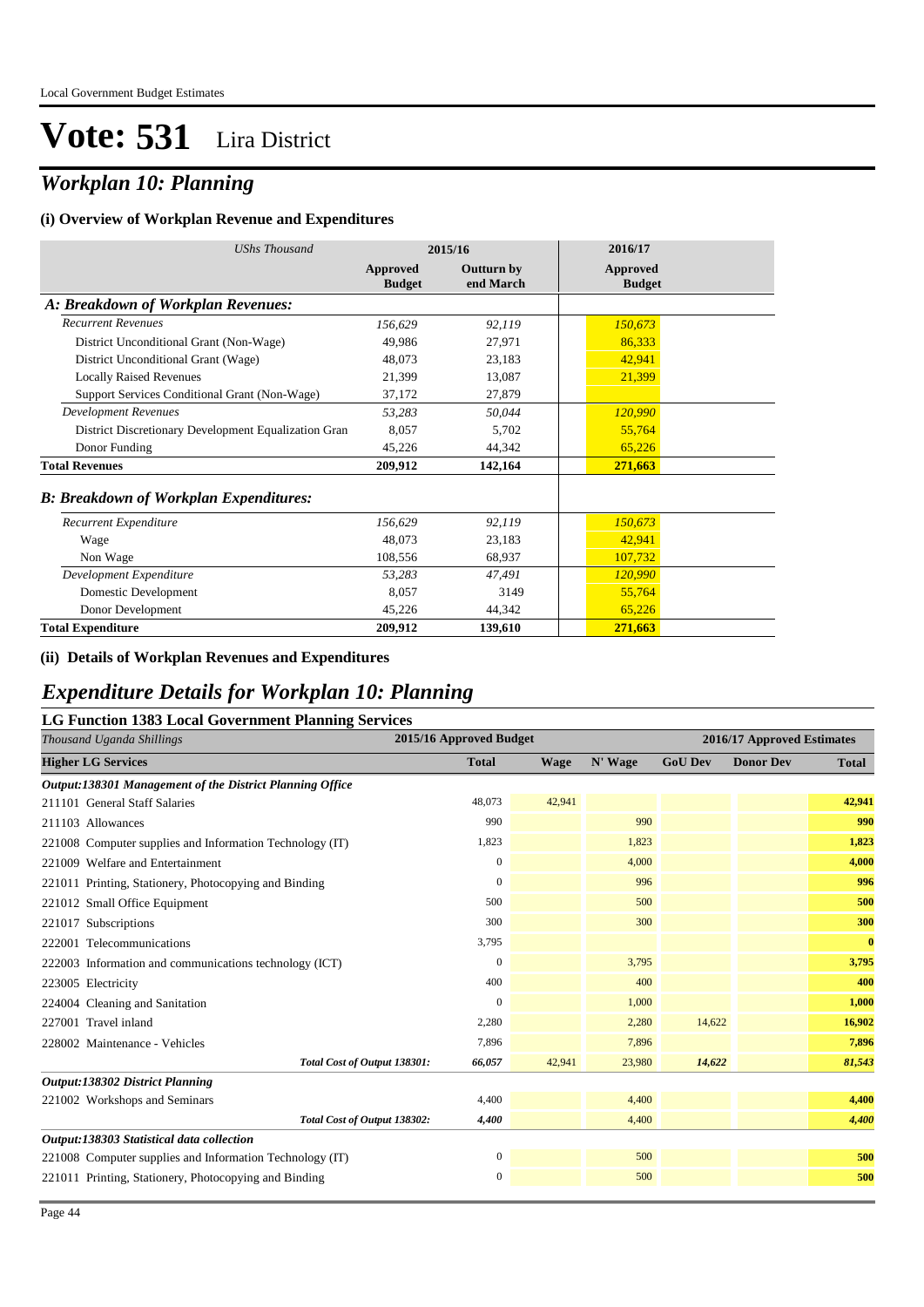#### *Workplan 10: Planning*

| 2015/16 Approved Budget<br>2016/17 Approved Estimates<br>Thousand Uganda Shillings                                                                        |                                                          |                  |                  |                                                             |              |                                            |                  |          |
|-----------------------------------------------------------------------------------------------------------------------------------------------------------|----------------------------------------------------------|------------------|------------------|-------------------------------------------------------------|--------------|--------------------------------------------|------------------|----------|
| <b>Higher LG Services</b>                                                                                                                                 |                                                          |                  | <b>Total</b>     | <b>Wage</b>                                                 | N' Wage      | <b>GoU Dev</b>                             | <b>Donor Dev</b> | Total    |
| 227001 Travel inland                                                                                                                                      |                                                          |                  | 2,803            |                                                             | 2,803        | 2,316                                      |                  | 5,119    |
|                                                                                                                                                           | Total Cost of Output 138303:                             |                  | 2,803            |                                                             | 3,803        | 2,316                                      |                  | 6,119    |
| Output:138304 Demographic data collection                                                                                                                 |                                                          |                  |                  |                                                             |              |                                            |                  |          |
| 221002 Workshops and Seminars                                                                                                                             |                                                          |                  | 11,883           |                                                             |              |                                            | 11,883           | 11,883   |
|                                                                                                                                                           | 221008 Computer supplies and Information Technology (IT) |                  | 2,446            |                                                             |              |                                            |                  | $\bf{0}$ |
| 221009 Welfare and Entertainment                                                                                                                          |                                                          | 12,238           |                  |                                                             |              | 12,238                                     | 12,238           |          |
| 221011 Printing, Stationery, Photocopying and Binding                                                                                                     |                                                          |                  | $\boldsymbol{0}$ |                                                             |              | 1,000                                      |                  | 1,000    |
|                                                                                                                                                           | 222003 Information and communications technology (ICT)   |                  | $\boldsymbol{0}$ |                                                             |              | 1,000                                      | 2,446            | 3,446    |
| 227001 Travel inland                                                                                                                                      |                                                          |                  | 18,659           |                                                             |              | 1,327                                      | 38,659           | 39,986   |
|                                                                                                                                                           | Total Cost of Output 138304:                             |                  | 45,226           |                                                             |              | 3,327                                      | 65,226           | 68,553   |
| <b>Output:138306 Development Planning</b>                                                                                                                 |                                                          |                  |                  |                                                             |              |                                            |                  |          |
| 221002 Workshops and Seminars                                                                                                                             |                                                          |                  | 6,500            |                                                             | 7,500        |                                            |                  | 7,500    |
|                                                                                                                                                           | 221008 Computer supplies and Information Technology (IT) |                  | 1,416            |                                                             | 1,416        |                                            |                  | 1,416    |
| 221009 Welfare and Entertainment                                                                                                                          |                                                          |                  | 4,000            |                                                             | 4,000        | 5,000                                      |                  | 9,000    |
| 221011 Printing, Stationery, Photocopying and Binding                                                                                                     |                                                          |                  | 1,000            |                                                             | 1,000        |                                            |                  | 1,000    |
| 227001 Travel inland                                                                                                                                      |                                                          |                  | 6,500            |                                                             | 6,500        |                                            |                  | 6,500    |
|                                                                                                                                                           | Total Cost of Output 138306:                             |                  | 19,416           |                                                             | 20,416       | 5,000                                      |                  | 25,416   |
| <b>Output:138307 Management Information Systems</b>                                                                                                       |                                                          |                  |                  |                                                             |              |                                            |                  |          |
| 221008 Computer supplies and Information Technology (IT)                                                                                                  |                                                          | 3,302            |                  | 2,330                                                       | 2,000        |                                            | 4,330            |          |
| 221009 Welfare and Entertainment                                                                                                                          |                                                          | $\boldsymbol{0}$ |                  | 1,000                                                       |              |                                            | 1,000            |          |
| 222003 Information and communications technology (ICT)                                                                                                    |                                                          |                  | $\boldsymbol{0}$ |                                                             |              | 2,800                                      |                  | 2,800    |
| 227001 Travel inland                                                                                                                                      |                                                          | $\mathbf{0}$     |                  |                                                             | 1,200        |                                            | 1,200            |          |
|                                                                                                                                                           | Total Cost of Output 138307:                             |                  | 3,302            |                                                             | 3,330        | 6,000                                      |                  | 9,330    |
| <b>Output:138308 Operational Planning</b>                                                                                                                 |                                                          |                  |                  |                                                             |              |                                            |                  |          |
| 221002 Workshops and Seminars                                                                                                                             |                                                          |                  | 10,569           |                                                             |              | 5,000                                      |                  | 5,000    |
|                                                                                                                                                           | 221008 Computer supplies and Information Technology (IT) |                  | $\boldsymbol{0}$ |                                                             | 2,000        |                                            |                  | 2,000    |
| 221009 Welfare and Entertainment                                                                                                                          |                                                          |                  | 3,090            |                                                             | 3,090        |                                            |                  | 3,090    |
| 221011 Printing, Stationery, Photocopying and Binding                                                                                                     |                                                          |                  | 3,000            |                                                             | 3,000        |                                            |                  | 3,000    |
| 227001 Travel inland                                                                                                                                      |                                                          |                  | 10,222           |                                                             | 8,970        |                                            |                  | 8,970    |
| 227002 Travel abroad                                                                                                                                      |                                                          | $\boldsymbol{0}$ |                  |                                                             | 1,500        |                                            | 1,500            |          |
|                                                                                                                                                           | Total Cost of Output 138308:                             |                  | 26,881           |                                                             | 17,060       | 6,500                                      |                  | 23,560   |
|                                                                                                                                                           | Output:138309 Monitoring and Evaluation of Sector plans  |                  |                  |                                                             |              |                                            |                  |          |
| 227001 Travel inland                                                                                                                                      |                                                          |                  | 39,426           |                                                             | 34,742       |                                            |                  | 34,742   |
|                                                                                                                                                           | Total Cost of Output 138309:                             |                  | 39,426           |                                                             | 34,742       |                                            |                  | 34,742   |
|                                                                                                                                                           | <b>Total Cost of Higher LG Services</b>                  |                  | 207,512          | 42,941                                                      | 107,732      | 37,764                                     | 65,226           | 253,663  |
| <b>Capital Purchases</b>                                                                                                                                  |                                                          |                  | <b>Total</b>     | <b>Wage</b>                                                 | N' Wage      | <b>GoU Dev</b>                             | <b>Donor Dev</b> | Total    |
| Output:138372 Administrative Capital                                                                                                                      |                                                          |                  |                  |                                                             |              |                                            |                  |          |
| 312211 Office Equipment                                                                                                                                   |                                                          |                  | $\boldsymbol{0}$ | $\mathbf{0}$                                                | $\mathbf{0}$ | 3,000                                      | $\bf{0}$         | 3,000    |
| LCIV: Lira Municipal Council<br><b>Total LCIII: Central Division</b>                                                                                      |                                                          |                  |                  |                                                             |              |                                            | 3,000            |          |
| LCII: Senior Quarters<br>LCI: District Planning Unit<br>Procurement of Power stabilzer (2 No.) for Planning<br>Source: District Discretionary Equalisatio |                                                          |                  |                  |                                                             |              |                                            | 1,000            |          |
| LCII: Senior Quarters                                                                                                                                     | LCI: District Planning Unit                              |                  | $\mathbf{0}$     | Procurement of Heavy Duty UPS for Planning Unit<br>$\Omega$ |              | Source: District Discretionary Equalisatio |                  | 2,000    |
| 312213 ICT Equipment                                                                                                                                      |                                                          |                  |                  |                                                             | $\mathbf{0}$ | 15,000                                     | $\mathbf{0}$     | 15,000   |
| <b>Total LCIII: Central Division</b><br>LCIV: Lira Municipal Council                                                                                      |                                                          |                  |                  |                                                             |              |                                            | 15,000           |          |

*LCII: Senior Quarters LCI: District Planning Unit Procurement of Projector Screen for Planning Unit Source:District Discretionary Equalisatio 3,500 LCII: Senior Quarters LCI: District Planning Unit Procurement of Projector and Projector Stand for Pl Source:District Discretionary Equalisatio 4,000 LCII: Senior Quarters LCI: District Planning Unit Procurement of Lasser Pointer for Planning Unit Source:District Discretionary Equalisatio 500 LCII: Senior Quarters LCI: District Planning Unit Procurement of Laptop for Planner Source:District Discretionary Equalisatio 2,500 LCII: Senior Quarters LCI: District Planning Unit Procurement of External HD (2 No.) for data backup Source:District Discretionary Equalisatio 1,000 LCII: Senior Quarters LCI: District Planning Unit Procurement of Desk Top Computer for Secretary Pla Source:District Discretionary Equalisatio 3,500*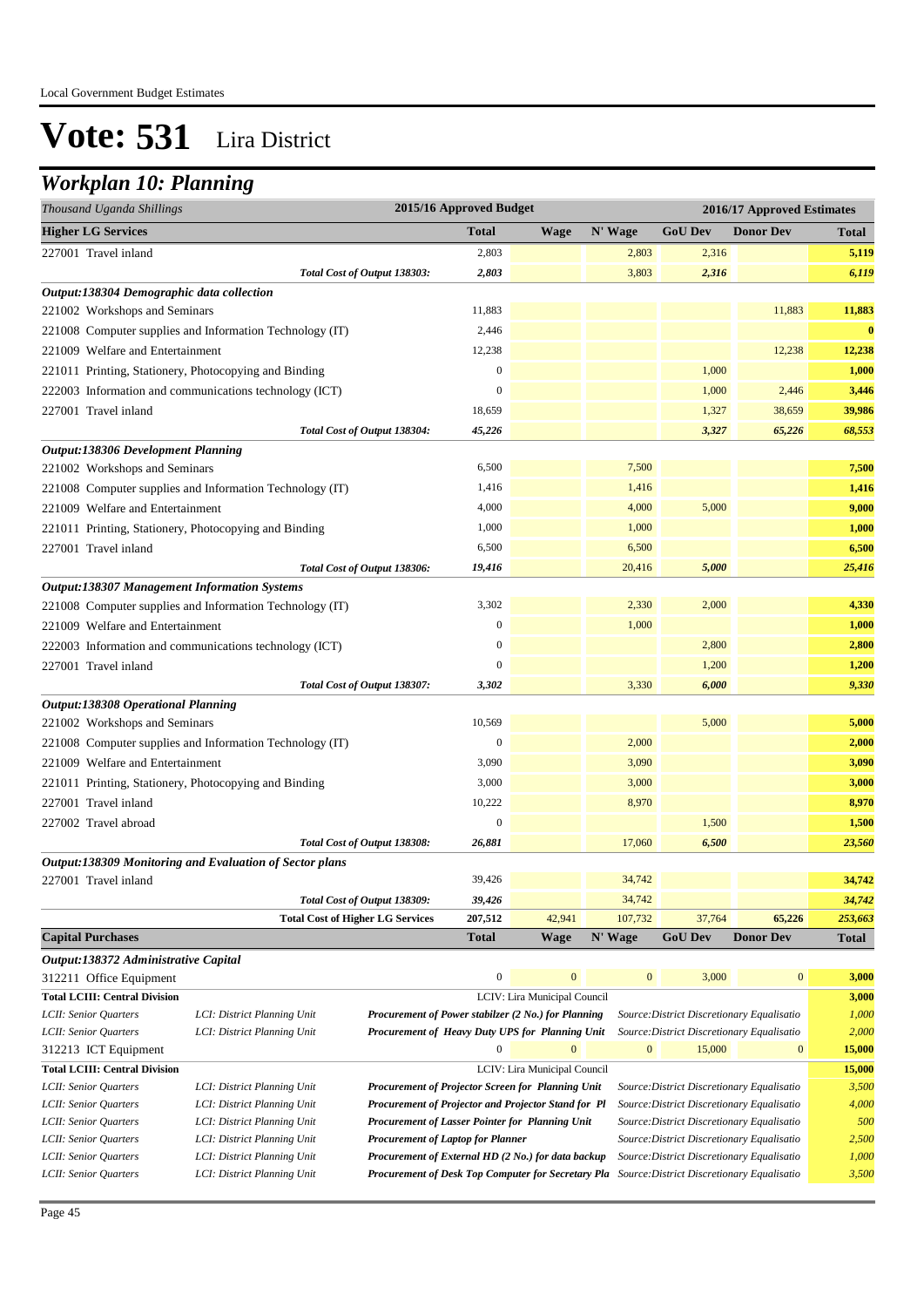### *Workplan 10: Planning*

| Thousand Uganda Shillings     | 2015/16 Approved Budget                                          |              |          |         | 2016/17 Approved Estimates         |          |              |  |
|-------------------------------|------------------------------------------------------------------|--------------|----------|---------|------------------------------------|----------|--------------|--|
| <b>Capital Purchases</b>      |                                                                  | <b>Total</b> | Wage     | N' Wage | <b>GoU Dev</b><br><b>Donor Dev</b> |          | <b>Total</b> |  |
|                               | Total Cost of Output 138372:                                     | $\theta$     | $\Omega$ |         | 18.000                             | $\theta$ | 18,000       |  |
|                               | <b>Total Cost of Capital Purchases</b>                           |              | $\Omega$ |         | 18,000                             | $\bf{0}$ | 18,000       |  |
|                               | <b>Total Cost of function Local Government Planning Services</b> | 207.512      | 42.941   | 107.732 | 55,764                             | 65,226   | 271,663      |  |
| <b>Total Cost of Planning</b> |                                                                  | 207,512      | 42,941   | 107,732 | 55,764                             | 65,226   | 271,663      |  |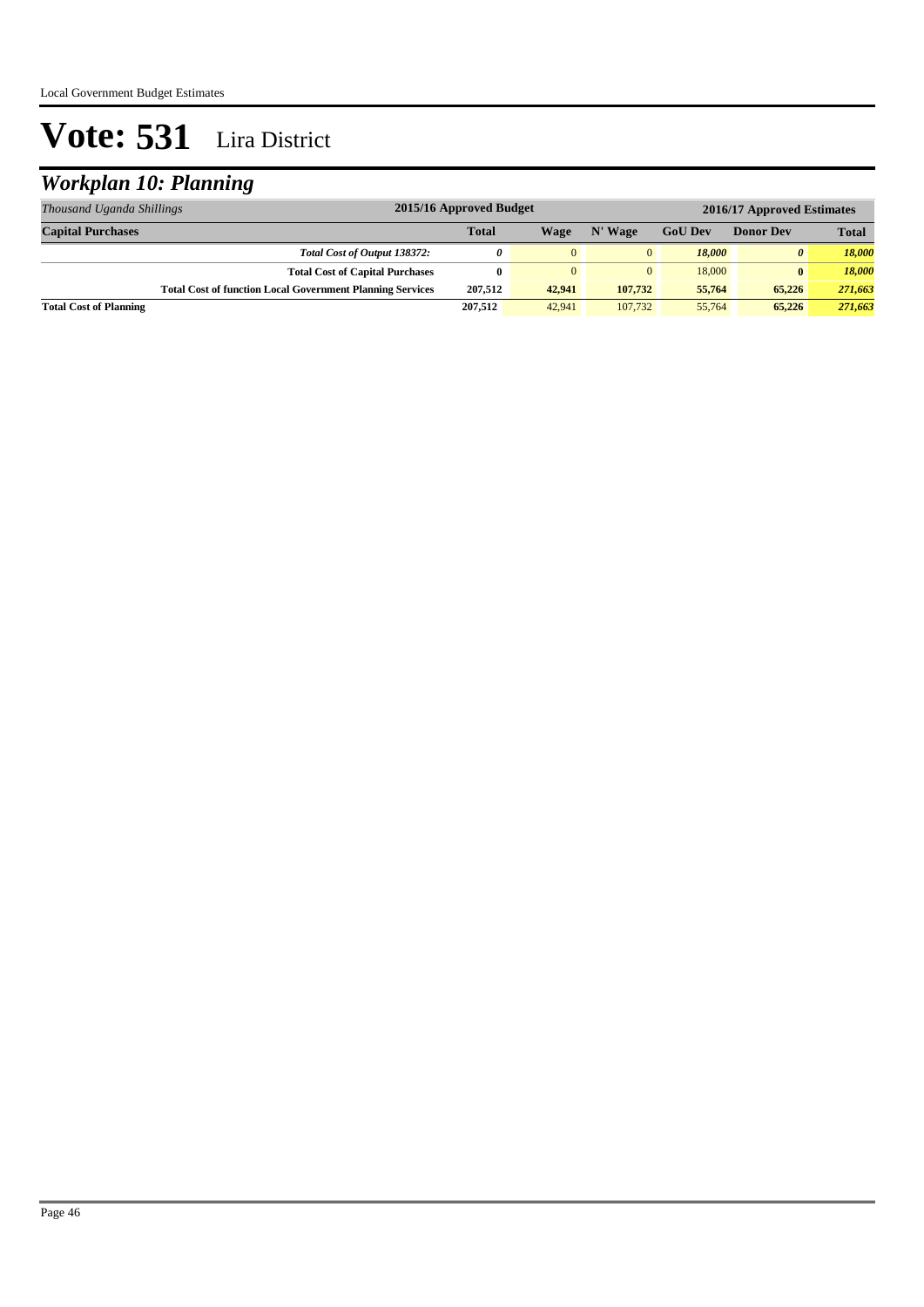### *Workplan 11: Internal Audit*

#### **(i) Overview of Workplan Revenue and Expenditures**

| <b>UShs Thousand</b>                                 | 2015/16                   |                         | 2016/17                   |
|------------------------------------------------------|---------------------------|-------------------------|---------------------------|
|                                                      | Approved<br><b>Budget</b> | Outturn by<br>end March | Approved<br><b>Budget</b> |
| A: Breakdown of Workplan Revenues:                   |                           |                         |                           |
| <b>Recurrent Revenues</b>                            | 66,058                    | 32,862                  | 62,781                    |
| District Unconditional Grant (Non-Wage)              | 16,166                    | 10,877                  | 23,083                    |
| District Unconditional Grant (Wage)                  | 41,572                    | 17,382                  | 31,378                    |
| <b>Locally Raised Revenues</b>                       | 8,320                     | 4,602                   | 8,320                     |
| <b>Development Revenues</b>                          | 1,686                     | 1,874                   | 21,590                    |
| District Discretionary Development Equalization Gran | 1,686                     | 1,874                   | 21,590                    |
| <b>Total Revenues</b>                                | 67,745                    | 34,735                  | 84,371                    |
| <b>B: Breakdown of Workplan Expenditures:</b>        |                           |                         |                           |
| Recurrent Expenditure                                | 66,058                    | 32,861                  | 62,781                    |
| Wage                                                 | 41,572                    | 17,382                  | 31,378                    |
| Non Wage                                             | 24,486                    | 15,479                  | 31,403                    |
| Development Expenditure                              | 1,686                     | 1,600                   | 21,590                    |
| Domestic Development                                 | 1,686                     | 1600                    | 21,590                    |
| Donor Development                                    |                           | $\Omega$                | $\overline{0}$            |
| <b>Total Expenditure</b>                             | 67,745                    | 34,461                  | 84,371                    |

#### **(ii) Details of Workplan Revenues and Expenditures**

### *Expenditure Details for Workplan 11: Internal Audit*

|--|

| Thousand Uganda Shillings                             |                                                          | 2015/16 Approved Budget                     |                                            |                              | 2016/17 Approved Estimates                 |                                            |                  |              |
|-------------------------------------------------------|----------------------------------------------------------|---------------------------------------------|--------------------------------------------|------------------------------|--------------------------------------------|--------------------------------------------|------------------|--------------|
| <b>Higher LG Services</b>                             |                                                          |                                             | <b>Total</b>                               | <b>Wage</b>                  | N' Wage                                    | <b>GoU Dev</b>                             | <b>Donor Dev</b> | <b>Total</b> |
| Output:148201 Management of Internal Audit Office     |                                                          |                                             |                                            |                              |                                            |                                            |                  |              |
| 211101 General Staff Salaries                         |                                                          |                                             | 41,572                                     | 31,378                       |                                            |                                            |                  | 31,378       |
|                                                       |                                                          | Total Cost of Output 148201:                | 41,572                                     | 31,378                       |                                            |                                            |                  | 31,378       |
| Output:148202 Internal Audit                          |                                                          |                                             |                                            |                              |                                            |                                            |                  |              |
| 221002 Workshops and Seminars                         |                                                          |                                             | 3,000                                      |                              | 3,000                                      |                                            |                  | 3,000        |
|                                                       | 221008 Computer supplies and Information Technology (IT) |                                             | 700                                        |                              | 1,500                                      |                                            |                  | 1,500        |
| 221011 Printing, Stationery, Photocopying and Binding |                                                          |                                             | 1,070                                      |                              | 2,070                                      |                                            |                  | 2,070        |
| 221012 Small Office Equipment                         |                                                          |                                             | 200                                        |                              | 200                                        |                                            |                  | 200          |
| 221017 Subscriptions                                  |                                                          |                                             | 200                                        |                              | 200                                        |                                            |                  | 200          |
| 227001 Travel inland                                  |                                                          |                                             | 21,002                                     |                              | 24,433                                     | 3,458                                      |                  | 27,891       |
|                                                       |                                                          | Total Cost of Output 148202:                | 26,172                                     |                              | 31,403                                     | 3,458                                      |                  | 34,861       |
| <b>Output:148204 Sector Management and Monitoring</b> |                                                          |                                             |                                            |                              |                                            |                                            |                  |              |
| 227001 Travel inland                                  |                                                          |                                             | $\mathbf{0}$                               |                              |                                            | 13,132                                     |                  | 13,132       |
|                                                       |                                                          | Total Cost of Output 148204:                | 0                                          |                              |                                            | 13,132                                     |                  | 13,132       |
|                                                       |                                                          | <b>Total Cost of Higher LG Services</b>     | 67,745                                     | 31,378                       | 31,403                                     | 16,590                                     |                  | 79,371       |
| <b>Capital Purchases</b>                              |                                                          |                                             | <b>Total</b>                               | <b>Wage</b>                  | N' Wage                                    | <b>GoU Dev</b>                             | <b>Donor Dev</b> | <b>Total</b> |
| Output:148272 Administrative Capital                  |                                                          |                                             |                                            |                              |                                            |                                            |                  |              |
| 312213 ICT Equipment                                  |                                                          |                                             | $\mathbf{0}$                               | $\mathbf{0}$                 | $\overline{0}$                             | 5,000                                      | $\overline{0}$   | 5,000        |
| <b>Total LCIII: Central Division</b>                  |                                                          |                                             |                                            | LCIV: Lira Municipal Council |                                            |                                            |                  | 5,000        |
| LCII: Senior Quarters                                 | LCI: Internal Audit department                           | Procurement of 1 Printer for Internal Audit |                                            |                              | Source: District Discretionary Equalisatio | 2,500                                      |                  |              |
| LCII: Senior Quarters                                 | LCI: Internal Audit department                           |                                             | Procurement of 1 Laptop for Internal Audit |                              |                                            | Source: District Discretionary Equalisatio |                  |              |
|                                                       |                                                          | Total Cost of Output 148272:                | 0                                          | $\mathbf{0}$                 | $\mathbf{0}$                               | 5,000                                      | 0                | 5,000        |

**Total Cost of Capital Purchases 0** 0 0 5,000 **0** *5,000*

**Total Cost of function Internal Audit Services 67,745 31,378 31,403 21,590 0** *84,371*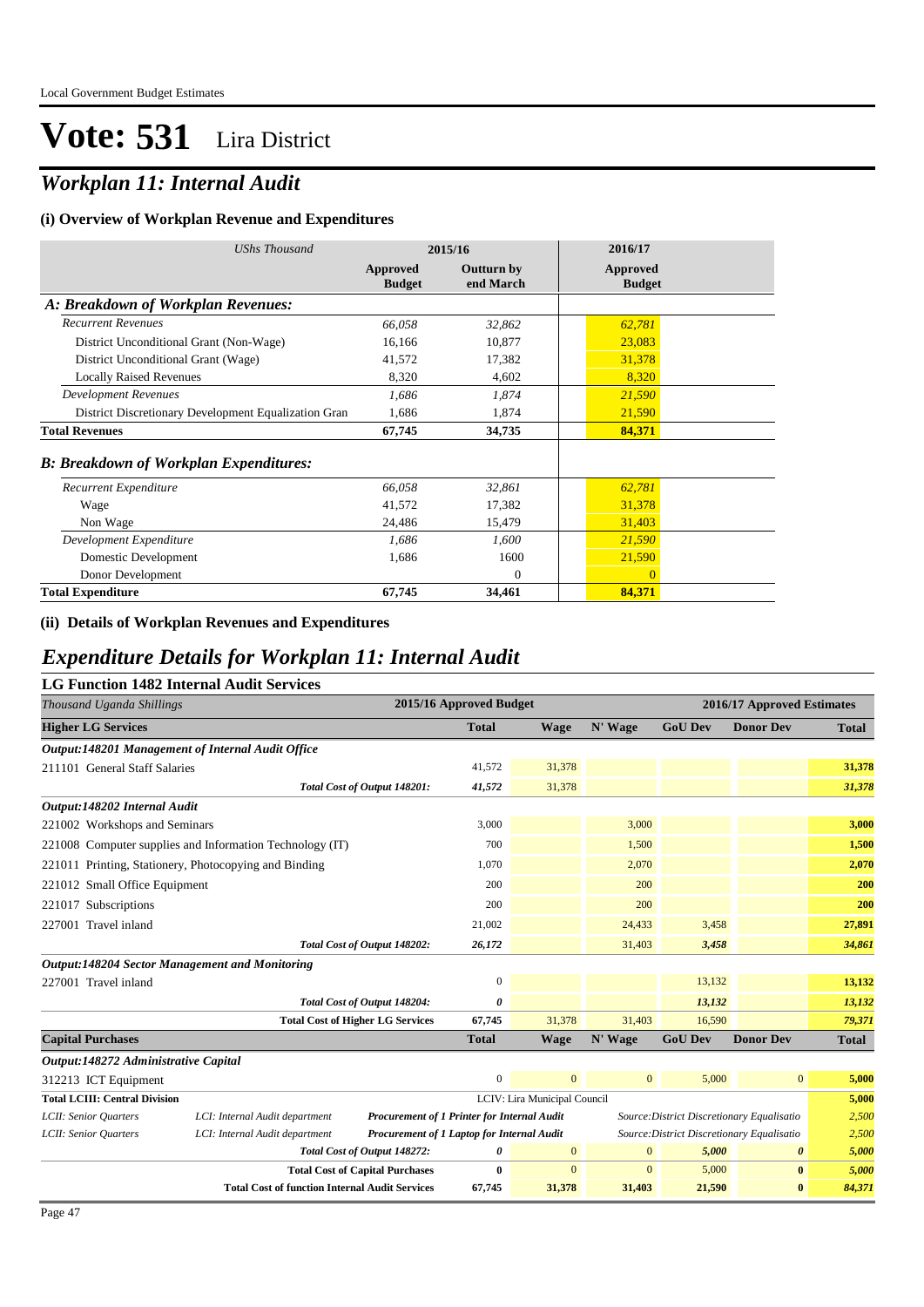# *Workplan 11: Internal Audit*

**Total Cost of Internal Audit 67,745** 31,378 31,403 21,590 **0** *84,371*